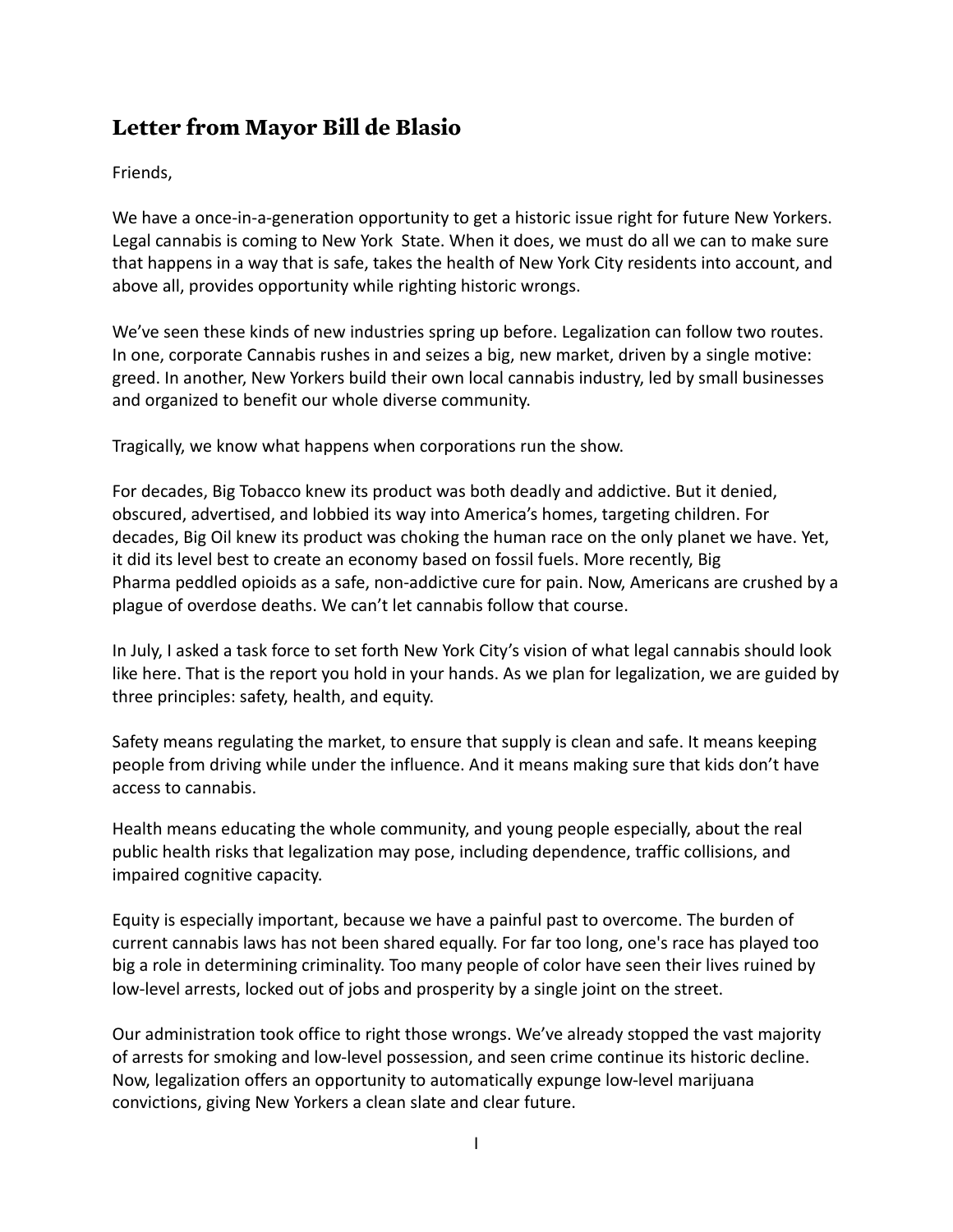But we must do more. We have to make sure that those who bore the brunt of past burdens reap the most future benefit. That means that a majority of the opportunity generated in this new industry must go to people of color, to low-income New Yorkers, to people whose lives have been stalled by marijuana convictions, or who live in neighborhoods where there have been the highest number of marijuana arrests. It means using part of future marijuana revenues to fund public health campaigns, job training programs, and low-interest loans to support local entrepreneurs and workers in this new field.

Our mission is clear: We want New York to be the fairest big city in America. If we get legalization right, marijuana can be an important new part of the solution.

Bildel

Mayor Bill de Blasio City of New York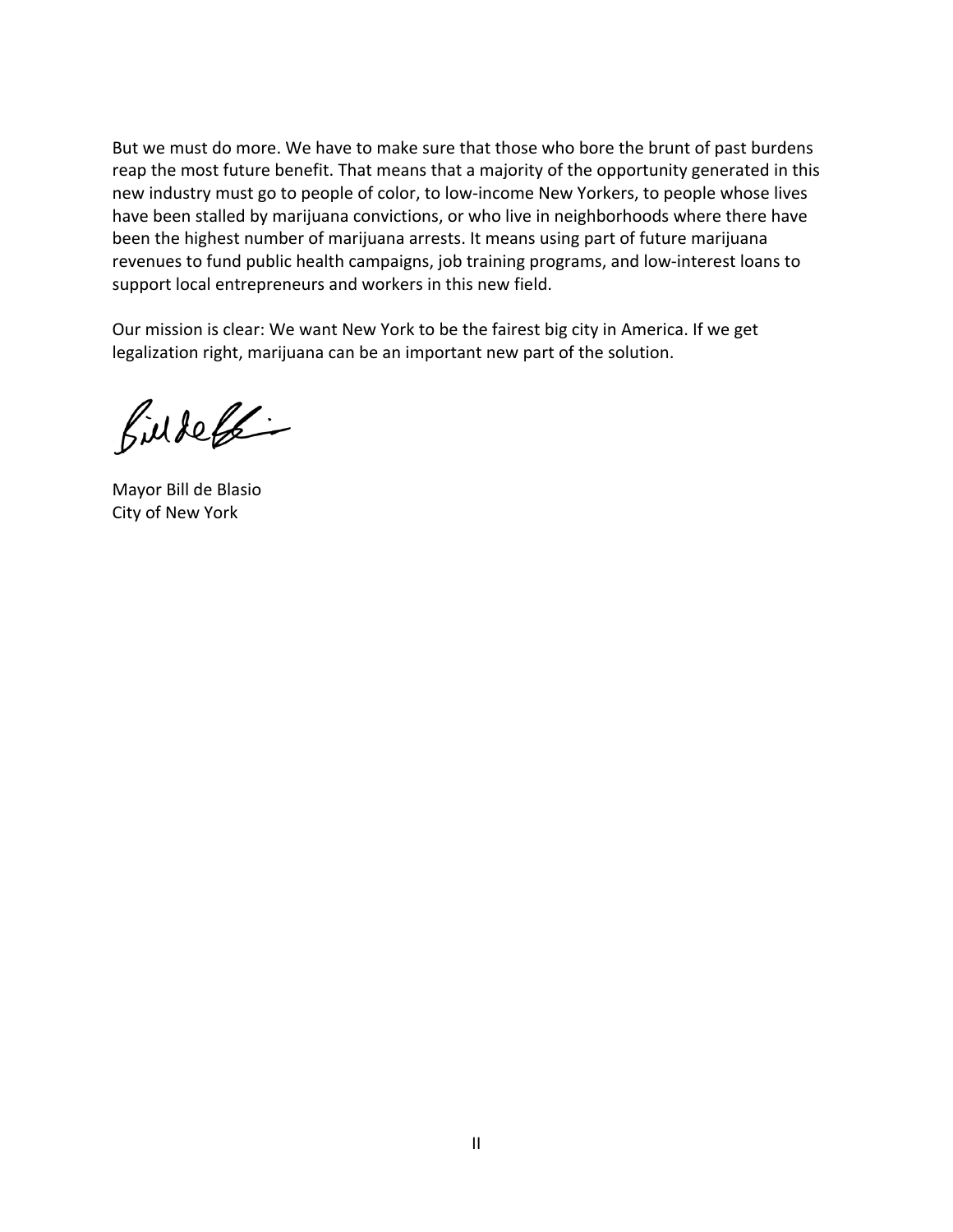| A. Introduction<br>$\mathbf 1$<br>$\overline{2}$<br><b>B. Guiding Principles</b><br>1. Protect public health and safety while minimizing interactions with the criminal justice<br>$\overline{2}$<br>system<br>$\overline{2}$<br>2. Redress past disparities from cannabis criminalization<br>3. Extend economic opportunities to diverse participants<br>$\overline{2}$<br>4. Balance needed State regulation to set statewide standards with ample local government<br>3<br>control<br>3<br><b>C. Summary of Task Force Recommendations</b><br>1. Recommendations to Establish State-Level Infrastructure Paired with Local Control<br>3<br>2. Recommendations to Lift Burdens of Criminalization While Protecting Public Health and<br>Safety<br>4<br>3. Recommendations to Establish Consumer Protections and Product and Information<br>5<br><b>Tracking Systems</b><br>4. Recommendations to License and Regulate the Commercial Cannabis Industry to Promote<br>5<br>Economic Opportunity and Public Health and Safety<br>5<br>5. Recommendations to Afford Local Governments Authority over Land Use Determinations<br>6. Recommendations to Support Access to Financial Resources and Services<br>6<br>7. Recommendations for Tax-Related Policy and Revenue Use<br>6<br><b>Current Landscape for Cannabis Reform</b><br>6<br>1. Costs of Criminalization<br>7<br>9<br>2. Public Health Risks of Legalization<br>3. Legalization of Adult Cannabis Use in Other States<br>10<br>4. Federal Prohibition<br>11<br>5. New York City-Specific Considerations for Cannabis Regulation<br>13<br><b>Recommendations of the Task Force</b><br>14<br>I. Recommendations to Establish Effective Cannabis Regulation<br>14<br>1. Develop Effective Local Control to Regulate Adult-Use Cannabis<br>14<br>2. Implementation of Commercial Cannabis Legalization Should Be Carefully Timed to Allow<br>Advance State and Local Preparation<br>16<br>II. Recommendations to Lift Burdens of Criminalization While Protecting Public Health<br>and Safety<br>16 | <b>Executive Summary</b>                                                  | $\mathbf{1}$ |
|-----------------------------------------------------------------------------------------------------------------------------------------------------------------------------------------------------------------------------------------------------------------------------------------------------------------------------------------------------------------------------------------------------------------------------------------------------------------------------------------------------------------------------------------------------------------------------------------------------------------------------------------------------------------------------------------------------------------------------------------------------------------------------------------------------------------------------------------------------------------------------------------------------------------------------------------------------------------------------------------------------------------------------------------------------------------------------------------------------------------------------------------------------------------------------------------------------------------------------------------------------------------------------------------------------------------------------------------------------------------------------------------------------------------------------------------------------------------------------------------------------------------------------------------------------------------------------------------------------------------------------------------------------------------------------------------------------------------------------------------------------------------------------------------------------------------------------------------------------------------------------------------------------------------------------------------------------------------------------------------------------------------------------------------------------------|---------------------------------------------------------------------------|--------------|
|                                                                                                                                                                                                                                                                                                                                                                                                                                                                                                                                                                                                                                                                                                                                                                                                                                                                                                                                                                                                                                                                                                                                                                                                                                                                                                                                                                                                                                                                                                                                                                                                                                                                                                                                                                                                                                                                                                                                                                                                                                                           |                                                                           |              |
|                                                                                                                                                                                                                                                                                                                                                                                                                                                                                                                                                                                                                                                                                                                                                                                                                                                                                                                                                                                                                                                                                                                                                                                                                                                                                                                                                                                                                                                                                                                                                                                                                                                                                                                                                                                                                                                                                                                                                                                                                                                           |                                                                           |              |
|                                                                                                                                                                                                                                                                                                                                                                                                                                                                                                                                                                                                                                                                                                                                                                                                                                                                                                                                                                                                                                                                                                                                                                                                                                                                                                                                                                                                                                                                                                                                                                                                                                                                                                                                                                                                                                                                                                                                                                                                                                                           |                                                                           |              |
|                                                                                                                                                                                                                                                                                                                                                                                                                                                                                                                                                                                                                                                                                                                                                                                                                                                                                                                                                                                                                                                                                                                                                                                                                                                                                                                                                                                                                                                                                                                                                                                                                                                                                                                                                                                                                                                                                                                                                                                                                                                           |                                                                           |              |
|                                                                                                                                                                                                                                                                                                                                                                                                                                                                                                                                                                                                                                                                                                                                                                                                                                                                                                                                                                                                                                                                                                                                                                                                                                                                                                                                                                                                                                                                                                                                                                                                                                                                                                                                                                                                                                                                                                                                                                                                                                                           |                                                                           |              |
|                                                                                                                                                                                                                                                                                                                                                                                                                                                                                                                                                                                                                                                                                                                                                                                                                                                                                                                                                                                                                                                                                                                                                                                                                                                                                                                                                                                                                                                                                                                                                                                                                                                                                                                                                                                                                                                                                                                                                                                                                                                           |                                                                           |              |
|                                                                                                                                                                                                                                                                                                                                                                                                                                                                                                                                                                                                                                                                                                                                                                                                                                                                                                                                                                                                                                                                                                                                                                                                                                                                                                                                                                                                                                                                                                                                                                                                                                                                                                                                                                                                                                                                                                                                                                                                                                                           |                                                                           |              |
|                                                                                                                                                                                                                                                                                                                                                                                                                                                                                                                                                                                                                                                                                                                                                                                                                                                                                                                                                                                                                                                                                                                                                                                                                                                                                                                                                                                                                                                                                                                                                                                                                                                                                                                                                                                                                                                                                                                                                                                                                                                           |                                                                           |              |
|                                                                                                                                                                                                                                                                                                                                                                                                                                                                                                                                                                                                                                                                                                                                                                                                                                                                                                                                                                                                                                                                                                                                                                                                                                                                                                                                                                                                                                                                                                                                                                                                                                                                                                                                                                                                                                                                                                                                                                                                                                                           |                                                                           |              |
|                                                                                                                                                                                                                                                                                                                                                                                                                                                                                                                                                                                                                                                                                                                                                                                                                                                                                                                                                                                                                                                                                                                                                                                                                                                                                                                                                                                                                                                                                                                                                                                                                                                                                                                                                                                                                                                                                                                                                                                                                                                           |                                                                           |              |
|                                                                                                                                                                                                                                                                                                                                                                                                                                                                                                                                                                                                                                                                                                                                                                                                                                                                                                                                                                                                                                                                                                                                                                                                                                                                                                                                                                                                                                                                                                                                                                                                                                                                                                                                                                                                                                                                                                                                                                                                                                                           |                                                                           |              |
|                                                                                                                                                                                                                                                                                                                                                                                                                                                                                                                                                                                                                                                                                                                                                                                                                                                                                                                                                                                                                                                                                                                                                                                                                                                                                                                                                                                                                                                                                                                                                                                                                                                                                                                                                                                                                                                                                                                                                                                                                                                           |                                                                           |              |
|                                                                                                                                                                                                                                                                                                                                                                                                                                                                                                                                                                                                                                                                                                                                                                                                                                                                                                                                                                                                                                                                                                                                                                                                                                                                                                                                                                                                                                                                                                                                                                                                                                                                                                                                                                                                                                                                                                                                                                                                                                                           |                                                                           |              |
|                                                                                                                                                                                                                                                                                                                                                                                                                                                                                                                                                                                                                                                                                                                                                                                                                                                                                                                                                                                                                                                                                                                                                                                                                                                                                                                                                                                                                                                                                                                                                                                                                                                                                                                                                                                                                                                                                                                                                                                                                                                           |                                                                           |              |
|                                                                                                                                                                                                                                                                                                                                                                                                                                                                                                                                                                                                                                                                                                                                                                                                                                                                                                                                                                                                                                                                                                                                                                                                                                                                                                                                                                                                                                                                                                                                                                                                                                                                                                                                                                                                                                                                                                                                                                                                                                                           |                                                                           |              |
|                                                                                                                                                                                                                                                                                                                                                                                                                                                                                                                                                                                                                                                                                                                                                                                                                                                                                                                                                                                                                                                                                                                                                                                                                                                                                                                                                                                                                                                                                                                                                                                                                                                                                                                                                                                                                                                                                                                                                                                                                                                           |                                                                           |              |
|                                                                                                                                                                                                                                                                                                                                                                                                                                                                                                                                                                                                                                                                                                                                                                                                                                                                                                                                                                                                                                                                                                                                                                                                                                                                                                                                                                                                                                                                                                                                                                                                                                                                                                                                                                                                                                                                                                                                                                                                                                                           |                                                                           |              |
|                                                                                                                                                                                                                                                                                                                                                                                                                                                                                                                                                                                                                                                                                                                                                                                                                                                                                                                                                                                                                                                                                                                                                                                                                                                                                                                                                                                                                                                                                                                                                                                                                                                                                                                                                                                                                                                                                                                                                                                                                                                           |                                                                           |              |
|                                                                                                                                                                                                                                                                                                                                                                                                                                                                                                                                                                                                                                                                                                                                                                                                                                                                                                                                                                                                                                                                                                                                                                                                                                                                                                                                                                                                                                                                                                                                                                                                                                                                                                                                                                                                                                                                                                                                                                                                                                                           |                                                                           |              |
|                                                                                                                                                                                                                                                                                                                                                                                                                                                                                                                                                                                                                                                                                                                                                                                                                                                                                                                                                                                                                                                                                                                                                                                                                                                                                                                                                                                                                                                                                                                                                                                                                                                                                                                                                                                                                                                                                                                                                                                                                                                           |                                                                           |              |
|                                                                                                                                                                                                                                                                                                                                                                                                                                                                                                                                                                                                                                                                                                                                                                                                                                                                                                                                                                                                                                                                                                                                                                                                                                                                                                                                                                                                                                                                                                                                                                                                                                                                                                                                                                                                                                                                                                                                                                                                                                                           |                                                                           |              |
|                                                                                                                                                                                                                                                                                                                                                                                                                                                                                                                                                                                                                                                                                                                                                                                                                                                                                                                                                                                                                                                                                                                                                                                                                                                                                                                                                                                                                                                                                                                                                                                                                                                                                                                                                                                                                                                                                                                                                                                                                                                           |                                                                           |              |
|                                                                                                                                                                                                                                                                                                                                                                                                                                                                                                                                                                                                                                                                                                                                                                                                                                                                                                                                                                                                                                                                                                                                                                                                                                                                                                                                                                                                                                                                                                                                                                                                                                                                                                                                                                                                                                                                                                                                                                                                                                                           |                                                                           |              |
|                                                                                                                                                                                                                                                                                                                                                                                                                                                                                                                                                                                                                                                                                                                                                                                                                                                                                                                                                                                                                                                                                                                                                                                                                                                                                                                                                                                                                                                                                                                                                                                                                                                                                                                                                                                                                                                                                                                                                                                                                                                           |                                                                           |              |
|                                                                                                                                                                                                                                                                                                                                                                                                                                                                                                                                                                                                                                                                                                                                                                                                                                                                                                                                                                                                                                                                                                                                                                                                                                                                                                                                                                                                                                                                                                                                                                                                                                                                                                                                                                                                                                                                                                                                                                                                                                                           |                                                                           |              |
|                                                                                                                                                                                                                                                                                                                                                                                                                                                                                                                                                                                                                                                                                                                                                                                                                                                                                                                                                                                                                                                                                                                                                                                                                                                                                                                                                                                                                                                                                                                                                                                                                                                                                                                                                                                                                                                                                                                                                                                                                                                           | 1. Limit Legal Sale and Possession of Cannabis to Adults Ages 21 and Over | 16           |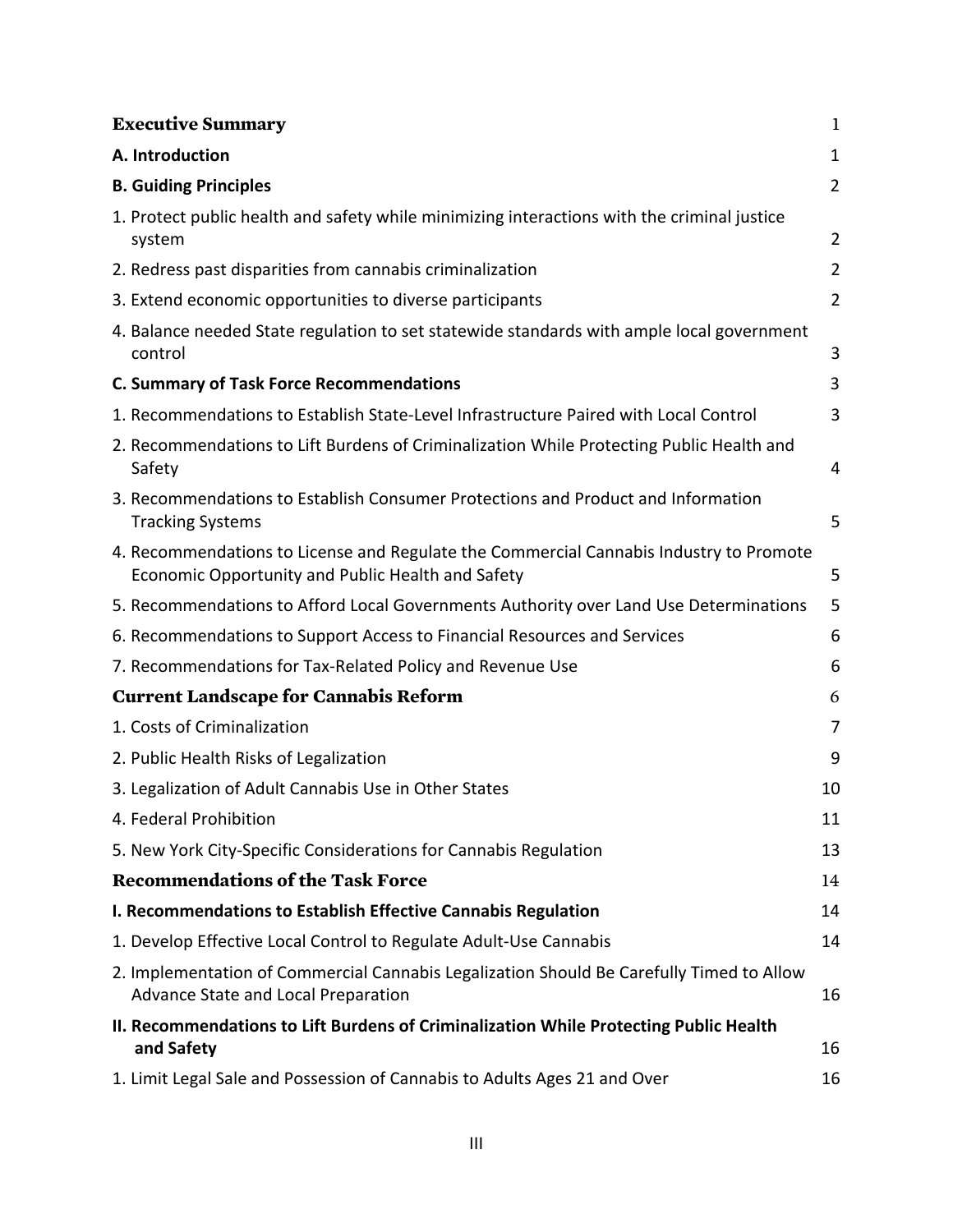| 2. Provide Automatic Expungement of Prior Criminal Records Upon Legalization of Identical<br>Conduct                                                    | 16 |
|---------------------------------------------------------------------------------------------------------------------------------------------------------|----|
| 3. Establish Parameters for Personal Possession of Cannabis that Reduce Criminalization<br>While Protecting Public Safety                               | 20 |
| 4. Prohibit Public Consumption with Certain Exceptions, and Allow Local Regulation                                                                      | 22 |
| 5. Allow Localities to Restrict or Prohibit Personal Cannabis Cultivation                                                                               | 23 |
| 6. Prohibit Unlicensed and Unregulated Cannabis Extraction                                                                                              | 24 |
| 7. Allow Localities to Enforce and Place Legal Limitations on Commercial Cannabis Activities,<br>Similar to the State's Alcoholic Beverage Control Laws | 25 |
| 8. Maintain Prohibitions Against Impaired Driving, and Allocate Funding for Research, Public<br>Safety Education, and Enforcement                       | 27 |
| 9. Eliminate Criminal Penalties for Minors                                                                                                              | 28 |
| 10. Support Development of Prevention and Education Resources for Youth and Educators                                                                   | 29 |
| 11. Support Development of Educational Materials and Harm Reduction Services for Adult<br><b>Cannabis Consumers</b>                                     | 30 |
| 12. Support Development of Educational Materials for Health Care Professionals                                                                          | 31 |
| 13. Eliminate Routine Testing as a Prerequisite to Social Service Benefit Eligibility                                                                   | 31 |
| 14. Parental Rights Should Not Be Impaired on the Basis of Cannabis Use or Cultivation<br>Unless Endangering the Child                                  | 31 |
| 15. Enact Measures to Prevent Employment Discrimination                                                                                                 | 32 |
| 16. Require Security Programs for Retail Licensees                                                                                                      | 33 |
| III. Recommendations to Establish Statewide Consumer Protections and Product and<br><b>Information Tracking Systems</b>                                 | 34 |
| 1. Establish Product Safety Guidelines, Including Requirements for Pre-Sale Testing for<br><b>Potency and Contaminates</b>                              | 34 |
| 2. Adopt Standards for Labeling and Packaging Cannabis Products                                                                                         | 35 |
| 3. Adopt Standards for Marketing and Advertising Cannabis Products and Allow Local<br>Regulation                                                        | 36 |
| 4. Require a Traceable Seed-to-Sale Tracking System, with Information Sharing Between<br><b>State and Local Regulators</b>                              | 37 |
| 5. Establish an Electronic Licensing Management System, with Coordination at the State and<br>Local Levels                                              | 40 |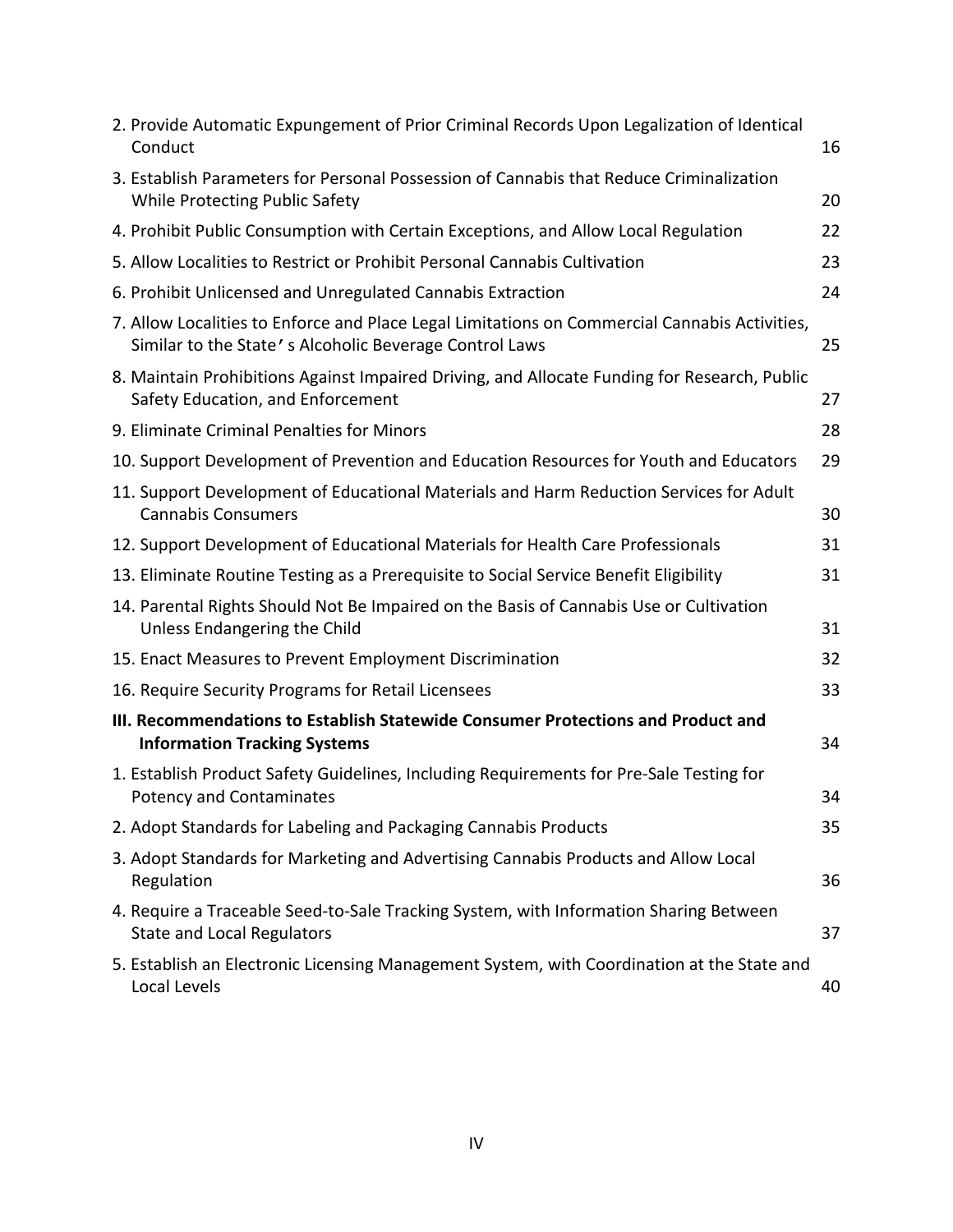| IV. Recommendations to License and Regulate the Commercial Cannabis Industry to<br><b>Promote Economic Opportunity and Public Health and Safety</b>                                                    | 41 |
|--------------------------------------------------------------------------------------------------------------------------------------------------------------------------------------------------------|----|
| 1. Establish a Dual Licensing Structure with Both State and Municipal Authority                                                                                                                        | 41 |
| 2. Give Local Governments Ample Authority to Promote Equity in Licensing - Which the City<br>Would Use to Promote Economic Opportunities                                                               | 42 |
| 3. Establish a Tiered and Capped Licensing System                                                                                                                                                      | 44 |
| 4. Localities Should Control Whether to Permit and Regulate On-Site Consumption<br>Establishments                                                                                                      | 46 |
| 5. Localities Should Control Whether to Permit and Regulate Licensed Delivery Businesses                                                                                                               | 47 |
| 6. Prohibit Vertical Integration, with Certain Exceptions, To Promote Equity Opportunities                                                                                                             | 47 |
| 7. Set Initial License Terms to Allow Time for a Start-Up Process                                                                                                                                      | 49 |
| 8. Allow Limited Liability Companies to Apply for Licenses                                                                                                                                             | 50 |
| 9. Allow Cooperatives to Participate as Licensees                                                                                                                                                      | 50 |
| 10. Designate License Types for Researchers, Service Workers, and Limited-Purpose Events                                                                                                               | 50 |
| 11. Allow Only Sole-Purpose Cannabis Businesses                                                                                                                                                        | 52 |
| 12. Give No Preferential Treatment to Existing Registered Organizations for Medical<br>Cannabis                                                                                                        | 53 |
| 13. Applicants with Prior Drug-Related Convictions Should Be Eligible for Licenses                                                                                                                     | 54 |
| 14. Provide Targeted Workforce Development                                                                                                                                                             | 55 |
| V. Recommendations to Afford Local Governments Authority over Land Use<br><b>Determinations</b>                                                                                                        | 56 |
| 1. Localities Should Have Authority to Determine Cannabis Use and Area Restrictions                                                                                                                    | 56 |
| 2. Local Authority to Set Restrictions on Cannabis Business Density                                                                                                                                    | 57 |
| VI. Recommendations to Support Access to Financial Resources and Services                                                                                                                              | 58 |
| 1. To Reduce Barriers to Entry for Small Business Owners, Legislation Should Expressly<br>Provide that Banking and Professional Services for Cannabis-Related Businesses Do Not<br>Violate State Law   | 58 |
| 2. The State Department of Finance Should Expand Guidance on Banking Services for<br><b>Cannabis-Related Businesses</b>                                                                                | 61 |
| 3. The State Should Provide, and Permit Localities to Provide, Technical Assistance with<br>Banking Services and Access to Capital Services, Including a Loan Fund,<br>to Promote Economic Opportunity | 62 |
| 4. Foster City-State Regulatory Information Sharing                                                                                                                                                    | 62 |
| 5. Conduct a Feasibility Study with Respect to Financial Services for Cannabis Businesses                                                                                                              | 63 |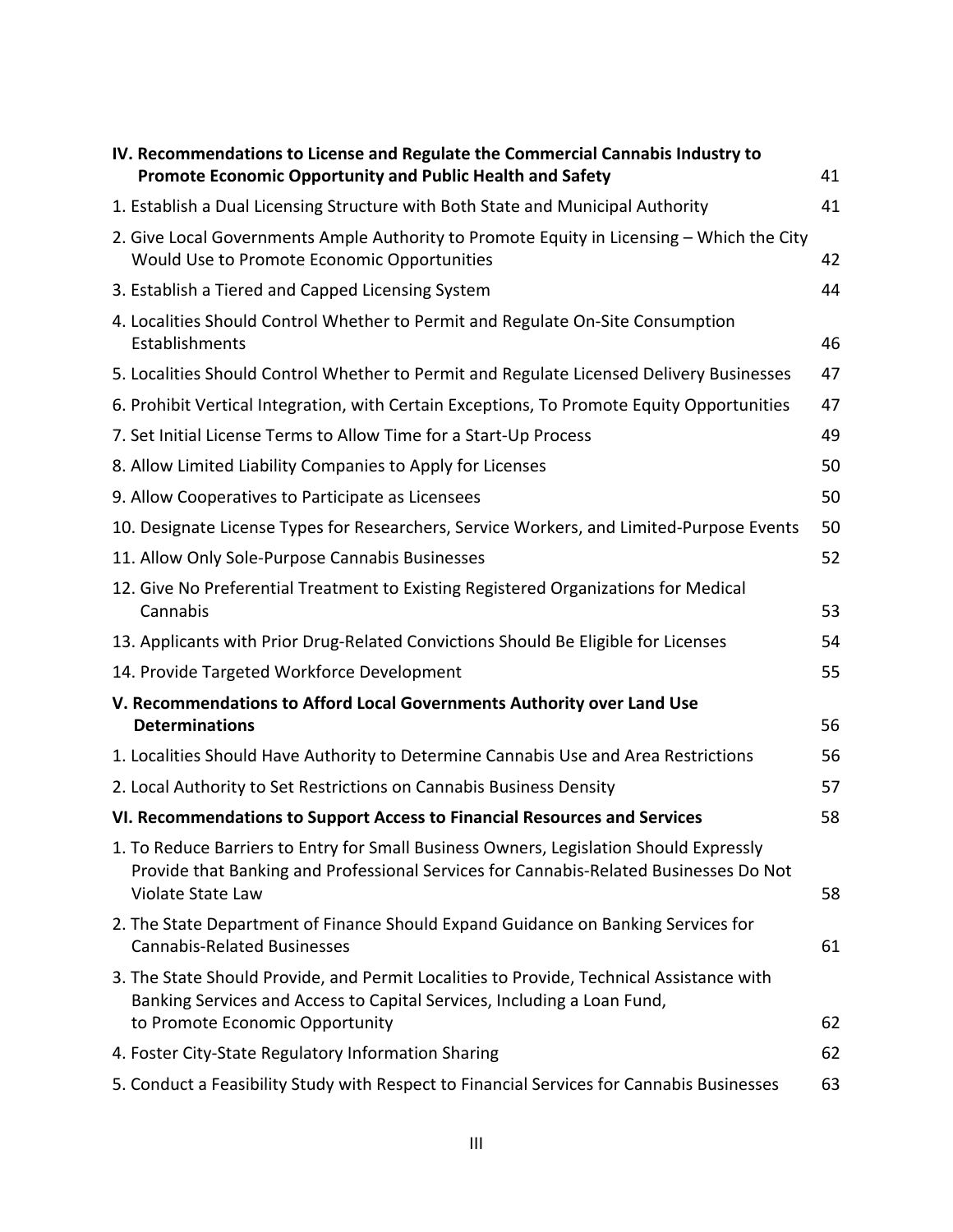| 64 |
|----|
| 65 |
| 65 |
| 66 |
| 67 |
| 68 |
| 69 |
| 69 |
| 71 |
|    |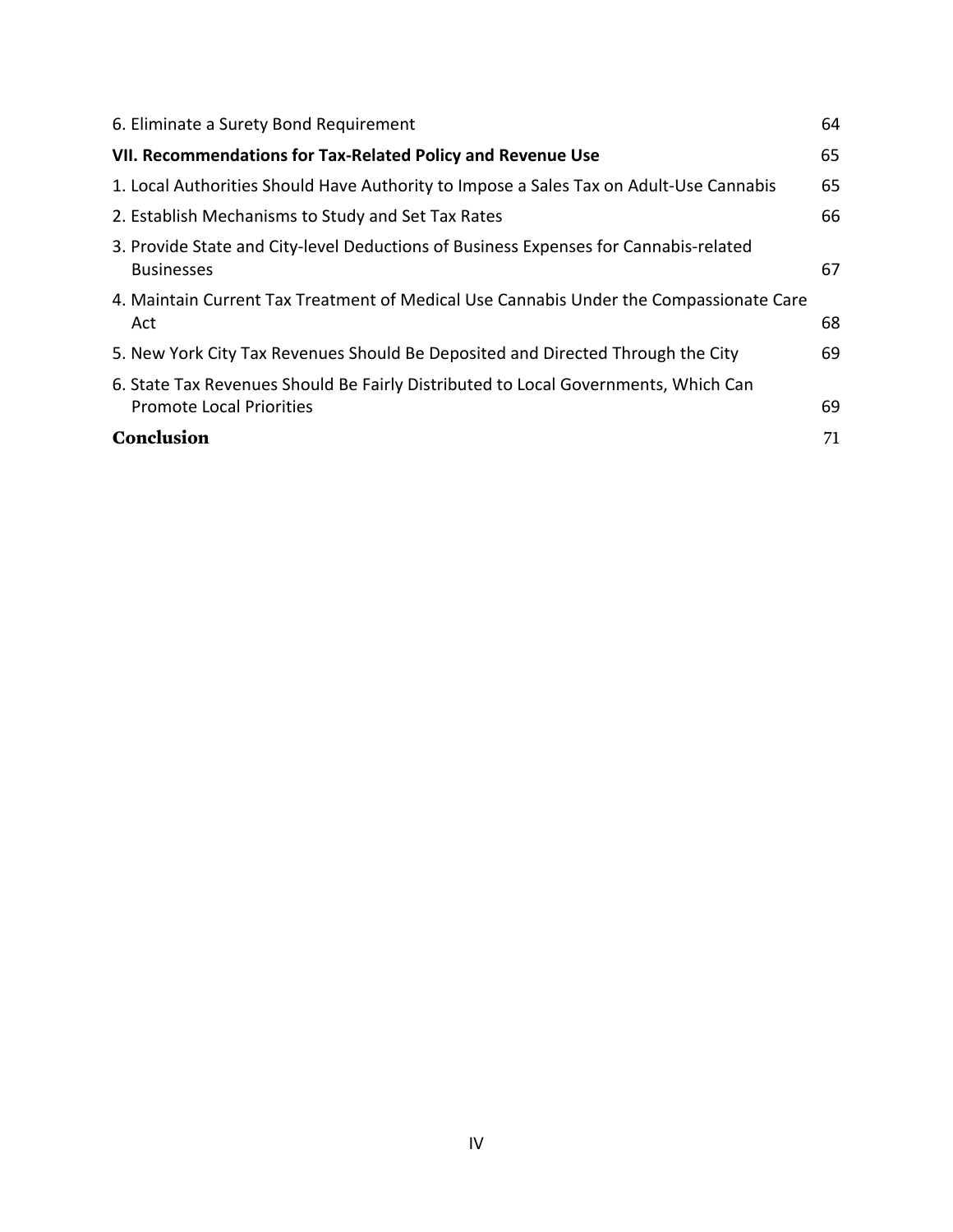### **Executive Summary**

### **A. Introduction**

New York State may be poised to legalize non-medical adult cannabis<sup>1</sup> use in the coming year, joining ten other states and the District of Columbia. This crossroads presents New York City with unique challenges and opportunities. These challenges include working to see that the State legislation is best structured to protect New York City residents and visitors to avoid unwanted consequences from adult legalization. The legislation, and State and City regulations that follow, must do all they can to protect the health and safety of New Yorkers. At the same time, we have the responsibility to use this turning point to help redress the disproportionate harms that criminalization of cannabis use has caused the City's communities of color. Legalization also poses unique opportunities to build a new industry in ways that advance our City's commitment to promote economic opportunities for economically disadvantaged New Yorkers and small businesses. The State legislation should forge a path to opportunities not for big corporations but for New Yorkers who need them most. Ongoing federal criminalization of cannabis adds further complexity to these challenges, perpetuating potential ill-consequences particularly for disadvantaged communities while limiting access to financial, tax, and other services and benefits to support the burgeoning industry.

To help chart the City's course for cannabis legalization, Mayor Bill de Blasio convened the Task Force on Cannabis Legalization with the charge of identifying the goals and challenges that should guide the City's preparations for potential legalization. The Task Force includes representatives of City agencies that engage in areas affected by cannabis legalization, including those concerned with public health, public safety, education, economic opportunity, and finance, among others.<sup>2</sup>

The Task Force reviewed the range of regulatory regimes in other jurisdictions that have legalized adult cannabis use and the practical experiences of those jurisdictions. It conducted interviews with public health and public safety officials throughout the nation and in Canada, and consulted with academic and other experts, New York City officials, and community organizations. Task Force members also attended community listening sessions in New York City to hear the views of New Yorkers on the issues posed by legalization.

<u> 1989 - Jan Samuel Barbara, martxa a shekara tsa 1989 - An tsa 1989 - An tsa 1989 - An tsa 1989 - An tsa 198</u>

The law firms Cleary Gottlieb Steen & Hamilton LLP and Debevoise & Plimpton provided pro bono services to the Task Force.

<sup>1&</sup>lt;br>The terms "cannabis", "marijuana", and "marihuana" are often used interchangeably. This report primarily uses the term "cannabis" in light of its direct reference to the plant from which marijuana products derive.

<sup>2&</sup>lt;br>The Task Force is coordinated by the Mayor's Office of Criminal Justice. City agencies and offices participating on or consulted by the Task Force include: the Administration for Children's Services; the Business Integrity Commission; the City Commission on Human Rights; the Department of Buildings; the Department of City Planning; the Department of Consumer Affairs; the Department of Education; the Department of Finance; the Department of Health and Mental Hygiene; the Department of Homeless Services; the Department of Parks and Recreation; the Department of Probation; the Economic Development Corporation; the Fire Department; the Human Resources Administration; the Law Department; the Mayor's Office for Economic Opportunity; the Mayor's Office of Minority and Women-Owned Business Enterprises; the Mayor's Office of Operations; the Mayor's Office of Policy and Planning; the New York City Housing Authority; the New York City Police Department; the Office of the Deputy Mayor for Health and Human Services; the Office of the Deputy Mayor for Housing and Economic Development; the Office of the First Deputy Mayor; the Office of Management and Budget; the Department of Small Business Services; and others.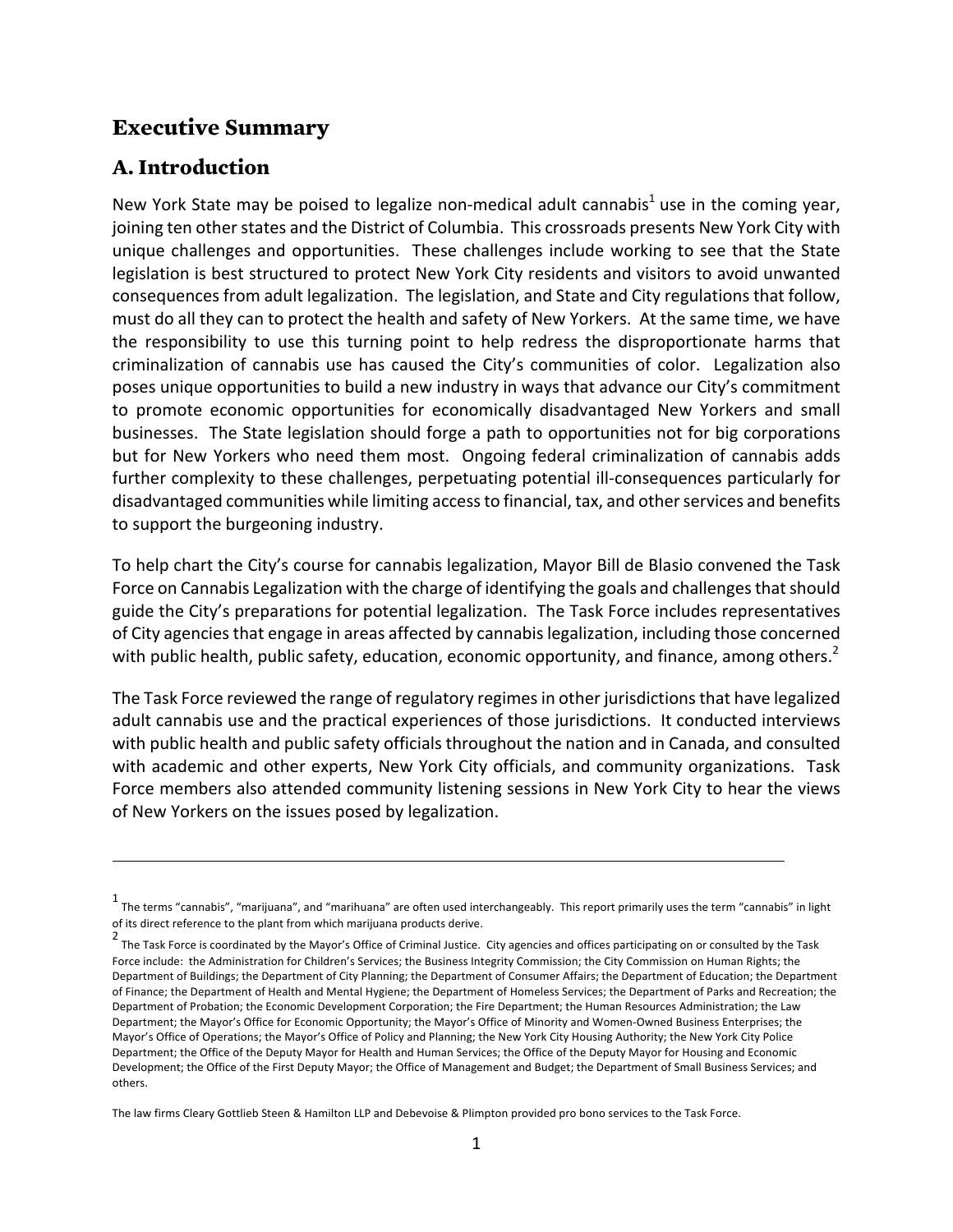Based on this research, the Task Force developed the following guiding principles for cannabis legalization and the recommendations summarized in the Executive Summary and detailed in the report below. 

# **B. Guiding Principles**

The framework for legalization should advance four overarching goals.

## **1. Protect public health and safety while minimizing interactions with the criminal justice system**

Legalization must allow the government to protect New Yorkers from the adverse impacts of cannabis legalization through robust regulations aimed at ensuring the safety and health of people in our City, particularly youth. At the same time, the new enforcement regime must be carefully tailored to avoid inequitably criminalizing the same communities that have already borne the brunt of cannabis and mass incarceration.

## **2. Redress past disparities from cannabis criminalization**

Legalization will bring with it an enforceable obligation to redress the historical harms that occurred when cannabis was criminalized. This will require, at minimum, (i) automatic expungement of cannabis-related convictions, giving people with prior cannabis-related convictions a chance to start over, free of the stigma of criminalization, and (ii) investment of cannabis revenues directly into communities most impacted by past criminalization in order to improve education, job prospects, and overall quality of life.

### **3. Extend economic opportunities to diverse participants**

Legalization must promote a diversity of participants in the cannabis industry, assuring that communities disproportionally affected by past criminalization have an equitable stake. The new industry should be constructed to promote economic empowerment of those disproportionately harmed by criminalization, not profits for those seeking to benefit from legalization. This will require preferential licensing opportunities, as well as legislative and programmatic solutions to the challenges equity applicants will face, including lack of capital, information asymmetry, compliance with changing State and local regulations, and the demands of commercial competition with large established businesses. This should also include mandated job opportunities for those most impacted by past criminalization. Ongoing federal criminalization of cannabis, with attendant costs and obstacles for industry participants, poses challenges to advancing economic empowerment for those with fewer resources. Achieving the reality of a diverse industry will require thoughtful and intentional action to overcome these obstacles, so that promoting small business and job opportunities is more than an empty promise.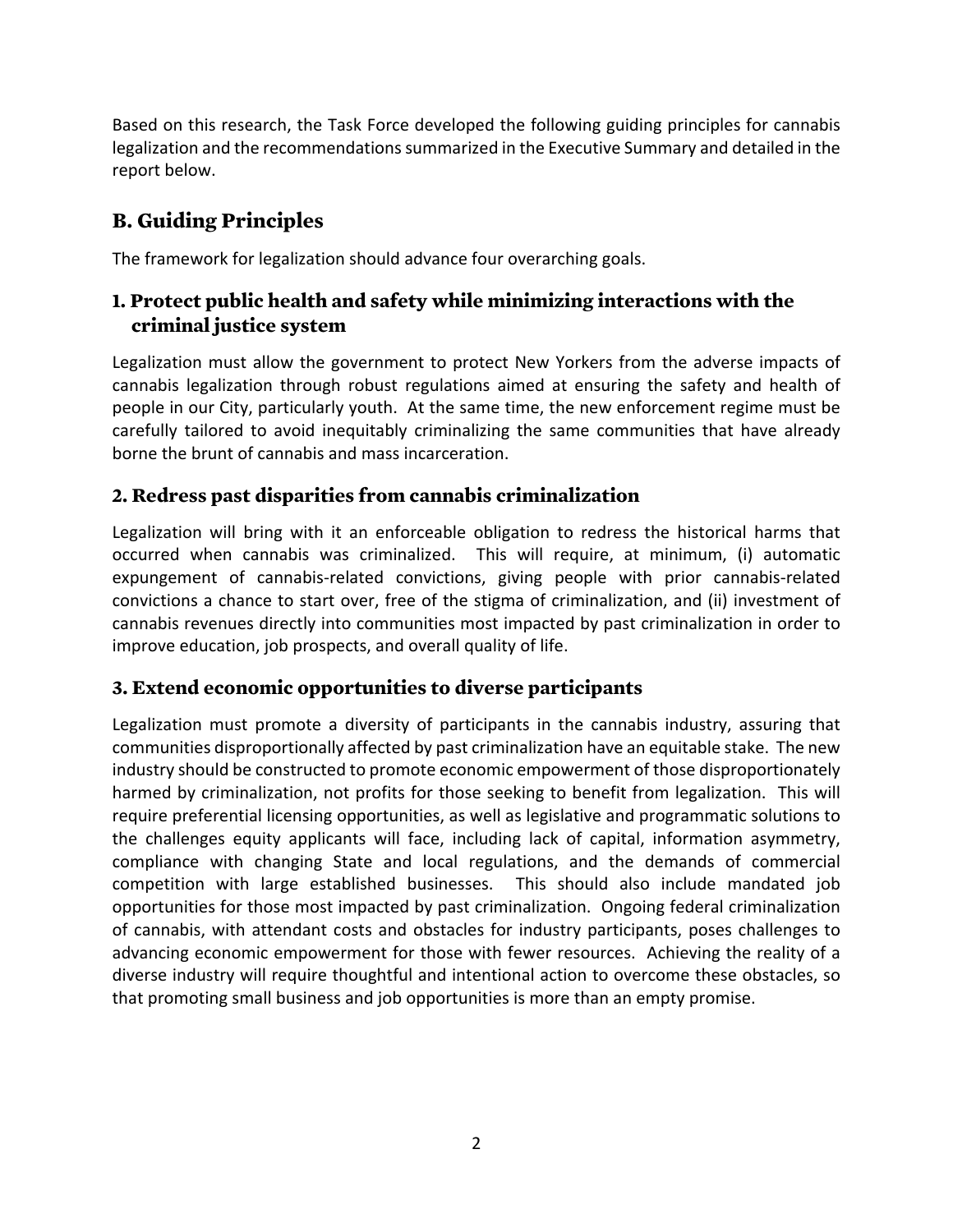### **4. Balance needed State regulation to set statewide standards with ample local government control**

Legislation should strike the right balance between State regulation establishing uniform statewide standards and resources, and local control to chart the course for the diverse communities throughout New York that will be directly impacted by legalization. What will best serve this City may not meet the needs of other areas of the State. Localities should be given broad discretion under State law to determine how to advance their communities' public health, safety, and equity goals. Also critical will be sufficient time before new State law takes effect for careful planning and coordination by the State and City to ensure a sound foundation for the advent of legalized cannabis.

New York City supports a regulatory framework for cannabis legalization that effectively protects the health and safety of all New Yorkers. Critically important as well must be a commitment to use legalization as a platform to redress historic inequities that cannabis criminalization has produced in communities of color. Any legalization regime must produce new opportunities to redress—not perpetuate—historic disadvantages suffered by these communities.

## **C. Summary of Task Force Recommendations**

### **1. Recommendations to Establish State-Level Infrastructure Paired with Local Control**

Strong coordination between the State and local governments will be crucial to building a legalized adult-use cannabis industry that protects public health and safety while advancing social policy goals. Cannabis regulation should incorporate substantial local control within the context of an effective State-level infrastructure. This structure of State and local balance has permitted the City to respond in other contexts to local needs, and in the process adopt policies that ultimately became national models. In the cannabis legalization context as well, localities should have the freedom to chart courses that fit their diverse communities, and advance local public health, safety, and equity goals.

The Task Force supports creation of a State office to coordinate statewide issues and set statewide regulations, while permitting local authority in appropriate areas. Local control is critical to deal with sharply differing local imperatives, such as those in New York City, where sheer population density demands specific regulation that the rest of the State may not require. In particular, local authority is essential to determine whether to permit and how to regulate designated public places of consumption, home cultivation, and consumer delivery services; licensing, location, and regulation of commercial cultivation, production, and retail sites; the most effective public health and safety educational campaigns; and how best to advance economic opportunity and equity imperatives.

Development of a regulatory structure and promulgation of specific regulations should be a measured process, allowing time for consultation and coordination between the State and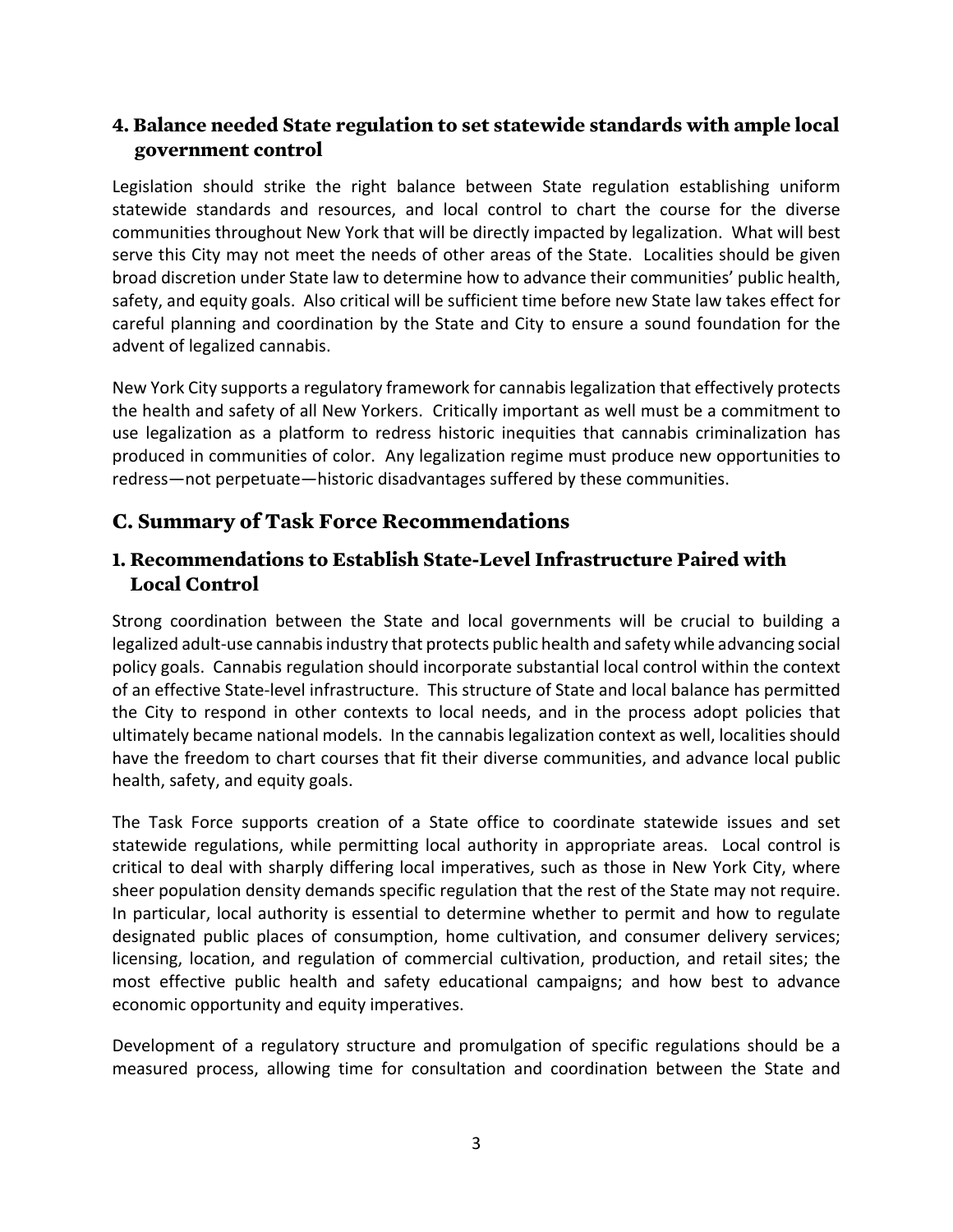localities. The City has benefitted from learning from jurisdictions that were less deliberate in their implementation, producing patchwork regulation and markets dominated by big business.

### **2. Recommendations to Lift Burdens of Criminalization While Protecting Public Health and Safety**

The City's priority for legalization is a robust framework aimed at ensuring public health and safety, especially that of young New Yorkers. Purchase and possession of cannabis should be limited to adults ages 21 and over, while public consumption should be prohibited unless at locally-regulated consumption sites. Commercial cannabis activities should be subject to restrictions similar to those applied in the context of alcohol regulation, while additional tools for measuring impaired driving should be developed to maintain road safety.

At the same time, legalization should seek to redress the harms produced by prior criminalization, and avoid creating new punitive structures susceptible to perpetuating the disparate treatment of New York's residents that characterized prior cannabis enforcement.

The City would defer to imposing civil rather than criminal penalties to violations of cannabis regulations to the greatest extent possible consistent with public safety. Balancing public health and safety goals and impeding the illicit market on the one hand, with lifting the weight of criminalization disproportionately borne by communities of color on the other, should guide legislative solutions.

Central to these goals is automatic expungement of prior criminal records relating to now legal conduct, such as adult possession or use of small amounts of cannabis. By giving a fresh start to thousands of New Yorkers whose job, education, housing, and other prospects have been significantly burdened by cannabis-related criminal records, New York would be empowering them to learn, and to earn, in ways previously barred to them. Expungement should occur as an automatic process—subject to notice and opportunity by District Attorneys' Offices to raise objections in specific cases—to minimize procedural burdens on those with past convictions.

Related recommendations include limiting cannabis testing for job applicants with exceptions for safety-sensitive jobs, treating cannabis consistently with alcohol in child custody determinations, and eliminating criminal penalties for minors. These measures are important to ensure that we do not recreate a system that imposes harms disproportionately by community.

Education of the public and of key professionals such as educators and health care workers is critical to ensuring safe cannabis use; some of the resources that adult use legalization can produce should be directed to these areas. Other states have experimented with a range of approaches to achieve the most effective delivery of harm reduction education, and New York City would build on those experiments to craft comprehensive and persuasive campaigns.

Public health and safety regulations have always had a strong local component because of the practical need to match general policy objectives to the specific conditions that prevail where enforcement is taking place. Overall statewide regulation balanced by local flexibility in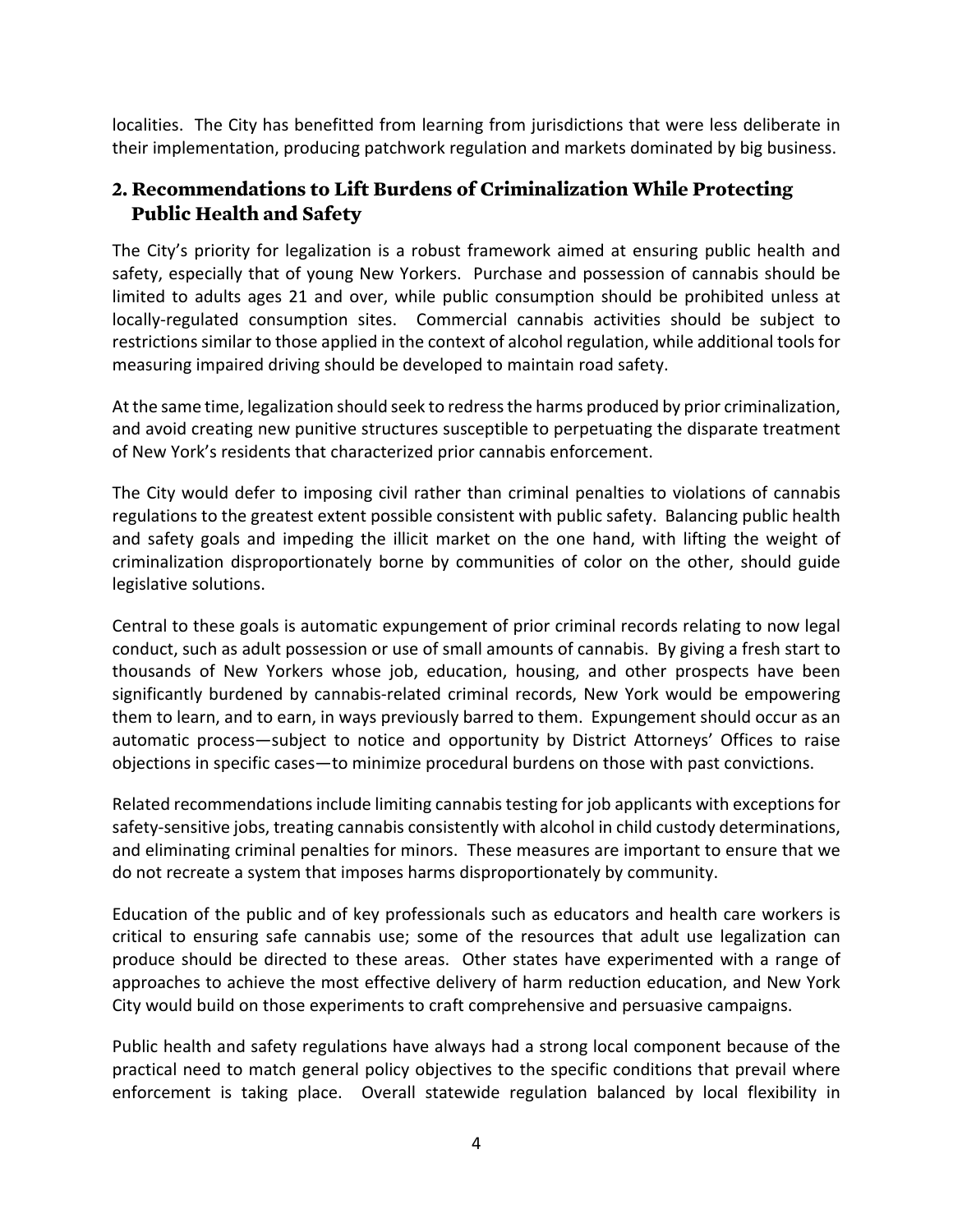appropriate areas has been a successful model in tobacco regulation, and it is even more necessary in the adult-use cannabis context.

### **3. Recommendations to Establish Consumer Protections and Product and Information Tracking Systems**

Regulation will be critical to establishing product safety and other consumer protections, as well as to ensure that cannabis commerce and regulation can be effectively tracked and coordinated throughout the State.

The City would benefit from statewide standards for product safety, labeling and packaging, and marketing and advertising, but localities should be allowed to place further restrictions and prohibitions as necessary. To prevent cannabis products from moving between regulated and illicit markets, the City recommends creation of a statewide traceable supply chain through a seed-to-sale system accessible to regulators and financial institutions serving cannabis-related businesses. 

### **4. Recommendations to License and Regulate the Commercial Cannabis Industry to Promote Economic Opportunity and Public Health and Safety**

New York City should develop a licensing framework sufficiently flexible and permissive to allow development of the legal market and suppression of the illicit one, while also promoting the wellbeing of all communities and extending economic opportunities to those previously stymied by criminalization and discrimination. 

Big business should not get a stranglehold on this new industry. Licenses to operate through the multiple stages of the cannabis industry should not be granted to single conglomerates; diversification of licensing should be required instead. Any licensing regime should have a tiered and capped system, with licenses distributed fairly among businesses of different sizes.

Localities should have flexibility to regulate commercial cannabis activities, as well as cultivation, extraction, and public consumption, to permit appropriate integration of policy concerns with local conditions and community preferences.

A dual State-local licensing structure will permit the City to pursue its own innovations to promote economic opportunities created by this new market, subject to the minimum standards set by the State. A dual system is a key element in facilitating programs that target select populations in the most need of redress from past harms. Massachusetts, San Francisco, Oakland, and Los Angeles already are staking out similar programs.

### **5. Recommendations to Afford Local Governments Authority over Land Use Determinations**

Localities should also have the authority to determine zoning and density restrictions for cannabis businesses. The City should be empowered to determine how cannabis commerce can best fit into the fabric of its communities.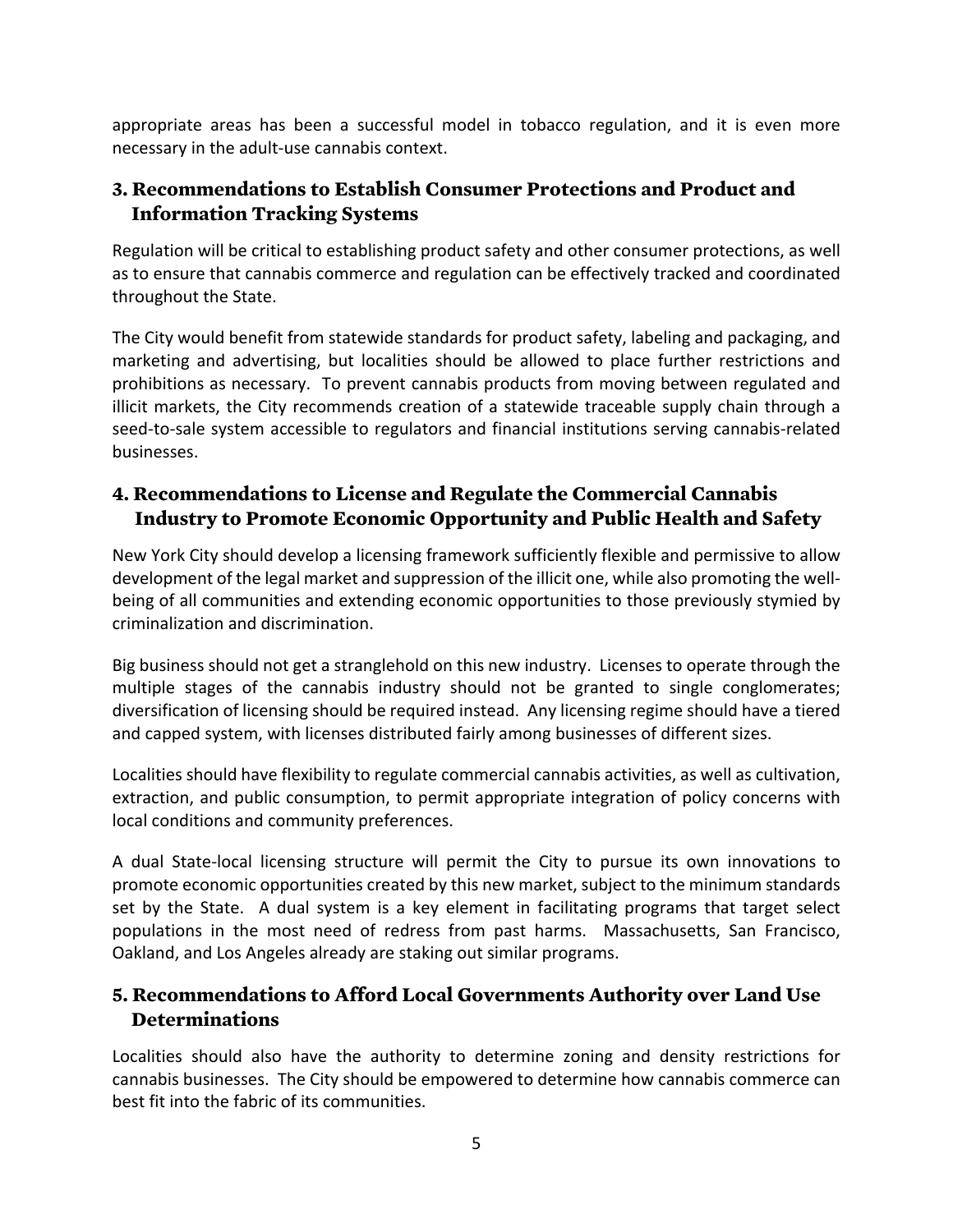#### **6. Recommendations to Support Access to Financial Resources and Services**

Ongoing federal criminalization of cannabis, which poses obstacles to access federally-regulated banking and other financial services, would benefit from special State focus and resources to ensure that cannabis enterprises—particularly small businesses—have access to financial services. The City advocates for State legislation expressly providing that banking and professional services for cannabis-related businesses do not violate State law. The City would seek allocation of State funding to localities to provide technical assistance and access to capital through locally-administered equity initiatives. Further study and expanded guidance on financial services for cannabis-related businesses would aid the emerging industry. Developing alternatives to cash-only transactions will also deter potential criminal activity.

#### **7. Recommendations for Tax-Related Policy and Revenue Use**

The framework for taxing and use of revenues from legal cannabis-related activities should focus on core goals of creating a viable legal market while suppressing the illicit market, promoting only safe cannabis use, and building economic opportunities for disadvantaged communities.

The City will seek authority to establish an option for an add-on local sales tax on retail sales of adult-use cannabis. New York City must ensure that the total tax burden imposed on cannabis activity does not raise legal cannabis prices to a level that incentivizes illicit market and illegal cross-border sales. At the same time, the total tax levied should reflect a better balance between State and City taxes so that the City retains a fairer distribution of revenues commensurate with the City's needs to respond to public health and safety challenges of cannabis legalization and advance local equity initiatives. 

To further help local businesses, the City recommends that local and State level deductions for business expenses compensate for the lack of federal deductions. The City will seek establishment of new State mechanisms, such as a State and local advisory body, to study and adjust tax rates in response to shifts in the cannabis market. Finally, no change is recommended to the tax treatment of medical use cannabis under the New York State Compassionate Care Act.

The City will pursue the legislative authority to allocate tax revenue, licensing fees, and other sources of financing through the City general fund to administer the new industry and support cannabis businesses and workers, with a focus on target populations and community reinvestment. Furthermore, the City proposes tax revenues collected at the State level be earmarked for local communities and fairly distributed according to local priorities.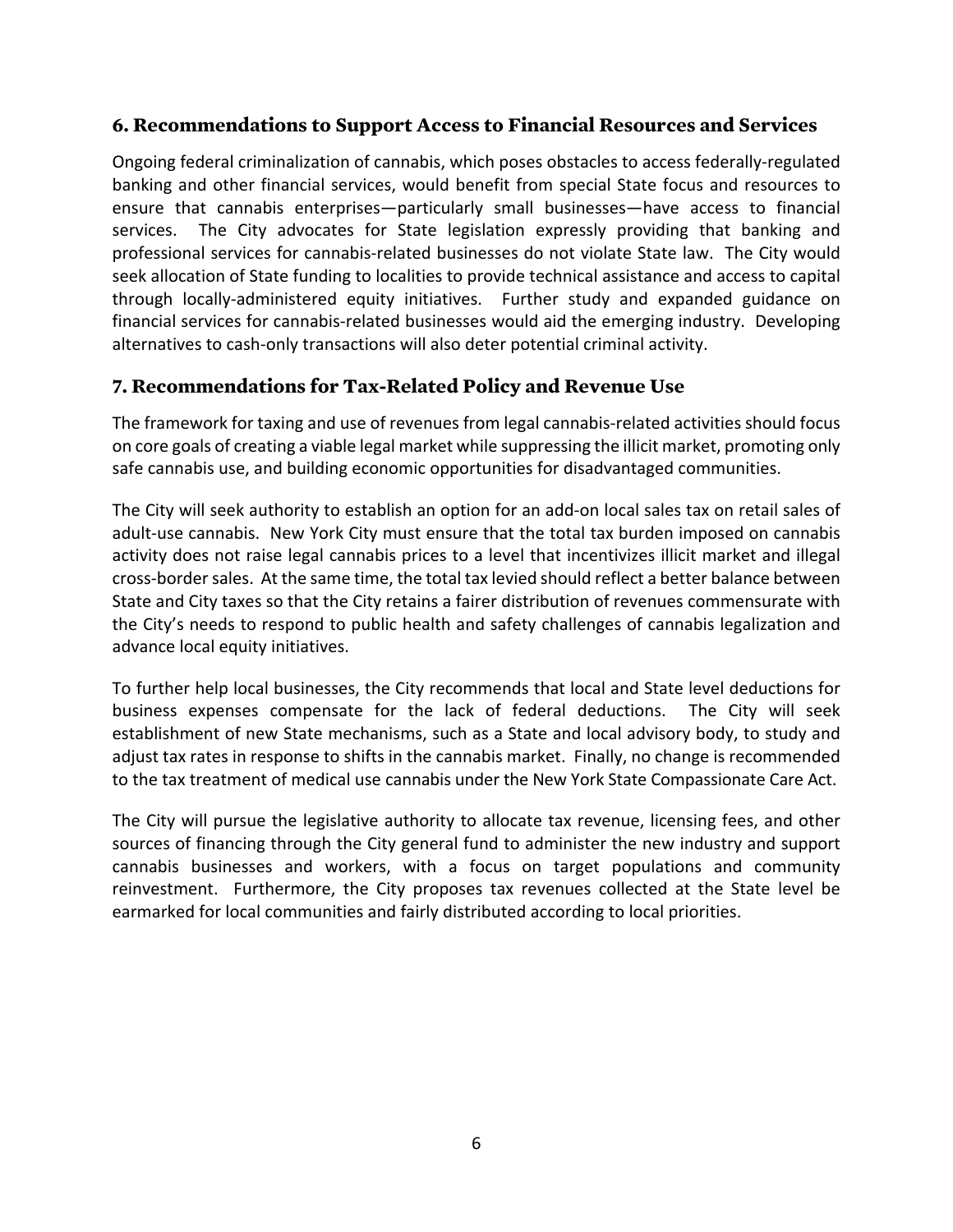## **Current Landscape for Cannabis Reform**

New York State is actively considering legalization of adult cannabis use, which is now permitted in 10 states and the District of Columbia. Given legalization in Canada, Vermont, and Massachusetts, as well as active consideration of bills in Connecticut and New Jersey, New York could soon find legalized adult-use cannabis across many of its borders. As recently as November 2018, a comprehensive bill was proposed in Albany for cannabis legalization (the "2018 Proposed Bill").<sup>3</sup> In a July 2018 report, the New York State Department of Health recommended legalization as well, based on substantial evidence that the benefits of regulating an adult cannabis market outweigh the potential risks.<sup>4</sup> In August 2018, Governor Andrew M. Cuomo announced that he supports legalization, and has appointed a working group to study the issue.<sup>5</sup> And in December 2018, the Governor stated that legalization would be a central legislative priority for 2019.

New York City Mayor Bill de Blasio announced in June 2018 and convened in July 2018 the Mayor's Task Force on Cannabis Legalization to propose goals and challenges to be considered in State legislation and to guide the City's preparations for potential legalization.

### **1. Costs of Criminalization**

Criminalization of adult cannabis use imposes high costs on society, felt most acutely by communities of color. In 2017, approximately 599,284 people were arrested in the United States for cannabis possession, accounting for more than a third of all arrests nationwide for drug offenses.<sup>6</sup> Despite similar usage rates across racial lines,<sup>7</sup> arrests are predominantly of people of color. In New York, 86% of arrests statewide for possession of cannabis in the fifth degree of people of color. $8$  In 2017, of the 16,925 people in New York City arrested on the charge of

<sup>3&</sup>lt;br>The most recent State cannabis bill was introduced in November 2018 as the Marihuana Regulation and Taxation Act, S. 3040-C, A. 3506-C. This report will reference the Senate Bill 3040-C, which is identical to the bill introduced in the New York Assembly as A. 3506-C. Senate Bill 3040-C amends the bill introduced in January 2018 as S. 3040-B and the bill introduced in January 2017 as S. 3040-A.

<sup>4&</sup>lt;br>See N.Y. Dep't of Health, *Assessment of the Potential Impact of Regulated Marijuana in New York State (July 2018) [N.Y. Dep't of Health,* Assessment of the Potential Impact of Regulated Marijuana in New York State],

https://www.health.ny.gov/regulations/regulated\_marijuana/docs/marijuana\_legalization\_impact\_assessment.pdf. 

<sup>5&</sup>lt;br>S*ee* Press Release, Governor's Press Office, Governor Cuomo Announces Workgroup to Draft Legislation for Regulated Adult-Use Marijuana Program (Aug. 2, 2018), https://www.governor.ny.gov/news/governor-cuomo-announces-workgroup-draft-legislation-regulated-adult-usemarijuana-program; Press Release, Governor's Press Office, Governor Cuomo Announces Series of Listening Sessions on Regulated Marijuana (Aug. 30, 2018), https://www.governor.ny.gov/news/governor-cuomo-announces-series-listening-sessions-regulated-marijuana; Press Release, Governor's Press Office, Governor Cuomo Announces Two Additional Regulated Marijuana Listening Sessions (Sept. 21, 2018), https://www.governor.ny.gov/news/governor-cuomo-announces-two-additional-regulated-marijuana-listening-sessions. 

<sup>6&</sup>lt;br>According to the Federal Bureau of Investigation ("FBI"), 1,632,921 people were arrested in 2017 nationwide for drug abuse violations. See Fed. Bureau of Investigation, Unif. Crime Reporting Program, 2017 Crime in the United States: Table 29, https://ucr.fbi.gov/crime-in-theu.s/2017/crime-in-the-u.s.-2017/tables/table-29. Of these people, the FBI reported that 36.7%—or approximately 599,284—were arrested for marijuana possession, comprising the single largest cohort of people arrested for drug abuse violations that year. See Fed. Bureau of Investigation, Unif. Crime Reporting Program, 2017 Crime in the United States: Arrest Table, https://ucr.fbi.gov/crime-in-the-u.s/2017/crime-inthe-u.s.-2017/tables/arrest-table.

<sup>7&</sup>lt;br>Substance Abuse & Mental Health Servs. Admin. Ctr. for Behavioral Health Statistics and Quality ("SAMHSA"), *Results from the 2016 National Survey on Drug Use and Health* 229 (Sept. 2017) [SAMHSA, *Results from the National Survey*], 

https://www.samhsa.gov/data/sites/default/files/NSDUH-DetTabs-2016/NSDUH-DetTabs-2016.pdf. 

<sup>8&</sup>lt;br>Of this 86%, 48% were Black, 38% were Hispanic, and only 9% were White. S*ee* N.Y. Dep't of Health, *Assessment of the Potential Impact of Regulated Marijuana in New York State, at 12.*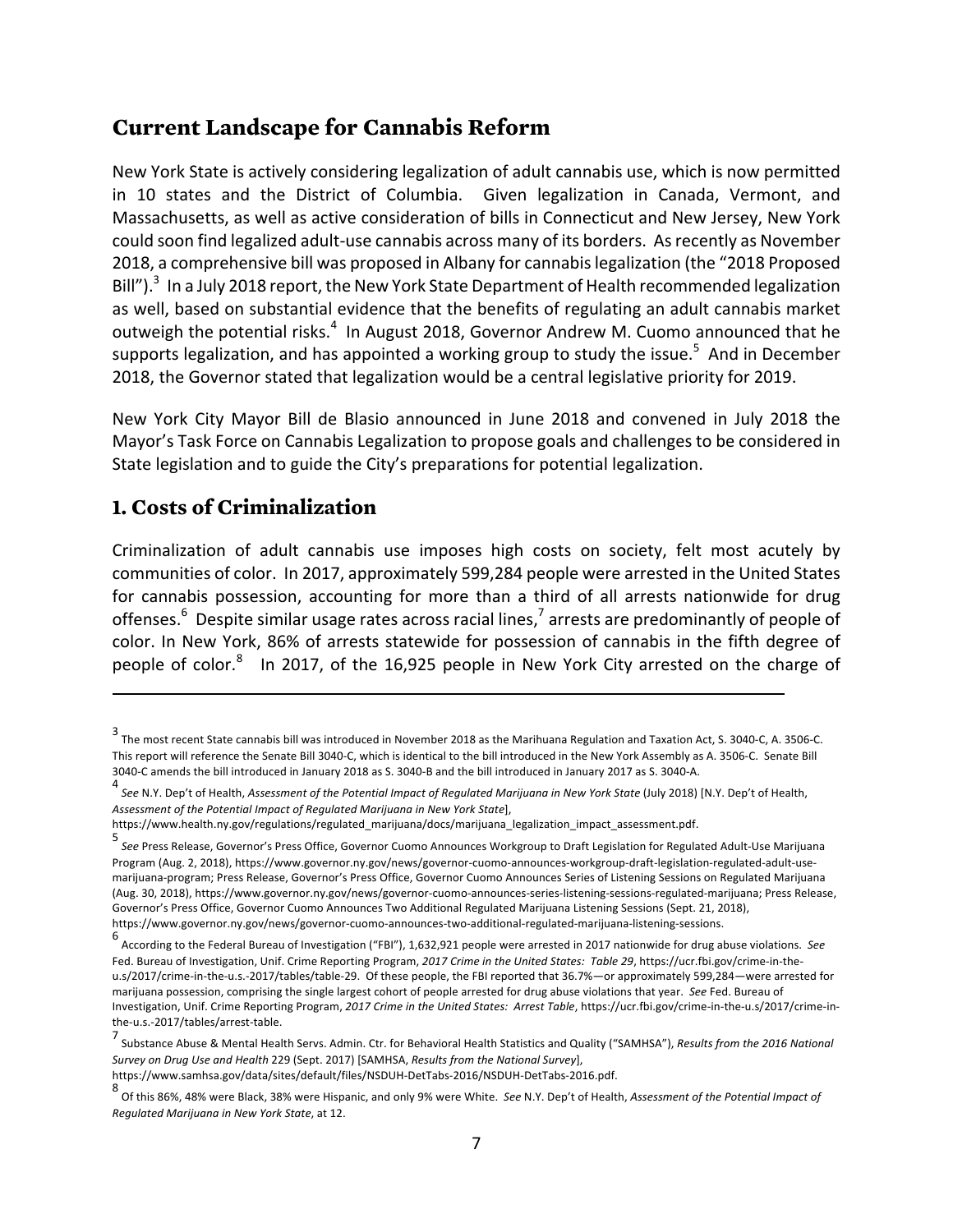Criminal Possession of Marihuana in the Fifth Degree, 48% were black, 38% were Hispanic, and 9% were white.<sup>9</sup> Additionally, arrests of Blacks and Hispanics accounted for between 86% and 89% of cannabis possession arrests in each of the years from 2013-2017.<sup>10</sup> This disparate enforcement has led to poorer economic outcomes, poorer health outcomes, and poorer youth outcomes for communities of color. $^{11}$ 

In states where adult use is legalized, total numbers of arrests have decreased, resulting in significantly lower numbers of people of color suffering criminal justice interactions because of their cannabis use. Nonetheless, disparate arrest rates for violations of cannabis laws have persisted in these jurisdictions. In fact, while total numbers of arrests have decreased, the proportion of arrests for people of color has remained constant or even increased, indicating that systemic disparities still flourish.  $12$  No state with cannabis legalization laws has fully decriminalized cannabis-related offenses. This means that individuals who use, possess, sell, or purchase cannabis outside of the cannabis regulations are still subject to arrest, prosecution, and incarceration, including in states allowing regulated legalized use.

As discussed in greater detail below, if cannabis is legalized in New York State, the City will continue to work to reduce disparate enforcement of cannabis laws, mitigate previous harms, and empower those disproportionately affected by criminal enforcement.<sup>13</sup>

<u> 1989 - Jan Samuel Barbara, martxa a shekara tsa 1989 - An tsa 1989 - An tsa 1989 - An tsa 1989 - An tsa 198</u>

http://cdpsdocs.state.co.us/ors/docs/reports/2018-SB-13-283\_report.pdf. In addition, while the rate of juvenile cannabis arrests in Colorado decreased between 2012 and 2017 by 22%, White juvenile arrests decreased by 21%, whereas Hispanic juvenile arrests decreased by 4% and Black juvenile arrests decreased by 15%. See id.

In Oregon, the arrest rate for Black adults was more than 50% higher than that of White adults in the year after legalization. See Or. Health Auth. Pub. Health Div., *Marijuana Report: Marijuana Use, Attitudes, and Health Effects in Oregon* 69 (Dec. 2016), https://apps.state.or.us/Forms/Served/le8509b.pdf. 

In Washington, D.C., in 2017, 92% of arrests for cannabis distribution and 75% of arrests for cannabis consumption were Black residents in Washington D.C., who comprise only 47% of the District's population. See Drug Policy Alliance, Stark Racial Disparities and Disturbing Growth in *Washington D.C. Marijuana Arrests Despite Legalization* (Aug. 8, 2018), http://www.drugpolicy.org/press-release/2018/08/stark-racialdisparities-and-disturbing-growth-washington-dc-marijuana. 

<sup>9&</sup>lt;br>See Manhattan Dist. Att'y, *May 2018 Report,* at 31. Other statistics in the report underline the vast overrepresentation of people in color in cannabis arrest numbers: Forest Hills, Queens is 16% Black and Latinx, but people of color make up 80% of arrests; in Flushing, Queens, people of color make up 19% of the population and 71% of arrests; Greenpoint, Brooklyn's numbers are 19% and 71%; Park Slope, Brooklyn is 24% and 73%; and Williamsburg, Brooklyn is 37% and 83%. *Id.* at 32.

<sup>10&</sup>lt;br>In the most recent 10-year period, arrests in New York City for open cannabis possession hit a peak in 2011, with 51,051 arrests, declining to 17,881 in 2017. Source: Mayor's Office of Criminal Justice Analysis of Computerized Criminal History Data provided by DCJS.

<sup>11</sup> See N.Y. Dep't of Health, Assessment of the Potential Impact of Regulated Marijuana in New York State, at 12.

<sup>12</sup> While arrest rates for cannabis possession and distribution have decreased across the board, the benefits have been more pronounced for White people. For instance, the number of cannabis arrests initially after legalization of cannabis in Colorado decreased by 51% for Whites, 33% for Hispanics, and 25% for African-Americans, and the cannabis arrest rate for African-Americans in 2014 was almost three times the arrest rate of White people. See Colo. Dep't of Pub. Safety, *Marijuana Legalization in Colorado: Early Findings* (Mar. 2016), at 21,

https://cdpsdocs.state.co.us/ors/docs/reports/2016-SB13-283-Rpt.pdf. Colorado cannabis arrests decreased overall by 52% between 2012 and 2017, but the 2017 cannabis arrest rate for Blacks was nearly double that for Whites. See Colo. Div. of Criminal Justice, Dep't of Pub. Safety, *Impacts of Marijuana Legalization in Colorado. A Report Pursuant to Senate Bill 13-283 1 (Oct. 2018), at 20,* 

<sup>13&</sup>lt;br>Other states have started to address past harms as well. For example, California recently enacted a law providing automatic expungement for certain previous cannabis convictions. See Cal. Health & Safety Code § 11361.9. California has also developed an extensive equity program geared toward providing opportunity to those in communities most negatively affected by cannabis enforcement. See Cal. Bureau of Cannabis Control, Overview of California Cannabis Equity Programs (Feb. 2018),

https://bcc.ca.gov/about\_us/meetings/materials/20180301\_equ\_overview.pdf; S. 1294, 2018 Leg., Reg. Sess. (Cal. 2018) (creating a statewide cannabis equity program through the California Cannabis Equity Act).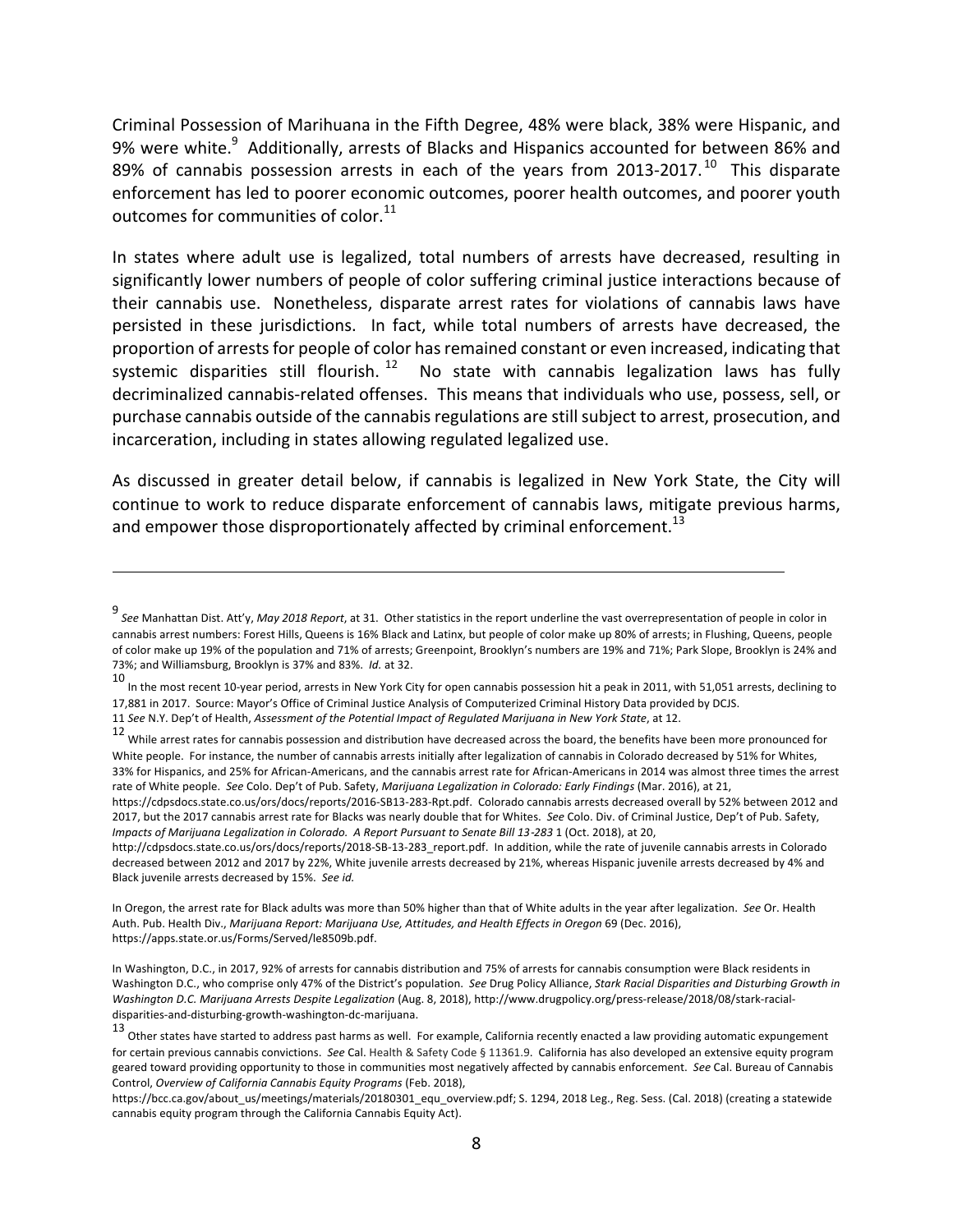### **2. Public Health Risks of Legalization**

While legalization has demonstrated benefits, it is not without potential risks to public health. Cannabis can have negative effects on individual health outcomes if misused. The potential for health harms due to cannabis use is greatest when use occurs at a younger age.<sup>14</sup> In particular, individuals who initiate cannabis use during adolescence are more likely to engage in heavy use or to develop cannabis use disorder than people who start cannabis use during adulthood.<sup>15</sup> Adults also face some cannabis-related health risks, which are usually associated with heavy  $\mathsf{Use}^{\,16}$ 

The majority of research on harms associated with cannabis use show these harms occurring in the short term. For example, although there is some evidence that cannabis use is associated with short-term cognitive impairment, $^{17}$  these cannabis-associated effects have not been shown to persist over time. $^{18}$ 

For young people, while cannabis use may only temporarily diminish cognitive and academic function and is not associated with permanent cognitive damage,  $19$  frequent use can have adverse effects on academic performance and educational attainment over time.<sup>20</sup>

While long-term cannabis smoking is associated with respiratory symptoms like cough, asthma, and bronchitis,  $^{21}$  evidence indicates that cannabis smoking may not increase an individual's risk for cancers associated with tobacco use, including lung, head, or neck cancers.<sup>22</sup>

<sup>14&</sup>lt;br>*See* David M. Fergusson, et al., *Cannabis Use and Later Life Outcomes*, 103 Addiction 969, 975 (2008).

<sup>15</sup> See Nat'l Acad. of Sci., Eng'g, & Med. ("NASEM"), The Health Effects of Cannabis and Cannabinoids: The Current State of Evidence and *Recommendations for Research* (2017) [NASEM, *The Health Effects of Cannabis and Cannabinoids*]. 

<sup>16&</sup>lt;br>For example, there is strong research evidence showing that long-term cannabis smoking causes chronic respiratory problems in adults and that smoking cannabis while pregnant increases the risk of lower birth weights for babies. See *id*.

<sup>17&</sup>lt;br>*See* Madeleine H. Meier, et al., *Persistent Cannabis Users Show Neuropsychological Decline from Childhood to Midlife, 109 PNAS E2657* (2012); J.C. Scott, et al., Association of Cannabis With Cognitive Functioning in Adolescents and Young Adults: a Systematic Review and Metaanalysis, 75 JAMA Psychiatry 585 (2018) [J.C. Scott, et al., *Association of Cannabis With Cognitive Functioning in Adolescents and Young Adults*].

<sup>18&</sup>lt;br>See J.C. Scott, et al., *Association of Cannabis With Cognitive Functioning in Adolescents and Young Adults;* I. Grant, et al., *Non-acute (Residual)* Neurocognitive Effects of Cannabis Use: A Meta-analytic Study, 9 J. Int'l Neuropsychol. Soc'y 679 (2003); A.M. Schreiner, et al., Residual Effects of Cannabis Use on Neurocognitive Performance After Prolonged Abstinence: A Meta-Analysis, 20 Experimental & Clinical Psychopharmacology 420 (2012).

<sup>19&</sup>lt;br>See Dustin Pardini, Unfazed or Dazed and Confused: Does Early Adolescent Marijuana Use Cause Sustained Impairments in Attention and Academic Functioning?, 43 J. Abnormal Child Psychol. 1203 (2015). For resources regarding limits on educational attainment and exposure to the criminal justice system, see Amelia M. Arria, et al., The Academic Consequences of Marijuana Use During College, 29 Psychol. of Addictive Behav. 564 (2015) [Amelia M. Arria, et al., The Academic Consequences of Marijuana Use During College]; Kerry M. Green, et al., Does Heavy Adolescent Marijuana Lead to Criminal Involvement in Adulthood? Evidence from a Multiwave Longitudinal Study of Urban African Americans, 112 Drug & Alcohol Dependence 117 (2010).

<sup>20&</sup>lt;br>While research on the association between cannabis use and educational attainment remains scant, at least one study has found that early use may have an adverse impact. See Amelia M. Arria, et al., The Academic Consequences of Marijuana Use During College.

<sup>21</sup> *See* NASEM, *The Health Effects of Cannabis and Cannabinoids.* 

<sup>22</sup> *See id.*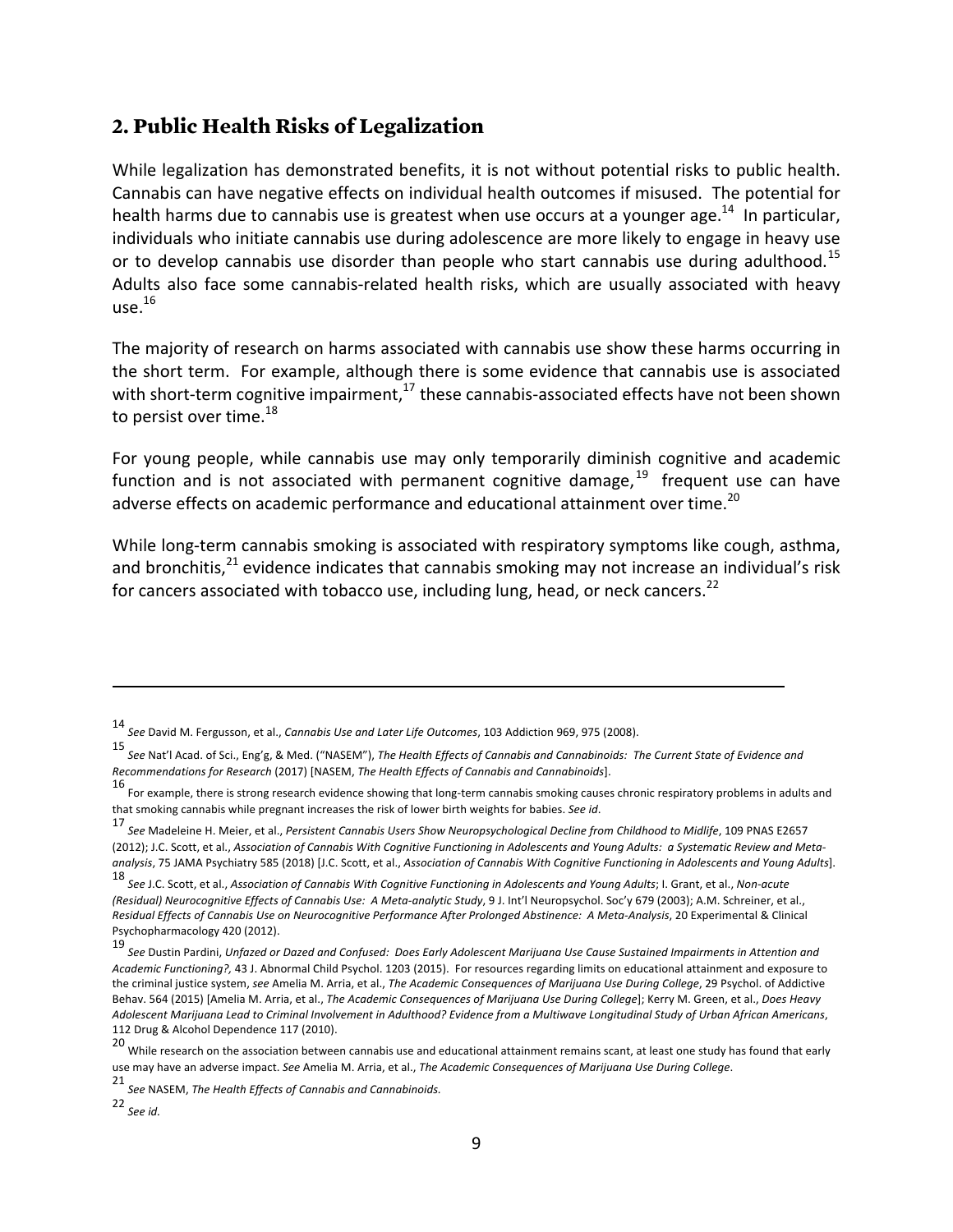Recent studies show that following legalization in other states, past-month use generally remained stable or declined among adolescents and college students.<sup>23</sup> A Colorado poll indicated that cannabis use among teenagers had actually dipped and that the rate of use by Colorado teens was somewhat lower than the national average.<sup>24</sup> In New York State, 19.3% of teens reported using cannabis in the prior 30 days.<sup>25</sup> In the City, more than one-third (33%) of New Yorkers aged 18 to 25 reported cannabis use in the prior year. More than one-quarter (26%) aged 26 to 34 reported prior year use.<sup>26</sup>

As discussed below, the City supports measures to deter cannabis use by individuals under the age of 21, in addition to measures that will mitigate or eliminate legal and academic consequences relating to cannabis for young individuals. Moreover, the City supports launching public awareness campaigns relating to cannabis use, providing harm-reduction services, and implementing statewide labeling, packaging, and advertising standards, so that consumers can make informed decisions about the safe use of cannabis.

### **3. Legalization of Adult Cannabis Use in Other States**

Ten states and the District of Columbia have legalized the use of cannabis for adults 21 and older. Alaska, California, Colorado, Maine, Massachusetts, Michigan, Nevada, Oregon, and Washington legalized the possession, cultivation, distribution, and sale of cannabis, while the District of Columbia and Vermont legalized possession but not commercial cultivation or sale. The clear trend in New York's peer and neighboring states is toward legalization of both possession and sale of cannabis: an adult-use cannabis bill was passed out of legislative committee in Connecticut in April 2018, $^{27}$  a bill passed out of legislative committee in New Jersey in November 2018, $^{28}$  another bill was introduced in Pennsylvania in September 2018, $^{29}$  and a report was recently issued describing a pathway for legalization in New Hampshire.<sup>30</sup> In addition, Canada, with which New York State shares a long border, also recently legalized adult use of cannabis.

<sup>23&</sup>lt;br>See David C. R. Kerr, et al., *Changes in Undergraduates' Marijuana, Heavy Alcohol and Cigarette Use Following Legalization of Recreational Marijuana Use in Oregon, 112 Addiction 1992 (2017) (college students);* SAMHSA, *National Survey on Drug Use and Heath: Comparison of 2014-2015 and 2015-2016 Population Percentages*, 

https://www.samhsa.gov/data/sites/default/files/NSDUHsaeShortTermCHG2016/NSDUHsaeShortTermCHG2016.htm; SAMHSA, Results From the 2016 National Survey (Table 4.10 A Past Year Initiation of Substance Use among Persons Aged 12 or Older Who Initiated Use Prior to Age 18, by Gender: Numbers in Thousands, 2015 and 2016).

<sup>24</sup> See Colo. Div. of Criminal Justice, Dep't of Pub. Safety, *Impacts of Marijuana Legalization in Colorado. A Report Pursuant to Senate Bill 13-*283 5 (Oct. 2018), http://cdpsdocs.state.co.us/ors/docs/reports/2018-SB-13-283\_report.pdf.

<sup>25&</sup>lt;br>Current New York State rates are close to national averages. See N.Y.C. Dep't of Health & Mental Hygiene, *Youth Risk Behavior Survey, Table 1d: Prevalence of Marijuana Use (Past 30 Days) Among Youth in the United States, New York City, and New York State, 1999-2015*, https://www1.nyc.gov/assets/doh/downloads/pdf/basas/youthdrugtrendsmj.pdf. Note that New York statistics are collected only from public schools, while U.S. statistics are collected from both public and private schools.

<sup>26&</sup>lt;br>SAMHSA, National Survey on Drug Use and Health, 2003-2005, 2006-2010 (revised 3/12), and 2011-2016.

<sup>27&</sup>lt;br>*See* H. 5394, Gen. Assemb., Feb. 2018 Sess. (Conn. 2018).

<sup>28&</sup>lt;br>*See* S. 2703, 218th Leg., Reg. Sess. (N.J. 2018).

<sup>29&</sup>lt;br>*See* H. 928, Gen. Assemb., 2017 Sess. (Pa. 2017).

<sup>30&</sup>lt;br>See Patrick Abrami, State of New Hampshire, *Final Report of the Commission to Study the Legalization, Regulation, and Taxation of Marijuana* (Nov. 1, 2018), http://mediad.publicbroadcasting.net/p/nhpr/files/201811/PotReport.pdf.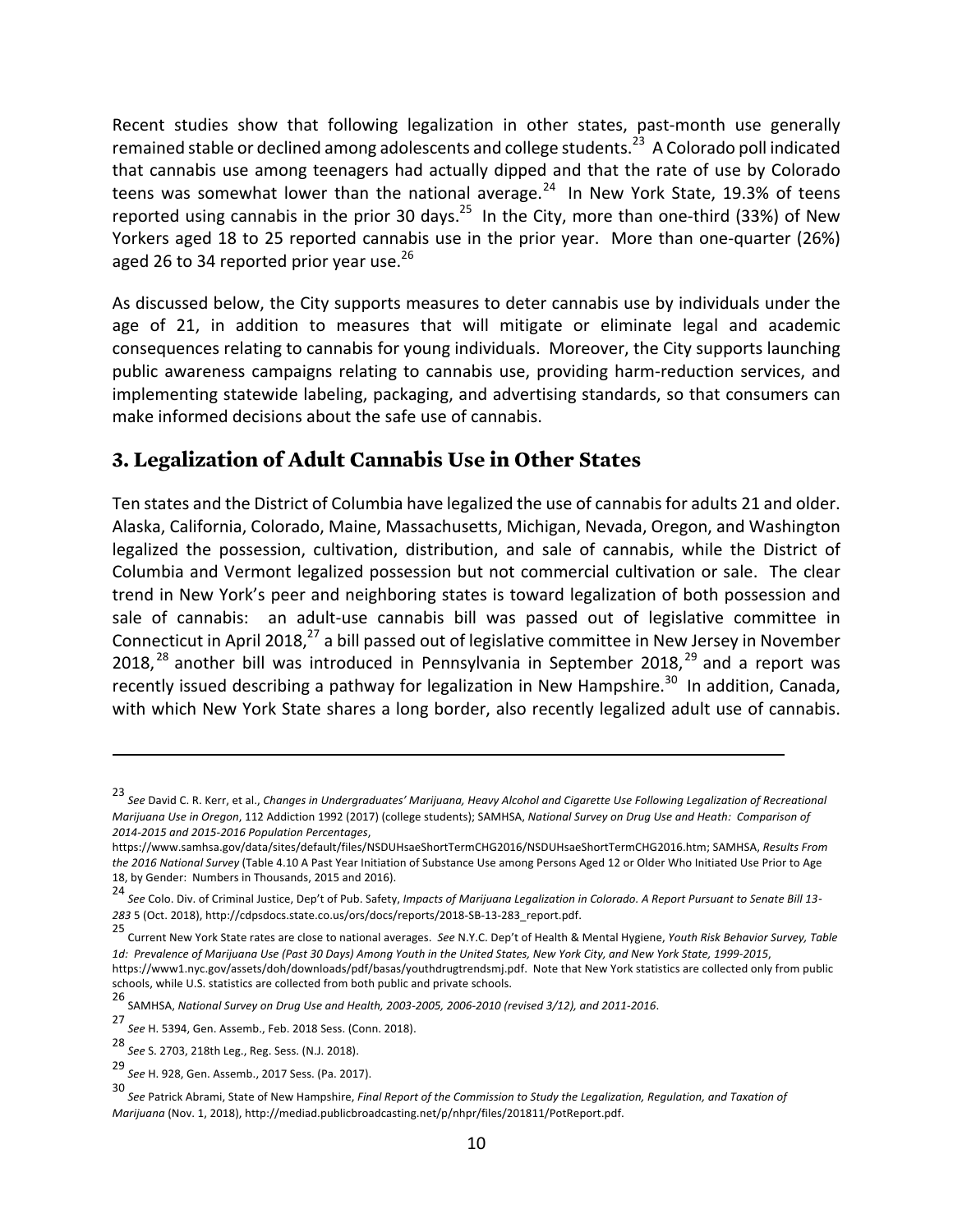This underscores the importance of a deliberate approach to ensuring safe use of cannabis and generating economic opportunities for diverse communities to thrive in a competitive marketplace. 

# **4. Federal Prohibition**

Even as state legalization efforts are realized, , cannabis continues to be prohibited under federal law, causing special complexities and hurdles in legalized states. Cannabis has been classified as a Schedule I drug under federal law since passage of the Controlled Substances Act in 1970, placing cannabis in the same category as addictive drugs like heroin, which has greater health risks (including high risk of fatal overdose) and is not permitted for medical uses in the United States.<sup>31</sup> Under federal law, doctors are prohibited from prescribing Schedule I drugs, and criminal penalties—including both fines and substantial prison sentences—can be imposed on anyone convicted of possessing, producing, or distributing them.<sup>32</sup>

The federal cannabis prohibition poses significant legal and practical complications in jurisdictions that have legalized at the state level. Federal cannabis enforcement has the potential to severely undermine state efforts to permit cannabis possession, use, and distribution. Accordingly, states have sought guidance from the federal government about whether and how it will enforce the federal prohibition in states that move toward decriminalization and legalization.

In 2011, Congress passed an appropriations rider forbidding the Justice Department from spending funds on enforcement against medical cannabis in states with approved reforms.<sup>33</sup> Under the Obama administration, the Department of Justice, acknowledging the states' role in the enforcement of federal cannabis laws, permitted states to establish their own regulatory structures to legalize adult cannabis use, as long as they abided by eight federal enforcement priorities (the "Cole Memo"). $34$ 

These priorities are to prevent: (i) distribution of cannabis to minors; (ii) cannabis revenue from funding criminal enterprises, gangs, or cartels; (iii) diversion of cannabis to other states; (iv) use of state-authorized activity as a cover or pretext for trafficking other illegal drugs or for other illegal activity; (v) violence and use of firearms in cultivation and distribution of cannabis; (vi) drugged driving and exacerbation of other adverse public health effects; (vii) growing cannabis

<sup>31</sup> *See* 21 U.S.C. § 801 *et seq.* 

<sup>32</sup> *See* 21 U.S.C. § 841 *et seq*. 

In fiscal year 2016, 18% of all federal drug sentences were cannabis-related, with an average prison sentence of 28 months. See U.S. Dep't of Justice Drug Enf't Admin., 2017 National Drug Threat Assessment 114-15 (Oct. 2017), https://www.dea.gov/sites/default/files/2018-07/DIR-040-17\_2017-NDTA.pdf. 

<sup>33&</sup>lt;br>See Commerce, Justice, Science, and Related Agencies Appropriations Act, 2016, H.R. 2578, *amended by* H. Amend. 332, 114th Cong. (2015) (the "Rohrabacher-Farr Amendment"). This amendment is not permanent law and is contingent on the continuing resolutions that fund the federal government. 

<sup>34&</sup>lt;br>See James M. Cole, Deputy Attorney Gen., Memorandum for all United States Attorneys: Guidance Regarding Marijuana Enforcement, at 1-2 (Aug. 29, 2013), https://www.justice.gov/iso/opa/resources/3052013829132756857467.pdf.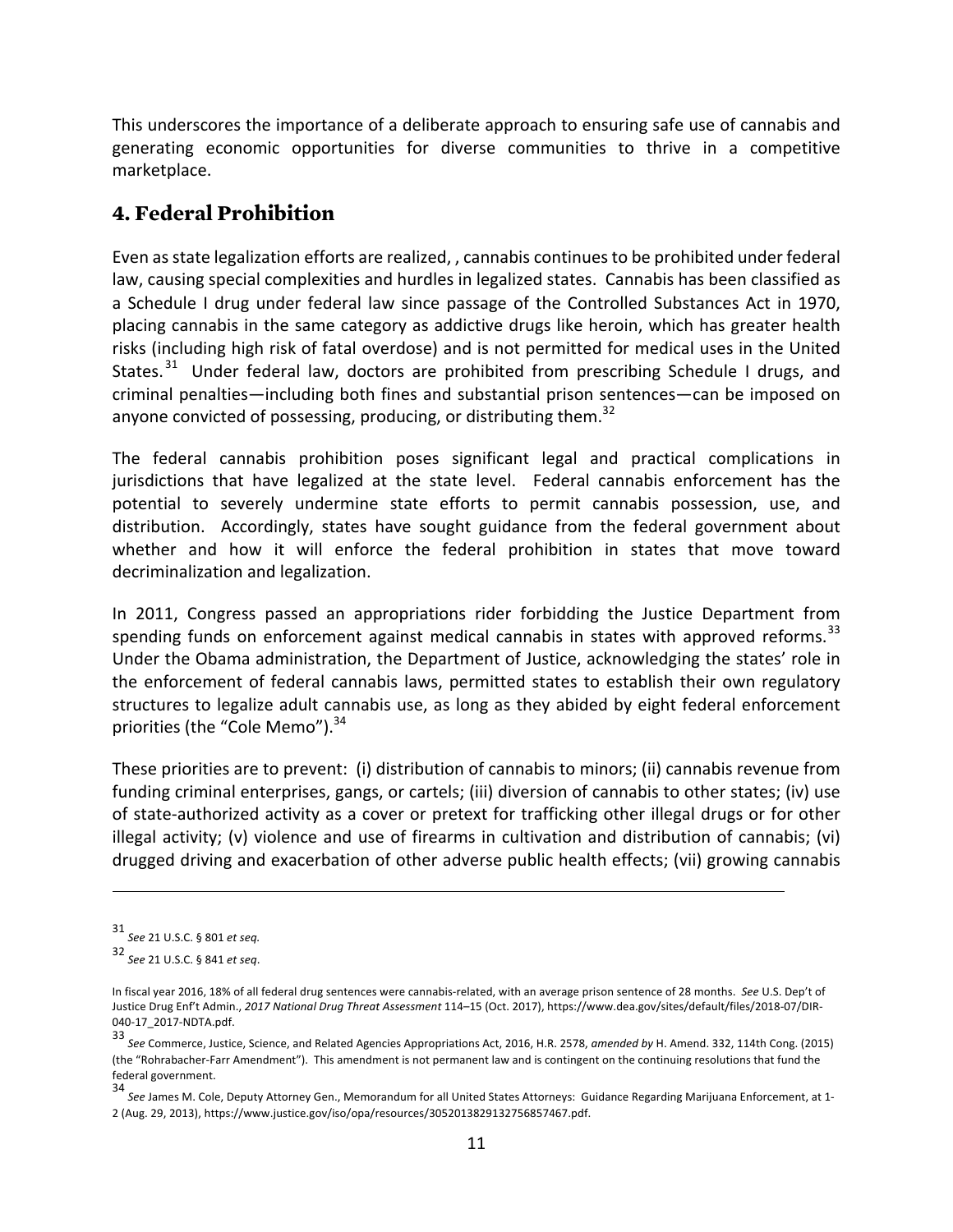on public lands and attendant public safety and environmental dangers posed by cannabis production on public lands; and (viii) cannabis possession or use on federal property.<sup>35</sup>

The Cole Memo states that the federal government would opt not to prosecute more localized or lower-level cannabis cases in jurisdictions with some form of cannabis legalization so long as they have "implemented strong and effective regulatory and enforcement systems to control the cultivation, distribution, sale, and possession" of cannabis.<sup>36</sup> The jurisdictions that have legalized adult-use cannabis have followed this enforcement regime.<sup>37</sup>

On January 4, 2018, then Attorney General Jeff Sessions released a memorandum for all United States Attorneys rescinding the Obama administration's cannabis enforcement guidance and leaving enforcement to the prosecutorial discretion of each U.S. Attorney.<sup>38</sup> Despite the rescission of the Cole Memo, there are indications that federal enforcement practices may not change dramatically. $39$ 

Nevertheless, federal criminalization creates unique problems for the cannabis industry in legalized states. Federally chartered banks are hesitant to lend to cannabis businesses for fear of violating federal anti-money-laundering statutes. Forced to rely on cash transactions, cannabis businesses face added operational and security challenges. The potential that they could be used for money laundering remains a law enforcement concern. In the tax context, federal criminalization is also costly, as federal deductions for business expenses are not available to cannabis companies legal under state law. Employees whose income is derived from statelicensed cannabis businesses may face their own challenges in holding bank accounts and obtaining federally-secured mortgages. Moreover, non-citizens convicted of consuming or

<sup>35</sup> *See id.* at 1-2. 

<sup>36</sup> *See id.* at 3*.* 

<sup>37&</sup>lt;br>In addition to the 11 jurisdictions (including Washington, D.C.) that have legalized adult-use cannabis to varying extents, 33 states and D.C. have approved medical cannabis programs. See Nat'l Conference of State Legislatures, *State Medical Marijuana Laws* (Nov. 2018), http://www.ncsl.org/research/health/state-medical-marijuana-laws.aspx. Another nine have legalized medical only use. Nine states—New York, Connecticut, Delaware, Illinois, Maryland, Mississippi, Nebraska, New Hampshire, and Rhode Island—have decriminalized possession of small amounts of cannabis for adult personal use, but not fully legalized adult personal use. See Cyrus R. Vance, Jr., Office of the Manhattan Dist. Attorney, Marijuana, Fairness and Public Safety: A Report on the Legalization of Recreational Marijuana in the United States, at 6 (May 2018) [Manhattan Dist. Att'y, May 2018 Report], https://www.manhattanda.org/wp-content/uploads/2018/05/DANY-Report-on-the-Legalization-of-Recreational-Marijuana-Final.pdf. Four states (Minnesota, Missouri, North Carolina, and Ohio) still classify cannabis use as a criminal misdemeanor, but no longer punish with jail time. See id. at 5.

<sup>38&</sup>lt;br>See Jefferson B. Sessions, III, Attorney Gen., Memorandum for All United States Attorneys: Marijuana Enforcement (Jan. 4, 2018), https://www.justice.gov/opa/press-release/file/1022196/download. 

<sup>39&</sup>lt;br>See Ian Stewart & Dean Rocco, *Federal Cannabis Legalization May Be Closer Than You Think,* Law360.com (July 16, 2018),

https://www.law360.com/articles/1063280/federal-cannabis-legalization-may-be-closer-than-you-think; Andrew Blake, Sessions: States Have *Right to Legalize Pot, but Federal Ban Should Stay in Place, Wash. Times (July 27, 2018),* 

https://www.washingtontimes.com/news/2018/jul/27/jeff-sessions-says-states-have-right-legalize-mari/ (A.G. Sessions statement that "states have a right to set their own laws and will do so, and we will follow the federal law"). See also Press Release, U.S. Attorney's Office, Statement from U.S. Attorney Andrew Lelling Regarding the Legalization of Recreational Marijuana in Massachusetts (July 10, 2018),

https://www.justice.gov/usao-ma/pr/statement-us-attorney-andrew-lelling-regarding-legalization-recreational-marijuana (providing that the areas of focus for the U.S. Attorney of Massachusetts reflect the priorities contained in the Cole Memo).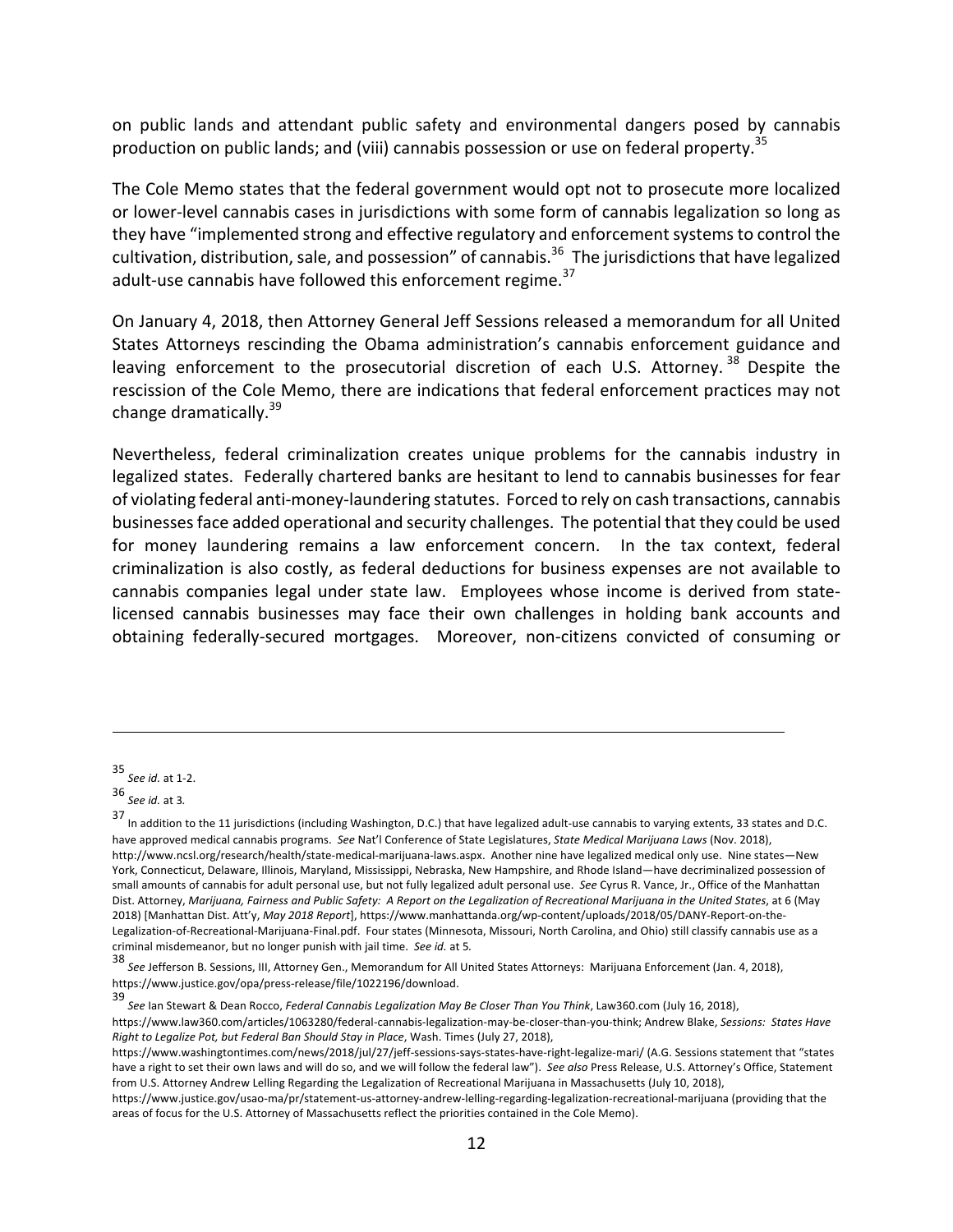possessing cannabis in states where such conduct is legal may face deportation by the federal government. 40 

# **5. New York City-Specific Considerations for Cannabis Regulation**

Enforcement of cannabis possession in the City has already moved toward decriminalization. The Marijuana Reform Act of 1977 decriminalized private possession of small amounts of cannabis, with a maximum penalty of a fine of no more than  $$100.<sup>41</sup>$  On September 1, 2018, the New York City Police Department changed its cannabis enforcement policies in recognition that public safety does not demand arrests for all cannabis-related offenses,  $42$  resulting in a precipitous drop in cannabis arrests. In the five weeks after the New York City Police Department's new enforcement policy went into effect, cannabis arrests dropped from between 266-342 arrests per week, to between 21-31 arrests per week for the same period.<sup>43</sup> In an effort to reduce disparate outcomes, the Manhattan District Attorney's Office announced that as of August 1, 2018, it would not prosecute cannabis possession or smoking charges "in the absence of an identifiable public safety risk," instead recommending issuance of summonses. Brooklyn's District Attorney's Office has adopted a similar policy, declining to prosecute most cases involving small amounts of cannabis and inviting those convicted to request conviction dismissals.<sup>44</sup>

However, with respect to broader legalization, New York City has specific concerns that other states and localities may not share. For example, New York City has the highest population density of any major U.S. city, with over 27,000 people per square mile.<sup>45</sup> The City's population density means that certain potential regulations (e.g., fire safety with home growth, secondhand smoke in apartment buildings and City parks) will impact the City differently than in other areas where legalization has been attempted to date. $46$ 

The City has had a decidedly positive experience with the New York City Criminal Justice Reform Act ("CJRA"), enacted in 2016, which created civil enforcement alternatives for certain low-level, non-violent offenses that had been subject to criminal enforcement, including arrest, such as having an open container of alcohol, littering, public urination, unreasonable noise, and violating Parks Department rules. CJRA's intent was to "create more proportional penalties" for offenses

<sup>40&</sup>lt;br>In 2013, cannabis possession was the fourth most common cause of deportation for any offense. *See* Drug Policy Alliance, *S. 1689, H.R. 4815 Marijuana Justice Act: Ending Prohibition with a Racial Justice Focus* (Sept. 2018),

http://www.drugpolicy.org/sites/default/files/mjafactsheet\_0.pdf. 

<sup>41</sup> *See id.* at 4. 

<sup>42&</sup>lt;br>See Comm'r James O'Neill, N.Y.C. Police Dep't, *Prepare for Fewer Pot Arrests: The Police Commissioner Explains the NYPD's New Approach* (Aug. 31, 2018), https://www1.nyc.gov/site/nypd/news/s0831/prepare-fewer-pot-arrests-police-commissioner-explains-nypd-s-new-approach 43. Source: NYPD.

<sup>44</sup> *See* Manhattan Dist. Att'y, *May 2018 Report*, at 3; Associated Press, *Brooklyn DA's Plan Could Dismiss 20,000 Marijuana Convictions,* CBS N.Y. (Sept. 7, 2018), https://newyork.cbslocal.com/2018/09/07/plan-to-dismiss-marijuana-convictions/.

<sup>45&</sup>lt;br>See N.Y.C. Dep't of City Planning*, New York City Population: Population Facts,* https://www1.nyc.gov/site/planning/data-maps/nycpopulation/population-facts.page. 

<sup>46</sup> San Francisco is the second densest major U.S. city, with over 18,000 people per square mile. See Mike Moffitt, San Francisco's Population Density: A Visual Comparison, S.F. Gate (Mar. 13, 2017), https://www.sfgate.com/news/slideshow/San-Francisco-s-Population-Density-A-visual-142338.php.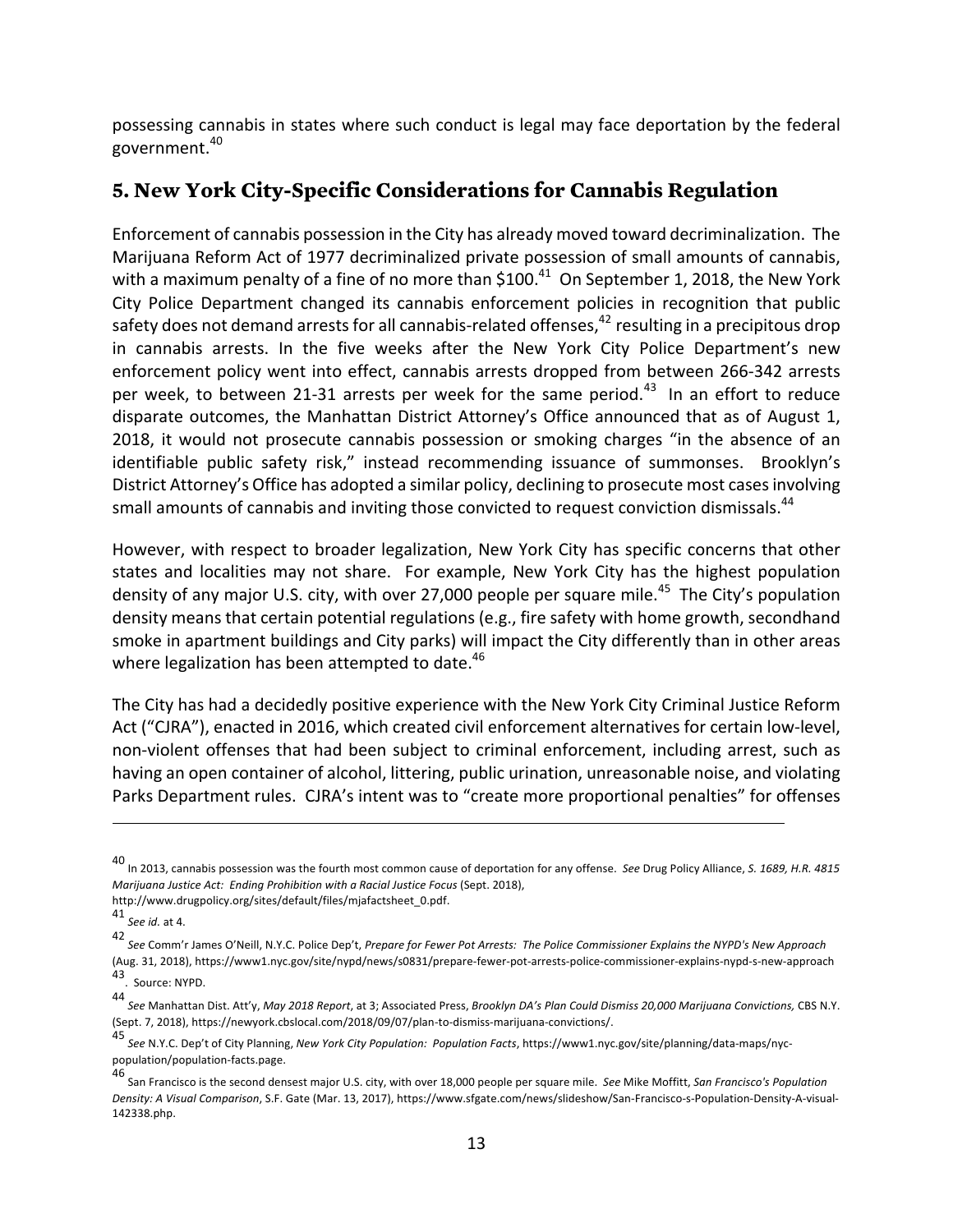that had been "over-criminaliz[ed]" and to address criminal justice enforcement that had disparately impacted communities of color.<sup>47</sup> In enacting the CJRA, the City Council also noted that people in these communities had been burdened by the requirement of personal court appearances in almost all cases and by permanent criminal records resulting from enforcement of these offenses.<sup>48</sup> Between June 2017 and September 2018, criminal court summonses dropped 89% and warrants for CJRA-eligible offenses dropped 94% as the City moved toward enforcement via civil court summonses  $49$  The City's experience with passing and implementing the CJRA informs the City's vision of how social justice concerns can guide a cannabis enforcement scheme, to appropriately protect public safety while lightening the burdens of criminal justice involvement for communities of color.

# **Recommendations of the Task Force**

### **I. Recommendations to Establish Effective Cannabis Regulation**

#### **1. Develop Effective Local Control to Regulate Adult-Use Cannabis**

Strong cooperation between the State and local governments is essential to building a sound legalized adult-use cannabis industry from the ground up. The City will seek creation of a centralized governing body to coordinate statewide issues and set statewide regulation and safety standards, but, at the same time, reserve substantial powers to local governments to regulate on a wide range of local issues. $^{50}$  .

The City will support robust state infrastructure to develop and oversee appropriate State-level regulation to facilitate safe and stable implementation of legalization. For example, , the City would benefit from statewide standards for product safety, labeling, packaging, marketing, and advertising to ensure the safety of cannabis products offered for sale in New York City. The City supports a seed-to-sale tracking program to track movement of cannabis and cannabis products throughout the distribution chain across the State. In the absence of federal banking opportunities, City businesses would be well served by State assistance to coordinate access to financing. The City envisions integrating local and State licensing in a dual licensing structure that creates opportunity, not red tape. Moreover, the City will seek to partner with the State Department of Health regarding research into the effects of legalization to ensure comparability

<sup>47</sup> New York City Council, *The Criminal Justice Reform Act: One Year Later*, https://council.nyc.gov/the-criminal-justice-reform-act-one-yearlater/. 

<sup>48&</sup>lt;br>*See id.* 

<sup>49&</sup>lt;br>*See* New York City Mayor's Office of Criminal Justice, *Summons Reform: One Year After Legislation (CJRA),* 

https://criminaljustice.cityofnewyork.us/wp-content/uploads/2018/09/summons\_ref\_factsheet\_v3.pdf.

<sup>50&</sup>lt;br>California, Colorado, and Massachusetts, for example, each coordinate state and local efforts under cooperative regimes that allow for substantial local input and control on matters involving licensing. See Cal. Bus. & Prof. Code §§ 26032(a)(2), 26055(d), (g)(2), 26200; Colo. Rev. Stat. § 44-12-301; Mass. Gen. Laws ch. 94G, § 3.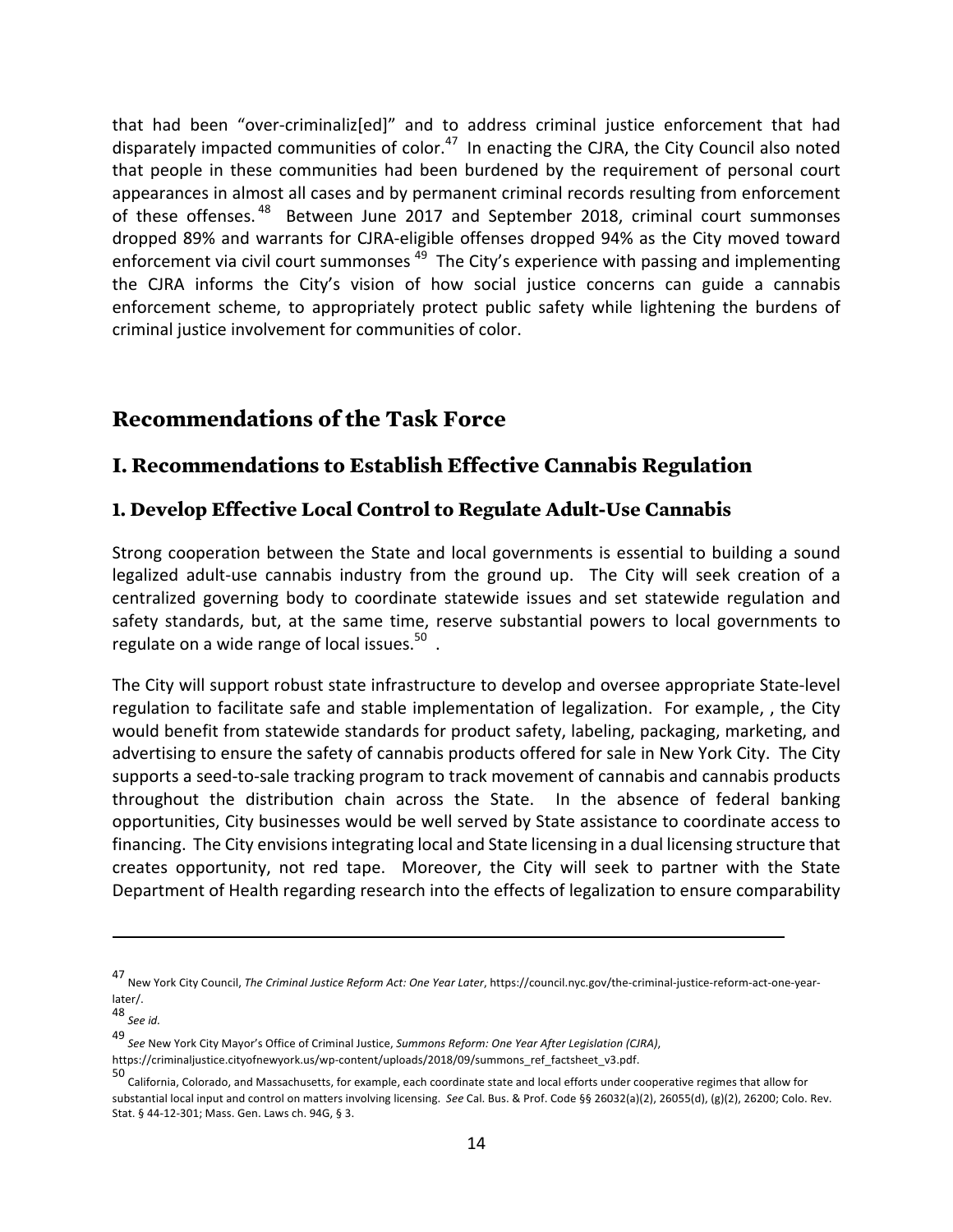of data across regional lines. And the City will staunchly advocate for lifting burdens of criminal records for cannabis offenses at the State level.

But substantial local control will also be critical to meet the needs of the State's diverse communities. There is no one-size-fits-all blueprint for implementing cannabis legalization in every New York community. The City will seek authority to regulate the cannabis industry on local issues and to develop innovative programs tailored to the needs of the City's population without State preemption. This consideration holds particular weight in a city like New York, where the diversity of its residents and sheer population density should drive specific regulation distinct from other locales. Areas where local control is particularly key include ensuring economic opportunities for small businesses and those burdened with criminal records, developing licensing programs, determining whether and how to allow public consumption sites, and regulation of home and commercial cultivation and manufacturing.

Authorizing local control would be a shift from New York's existing Alcoholic Beverage Control laws ("ABC laws"). Under the ABC laws, all regulatory authority is vested with a single State agency, the State Liquor Authority, which is not authorized to delegate powers to localities. State preemption on alcohol related regulatory matters is explicit, including with respect to licensing and enforcement. This regulatory scheme severely limits the ability of New York City to respond to alcohol-related quality of life issues that arise at the community level, and makes it difficult for government to respond to the near-constant innovations of the alcohol industry and their interplay with local drinking trends.

Municipalities do not face these constraints in tobacco regulation, which do not preempt local control. For instance, New York City has passed and amended local laws to:

- i. adapt to shifting tobacco use norms, for example, by expanding the Smoke-Free Air Act to include outdoor spaces like parks and benches;
- $ii.$  account for the introduction of new products on the market, like e-cigarettes, or the differentiation of existing products, such as flavored tobacco, that are found to have risks for youth; and
- iii. regulate associated businesses as they emerge, like New York City hookah bars.

Local authority in the tobacco arena allows New York City to develop tobacco control policies that respond to the City's distinct needs and take into account the City's population density, housing landscape, enforcement capacity, social justice context, and epidemiologic data. The net effect is that local tobacco laws address the specific public health and safety concerns arising in New York City. The City proposes that State legislation to legalize adult-use cannabis similarly permits localities to regulate in ways that meet the unique needs of communities across the State. 

Municipal governments are closest to grassroots efforts; local control would best ensure that communities disparately affected by historical criminalization are engaged in community and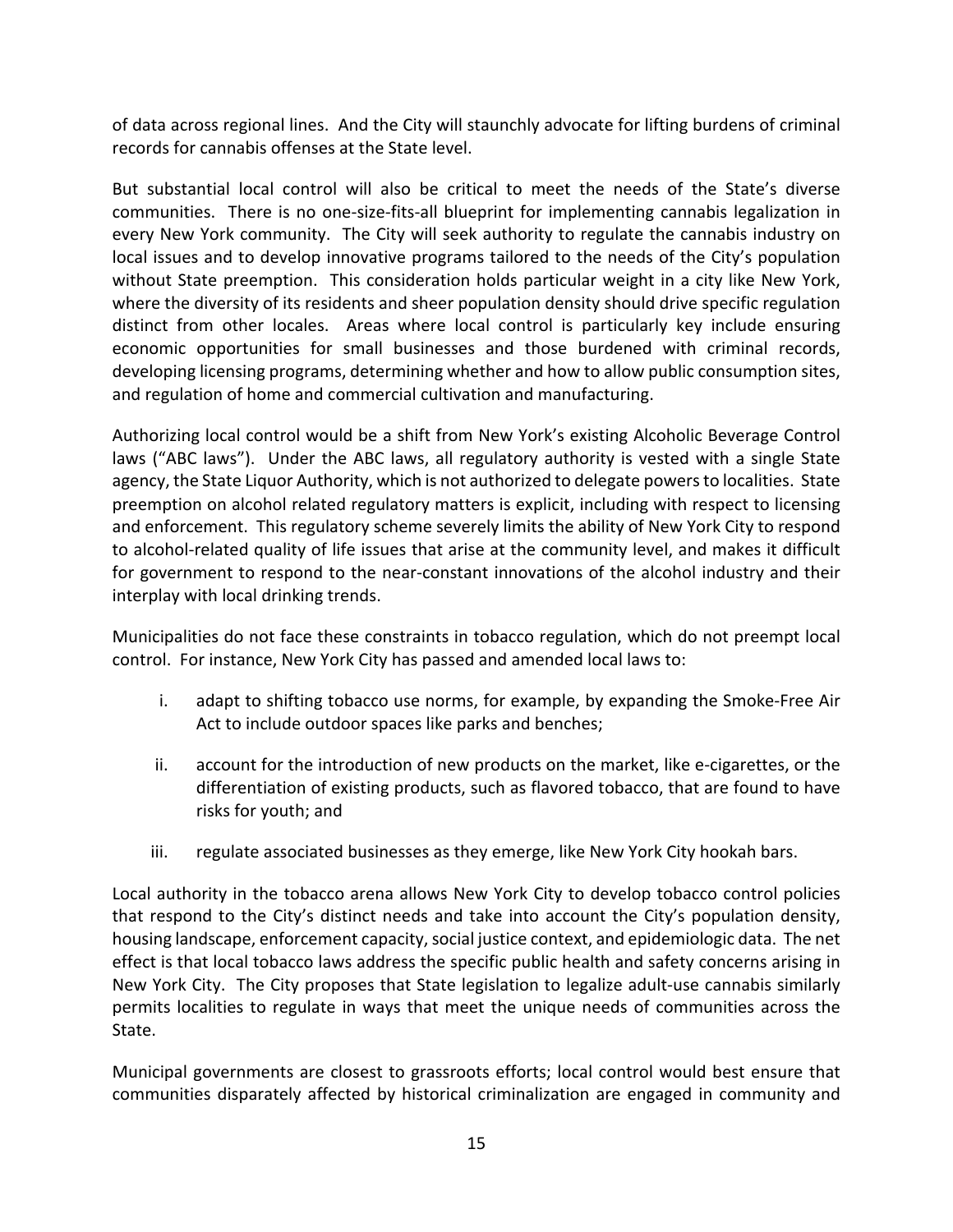context-responsive programming and opportunities post-legalization. The City would benefit from State legislation that provides the City ample leeway to build a potential equity license program to increase access to economic opportunity for key target populations.

Moreover, to redress past harms and prevent future health hazards, the City will seek funds be directed to municipalities to support local cannabis regulation and enforcement regimes, as well as innovations. The City would use its local authority to ensure that legalized cannabis can be used and sold safely in the City, while driving opportunities to those who need them most.

### **2. Implementation of Commercial Cannabis Legalization Should Be Carefully Timed to Allow Advance State and Local Preparation**

The City must learn from the growing pains of other jurisdictions that were in the vanguard of legalization. We should avoid hasty implementation of commercial cannabis legalization that results in a patched together regulatory system and outsized influence by special interest groups.

Therefore, legalization should take effect on a timetable allowing the State and City to plan and issue regulations, so that the contours of permissible production and sale are clear before commercialization begins. This can avoid the confusion of rapidly changing regulation and reduce barriers to market entry for equity applicants. It can also allow for public education and deployment of City resources to protect the health and safety of New Yorkers—particularly of our youth.

# **II. Recommendations to Lift Burdens of Criminalization While Protecting Public Health and Safety**

### **1. Limit Legal Sale and Possession of Cannabis to Adults Ages 21 and Over**

As all other jurisdictions have done, cannabis should be legalized only for adults age 21 and over. Possession and use of cannabis by persons under the age of 21 should be prohibited, with limited exceptions relating to medical cannabis. This would be consistent with the federal enforcement guidance in the Cole Memo<sup>51</sup> and address public safety and health concerns.

## **2. Provide Automatic Expungement of Prior Criminal Records upon Legalization of Identical Conduct**

The City strongly endorses State legislation provide that criminal records, including records of arrests and convictions for past cannabis-related conduct that is no longer prohibited, be automatically expunged upon cannabis legalization, subject to an opportunity for prosecutors to raise objections in individual cases.

<u> 1989 - Andrea San Andrew Maria (h. 1989).</u><br>1900 - Andrew Maria (h. 1980).

<sup>51&</sup>lt;br>See James M. Cole, Deputy Attorney Gen., Memorandum for all United States Attorneys: Guidance Regarding Marijuana Enforcement at 1-2 (Aug. 29, 2013), https://www.justice.gov/iso/opa/resources/3052013829132756857467.pdf.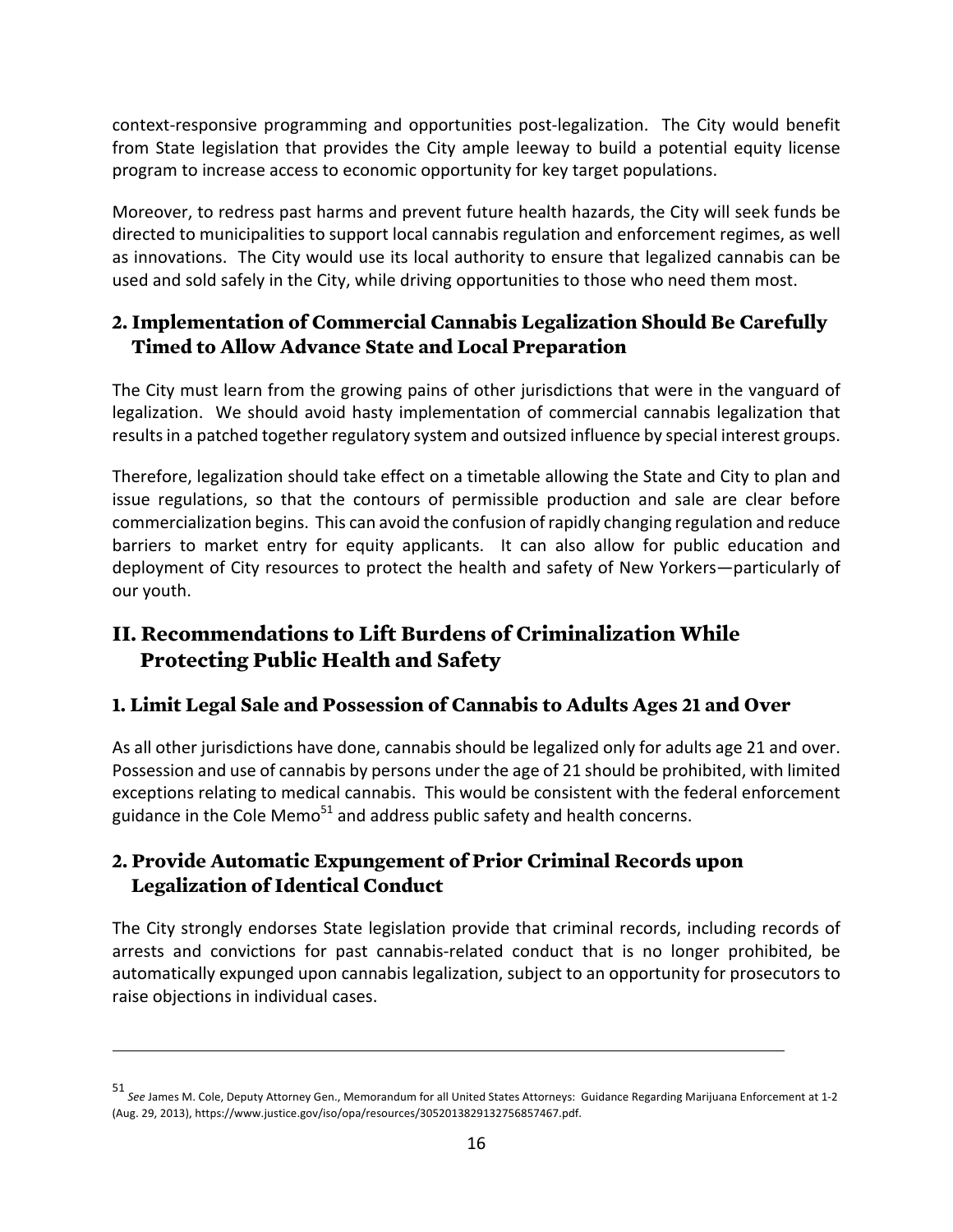A primary impetus driving efforts to legalize adult cannabis use—and a City imperative—has been to address the impact of past criminal enforcement of cannabis prohibitions, particularly on communities of color disproportionately affected by cannabis-related arrests and incarceration. As is true across the country, and discussed above, African-American and Latinx residents in New York City are arrested for cannabis offenses at much higher rates than white residents, despite similar rates of use.

The economic, emotional, and other burdens of cannabis-related arrests and incarceration are therefore disproportionately borne by communities of color.<sup>52</sup> A criminal record for a past cannabis-related offense can have a devastating impact on an individual's family relationships, employment and educational opportunities, access to student loans and federally-funded housing, and other facets of life.<sup>53</sup>

An automatic process for expunging criminal records for cannabis-related convictions for conduct no longer criminalized offers the surest means to mitigate a legacy of racial disparities and harms of past cannabis enforcement.

Most states that have legalized adult-use cannabis allow an individual to petition for expungement or sealing of criminal records, resentencing of certain past convictions, or both.<sup>54</sup> However, for the vast majority of people with criminal records, these measures have had little practical effect, given the considerable barriers they face in accessing this relief, ranging from

<u> 1989 - Jan Samuel Barbara, martxa a shekara tsa 1989 - An tsa 1989 - An tsa 1989 - An tsa 1989 - An tsa 198</u>

Although they have not yet legalized adult cannabis use, Maryland and New Hampshire have made it easier for people with certain cannabisrelated convictions to get their records sealed or expunged. See Sophie Quinton, In These States, Past Marijuana Crimes Can Go Away, Pew Charitable Trusts (Nov. 20, 2017), https://www.pewtrusts.org/en/research-and-analysis/blogs/stateline/2017/11/20/in-these-states-pastmarijuana-crimes-can-go-away. 

<sup>52</sup> *See* N.Y. Dep't of Health, *July 2018 Assessment*, at 4. 

<sup>53&</sup>lt;br>See, e.g., Amanda Agan & Sonja B. Starr, *The Effect of Criminal Records on Access to Employment,* 107 Am. Econ. Rev.: Papers & Proc. 560 (2017); Oakland City Council, *Equity Analysis and Proposed Medical Cannabis Ordinance Amendments* 5 (Feb. 2017), http://www2.oaklandnet.com/oakca1/groups/cityadministrator/documents/report/oak063627.pdf. 

<sup>54&</sup>lt;br>California, Colorado, Massachusetts, Nevada, Oregon, Vermont, Washington, and the District of Columbia have statutory provisions to seal or expunge criminal records. Until recently, individuals in California with prior marijuana convictions on their criminal records, including youths under 18, could petition the court where they were convicted to have prior marijuana convictions reduced to misdemeanors or infractions or dismissed, no matter how old the convictions, at little to no cost. See Cal. Health & Safety Code § 11361.8. Colorado allows for misdemeanor cannabis-related convictions to be sealed. See Colo. Rev. Stat. § 24-72-710. In Massachusetts, felonies may be sealed after 10 years if the individual has no subsequent conviction (5 years for misdemeanors). See Mass. Gen. Laws ch. 276, § 100A. In Nevada, sealing is available after a waiting period of 2 to 10 years for felonies (depending on the offense) and a 1-7 year waiting period for misdemeanors, if there is no subsequent conviction during the waiting period. See Nev. Rev. Stat. §§ 179.245, 179.285, 179.301, 453.3365. Oregon allows for less serious non-violent offenses to be set aside and sealed after a waiting period of 1-20 years if the individual has no other conviction for 10 years (or ever, if setting aside a Class B felony) or arrest within 3 years. See Or. Rev. Stat. § 137.225. Oregon also allows for felony cannabis-related convictions to be resentenced as Class A misdemeanors. See Or. Rev. Stat. § 161.705. Vermont allows for sealing or expungement of nonviolent misdemeanors and 4 types of minor felonies after 5 years if the individual has no further conviction; if the individual is convicted of a misdemeanor during the waiting period, the waiting period increases to at least 10 years, with no conviction in the previous 5 years. See Vt. Stat. Ann. tit. 13, §§ 7601-09. In Washington, all but the most serious felonies and misdemeanors may be vacated and records sealed after a waiting period of 3-10 years. See Wash. Rev. Code § 9.94A.640. The District of Columbia has a sealing provision for selected misdemeanors and a single felony after a waiting period of at least 2 years. See D.C. Code §§ 16-803, 16-806.

Although Alaska and Maine do not have general expungement laws, all jurisdictions that have legalized adult cannabis use have some sort of system in place to expunge or seal juvenile records either after a waiting period or when the individual reaches the age of majority. See Alaska Stat. §§ 47.12.300(c), (e), (f); Cal. Health & Safety Code § 11361.5(a); Colo. Rev. Stat. § 19-1-306; Me. Stat. tit. 15, §§ 2251-59, 3308; Mass. Gen. Laws ch. 276, § 100B; Nev. Rev. Stat. § 62H.140; Or. Rev. Stat. §§ 419A.262, 419C.610; Vt. Stat. Ann. tit. 33, § 5119; Wash. Rev. Code § 13.50.260; D.C. Code § 16-2335(a).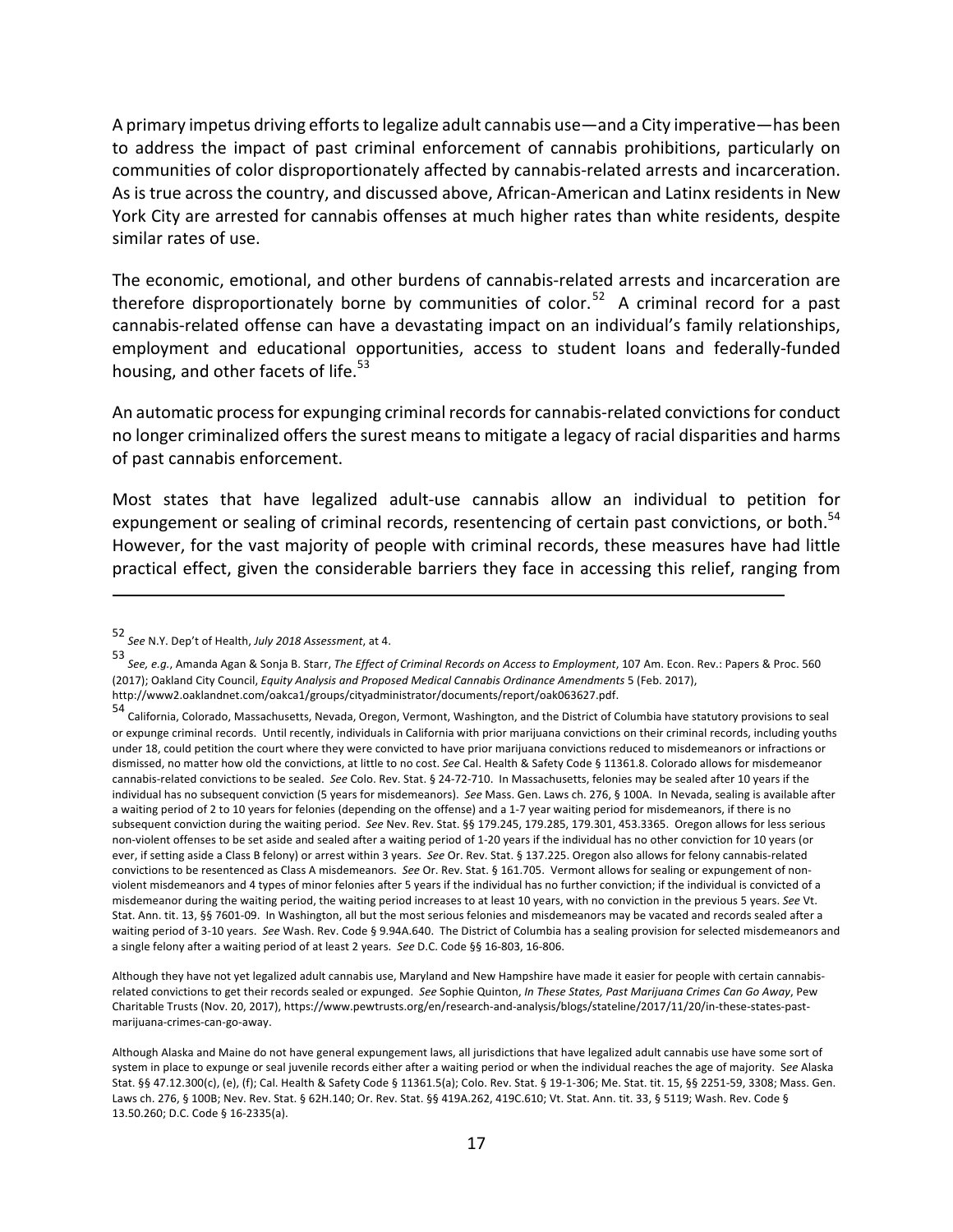lack of resources for legal assistance, to lack of awareness that expungement is available, to reluctance to have further interaction with the criminal justice system. These barriers are reflected in the low numbers of petition filings. For example, according to the Oregon Judicial Department, an estimated 78,000 cannabis-related convictions could be set aside in that state, but courts received only 388 such petitions in 2015, 453 in 2016, and 365 as of November 2017. <sup>55</sup> California saw only 5,000 petitions submitted from an estimated pool of 218,000 eligible individuals.56 

Responding to criticism that its resealing and resentencing systems for cannabis-related charges were largely inaccessible, California recently enacted a statewide process for automatic sealing and expungement of past cannabis convictions. Under the new system, the state's department of justice must review its database to identify potentially eligible past convictions and notify the prosecutor in the relevant jurisdiction, who then has a year to determine whether to challenge expungement based on a public safety threat.<sup>57</sup> If the prosecutor does not object, the record is expunged. Massachusetts recently enacted legislation that allows for sealing and expungement of criminal records for offenses that are no longer criminalized in that State, like simple cannabis possession.58

Earlier this year, the San Francisco District Attorney's Office moved to automatically expunge all cannabis-related misdemeanor convictions since 1975 and to review all cannabis-related felonies from the same period for possible resentencing.<sup>59</sup> Seattle, acting through its City Attorney's

<sup>55&</sup>lt;br>See Sophie Quinton, *In These States, Past Marijuana Crimes Can Go Away,* Pew Charitable Trusts (Nov. 20, 2017),

https://www.pewtrusts.org/en/research-and-analysis/blogs/stateline/2017/11/20/in-these-states-past-marijuana-crimes-can-go-away. 

<sup>56&</sup>lt;br>See Judicial Council of Cal., Criminal Justice Servs., *Proposition 64 Data Summary Report* (June 2018),

http://www.courts.ca.gov/documents/Prop64-Filings.pdf; Lindsay Schnell, *Marijuana Reform: New California Law Gives People With Records a* Do-Over, USA Today (Oct. 1, 2018), https://www.usatoday.com/story/news/2018/09/30/california-passes-landmark-marijuana-law-residentsreclaim-lives/1340729002/ ("The Judicial Council of California estimates at least 218,000 residents would benefit from the new law.").

<sup>57&</sup>lt;br>See A. 1793, ch. 993, 2018 Assemb., Reg. Sess. (Cal. 2018). *See also* Lindsay Schnell, *Marijuana Reform: New California Law Gives People* With Records a Do-Over, USA Today (Oct. 1, 2018), https://www.usatoday.com/story/news/2018/09/30/california-passes-landmark-marijuanalaw-residents-reclaim-lives/1340729002/.

<sup>58&</sup>lt;br>See Mass. Gen. Laws ch. 276, § 100A; *see also* Michael Crowley, *Massachusetts Sets an Example for Bipartisan Criminal Justice Reform,* Brennan Ctr. (May 1, 2018), https://www.brennancenter.org/blog/massachusetts-sets-example-bipartisan-criminal-justice-reform.

<sup>59&</sup>lt;br>See Katie Zezima, *San Francisco to Clear All Marijuana Misdemeanor Convictions Dating to 1975, Wash. Post (Jan. 31, 2018),* https://www.washingtonpost.com/news/post-nation/wp/2018/01/31/san-francisco-to-clear-all-marijuana-misdemeanor-convictions-datingto-1975/?utm\_term=.342583aea2a9. 

The San Diego and Alameda County District Attorneys' offices similarly began independently reviewing all misdemeanor and felony cannabis convictions in their jurisdictions, with the intention to expunge or downgrade them. See David Debolt, Thousands of Marijuana Convictions Could be Reduced, Tossed Out Under Alameda County DA's Plan, E. Bay Times (Feb. 20, 2018),

https://www.eastbaytimes.com/2018/02/20/thousands-of-marijuana-convictions-could-be-reduced-tossed-out-under-alameda-county-dasplan/; Jade Hindmon, *San Diego Attorneys Work to Overturn Marijuana Convictions*, KPBS (Feb. 13, 2018), https://www.kpbs.org/news/2018/feb/13/san-diego-attorneys-work-overturn-marijuana-convic/.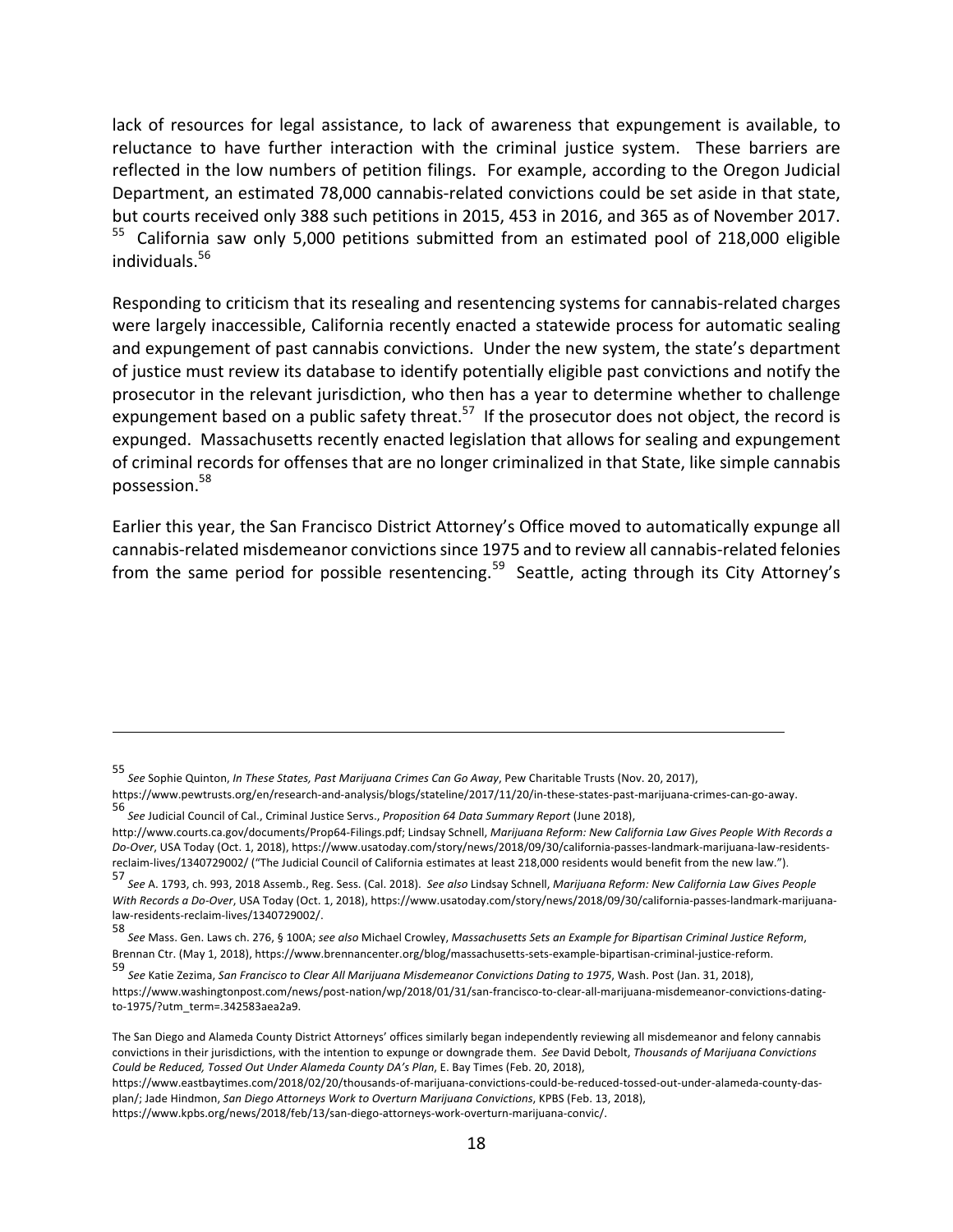Office, followed suit with similar measures.<sup>60</sup> There is also burgeoning federal support for automatic expungement.<sup>61</sup>

Currently, New York State's Criminal Procedure Law permits sealing of criminal records under certain conditions, including completion of a drug treatment program, or if an individual has no other convictions within a 10-year period.<sup>62</sup> These sealing statutes require individual petitions and impose other requirements. $^{63}$  Once sealed, access to these records is severely restricted, and the underlying conviction is "deemed a nullity," with the subject of the record deemed to be "restored . . . to the status he [or she] occupied before the arrest and prosecution."<sup>64</sup> However, the record of the sealed arrest and conviction continues to exist, and New York does not currently permit the expungement, or erasure, of criminal records, meaning that sealed records remain available for disclosure in response to certain subpoenas or a court order. In the case of violationlevel cannabis offenses, no subpoena or court order is required for disclosure—records remain publicly available, even if other related records are sealed.<sup>65</sup> Further, given that cannabis would remain illegal at the federal level even if legalized in New York State, federal authorities may still gain access to New Yorkers' sealed records, which could impact their eligibility for federal benefits, disqualify people in need of federal housing assistance, and have negative immigration consequences, including deportation.

The goals of mitigating disparities and reducing harms would best be achieved by an automatic expungement process for conduct no longer criminalized, balanced with notice and opportunity for prosecutors to object based on specific threats to public safety. An automatic expungement process would ensure that previously-convicted individuals can obtain a "fresh start" with least burden. 

While this method for expunging records for prior cannabis offenses should be adopted, it should also be acknowledged that consideration of prior cannabis-related convictions may be regarded as appropriate under certain circumstances even for conduct no longer criminal. For example, some may regard such prior convictions as relevant to assess an individual's candidacy as a law enforcement officer or as a licensee permitted to work with vulnerable populations, scenarios

<u> 1989 - Jan Samuel Barbara, martxa a shekara tsa 1989 - An tsa 1989 - An tsa 1989 - An tsa 1989 - An tsa 198</u>

63 <sub>See id.</sub>

<sup>60&</sup>lt;br>The Seattle City Attorney's Office has opted to vacate misdemeanor cannabis convictions. See Daniel Beekman & Christine Clarridge, Seattle to Vacate Hundreds of Misdemeanor Marijuana Convictions, Dismiss Charges, Seattle Times (Feb. 8, 2018),

https://www.seattletimes.com/seattle-news/seattle-to-vacate-misdemeanor-marijuana-convictions-dismiss-charges/; see also Or. Rev. Stat § 137.225 (establishing a process for setting aside convictions and sealing criminal records).

<sup>61</sup> The federal Marijuana Justice Act currently pending in Congress provides for automatic expungement of convictions related to cannabis use or possession. See Marijuana Justice Act, S. 1689, 115th Cong. § C(3) (2017).

<sup>62</sup> One provision (N.Y. Crim. Proc. Law § 160.58) requires petitioning the court and completion of a drug treatment program for drug-related misdemeanors or felonies. The other provision (N.Y. Crim. Proc. Law § 160.59) permits petitioning the court to seal records if the individual (of any age) has been crime-free for at least 10 years; the record has a maximum of two convictions, only one of which is a felony; and the record being sealed is not a sex offense, violent felony, or serious felony, as listed in the statute.

<sup>64</sup> N.Y. Crim. Proc. Law § 160.60

<sup>65</sup> N.Y. Crim. Proc. Law § 160.55 requires the sealing of records by police departments and other law enforcement agencies upon a person's conviction of certain violations and traffic infractions, including cannabis-related offenses; however, the law does not require the sealing of court records upon such convictions.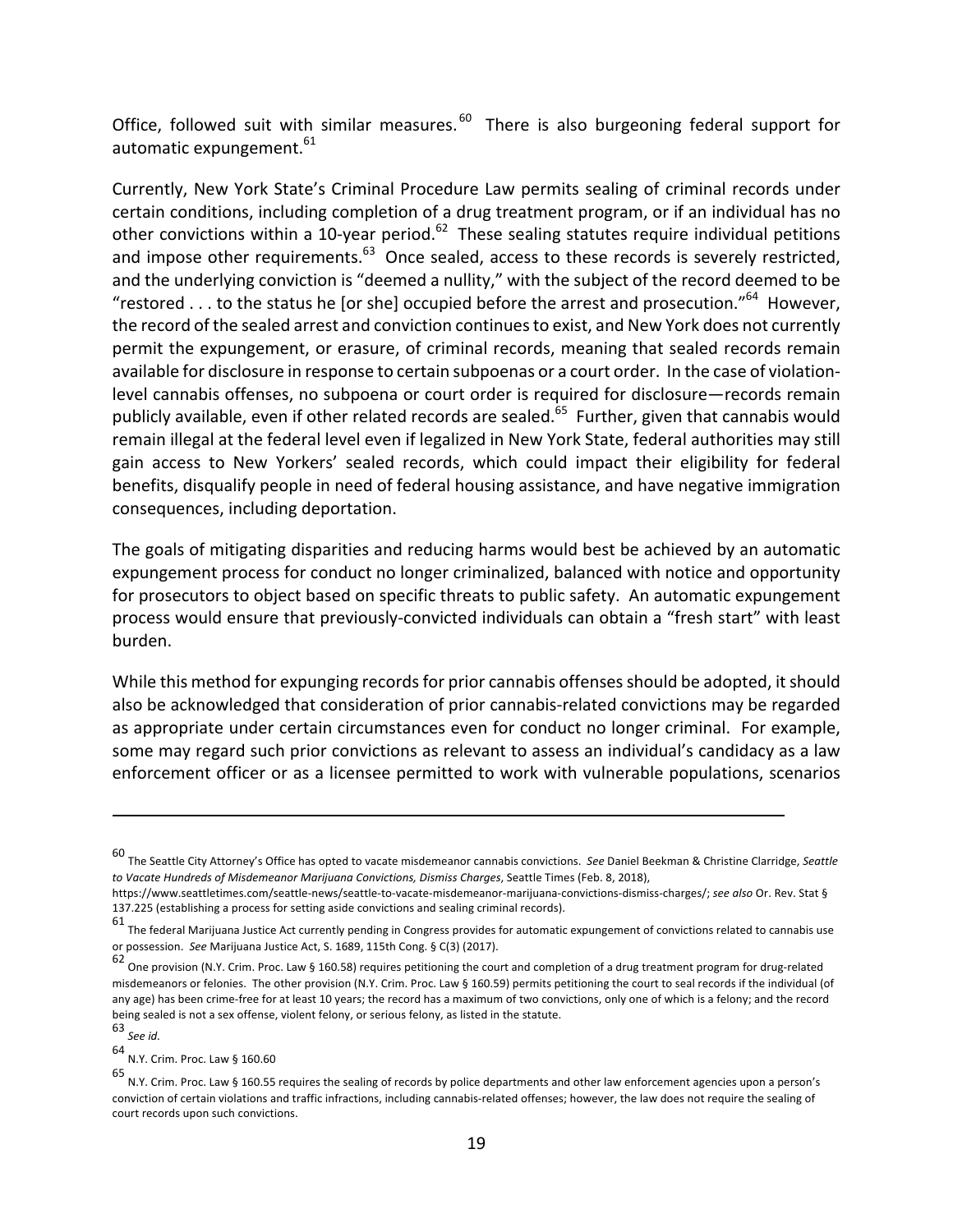where a person's ability to follow the law may be especially critical to the performance of their responsibilities. However, on balance, expungement better protects against undue collateral consequences resulting from prior convictions, including in immigration,  $66$  education,  $67$  and public housing contexts. <sup>68</sup> Accordingly, the City strongly favors legislation that recognizes automatic expungement as central to mitigating disparities and reducing harms of past cannabis criminalization. 

#### **3. Establish Parameters for Personal Possession of Cannabis that Reduce Criminalization While Protecting Public Safety**

Legalization should inherently encourage consumers to participate only in the legal market while avoiding unnecessarily exposing cannabis users to criminal liability. New cannabis regulations should permit adults to consume, possess, and share cannabis with other adults, as they can with alcohol, without exposure to criminal enforcement. At the same time, law enforcement should be allowed the means to continue to combat illicit market activity.

Guided by its own experiences and those of other legalized states, which vary on when civil or criminal penalties apply to violations of cannabis regulations, New York City strongly prefers deferring to use of civil rather than criminal penalties to the greatest extent possible consistent with public safety.<sup>69</sup> The City will advocate for an approach that criminalizes only violations of the regulatory scheme substantially threatening health and safety—such as sustained high volume transport and commercial sale of unregulated cannabis cultivated in the illicit market. Striking the appropriate balance between promoting public health and safety goals and impeding the illicit market on the one hand, with lifting the weight of criminalization disproportionately borne by communities of color on the other, should guide policymakers.

<u> 1989 - Andrea San Andrew Maria (h. 1989).</u><br>1900 - Andrew Maria (h. 1980).

<sup>66&</sup>lt;br>Federal law renders someone deportable upon conviction of controlled substance convictions, including for state convictions of low-level, non-criminal cannabis offenses. See 8 U.S.C. § 1227(a)(2)(B)(i). Upon a determination that a person is eligible for deportation on the basis of such convictions, federal law further requires the person's automatic detention in federal custody pending adjudication of their immigration matter absent exercise of federal discretion. See 8 U.S.C. § 1226(c)(1)(B). A consequence of leaving criminal records un-expunged—even if sealed—is that the records remain subject to disclosure by subpoena or court order.

<sup>67</sup> Individuals can lose their eligibility for federal student aid as a result of prior low-level cannabis convictions. See 20 U.S.C. § 1091(r)(1) (making individuals ineligible for one year upon a first offense, two years upon a second offense, and indefinitely upon a third offense).

<sup>68&</sup>lt;br>Households may be excluded from public housing as a result of a resident's current illegal drug use, of which low-level convictions may be indicative. *See* 24 C.F.R. § 960.204(a)(2).

<sup>69&</sup>lt;br>Of the jurisdictions that have legalized cannabis for recreational use, all except Washington, D.C. have both civil and criminal penalties for violations of their cannabis laws. Most states have civil penalties for possession of amounts of cannabis above a defined threshold and criminal penalties for furnishing cannabis to persons under the age of 21, while all states have criminal penalties for operating a motor vehicle under the influence of cannabis. See Alaska Stat. § 28.35.030(a)(1); Colo. Rev. Stat. §§ 18-18-406 (5)(a)(I), (5)(a)(II); Colo. Rev. Stat. § 18-18-406(1)(d); Colo. Rev. Stat. § 18-1.3-401.5; Colo. Rev. Stat. Ann. § 42-4-1301(1)(a)-(c); Me. Stat. tit. 28-B, § 1501(1)(A); Me. Stat. tit. 29-A, § 2411(1-A)(A)(1); Mass. Gen. Laws ch. 94G, §§ 13(e), 13(i); Mass. Gen. Laws ch. 90, § 24; Nev. Stat. 484C.110(4), § 453D.400(6); Or. Rev. Stat. § 475B.337(1); Or. Rev. Stat. § 813.010(1); Or. Rev. Stat. §§ 475B.329(2)(a); Or. Rev. Stat. 453D.400(6); Vt. Stat. Ann. tit. 18, § 4230(a)(1)(A); Vt. Stat. Ann. tit. 23, §§ 1134(a), 4230f(a); Wash. Rev. Code § 69.50.401; Wash. Rev. Code § 79A.60.040; D.C. Code §§ 48-904.06, 50-2206.11. California, Maine, and Vermont go further and differentiate their penalties for minors under age 18 and those between 18 and 21. See Alaska Stat. § 17.38.020; Cal. Health & Safety Code § 11357; Colo. Const. art. XVIII, § 16(1)(a); Me. Stat. tit. 28-B, § 1501; Me. Stat. tit. 22, § 2383; Mass. Gen. Laws ch. 94G, §§ 7(a), 13(f); Nevada Statewide Ballot Questions 2016, Question 2, Initiative to Regulate and Tax Marijuana, Sec. 2, http://nvsos.gov/sos/home/showdocument?id=4434; Or. Rev. Stat §§ 475B.316, 475B.337; Vt. Stat. Ann. tit. 18, § 4230(b); Wash. 2013 ch. 3 § 1 (Initiative Measure No. 502, approved Nov. 6, 2012); D.C. Code § 48-904.01.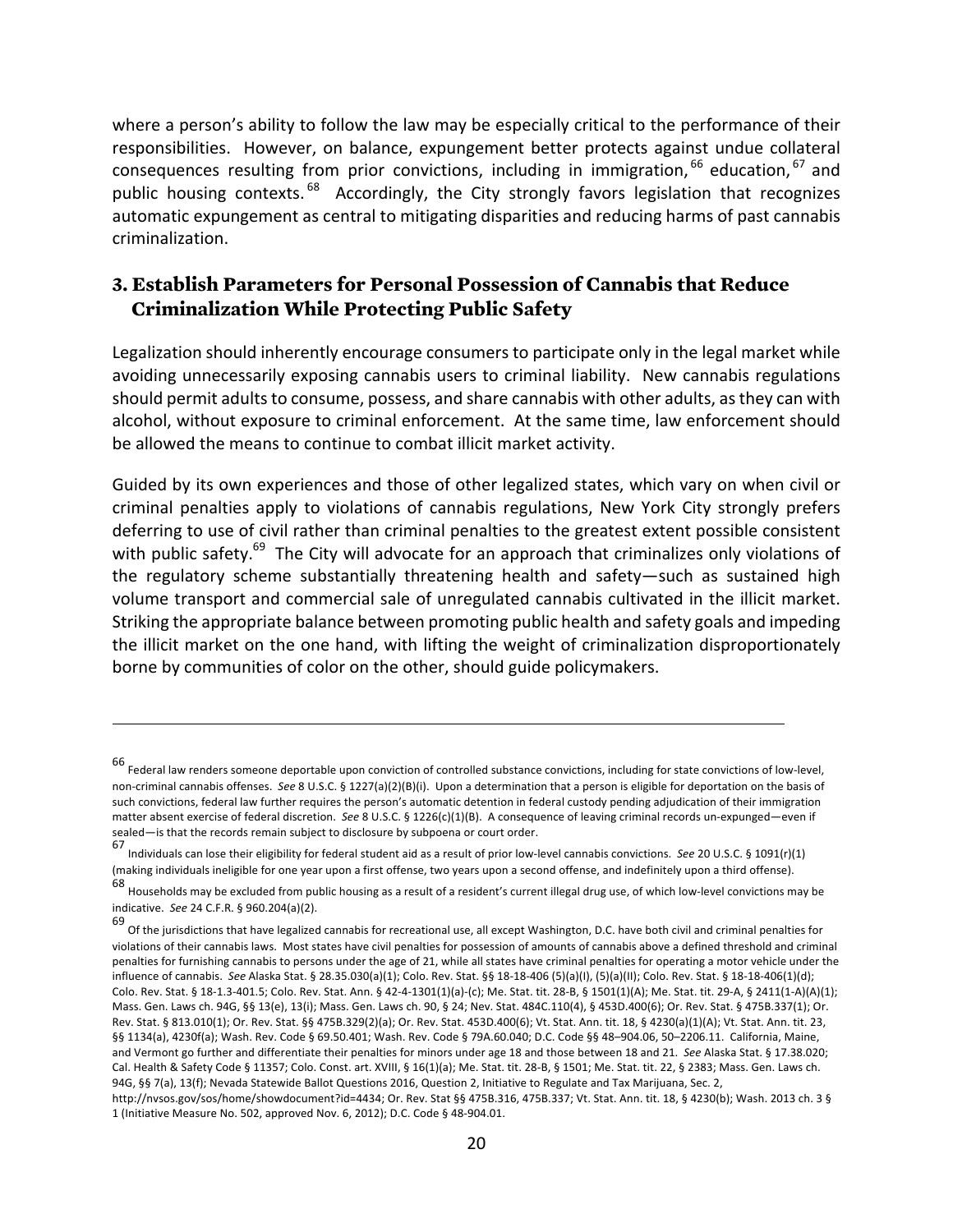Each state legalizing adult-use cannabis to date has maintained criminal penalties for at least some cannabis-related conduct, including illegal sale and distribution.<sup>70</sup> The 2018 Proposed Bill, which sets a legal possession limit of two pounds of cannabis plant and four and a half ounces of concentrated cannabis, $^{71}$  differs from approaches taken by the jurisdictions that have already legalized adult-use cannabis, which set lower maximum possession amounts, generally ranging from one ounce to one pound of plant.<sup>72</sup>

As indicated in the sponsor's memorandum for the 2018 Proposed Bill, $^{73}$  one rationale offered for this difference is that setting possession limits at relatively high levels will address the racial and ethnic disparities from cannabis legalization and enforcement in states that have partially decriminalized individual cannabis possession. While partial decriminalization with lower legal possession limits has reduced overall arrests, racial disparities have persisted in all states with legal adult-use cannabis, and have even widened in some jurisdictions.<sup>74</sup>

A shift away from criminal cannabis enforcement would help reduce the profound impact that cannabis enforcement has had on low-income and communities of color, where enforcement has historically been concentrated.<sup>75</sup> Resources that would otherwise be dedicated to low-level cannabis enforcement could be diverted to other public health and safety priorities, and tax revenues from the legal cannabis market could be used to support new initiatives in public health, employment, and education.<sup>76</sup> Regular systematic monitoring, evaluation, and reporting of the

<u> 1989 - Jan Samuel Barbara, martxa a shekara tsa 1989 - An tsa 1989 - An tsa 1989 - An tsa 1989 - An tsa 198</u>

71 *See* S. 3040-C, sec. 15. 

72<br>Possession of more than one ounce carries a criminal penalty in Alaska, California, Colorado, Massachusetts, Nevada, Vermont, and Washington. Maine has criminal penalties for possession of more than two and a half ounces. Oregon has criminal penalties for possession of more than one ounce in public and eight ounces at home. Washington, D.C. criminally penalizes possession of more than two ounces. More than half of the states, including Colorado, Maine, Oregon, Vermont, and Washington, have graduated penalties for increasing amounts of cannabis, and Massachusetts, Nevada, Vermont, and the District of Columbia also explicitly increase penalties for subsequent offenses. See Alaska Stat. §§ 11.71.040, 11.71.050, 17.38.020; Cal. Health & Safety Code § 11357; Colo. Rev. Stat. § 18-18-406(4), (5); Me. Stat. tit. 28-B, § 1501(1)(B); tit. 17-A, § 1107-A(1)(F); Mass. Gen. Laws ch. 94G §§ 7(a)(1), 13(b); ch. 94C §§ 32C, 32E, 34; Nev. Rev. Stat. § 453.336(4); Or. Rev. Stat 475B.337; Vt. Stat. Ann. tit. 18, § 4230(a); Wash. Rev. Code §§ 69.50.4013, 69.50.4014; D.C. Code §§ 48-904.01(a)(1)(A), (e)(1); 48-904.08. Michigan's Proposal 18-1, which passed by voter referendum on November 6, 2018, eliminates any penalty, civil or criminal, for possession of two and a half ounces of cannabis generally, or ten ounces within a person's home. See Mich. Prop.18-1 (2018),

https://www.michigan.gov/documents/sos/Full\_Text\_-\_CRMLA\_635255\_7.pdf. Criminal penalties are reserved either for more severe cannabis-related offenses, like operation of a motor vehicle while under the influence of cannabis, or for certain repeat offenses.

73<br>See S. 3040-B, Sponsor Memo (Jan. 19, 2017), https://www.nysenate.gov/legislation/bills/2017/s3040/amendment/b ("Existing marihuana laws have also disproportionately impacted African-American and Latino communities and cost New York governments millions of dollars every year to enforce. The intent of this act is to . . . end the racially disparate impact of existing marihuana laws and create new industries and increase employment.").

74<br>See Costs of Criminalization section above.

https://www.aclu.org/report/report-war-marijuana-black-and-white?redirect=criminal-law-reform/war-marijuana-black-and-white. 

<sup>70&</sup>lt;br>See Alaska Stat. § 17.38.020 et *seq.,* 11.71.010 – 090, 11.71.190, 12.55.035; Cal. Health & Safety Code Div. 10, ch. 6, art. 2; Cal. Veh. Code §§ 23220, 23222, 23500 et seq.; Colo. Rev. Stat. §§ 18-1.3-401.5, 18-1.3-501, 18-18-406; Me. Stat. tit. 28-B, § 602; Me. Stat. tit 17-A, §§ 1102, 1105-C, 1107-A, 1114, 1117, 1301; Me. Stat. tit. 22, § 2383; Mass. Gen. Laws chs. 90, 94C, 94G; Nev. Rev. Stat. §§ 453.011 et seq.; Mich. Prop. 18-1 (2018), https://www.michigan.gov/documents/sos/Full\_Text\_-\_CRMLA\_635255\_7.pdf; Or. Rev. Stat § 475B.005 et seq.; Vt. Stat. Ann. tit. 18, § 4230 *et seq.*; Wash. Rev. Code §§ 9A.20.021, 69.50.401 *et seq.*; D.C. Code §§ 48-904.01, 48-904.06, 48-904.07, 48-905.02, 48-1201, 69.50.4013 et seq.

<sup>75&</sup>lt;br>*See* Ezekiel Edwards, et al., Am. Civil. Liberties Union, *The War on Marijuana in Black and White* 4 (June 2013),

<sup>76</sup> The New York State Department of Health has cited the potential for tax revenue to support "program initiatives in areas such as public health, education, transportation, research, law enforcement, and workforce development." See N.Y. Dep't of Health, July 2018 Assessment, at 5.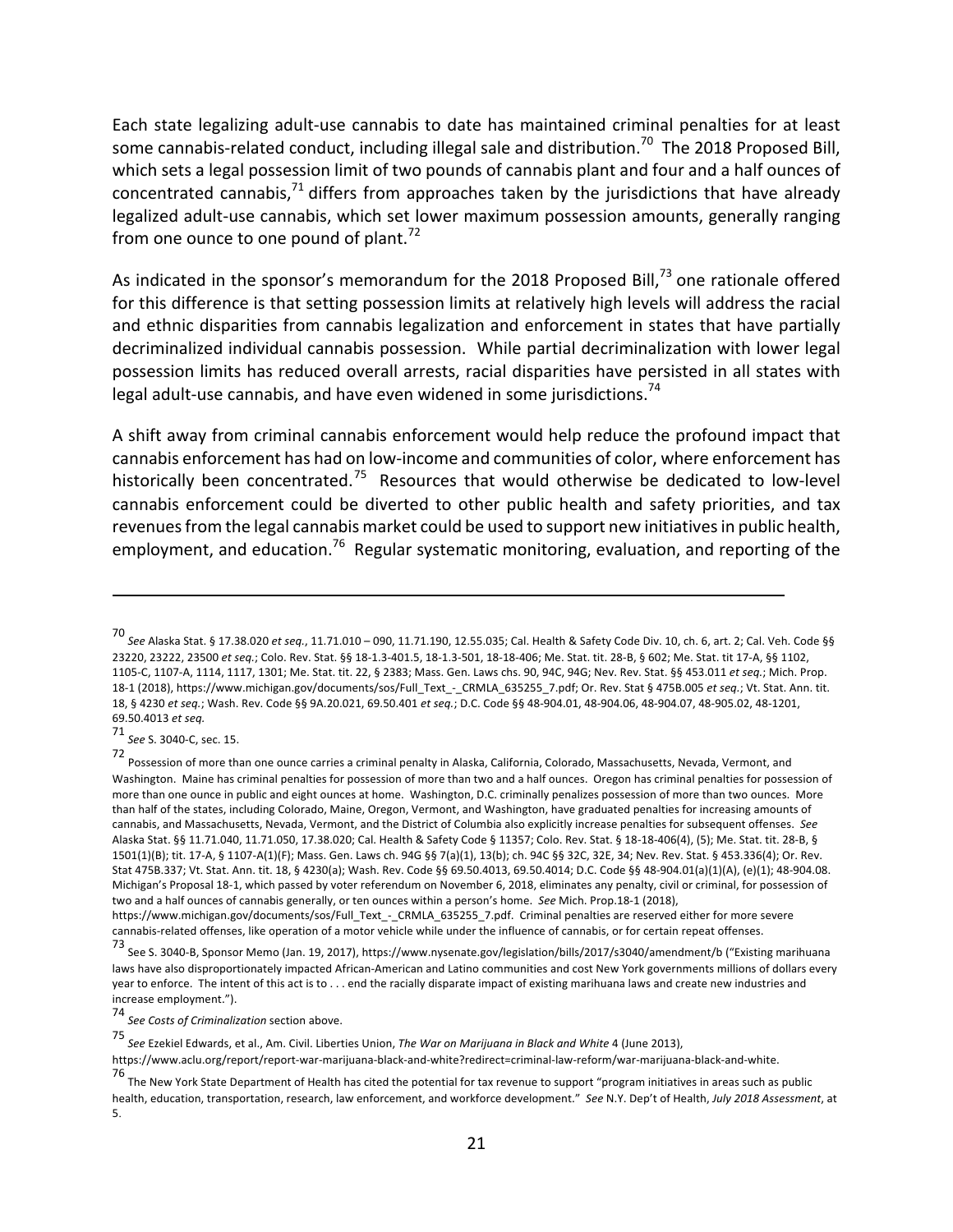impacts of these law reforms on racial disparities and the legal market will be critical to guide future regulation, investment, and law enforcement efforts.

### **4. Prohibit Public Consumption with Certain Exceptions, and Allow Local Regulation**

Like all other jurisdictions with legalized cannabis, New York City proposes to prohibit smoking and consuming cannabis in public. Exception should be made for consumption at locallyauthorized licensed consumption sites, detailed later in the report. Violation of this public consumption ban alone should carry only civil, not criminal, penalties.

Informed by conversations with law enforcement in other jurisdictions, including California and Colorado, the Task Force considered whether the greater deterrent to public consumption from a criminal enforcement regime was demanded by harms from public usage, including to quality of life. The Task Force also weighed the important goal to remedy disparate impacts suffered by communities of color from cannabis enforcement, and concluded that these concerns outweigh the deterrent value of criminal enforcement of public use violations.

While all jurisdictions prohibit public consumption,  $\frac{1}{2}$  each has grappled with striking a balance between social justice and law enforcement concerns in setting penalties for violations. Among jurisdictions that impose criminal penalties for offenses involving public consumption of cannabis, including Alaska, California, Nevada, Vermont, and the District of Columbia, only D.C. punishes mere public consumption with possible incarceration.<sup>78</sup> Alaska, California, Maine, Massachusetts, Michigan, Nevada, and Washington provide only civil penalties, with limited exceptions in some states when consumption occurs near schools or childcare facilities.<sup>79</sup> Cannabis legalization has thus generally involved decriminalization of public consumption, with violations of prohibitions enforced civilly rather than criminally.<sup>80</sup>

The New York State Clean Indoor Act of 2004<sup>81</sup> and the City's Smoke-Free Air Act of 2002<sup>82</sup> provide local models for regulation that could either be adopted or inform future deliberations

<sup>77&</sup>lt;br>See Alaska Stat. § 17.38.040; Cal. Health & Safety Code § 11362.3(a)(1); Colo. Rev. Stat. § 18-18-406(5); Me. Stat. tit. 28-B § 1501(2)(A); Mass. Gen. Laws ch. 94G, § 13(c); Nev. Rev. Stat. § 453D.400(2); Or. Rev. Stat 475B.381; Vt. Stat. Ann. tit. 18, § 4230a(a)(2)(A); Wash. Rev. Code § 69.50.445; D.C. Code § 48-911.01.

<sup>78&</sup>lt;br>See Alaska Stat. § 17.38.040; Cal. Health & Safety Code § 11362.4(a); Colo. Rev. Stat. § 18-18-406(5); Me. Stat. tit. 28-B, § 1501(2)(B); Mass. Gen. Laws ch. 94G § 13(c); Nev. Rev. Stat. § 453D.400(2); Or. Rev. Stat 475B.381; Vt. Stat. Ann. tit. 18, § 4230a(a)(2)(A); Wash. Rev. Code § 69.50.445; D.C. Code § 48-911.01.

<sup>79</sup> *See Cal. Health & Safety Code § 11357(d); Mich. Prop.18-1 (2018)*. 

<sup>80&</sup>lt;br>As noted in the Manhattan District Attorney's report on cannabis legalization, even jurisdictions with continued criminal prohibitions against public consumption rank cannabis enforcement relatively low among law enforcement priorities. See Manhattan Dist. Att'y, *May 2018 Report*, at 11-13.

<sup>81&</sup>lt;br>See N.Y. Pub. Health Law art. 13-E. *See also* N.Y. Dep't of Health, *A Guide to the New York State Clean Indoor Air Act* (May 2018), https://www.health.ny.gov/publications/3402/. 

<sup>82</sup> See N.Y.C. Dep't of Health & Mental Hygiene, *New York City Smoke-Free Air Act of 2002: Important Information for New York City Business Owners and Employers* (last updated Dec. 2006), https://www1.nyc.gov/assets/doh/downloads/pdf/smoke/tc5.pdf. See also N.Y.C. Dep't of Health and Mental Hygiene, Smoke Free Air Act - Information, https://www1.nyc.gov/nycbusiness/description/smoke-free-air-act--information.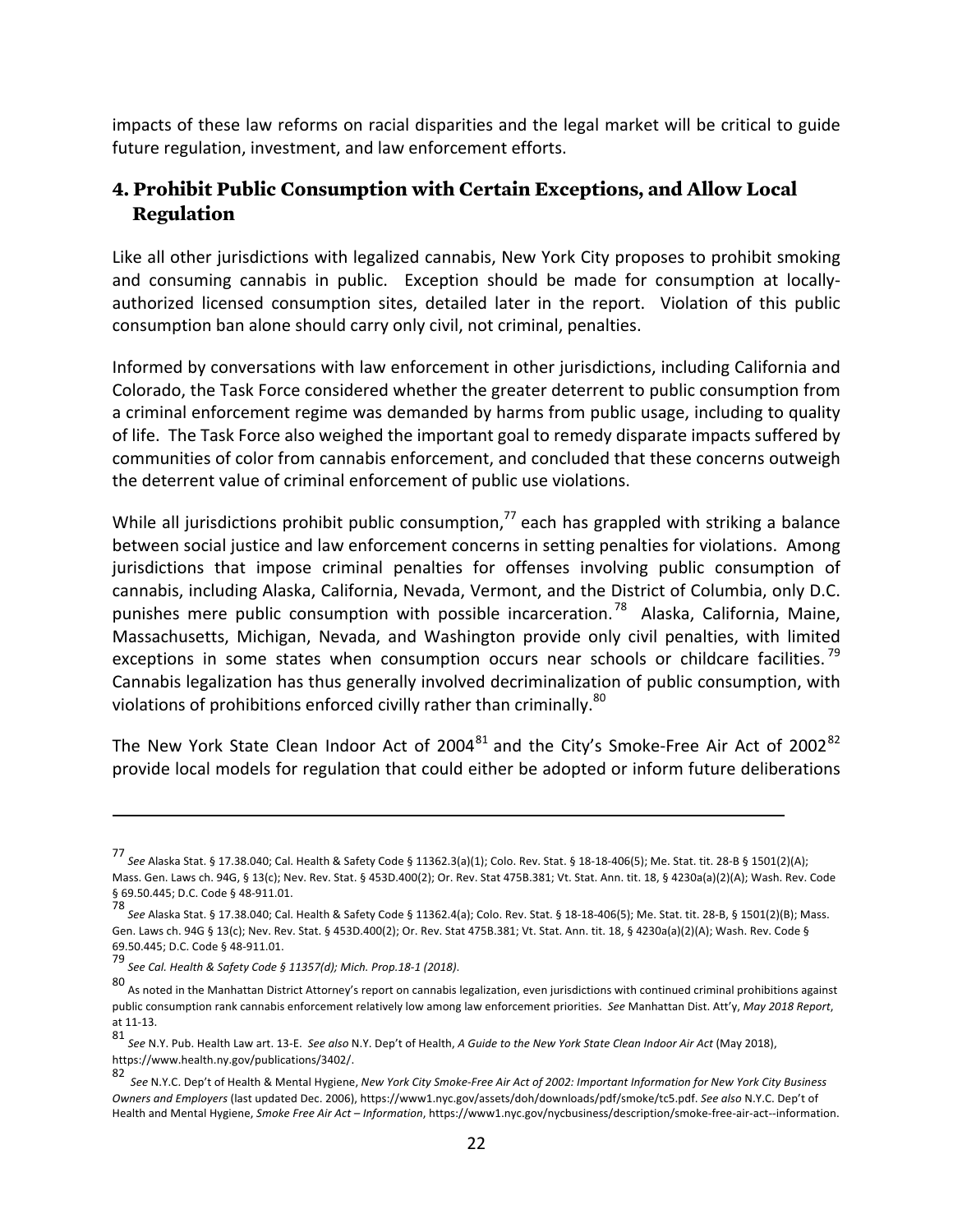on this issue.<sup>83</sup> For example, as the 2018 Proposed Bill contemplates, smoking cannabis could be prohibited in the same locations where smoking tobacco is already prohibited. And the City could treat cannabis burning in public as a violation under these local smoking laws. Aligning penalties for public cannabis consumption with existing penalties for tobacco use would in turn promote equity, as the burden of enforcement for public consumption is more likely to fall on low income communities and communities of color.

#### **5. Allow Localities to Restrict or Prohibit Personal Cannabis Cultivation**

The Task Force strongly recommends that local jurisdictions be granted authority to entirely prohibit or restrict personal cannabis cultivation to reduce the risk of unlicensed commercial cultivation, safety hazards, and access by minors.

Other than Washington State,  $84$  all jurisdictions that have legalized adult cannabis use allow adults to cultivate a certain number of cannabis plants in their homes, typically around 4-6 plants per person and 12-18 plants per residence.<sup>85</sup> Some jurisdictions have set additional limitations on how plants must be secured or stored in the home, so as to limit access by minors.<sup>86</sup>

Although Washington is the only state to completely prohibit home cultivation, others, including California and Colorado, $^{87}$  permit localities to impose either stricter or more permissive home cultivation regimes than otherwise prescribed by state law. These jurisdictions present two models for delegating authority to localities to regulate private cannabis cultivation.

Personal cultivation presents risks that are cause for caution in urban environments such as New York City. It would allow for growth and distribution of unregulated cannabis, risk increased exposure to minors, and potentially impact cannabis prices and facilitate illicit markets.<sup>88</sup> It also

<u> 1989 - Jan Samuel Barbara, martxa a shekara tsa 1989 - An tsa 1989 - An tsa 1989 - An tsa 1989 - An tsa 198</u>

http://nvsos.gov/sos/home/showdocument?id=4434; Or. Rev. Stat § 475B.306; H.511, 2018 Gen. Assemb. (Vt. 2018).

<sup>83&</sup>lt;br>Awaited results from the implementation of CJRA may also guide the State use of a civil enforcement model.

<sup>84</sup> Cultivation of any amount of cannabis is a class C felony punishable by up to five years in prison and/or a \$10,000 fine. An additional mandatory fine of \$1,000 applies to a first offense and \$2,000 to a second or subsequent offense. See Wash. Rev. Code §§ 69.50.401, 69.50.430, 9A.20.021 (marijuana as a Schedule I drug).

<sup>85&</sup>lt;br>Alaska, California, Colorado, Maine, Massachusetts, Nevada, and the District of Columbia allow cultivation of up to six cannabis plants (with no more than three mature ones). Oregon and Vermont allow up to four. See Alaska Stat. § 17.38.020; Cal. Health & Safety Code § 11358; Colo. Rev. Stat. § 18-18-406(3); Me. Stat. tit. 28-B, §1501(1)(E); Me. Stat. tit. 17-A, §§ 1105-D, 1117; Mass. Gen. Laws. ch. 94G §§ 7(2), 13(e); Nev. Rev. Stat. § 453.3393; Or. Rev. Stat § 475B.301; Vt. Stat. Ann. tit. 18, § 4230(a); D.C. Code § 48-904.01(a)(1)(C).

<sup>86&</sup>lt;br>See Alaska Stat. § 17.38.030; Colo. Rev. Stat. § 18-18-406(3); Me. Stat. tit. 28-B, § 1502(2); Mass. Gen. Laws. ch. 94G, §§ 13(a), (b); Nevada Statewide Ballot Questions 2016, Question 2, Initiative to Regulate and Tax Marijuana, sec. 6,

<sup>87&</sup>lt;br>See Cal. Health & Safety Code § 11362.2(b) (allowing localities to further restrict, but not completely prohibit, the personal cultivation of cannabis); Colo. Rev. Stat. § 18-18-406(3) (allowing localities to determine the permissibility of residential cultivation of cannabis, including any applicable restrictions or requirements, provided such cultivation occurs within "an enclosed and locked space").

<sup>88&</sup>lt;br>Wash. State Liquor & Cannabis Bd., *Recreational Home Grow* – *Legislative Directed Study* 7-14 (Dec. 2017) [Wash. Liquor & Cannabis Board, *Recreational Home Grow], https://lcb.wa.gov/marj/homegrow-study; Mass. Special Senate Comm., <i>Report of the Special Senate Committee on Marijuana* 59 (Mar. 2016),

https://www.umass.edu/ccc/sites/default/files/Report%20of%20the%20Special%20Senate%20Committee%20on%20Marijuana.PDF; Angela Eykelbosh & Leela Steiner, Nat'l Collaborating Ctr. for Envtl. Health, Growing at Home: Health and Safety Concerns for Personal Cannabis *Cultivation* 1 (2018), 

http://www.ncceh.ca/sites/default/files/Growing\_At\_Home\_Health\_Safety\_Personal\_Cannabis\_Cultivation\_Mar\_2018.pdf. The New York State Department of Health recognizes that private cannabis cultivation could also impact potential tax revenue from legal-market cannabis,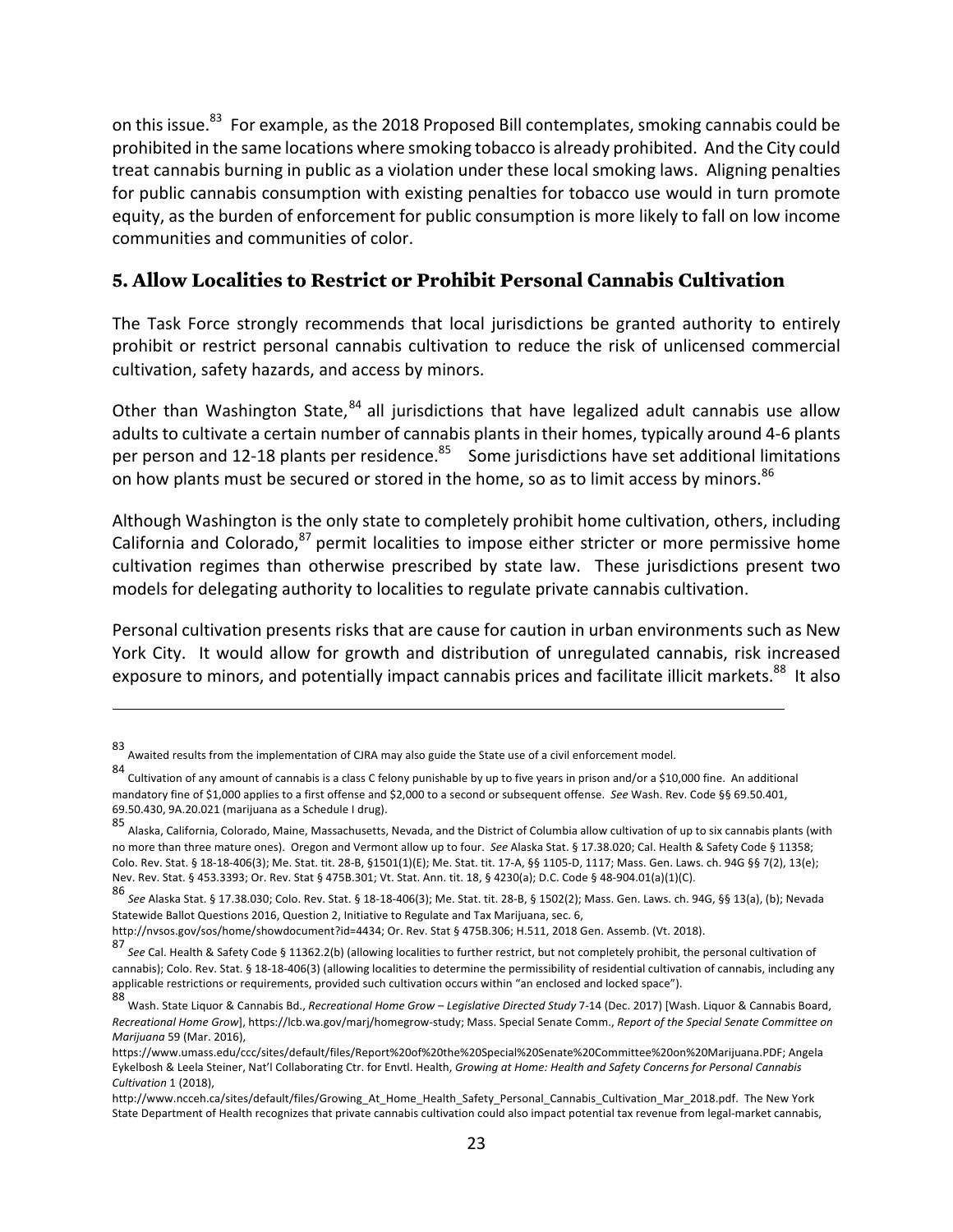implicates several public health concerns, especially in a densely populated city with multiplestory and attached housing. Indoor cultivation often involves use of pesticides and can create an environment susceptible to indoor mold.<sup>89</sup> It requires heavy use of water and electricity to replicate the tropical environment in which cannabis natively grows, which can create a fire hazard.<sup>90</sup> Identifying and addressing illegal home growing operations presents enforcement challenges. $91$  For example, verifying that the correct number of plants are being grown and stored in the proper manner poses significant operational difficulties, particularly given that access to a private home is highly restricted in the absence of a warrant supported by evidence of criminal wrongdoing.<sup>92</sup>

Accordingly, localities should be able to restrict or prohibit private or home cultivation to minimize negative impacts on public health and to ensure that the illicit market is not bolstered by new sources of unregulated cannabis. Further, allowing localities to set more restrictive limitations on private cultivation would permit the City to adopt cannabis control measures that best meet its public safety, health, and enforcement needs.<sup>93</sup>

#### **6. Prohibit Unlicensed and Unregulated Cannabis Extraction**

Of the states (plus Washington, D.C.) where personal cultivation of adult-use cannabis is legal, eight restrict processing cannabis for purposes of preparing concentrates, such as hash oil and wax, used to make cannabis dabs or other cannabis-infused products.<sup>94</sup> States such as California and Colorado have banned use of hazardous substances in extraction outside of licensed, regulated environments, since extraction involving solvents like butane or propane can create explosive or ignitable mixtures.<sup>95</sup> Vermont also prohibits unlicensed extraction with butane and hexane.<sup>96</sup>

Some extraction processes do not involve hazardous substances and can be accomplished with water or non-chemical extractors like butter. Rather than a complete prohibition on extraction,

<u> 1989 - Jan Samuel Barbara, martxa a shekara tsa 1989 - An tsa 1989 - An tsa 1989 - An tsa 1989 - An tsa 198</u>

90 *See id.* at 1. 

revenue that could otherwise be used to support health, research, law enforcement, and community investment efforts. N.Y. Dep't of Health, at 21.

<sup>89&</sup>lt;br>See Angela Eykelbosh & Leela Steiner, Nat'l Collaborating Ctr. for Envtl. Health, *Growing at Home: Health and Safety Concerns for Personal Cannabis Cultivation* 3-4, 6 (2018), 

http://www.ncceh.ca/sites/default/files/Growing\_At\_Home\_Health\_Safety\_Personal\_Cannabis\_Cultivation\_Mar\_2018.pdf.

<sup>91&</sup>lt;br>See Mass. Special Senate Comm., *Report of the Special Senate Committee on Marijuana* 59 (Mar. 2016),

https://www.umass.edu/ccc/sites/default/files/Report%20of%20the%20Special%20Senate%20Committee%20on%20Marijuana.PDF. 92 *See id.* 

<sup>93&</sup>lt;br>The Manhattan District Attorney's Office has issued a similar recommendation. See Manhattan Dist. Att'y, *May 2018 Report,* at 28-29.

<sup>94&</sup>lt;br>See Alaska Rev. Stat. tit. 8, § 8.35.350(A)(1); Cal. Health & Safety Code §§ 11357, 11362.3(a)(6); Colo. Rev Stat § 18-18-406(2)(a)(1); Mass. Gen. Laws ch 94G § 2(c); Nev. Rev. Stat. § 453D.400 (5); Or. Rev. Stat. §§ 475B.090(c), 475B.096; Vt. Stat. Ann. tit. 18, § 4230i(a); Wash. Rev. Code § 69.50.450. Michigan has yet to pass detailed regulations describing permissible uses of personally cultivated marijuana. See Mich. House Fiscal Agency, Brief Summary of Ballot Proposal (Oct. 2018), https://www.house.mi.gov/hfa/PDF/TestPDF/Ballot\_Proposal\_2018-1\_Marijuana\_Initiative.pdf. 

<sup>95</sup> *See* Cal. Health & Safety Code § 11362.39(6); Colo. Rev. Stat. § 18-18-406(2)(a)(1). 

<sup>96&</sup>lt;br>*See* Vt. Stat. Ann. tit. 18, § 4230h.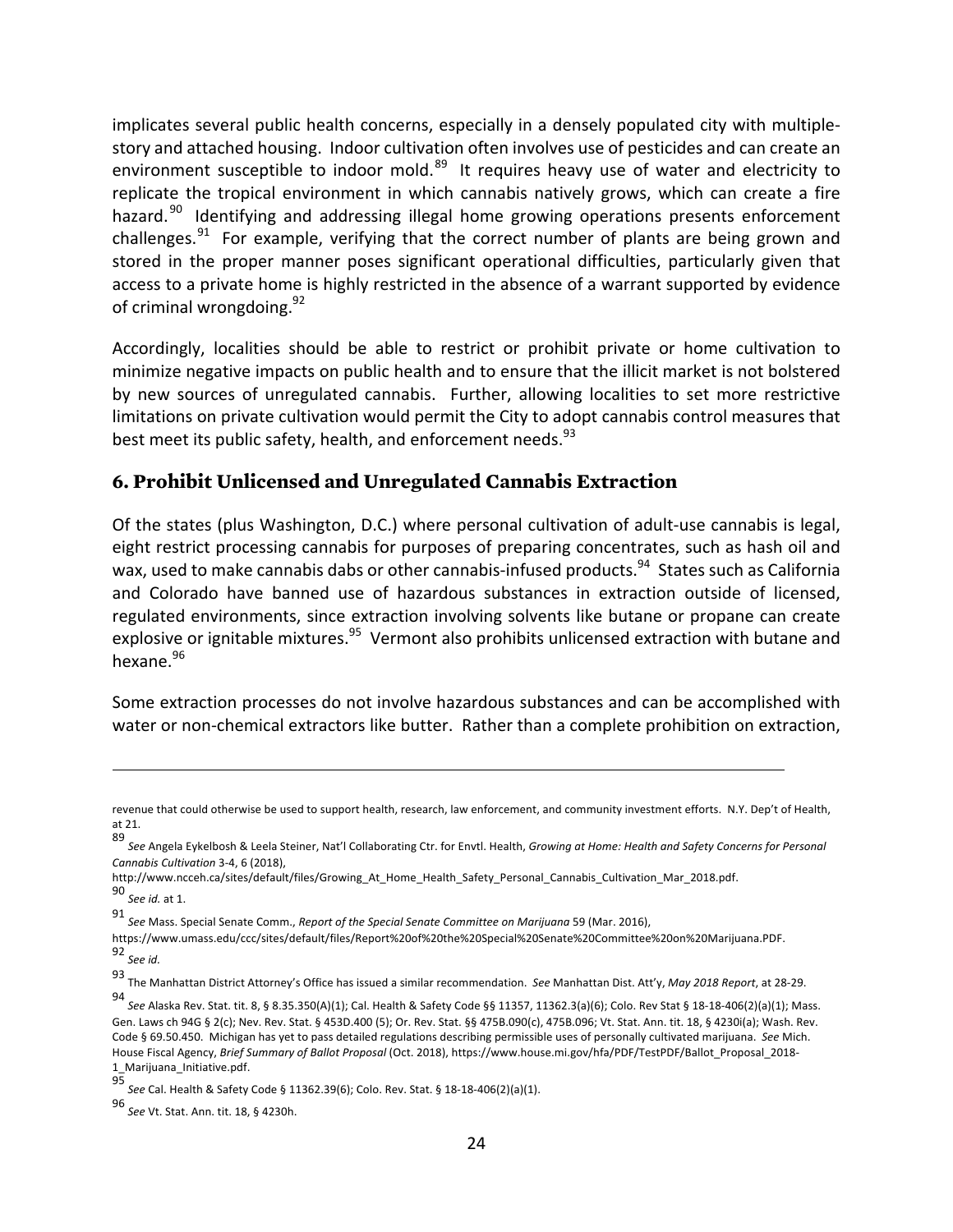Oregon's cannabis law requires licensed cannabis processors to meet "public health and safety standards and industry best practices" established by the regulatory body.<sup>97</sup>

Consistent with these states' cannabis processing laws, the City proposes that New York State consider restricting cannabis extraction to licensed and regulated environments as a health and safety precaution. And unlicensed extraction be enforced through a regulatory regime, and trigger criminal enforcement only if hazardous substances are used and pose a serious risk to health and safety. Further, any retailer that sells products used in cultivation or processing of cannabis should be required to have signage informing customers of the relevant State and local laws on legal cultivation, processing, and extraction, and their risks.

### **7. Allow Localities to Enforce and Place Legal Limitations on Commercial Cannabis Activities, Similar to the State's Alcoholic Beverage Control Laws**

The City recommends that State legislation consider implementation of cannabis control laws for licensed commercial enterprises similar to the State's Alcoholic Beverage Control laws.<sup>98</sup> Based on public health considerations, localities should be granted authority to permit and regulate retail outlets and other cannabis businesses.

All jurisdictions that permit retail sale of cannabis have made it illegal to conduct sales without a State-issued license.<sup>99</sup> Vermont and the District of Columbia are more restrictive, and do not permit the retail sale of cannabis. Both jurisdictions allow personal home cultivation without a legal, licensed cannabis business market.<sup>100</sup> In most jurisdictions, unlicensed sales result in graduated criminal penalties based on the amount of cannabis intended for distribution.<sup>101</sup> As part of the licensed sale and distribution regulatory scheme, each jurisdiction has attached additional penalties for distributing cannabis to a minor, and the majority of these states specifically penalize sale of cannabis within a certain distance from schools and/or other locations where children are likely to be.<sup>102</sup>

<sup>97</sup> Or. Rev. Stat. §§ 475B.090(3), 475B.096. 

<sup>98</sup> *See* N.Y. Alco. Bev. Cont. Law §§ 1-164 *et seq*.

<sup>99&</sup>lt;br>See Alaska Stat. §§ 11.71.040, 11.71.050; Cal. Health & Safety Code § 11360; Colo. Rev. Stat. § 18-18-406(2); Me. Stat. tit. 17-A, § 1103; Mass. Gen. Laws ch. 94C § 32E; Nev. Rev. Stat. § 453.339; Or. Rev. Stat § 475B.346, 475B.354; Vt. Stat. Ann. tit. 18, § 4230(b); Wash. Rev. Code § 69.50.401(3); D.C. Code § 48-904.01.

<sup>100&</sup>lt;br>*See* H. 511, 2018 Gen. Assemb. (Vt. 2018); D.C. Code § 48–904.01(a)(1)(D). The District of Columbia is prohibited by Congress from spending funds to set up a system to regulate or tax the sale of cannabis. See Consolidated and Further Continuing Appropriations Act, 2015, H.R. 83, 113th Cong. § 809 (2014).

<sup>101&</sup>lt;br>*See* New York City Council, *The Criminal Justice Reform Act: One Year Later,* https://council.nyc.gov/the-criminal-justice-reform-act-oneyear-later/.

<sup>102&</sup>lt;br>For states that impose higher penalties for distributing cannabis to minors, *see* Cal. Health & Safety Code § 11361; Colo. Rev. Stat. § 18-18-406(1); Me. Stat. tit. 17-A, § 1105-D; Wash. Rev. Code § 69.50.406. For states that impose both higher penalties for distributing cannabis to minors and higher penalties for distributing cannabis near schools, see Alaska Stat. § 11.71.030; Mass. Gen. Laws ch. 94C, § 32J; Nev. Rev. Stat. §§ 453.334, 453.3345, 453.562, 453D.400; Or. Rev. Stat. §§ 475B.109, 475B.211, 475B.371; Vt. Stat. Ann. tit. 18, §§ 4230f, 4230g; D.C. Code §§ 48-904.06(b), 48-904.07a.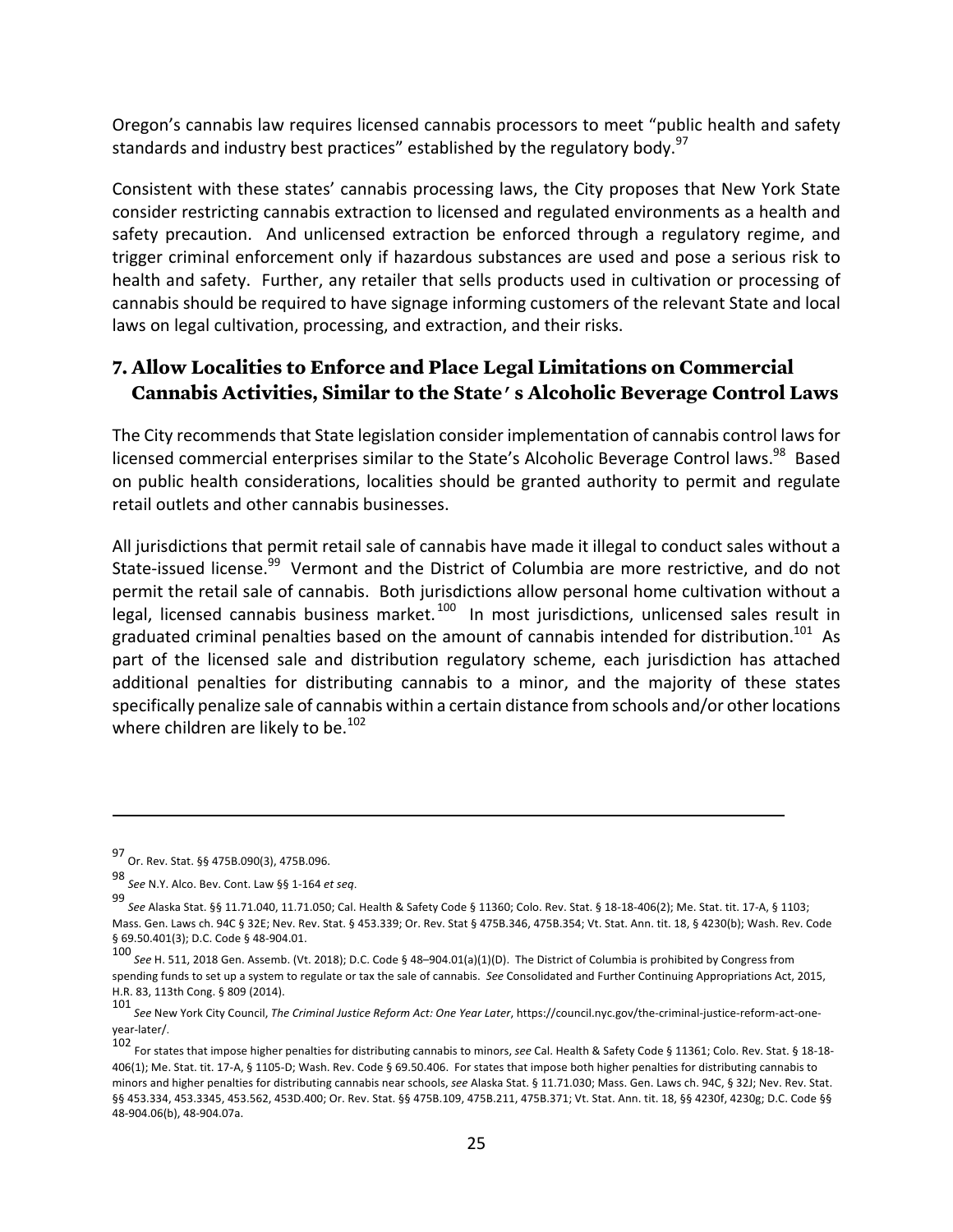The unlicensed sale of cannabis should be prohibited to protect the legal market and tax revenues as well as guard consumers against unregulated, unlicensed products. This prohibition, however, would not extend to circumstances where cannabis is shared among adults absent an exchange of payment. As in several other jurisdictions,  $103$  such exchanges, including gifting of specified amounts of cannabis, should be explicitly permitted, although any distribution to minors under the age of 21 should be prohibited. However, any gifting allowance should be precisely defined so as to preclude loopholes whereby cannabis is bundled with some other item for sale by an unlicensed seller. 

The City recommends that penalties for unlicensed distribution be guided by balancing public welfare and deterrence goals with the goal to redress racial disparities, with graduated civil and criminal penalties imposed against unlicensed cannabis sellers, depending on their postlegalization enforcement history and the nature of their unlicensed sales activity. Penalties should be graduated based on the quantity of cannabis intended for sale or distribution, and the nature of the sale, including whether the sale was to a minor. The City believes it would be beneficial for State legislation to also provide that those who violate criminal prohibitions on unlicensed sale or distribution would remain eligible for adjournments in contemplation of dismissal ("ACDs") to allow for dismissal of the charge if the defendant incurs no further arrests or convictions during the period of the adjournment, which can last up to one year.<sup>104</sup> Such dispositions could be made mandatory for first offenses and remain an option for subsequent offenses.<sup>105</sup> Use of ACDs would allow the government to intervene as necessary against unlawful distribution of cannabis while reducing penalties for those arrested for illegal cannabis sales.

In conjunction, New York City would consider initiatives that promote participation in the legal market, such as hosting web-based anonymous workshops to educate illicit market participants who want to transition to the legal market.

Additionally, as with enforcement of alcoholic beverage control laws, the focus of criminal enforcement should not extend to employees of cannabis businesses. Given that employees are often uninvolved in licensing and other regulatory compliance issues, they may be unaware of the legality of their employer's business. Accordingly, the City would advise not focusing penalties on employees of cannabis businesses, and particularly young employees with little knowledge of their employer's failure to comply with relevant laws and regulations.

<sup>103&</sup>lt;br>*See* Alaska Stat. § 17.38.020(3); Cal. Health & Safety Code § 11360; Colo. Const. art. XVIII, § 16(3)(c); Me. Stat. tit. 28-B, § 1501; Mass. Gen. Laws ch. 94G § 7(4); D.C. Code § 48-1201.

<sup>104&</sup>lt;br>N.Y. Crim. Proc. Law § 170.56 makes ACDs available for cannabis offenses and gives judges the option to order immediate sealing of the case; this is in contrast to ACDs issued under N.Y. Crim. Proc. Law § 170.55, which are not exclusive to any particular offense but do not result in early sealing for the defendant.

<sup>105&</sup>lt;br>The continued availability of ACDs under N.Y. Criminal Procedure Law § 170.56 would mark a departure from current law, which makes people ineligible for more than one such ACD. Nonetheless, allowing individuals to retain eligibility for such ACDs even after having received prior ACDs under § 170.56 would give courts, upon motion of the prosecutor, the discretion to determine whether the circumstances of particular cases warrant such dispositions. This allowance would be consistent with ACDs that are available under N.Y. Crim. Proc. Law § 170.55, which can be granted irrespective of a defendant's prior receipt of an ACD.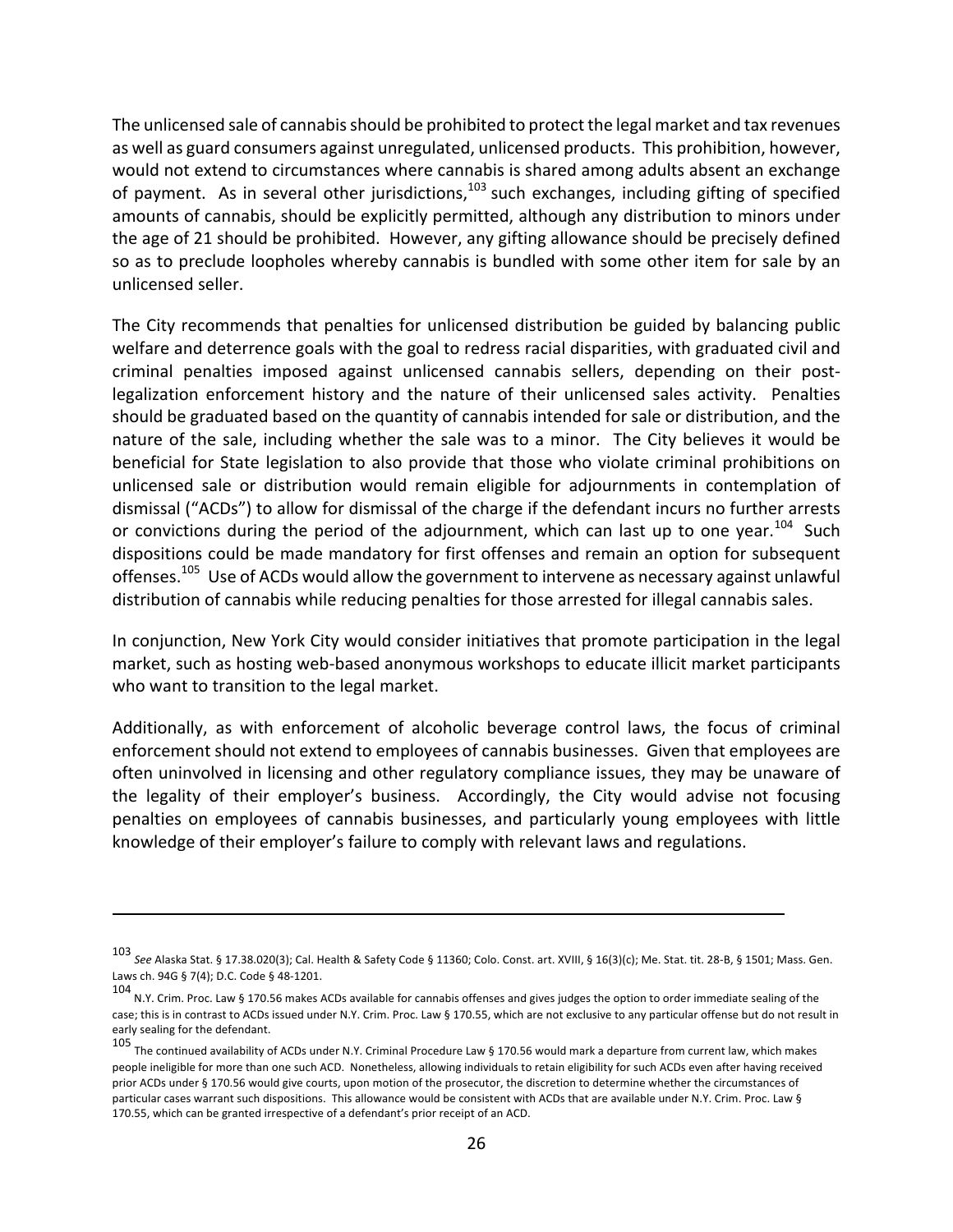### **8. Maintain Prohibitions Against Impaired Driving, and Allocate Funding for Research, Public Safety Education, and Enforcement**

The City would prefer that State legislation maintain prohibitions against driving while impaired by a drug, including cannabis. As the 2018 Proposed Bill does,  $106$  the City would favor State legislation that includes continued application of penalties associated with driving while impaired by a drug ("DWAI-Drug") under New York's Vehicle and Traffic Law, $^{107}$  including fines and criminal penalties. 

Evidence indicates that individuals impaired by cannabis may experience short-term cognitive effects,<sup>108</sup> which may be magnified by the concurrent use of alcohol.<sup>109</sup> At present, limited empirical research has been conducted to estimate the potential impact of cannabis use on motor vehicle crashes, although one study demonstrated no association between non-medical cannabis legalization and motor vehicle crash fatality rates.<sup>110</sup> Reflecting public safety concerns, all jurisdictions that have legalized adult cannabis impose civil or criminal penalties for driving while impaired.<sup>111</sup> Most also have vehicle open container laws that apply to the possession of cannabis and impose criminal penalties for such offenses. $^{112}$ 

To protect public health and safety, proper enforcement of State laws already prohibiting driving while impaired by cannabis will require reassessing tools for determining a driver's level of impairment, given cannabis's changing legal status. Unlike with alcohol, impairment by cannabis cannot be reliably tested by an oral breathalyzer test. Available field testing shows only the presence of cannabis, which can remain in a person's system for weeks at a time, and does not indicate the concentration or amount in one's system typically relied upon to determine level of intoxication or impairment and a risk to road safety, as in the case of alcohol.<sup>113</sup> In light of the evidentiary challenges of enforcing impaired driving prohibitions, the State should allocate funding for research and development of reliable methods for testing cannabis impairment.

106

See S. 3040-C, sec. 25 (amending 65-E(1)(D) of the Alcoholic Beverage Control Law to say that nothing in the proposed bill "shall be construed to permit any person to . . . smoke or ingest marihuana products while driving, operating a motor vehicle, boat, vessel, aircraft, or other vehicle used of transportation").

<sup>107</sup> *See* N.Y. Veh. & Traf. Law § 1192(4). 

<sup>108&</sup>lt;br>*See J.C. Scott, et al., Association of Cannabis With Cognitive Functioning in Adolescents and Young Adults.* 

<sup>109&</sup>lt;br>G. Li, et al., *Role of Alcohol and Marijuana Use in the Initiation of Fatal Two-Vehicle Crashes, 27 Annals of Epidemiology 342 (2017).* 

<sup>110&</sup>lt;br>*See Jayson D. Aydelotte, et al., Crash Fatality Rates After Recreational Marijuana Legalization in Washington and Colorado, 107 Am. J. Pub.* Health 1329 (2017).

<sup>111&</sup>lt;br>*See* Alaska Stat. § 28.35.030; Cal. Veh. Code § 23152(f); Colo. Rev. Stat. § 42-4-1301; Me. Stat. tit. 29-a, §§ 2401, 2411; Mass. Gen. Laws ch. 90 § 24; Nev. Rev. Stat. § 484C.110; Or. Rev. Stat. 813.010(1)(b)-(c), 813.010(3)-(5); Vt. Stat. Ann. tit. 23, § 134; Vt. Stat. tit. Ann. 18, §  $4230a(2)(A)$ ; Wash. Rev. Code § 46.61.502; D.C. Code §§ 50-2206.11, 50-2206.13.

<sup>112&</sup>lt;br>*See* Cal. Health & Safety Code § 11362.3(4); Cal. Veh. Code § 23222(b); Colo. Rev. Stat. § 42-4-1305.5; Mass Gen. Laws ch. 94G, §13(d); Nev. Rev. Stat. § 453D.400(2); Vt. Stat. Ann. tit. 23, § 1134a; Wash. Rev. Code § 46.61.745; D.C. Code § 48-911.01(a)(2).

<sup>113&</sup>lt;br>*See* Eric Boodman, *Breathalyzers and Brain Caps: Researchers Race to Devise a Roadside Test for Driving While High, STAT News (Jan. 9,* 2018), https://www.statnews.com/2018/01/09/marijuana-sobriety-test/; see also E.L. Karschner, *Do Delta9-Tetrahydrocannabinol Concentrations Indicate Recent Use in Chronic Cannabis Users?*, 104 Addiction 2041 (2009).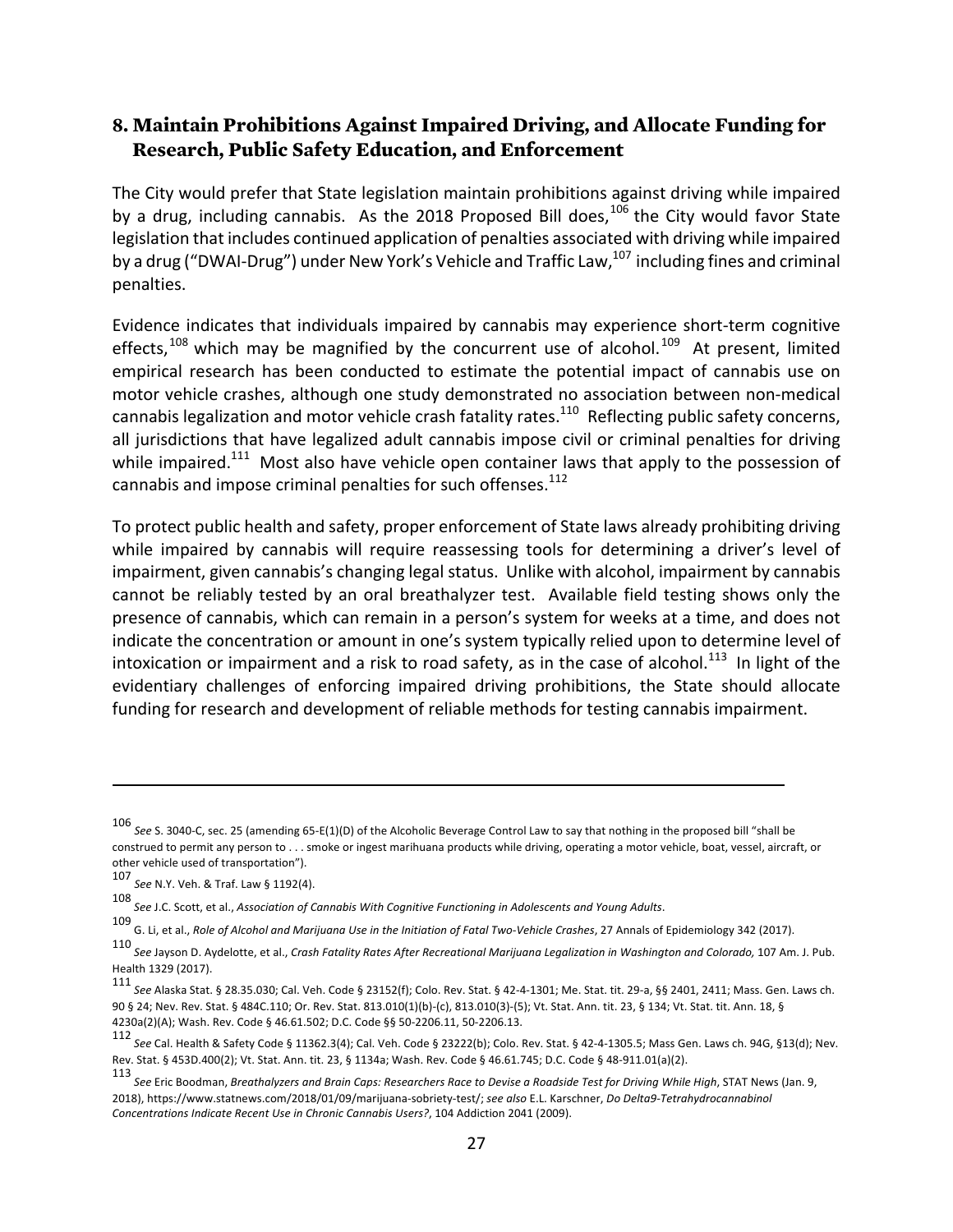Most jurisdictions require a "totality of the circumstances" approach to determine impairment, which includes observations from a Drug Recognition Expert ("DRE") trained to identify signs of drug impairment and intoxication.<sup>114</sup> In addition to observations by a DRE, some jurisdictions require a blood draw to support charges relating to impairment or intoxication by cannabis.<sup>115</sup> While blood draws have been the standard for these cases,  $1^{16}$  obtaining them can be challenging, as they require both a warrant and the testimony of a phlebotomist.<sup>117</sup>

Currently, DREs are deployed as part of the City's traffic enforcement efforts.<sup>118</sup> Given the difficulties of evaluating impairment and intoxication by other means, $119$  DREs have been crucial in the City's traffic law enforcement efforts, and would play an important role in the City's enforcement of a cannabis regulatory regime. In light of this, the City hopes that State legislation would include budgetary support for expansion, training, and establishment of statewide standards for DREs, as well as for developing methods to determine a driver's level of intoxication and impairment. Once cannabis impairment is better understood, the City encourages that the State's current vehicle and traffic prohibitions and related cannabis impairment penalties be revisited and reconfigured as necessary.

In parallel, the City will seek State support to implement public education programs to deter impaired driving under the influence of cannabis.

#### **9. Eliminate Criminal Penalties for Minors**

Responses to underage involvement with cannabis should be individualized and focused on provision of education, support, and access to health and social services. The City would support State legislation and regulation in this area that is guided by the goals of: (i) deterring underage cannabis use and attendant potential health risks; (ii) minimizing young people's exposure to the criminal justice system; and (iii) reducing disparate justice exposure for certain populations.

While the City believes cannabis use and possession should be legalized only for adults at least 21 years old, the City recommends that those younger should face only civil, not criminal,

<sup>114&</sup>lt;br>New York State offers the New York State Drug Evaluation and Classification Program, which certifies law enforcement officers as DREs. In order to maintain certification, DREs must complete an annual recertification class and pass a re-certification examination with a grade of at least 80%. See N.Y. State Governor's Traffic Safety Comm., The New York State Drug Evaluation Classification (DEC) Program, http://safeny.ny.gov/DRE/default.htm; see also U.S. Dep't of Transp., Nat'l Highway Traffic Safety Admin., Impact of the Legalization and *Decriminalization of Marijuana on the DWI System* 6 (June 2017), 

https://www.nhtsa.gov/sites/nhtsa.dot.gov/files/documents/expert\_dwi\_panel.pdf.

<sup>115&</sup>lt;br>*See* Colo. Rev. Stat. § 42-4-1301(6)(a)(IV); Nev. Rev. Stat. § 484C.110; Wash. Rev. Code § 46.61.502(1)(b).

<sup>116</sup> *See* Manhattan Dist. Att'y, *May 2018 Report*, at 23–25.

<sup>117&</sup>lt;br>*See U.S. Dep't of Transp., Nat'l Highway Traffic Safety Admin., Impact of the Legalization and Decriminalization of Marijuana on the DWI* System 5 (June 2017), https://www.nhtsa.gov/sites/nhtsa.dot.gov/files/documents/expert\_dwi\_panel.pdf.

<sup>118&</sup>lt;br>*See* Press Release, Governor's Press Office, Governor Cuomo Announces New Public Service Campaign to Combat Drugged Driving in New York State (Nov. 17, 2016), https://www.governor.ny.gov/news/governor-cuomo-announces-new-public-service-campaign-combat-druggeddriving-new-york-state; Press Release, Governor's Traffic Safety Comm., GTSC, DMV And Statewide Law Enforcement Announce Latest Class Of Drug Recognition Experts (Mar. 22, 2018), https://dmv.ny.gov/press-release/press-release-03-22-2018.

<sup>119&</sup>lt;br>See David Blake & Jack Finlaw, *Marijuana Legalization in Colorado: Learned Lessons,* 8 Harv. L. & Pol'y Rev. 359, 375–76 (2014).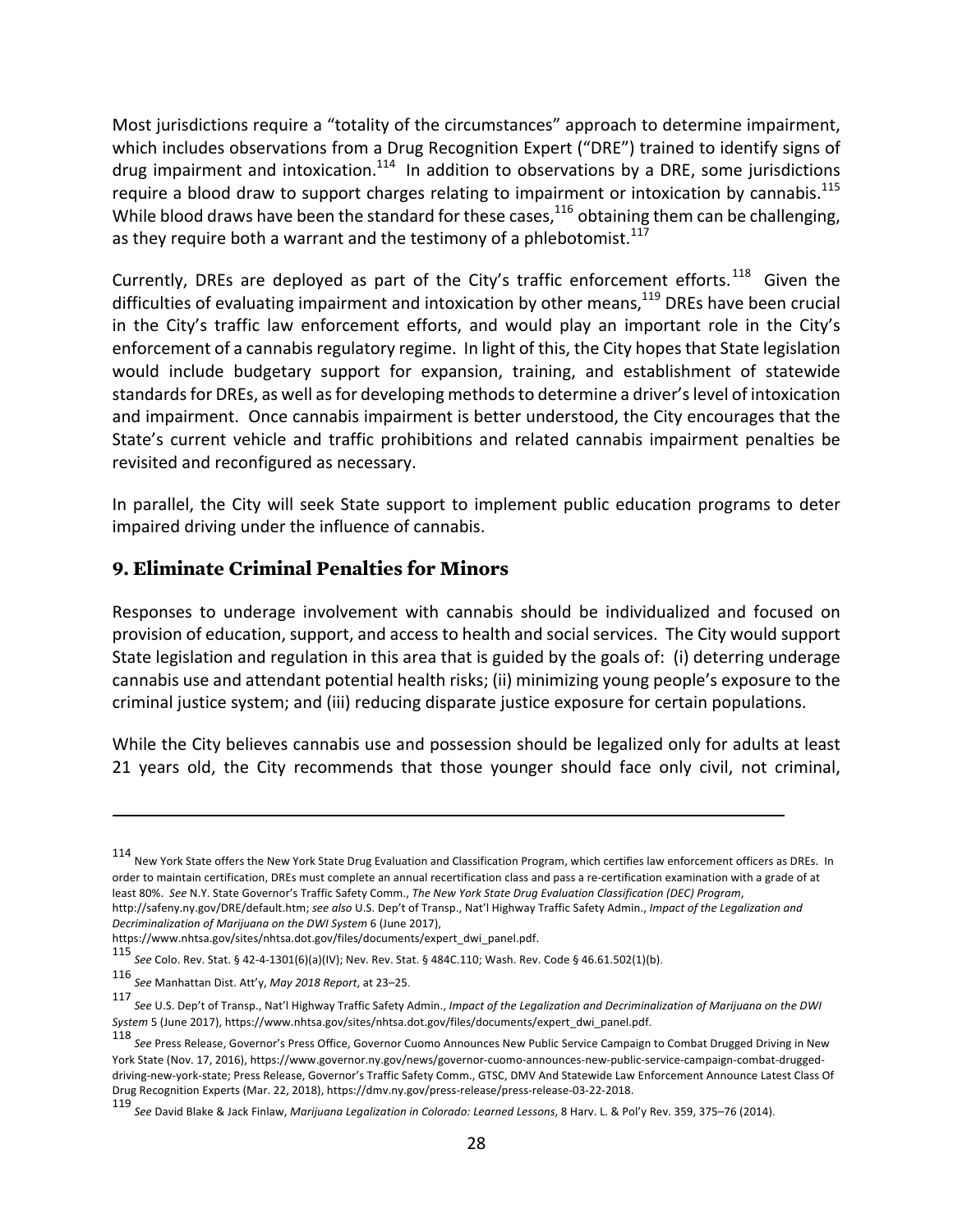enforcement of cannabis-related offenses. Consistent with the 2018 Proposed Bill,<sup>120</sup> in which such offenses by youth ages 18-21 are treated like underage drinking and enforced civilly. Under New York's Alcoholic Beverage Control Law, possession of alcohol by a minor is punishable by no more than a \$50 fine, completion of an alcohol awareness program, or both. Arrests for such offenses are specifically prohibited.<sup>121</sup> This City favors adopting this model of enforcement for minors in possession of cannabis.

The City will instead focus on deterring underage cannabis use by enforcing prohibitions restricting licensed businesses from selling to minors, as well as through the prevention and education efforts discussed below.

In New York City, public schools already have mechanisms for managing violations of school policy related to cannabis that do not involve criminal consequences or lost school time.<sup>122</sup> The City hopes that those programs would remain consistent with State law and in effect.

In addition to meeting the City's deterrence goals, these recommendations are consistent with prevailing policy trends in New York State. For example, the age of criminal responsibility for all crimes in New York State was recently raised to the age of 17, and will further increase to 18 on October 1, 2019. These measures were undertaken with the goal of reducing crime, recidivism, and costs to the State, while advancing social justice and core progressive values.<sup>123</sup> Underage cannabis decriminalization comports with this current legal framework, without running afoul of other significant competing policy goals.

### **10. Support Development of Prevention and Education Resources for Youth and Educators**

As one measure to prevent underage use of cannabis, the City hopes State legislation provide for funding and development of prevention and education resources. Specifically, support for local governments and organizations to develop and implement youth education campaigns. The City would focus campaigns on risks associated with cannabis use and abuse for adolescents,

<u> 1989 - Andrea San Andrew Maria (h. 1989).</u><br>1900 - Andrew Maria (h. 1980).

<sup>120&</sup>lt;br>See S. 3040-C, sec. 24.

<sup>121</sup> *See* N.Y. Alco. Bev. Cont. Law § 65-c.

<sup>122&</sup>lt;br>*See* Press Release, Mayor's Press Office, Mayor de Blasio Announces Expansion of Programs to Keep Students in School and Improve Overall School Safety (Feb. 27, 2017), https://www1.nyc.gov/office-of-the-mayor/news/115-17/mayor-de-blasio-expansion-programs-keepstudents-school-improve-overall; Ben Chapman, All City High Schools Will Give Warnings for Marijuana Possession, Disorderly Conduct, N.Y. Daily News (Aug. 10, 2018), http://www.nydailynews.com/new-york/education/ny-metro-students-get-warnings-for-weed-disorderly-conduct-20180810-story.html.

<sup>123</sup> See Press Release, Governor's Press Office, Governor Cuomo Signs Legislation Raising the Age of Criminal Responsibility to 18-Years-Old in New York (Apr. 10, 2017), https://www.governor.ny.gov/news/governor-cuomo-signs-legislation-raising-age-criminal-responsibility-18-yearsold-new-york.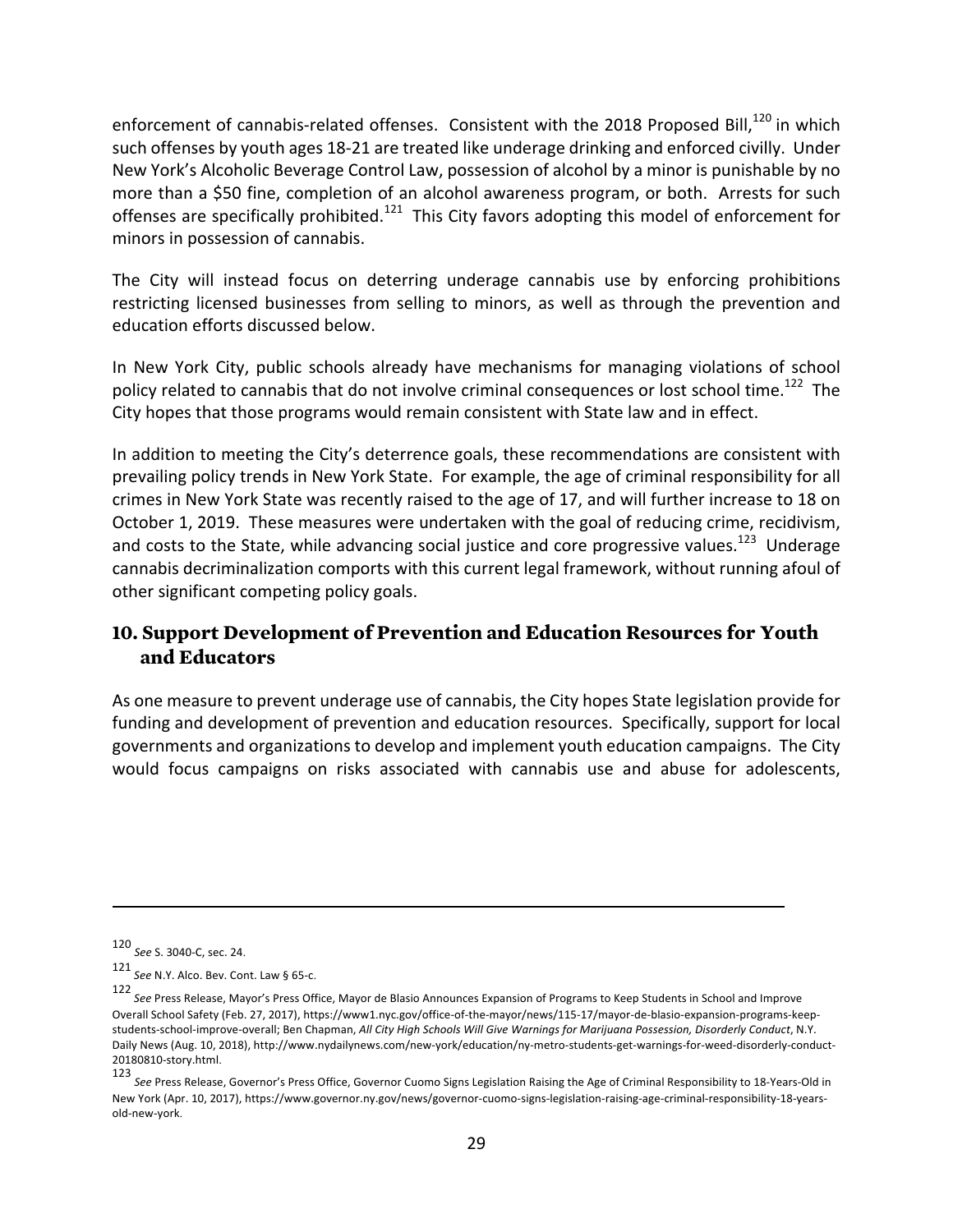including adverse health consequences, limits on educational attainment, and exposure to the criminal justice system. $124$ 

For example, Denver has implemented a youth education and prevention program geared towards "'help[ing] Denver's youth understand the legal, educational, health, and social risks that come from using marijuana underage."<sup>125</sup> Denver's program uses multiple platforms, including billboards, school bus signage, and fence art displayed at local high schools, social media, a gameshow, and a trivia card game.<sup>126</sup> In addition, the program's campaign is informed by a cityorganized youth commission, youth surveys, and focus groups.<sup>127</sup>

The City would recommend revenue generated be directed to substance use and abuse disorder treatment programs for youth and adults.  $^{128}$ 

Critically important will be local participation to develop and implement these programs.

### **11. Support Development of Educational Materials and Harm Reduction Services for Adult Cannabis Consumers**

Revenue generated from legalization of cannabis should support adult consumers with harm reduction services and educational materials. These materials should be developed by local government units to enable the information to be delivered directly to adult cannabis consumers visiting local retail outlets and on-site consumption spaces. The materials should contain accurate, science-based product and safety information. Resources should also be dedicated to cannabis education training for employees at retail and on-site consumption spaces to standardize the educational materials delivered at the point of sale.

Most states with legal cannabis use, including Colorado,  $129$  Washington,  $130$  Oregon,  $131$  and California,<sup>132</sup> allocate tax revenue to fund such public health campaigns and programs for alcohol

<u> 1989 - Jan Samuel Barbara, martxa a shekara tsa 1989 - An tsa 1989 - An tsa 1989 - An tsa 1989 - An tsa 198</u>

128<br>See S. 3040-C, sec. 51.

<sup>124&</sup>lt;br>See NASEM, *The Health Effects of Cannabis and Cannabinoids;* Amelia M. Arria, et al., *The Academic Consequences of Marijuana Use During College*: Kerry M. Green, et al., *Does Heavy Adolescent Marijuana Lead to Criminal Involvement in Adulthood? Evidence from a Multiwave Longitudinal Study of Urban African Americans*, 112 Drug & Alcohol Dependence 117 (2010). 

<sup>125&</sup>lt;br>Dan Rowland, City & Cty. of Denver Dep't of Excise & Licenses, *Denver Launches "High Costs" Marijuana Education and Prevention Campaign Targeted at City's Youth*, https://www.colorado.gov/pacific/marijuana/news/denver-launches-%E2%80%9Chigh-costs%E2%80%9Dmarijuana-education-and-prevention-campaign-targeted-city%E2%80%99s-yout-0 (quoting Denver Mayor Michael Hancock).

<sup>126</sup> *See id*. 

<sup>127&</sup>lt;br>*See id.* 

<sup>129&</sup>lt;br>*See* Colo. Rev. Stat. § 39-28.8-501 (on the activities required in § 25-3.5-1001 through § 25-3.5-1007).

<sup>130</sup> *See* Wash. Rev. Code § 69.50.540(2)(b)(i)(A). 

<sup>131&</sup>lt;br>*See* Or. Dep't of Revenue, *Marijuana Taxes* (Mar. 2018), https://www.oregon.gov/DOR/press/Documents/marijuana\_fact\_sheet.pdf.

<sup>132</sup> *See* Adult Use of Marijuana Act, 2016 Cal. Legis. Serv. Prop. 64, sec. 7 § 34019(f)(1).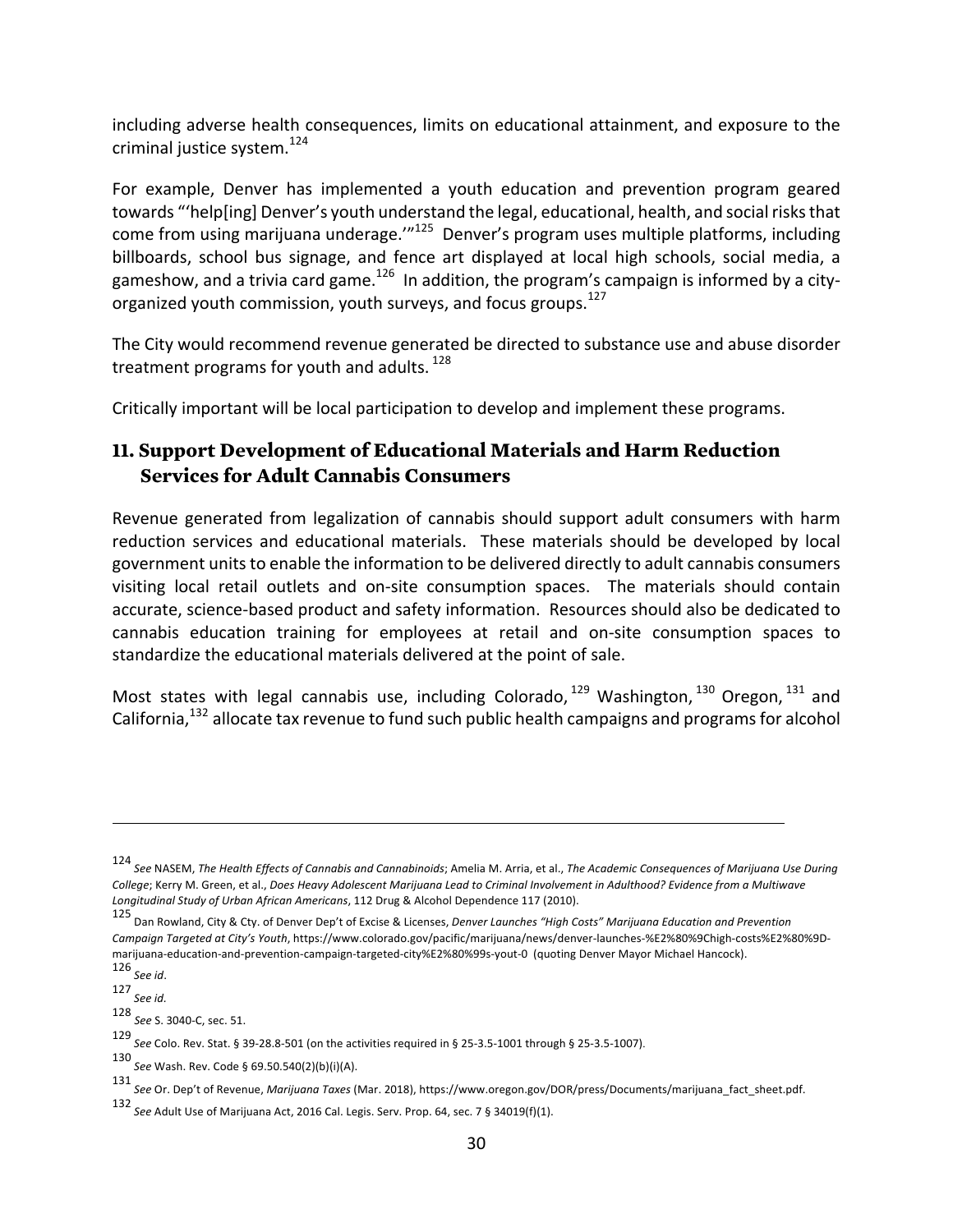and drug use prevention. Notably, in Colorado, a state-funded public health campaign addressing legal and safe cannabis consumption and storage has thus far been shown to be effective.<sup>133</sup>

#### **12. Support Development of Educational Materials for Health Care Professionals**

Legalization may encourage patients more readily to disclose cannabis use to health care providers. As a body of evidence emerges around the health harms and benefits of cannabis, authoritative and informative guidance and educational materials should be developed. Provider education is needed on such topics as identification and treatment of cannabis use disorder, the role of cannabis in pain management and other medical conditions, and pediatric cannabis use. The City will aim to partner with the State and other local health authorities to develop and distribute guidance around best practices for the integration of cannabis in primary care, psychiatric, pain management, and substance use treatment settings.

As an example, Colorado's Marijuana Tax Cash Fund, which collects sales tax revenue from retail and medical cannabis, must spend part of the revenue on "health care, monitoring health effects, [and] health education."<sup>134</sup>

The 2018 Proposed Bill earmarks resources to develop a public health campaign focused on the health effects of cannabis and legal use. This is a measure supported by the Task Force. Additionally, the City recommends providing resources to assist medical professionals integrate cannabis legalization into their healthcare practices. $^{135}$ 

# **13. Eliminate Routine Testing as a Prerequisite to Social Service Benefit Eligibility**

The City recommends all policies be eliminated that require routine testing for cannabis use as a condition for access to such benefits as housing, medical care, child care, and nutrition or cash assistance. 

# **14. Parental Rights Should Not Be Impaired on the Basis of Cannabis Use or Cultivation Unless Endangering the Child**

As the 2018 Proposed Bill provides, child custody or visitation should not be denied on the basis of cannabis use or cultivation unless it places a child in danger.<sup>136</sup> And as the 2018 Proposed Bill also provides, no child should be the subject of a child neglect or abuse investigation or

<u> 1989 - Jan Samuel Barbara, martxa a shekara tsa 1989 - An tsa 1989 - An tsa 1989 - An tsa 1989 - An tsa 198</u>

135 *See* S. 3040-C, sec. 32 § 99-GG. 

<sup>133&</sup>lt;br>*See* Ali Maffey, Colo. Dep't of Pub. Health and Env't, *2017 Annual Report* (Jan. 2018), https://www.colorado.gov/pacific/sites/default/files/MJ\_RMEP\_FinalMJReport17.pdf.

<sup>134&</sup>lt;br>Colo. Dep't of Educ., *Marijuana Tax Revenue and Education Fact Sheet 2* (June 2018),

https://www.cde.state.co.us/communications/marijuana-fact-sheet-marijuana-tax-revenue-for-education-after-july-2018. 

<sup>136</sup> *See id.*, sec. 31 § 195.3.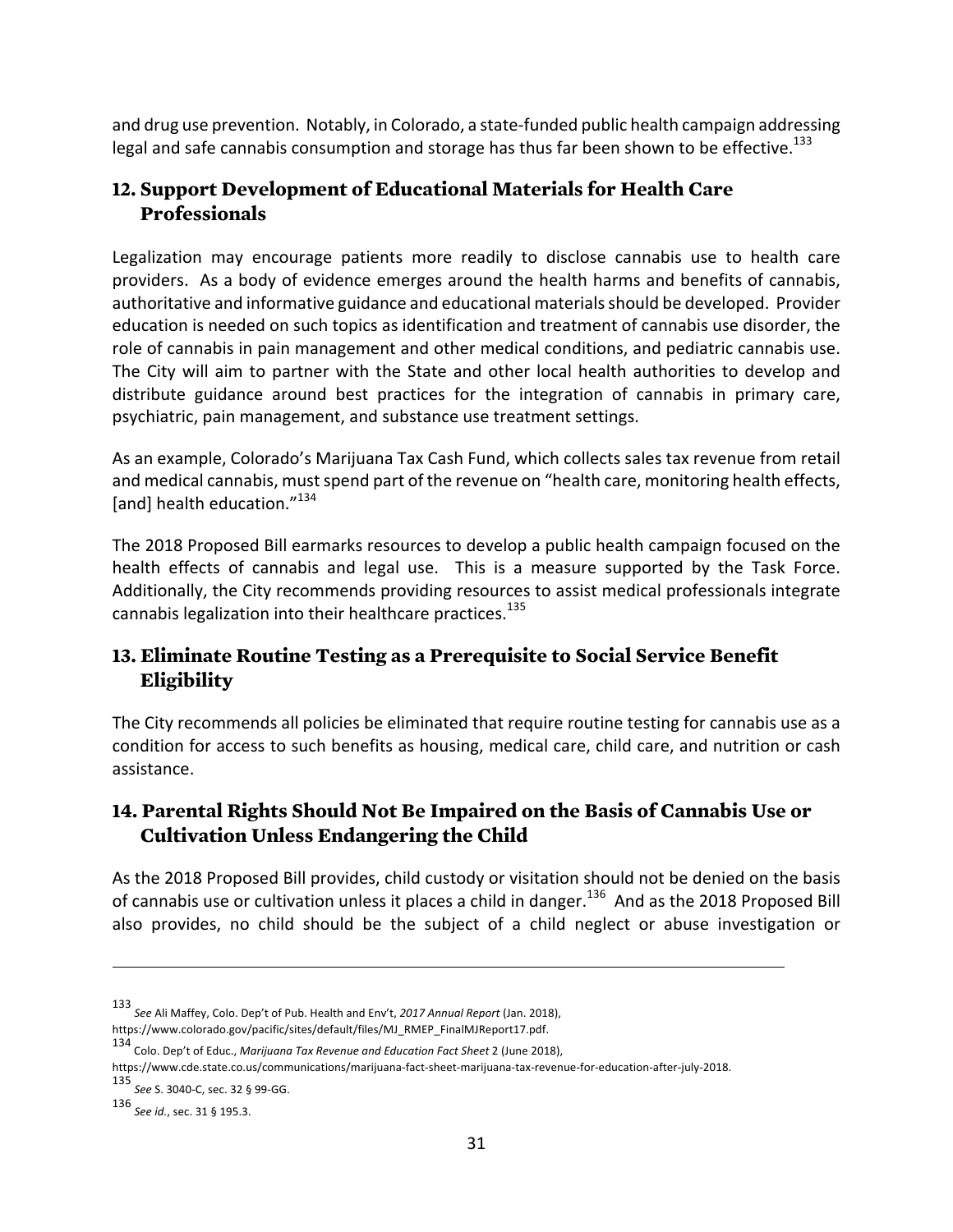proceeding based solely on a parent's alleged use of cannabis.<sup>137</sup> Likewise, cannabis use or cultivation should not generate a presumption of child neglect or endangerment.<sup>138</sup> Nor should a positive cannabis test in and of itself equate automatically to a compelling measure of maltreatment in the context of child welfare, particularly given that cannabis can be detected in a person's body for several weeks after a single ingestion.

Nonetheless, the City recommends that cannabis be defined as equivalent to a "drug" in the Family Court Act in order to remain within the ambit of substances that can lead to investigation or supervision of parents if a child is endangered by parental use, even if the cannabis use is not criminalized at the State level. In effect, cannabis use should be treated the same as alcohol use in the context of child custody.

In line with these principles, Massachusetts has explicitly legislated that a person's cannabis use, cultivation, or commercial activity cannot justify impairing parental rights in the absence of clear and convincing evidence of unreasonable danger to the child.<sup>139</sup> Courts in other states that have legalized medical and adult-use cannabis have similarly issued decisions establishing guidelines for when cannabis can be a factor in determining parental fitness. For instance, in Colorado, an appeals court held that where a parent's use of medical cannabis does not present "a threat to the physical and emotional health and safety of the child, or otherwise suggest[] any risk of harm," such use "cannot support [a] trial court's restriction on [the parent's] parenting time."<sup>140</sup> In Washington State, an appeals court held that trial courts have discretion to require supervised visitation where evidence shows that a parent's use has detrimental effects on children.<sup>141</sup>

#### **15. Enact Measures to Prevent Employment Discrimination**

The City strongly favors prohibiting private and public employers from denying employment solely on the basis of a positive cannabis drug test or prior cannabis arrests or convictions. In addition, pre-employment and random drug testing for cannabis should be prohibited for public employees and individuals under government supervision (i.e., individuals on probation). As an exception, the City proposes permitting cannabis testing for safety-sensitive jobs or when there is evidence of impairment affecting safety or the ability to perform the job, or where required under federal law. 

This recommendation comports with the 2018 Proposed Bill, which would make unlawful for an employer to take adverse employment action based only on a positive drug test for cannabis.<sup>142</sup> An employer, may, however, consider the ability to perform the employee's job abilities while

<u> 1989 - Andrea Santa Andrea Andrea Andrea Andrea Andrea Andrea Andrea Andrea Andrea Andrea Andrea Andrea Andr</u>

<sup>137</sup> *See id.* sec. 2.

<sup>138</sup> *See id*. 

<sup>139&</sup>lt;br>See Mass. Gen. Laws ch. 94G, § 7(d).

<sup>140</sup> *In re Marriage of Parr*, 240 P.3d 509, 512 (Colo. App. 2010). 

<sup>141</sup> *See In re Marriage of Wieldraayer*, 147 Wash. App. 1048 (2008). 

<sup>142</sup> *See* S. 3040-C sec. 31 § 196.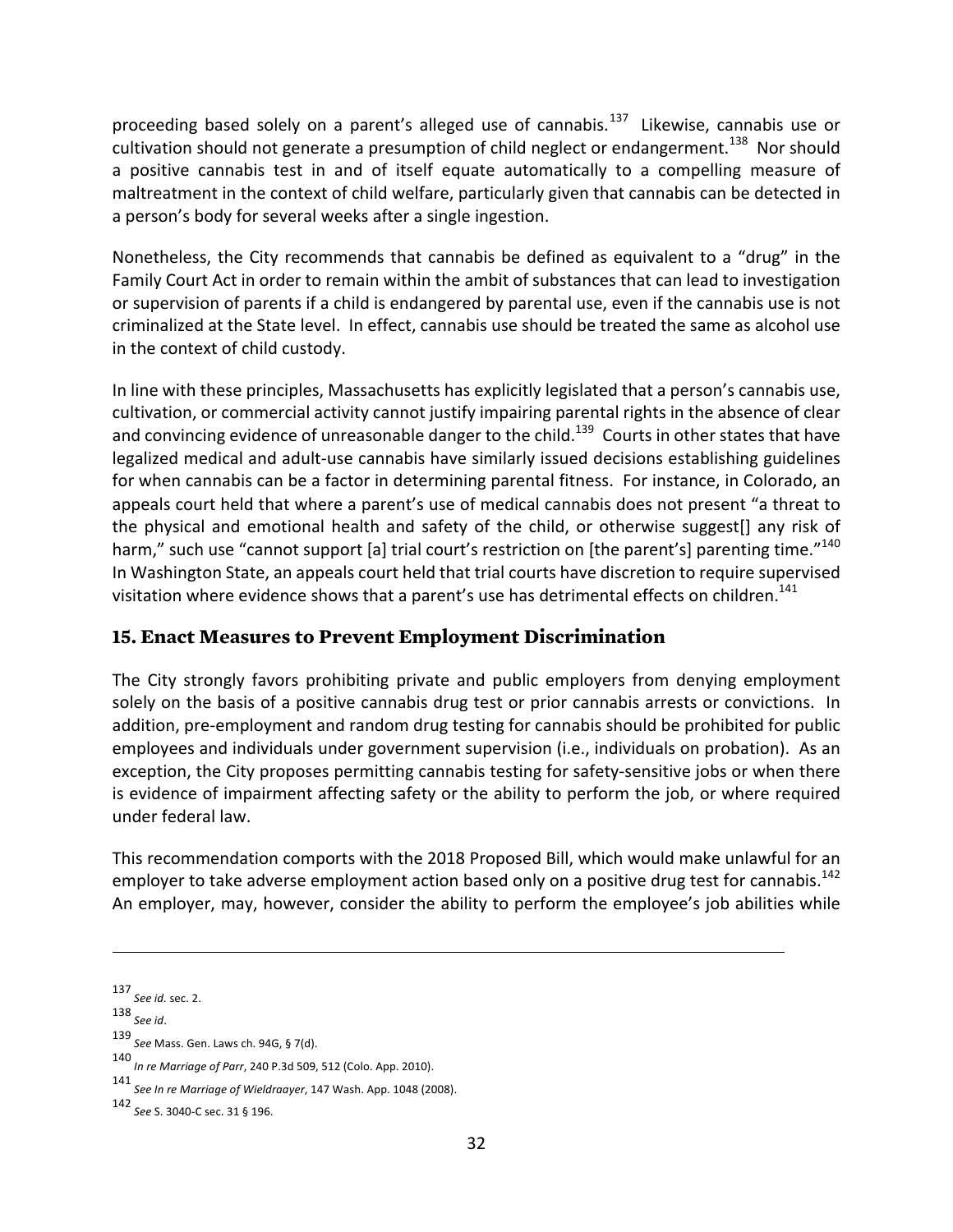impaired when the employee manifests specific articulable symptoms while working.<sup>143</sup> Similar to alcohol, employers can take adverse action against employees who use intoxicating substances during work hours.  $144$ 

Maine has similarly legislated revision of employer drug testing policies. Employers are prohibited from refusing to hire job applicants on the basis of a positive cannabis test alone. Employers can still discipline employees who are "under the influence of marijuana in the workplace or while otherwise engaged in activities within the course and scope of their employment."<sup>145</sup>

The City will need to evaluate additional workforce considerations, including drug testing and criminal justice record review by employers. Employment regulations should reflect substantially similar practices as those provided for the on-duty or off-duty use of alcohol. Jobseekers should not be discriminated against in hiring based on prior arrest or conviction for cannabis use or current lawful consumption of cannabis while off-duty or as prescribed by a medical professional.

#### **16. Require Security Programs for Retail Licensees**

Licensees granted to operate for commercial use must have security programs in place. Other jurisdictions have taken similar steps to avoid crime associated with legalized adult-use cannabis commercial activity and its reliance on cash transactions.<sup>146</sup> Specific program requirements should be fleshed out in detail during local licensing and rulemaking processes, but could include features such as cameras, safes, protocols for safe transport of product and cash, and appropriate professional or regulatory qualifications for security guards.

<sup>143</sup> *See id*. 144 *See id.* sec. 31 § 196.3*.* 145 Me. Rev. Stat. tit. 28-B, § 112(3). 

<sup>146&</sup>lt;br>*See L.A. Cty. Advisory Working Grp. on Cannabis Regulation, Meeting Four: Cannabis Retailers 10 (Aug. 2017),* 

http://cannabis.lacounty.gov/wp-content/uploads/2017/08/Preparation-packet-Advisory-Working-Group-Week-Four-Retailers\_FINA....pdf (noting the importance of security measures including alarm systems and video surveillance for retail operations because of the relatively high value of cannabis and use of cash for most purchases); Jonathan Raskin, *Cannabis Country: Marijuana Madness and Some Sanity, Too*, Sonoma W. Times & News (Mar. 28, 2018), http://www.sonomawest.com/cloverdale\_reveille/opinion/columns/cannabis-country-marijuana-madnessand-some-sanity-too/article\_350a52cc-32b7-11e8-86d4-9fac15c0ef33.html (noting crime such as robberies in Sonoma County, outside of San Francisco, and security measures dispensaries have taken); cf. Angela Dills, et al., Dose of Reality: The Effect of State Marijuana Legalizations 14-16, Cato Inst. (Sept. 16, 2016), https://www.cato.org/publications/policy-analysis/dose-reality-effect-state-marijuana-legalizations (finding no measurable increase in violent crime or property crime in Denver, Colorado, Seattle, Washington, or Portland, Oregon in the immediate aftermath of cannabis legalization); Davide Dragone, et al., *Crime and the Legalization of Recreational Marijuana*, 10522 IZA Inst. L. Econ. 12 (Jan. 2017), http://ftp.iza.org/dp10522.pdf (finding that legalization of cannabis is associated with a decrease in crime).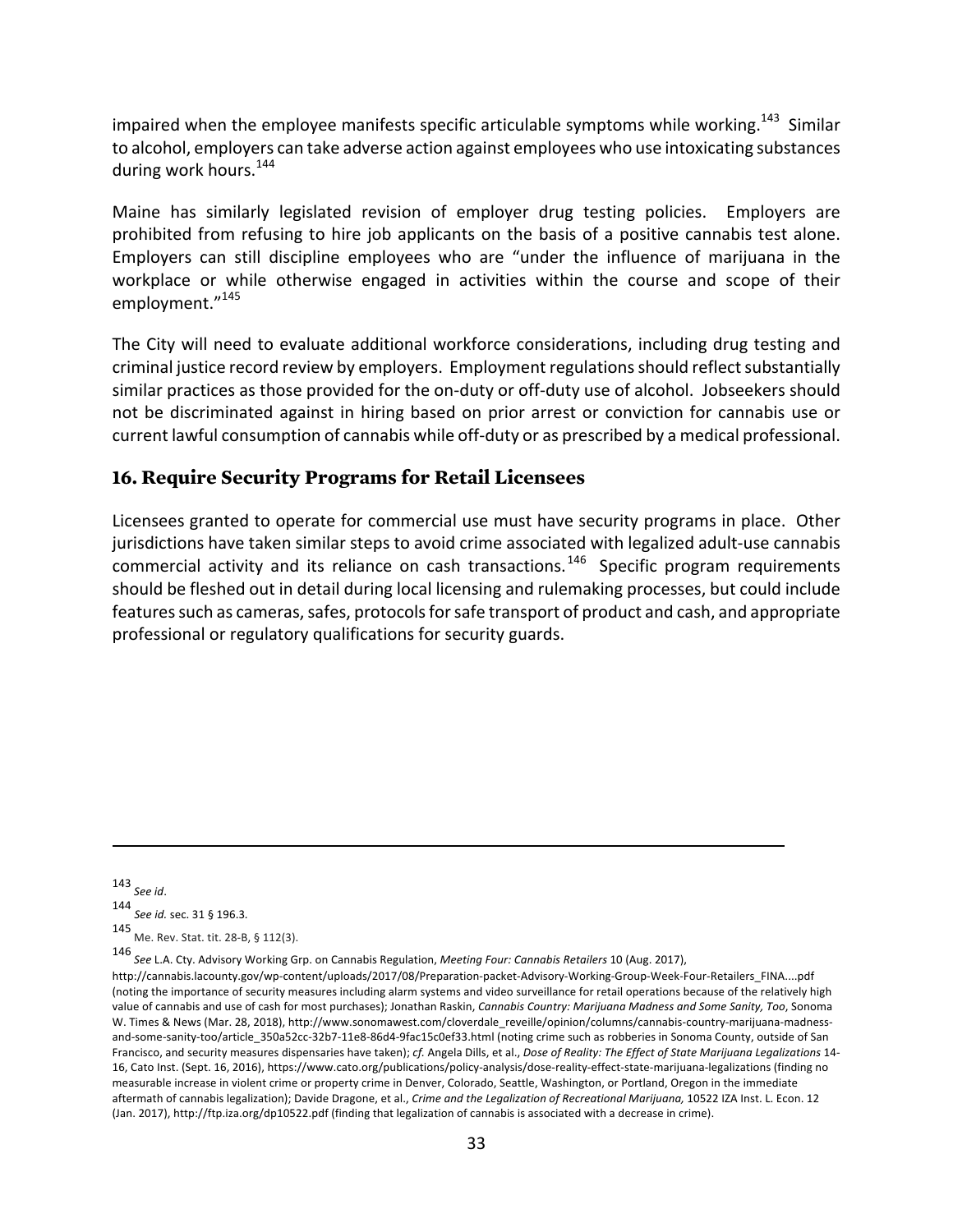# **III. Recommendations to Establish Statewide Consumer Protections and Product and Information Tracking Systems**

#### **1. Establish Product Safety Guidelines, Including Requirements for Pre-Sale Testing for Potency and Contaminates**

The absence of federal safety guidelines and enforcement relating to legalized cannabis leaves a large void, making coordinated State and City measures critically important. Because cannabis remains a prohibited controlled substance under federal law, no oversight of cannabis products is provided by the U.S. Department of Agriculture, the Food and Drug Administration ("FDA"), and other agencies responsible for monitoring compliance with federal laws that ensure consumable products are safe, sanitary, and properly labeled for human consumption.

Consistent with the practices of all states that have legalized cannabis sales,  $147$  the City would support statewide product safety regulations that include, at minimum, specific standards for pre-sale testing for potency and growing contaminants such as pesticides.  $148$ The City recommends that food safety protocols should also be established at the State level to ensure safe product distribution and delivery. Additionally, it would be prudent to allow for these regulations to be revised over time as products and markets evolve.

City regulatory agencies would be encouraged to educate small business owners on compliance to meet the dual goals of supporting equitable business development while also ensuring the health and safety of New Yorkers. New regulatory changes should be rolled out with a cure period to allow businesses to adapt to new requirements. Finally, regulatory agencies should coordinate inspections in order to facilitate efficient review for both localities and business owners. 

The City proposes that minimum standards be established at the State level, and that authority be delegated to localities to place further restrictions and prohibitions as necessary. For example, the City would have authority to restrict the diversity of cannabis products available in the marketplace. The impact of local control in the context of tobacco regulation helps demonstrate why. After New York City banned the sale of flavored tobacco products citywide to reduce youth tobacco use, teens were 28% less likely to use any tobacco product.<sup>149</sup>

In addition, the City seeks the authority to ban the sale of products that combine cannabis with other substances, like alcohol and caffeine. Public health experts in California advised that New

<sup>147&</sup>lt;br>*See, e.g.,* Alaska Admin. Code tit. 3, §§ 306.525, 306.735; Cal. Bus. & Prof. Code § 26110; Colo. Code Regs. §§ 212-2.1001-1, 212-2.1115; Me. Stat. tit. 28-b, § 602; 935 Mass. Code Regs. 500.105; Nev. Rev. Stat. § 453D.300; Or. Admin. R. 845-025-5700, 5760; Vt. Stat. Ann. tit. 18, § 4474e; Wash. Admin. Code §§ 314-55-095, 108.

<sup>148&</sup>lt;br>Potency is primarily determined by the amount of THC, the psychoactive compound in cannabis, present in a product. See Genevieve Lafaye, et al., *Cannabis, Cannabinoids, and Health*, 19 Dialogues Clinical Neuroscience 309 (2017).

<sup>149&</sup>lt;br>*See* Shannon M. Farley et al., *New York City Flavoured Tobacco Product Sales Ban Evaluation, 26* Tobacco Control 78 (2017).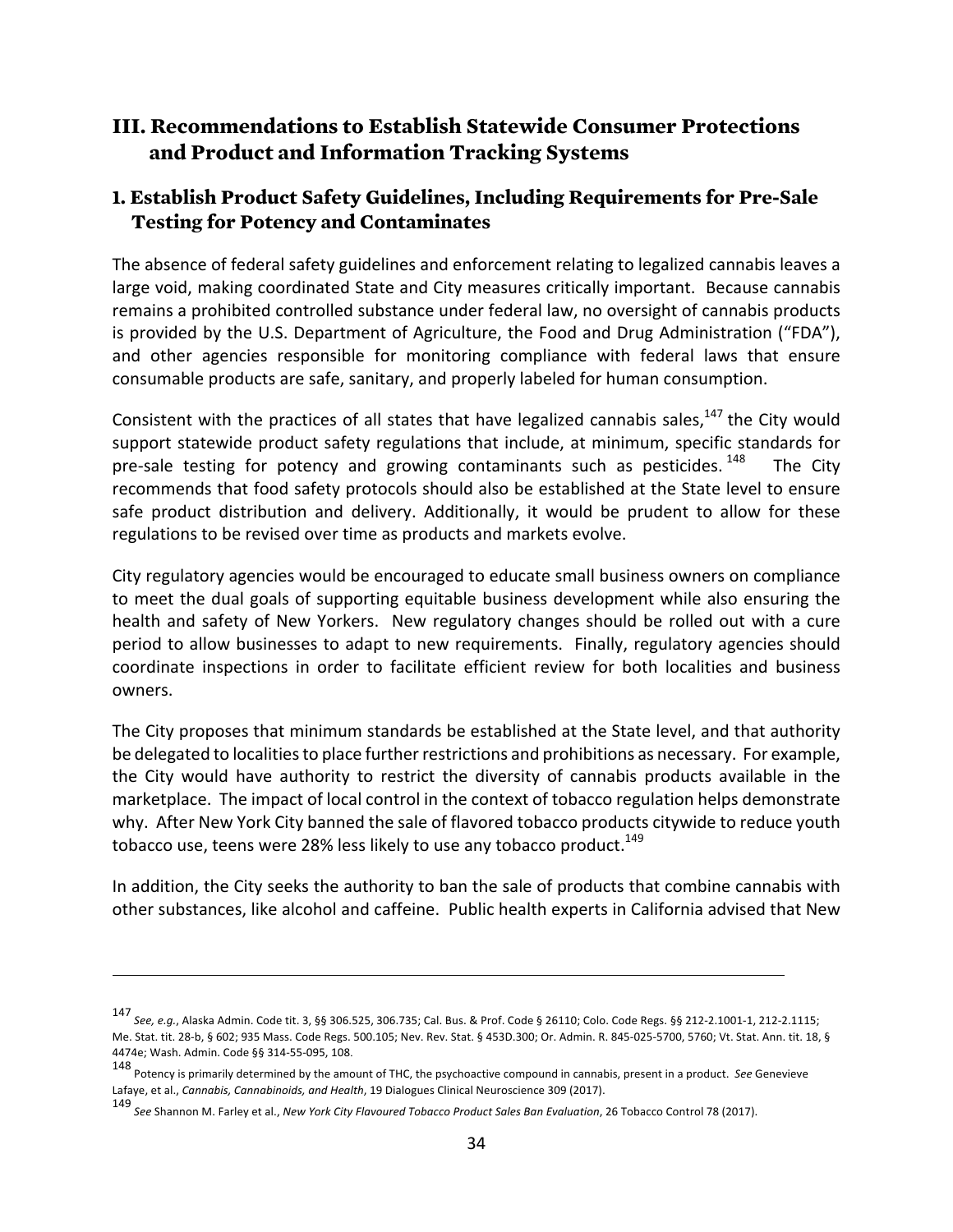York consider such a ban.<sup>150</sup> While there is little research on the health effects of combining cannabis with alcohol and caffeine, there is a concern about the health impact of simultaneous use because of potential drug interactions.<sup>151</sup>

Lastly, the City requests authority to cap potency in cannabis products should it be necessary for public health purposes.

The City intends to promulgate rules and regulations above the statewide minimum standards. This would include promulgation of guidelines governing cannabis producers, processors, and retailers, including: (1) methods of producing, processing, and packaging cannabis, cannabisinfused products, and concentrated cannabis; (2) conditions of sanitation; and (3) standards of ingredients and quality and identity of cannabis products produced, processed, packaged, or sold. 

#### **2. Adopt Standards for Labeling and Packaging Cannabis Products**

To promote safer consumption of cannabis, the City recommends establishment of statewide labeling and packaging standards, including, at a minimum, requirements that all products have labels:  $(1)$  containing a statewide standard warning;  $(2)$  clearly indicating potency, suggested dose, and possible side effects; and (3) for edible products, stamped at the serving level with a universally recognizable cannabis symbol. Cannabis packaging should also be child-resistant, tamper-evident (i.e., contain one or more indicators or barriers to entry), opaque, and not include images and colors designed to appeal to children. The labeling and packaging requirements are intended to support and encourage the safe use of cannabis by adults, who can make informed decisions when they know what they are consuming and whether it is a tested product. Regulating imagery and design serves the goal of reducing cannabis products' appeal to children. The City will be vigilant to prevent marketing to children.

The 2018 Proposed Bill requires that products be sold in sealed containers packaged according to guidelines set by the Cannabis Bureau, $^{152}$  and that the packaging must provide adequate information about the quality of the product,<sup>153</sup> manufacturing details,<sup>154</sup> ingredients and nutrition information,<sup>155</sup> and allergen warnings.<sup>156</sup> Packaging is required to be child-resistant,

<sup>150&</sup>lt;br>Discussion with Lynn Silver, MD, MPH, FAAP, Director of Getting it Right From the Start, N.Y.C. Dep't of Health & Mental Hygiene (Oct. 2018). 

<sup>151&</sup>lt;br>Research on impaired driving suggests that alcohol may compound the risks of experiencing a fatal crash for a driver who is also impaired by other drugs. See G. Li, et al., *Drug Use and Fatal Motor Vehicle Crashes: A Case-Control Study*, 60 Accident Analysis & Prevention 205 (2013).

<sup>152&</sup>lt;br>See S. 3040-C, sec. 31 §§ 175(1), 176(2), 177(4).

<sup>153</sup> *See id.* sec. 31 §§ 181(2), 181(4).

<sup>154</sup> *See id.* sec. 31 § 181(5).

<sup>155</sup> *See, e.g.*, *id.* sec. 31 §§ 180(5), 180(7).

<sup>156</sup> *See, e.g.*, *id.* sec. 31 § 181(5).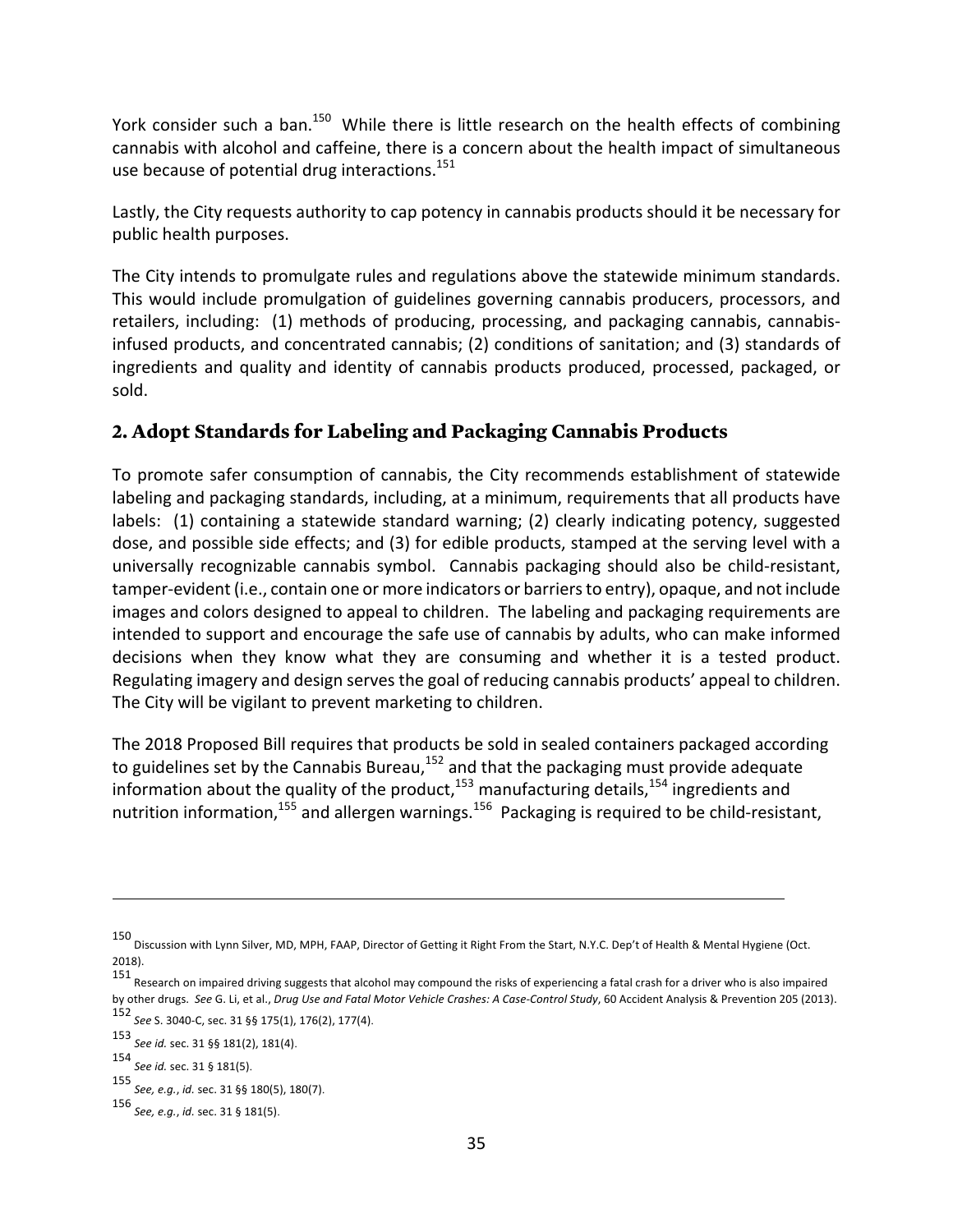not appealing to children, re-sealable, and placed in separate packaging at the serving size level.<sup>157</sup> The Bill also bans deceptive labeling practices.<sup>158</sup>

Other states have undertaken similar efforts to promote safe consumption of cannabis through statewide standards.<sup>159</sup> California, in addition to adopting regulations similar to those recommended here, also requires that labels on cannabis products contain: (1) instructions for use; (2) the ingredient list; (3) a unique identification number; and (4) the date and source of cultivation, manufacturing, and processing.<sup>160</sup> Other states have also adopted an array of regulations on labeling and packaging. For example, in Washington State, packaging for liquid products must include an accurate measuring device.<sup>161</sup> In Massachusetts, labels must include a disclaimer that the product is not FDA tested.<sup>162</sup> In Alaska, labels may not contain any printed images,  $163$  and in Nevada, labels may not contain specific imagery such as of fruit.<sup>164</sup>

# **3. Adopt Standards for Marketing and Advertising Cannabis Products and Allow Local Regulation**

In accord with the majority of states with legal cannabis sales, $165$  the City favors a ban on outdoor advertisements for cannabis products, including on storefronts and public property. Where regulations are more lenient, exposure to cannabis advertising is likely to be prevalent. For example, a study from Oregon, where retailers can advertise their products on signs and billboards,  $166$  found that exposure to cannabis advertising is widespread among adults, with over half of state residents exposed to advertising in a one-month period.<sup>167</sup>

Generally, the City believes cannabis advertising restrictions should be aligned with those for alcohol, but should also, from the outset, prohibit cannabis advertising on transportation, public property, and near treatment facilities. Public health efforts have attempted to preclude alcohol advertising from these locations based on the research on exposure to youth and youth use rates. The City would also prohibit any cannabis event sponsorship without an appropriate license.

<sup>157</sup> *See id.* sec. 31 §§ 179(3), 180(2).

<sup>158</sup> *See id.* sec. 31 §§ 179(3), 181(2).

<sup>159&</sup>lt;br>See, e.g., Wash. Admin. Code § 314-55-105; Colo. Code Regs. § 212-2.1004.

<sup>160&</sup>lt;br>See Cal. Dep't of Pub. Health, *Packaging and Labeling FAQs* (last updated Jan. 20, 2018),

https://www.cdph.ca.gov/Programs/CEH/DFDCS/MCSB/Pages/PackagingandLabelingFAQs.aspx.

<sup>161</sup> *See* Wash. Admin. Code § 314-55-105.

<sup>162</sup> *See* 935 Mass. Code Regs § 500.105(4)(a)(6).

<sup>163</sup> *See* Alaska Admin. Code tit. 3, § 306.470.

<sup>164</sup> *See* Nev. Rev. Stat. § 453D.310.

<sup>165&</sup>lt;br>*See, e.g.,* Colo. Code Regs. § 212-2.1111; Wash. Admin. Code § 314-55-155.

<sup>166&</sup>lt;br>*See, e.g.,* Or. Admin. R. 845-025-8060.

<sup>167&</sup>lt;br>*See S*teven C. Fiala, et al., *Exposure to Marijuana Marketing After Legalization of Retail Sales: Oregonians' Experiences, 2015-2016, 108 Am.* J. Pub. Health 120 (2018).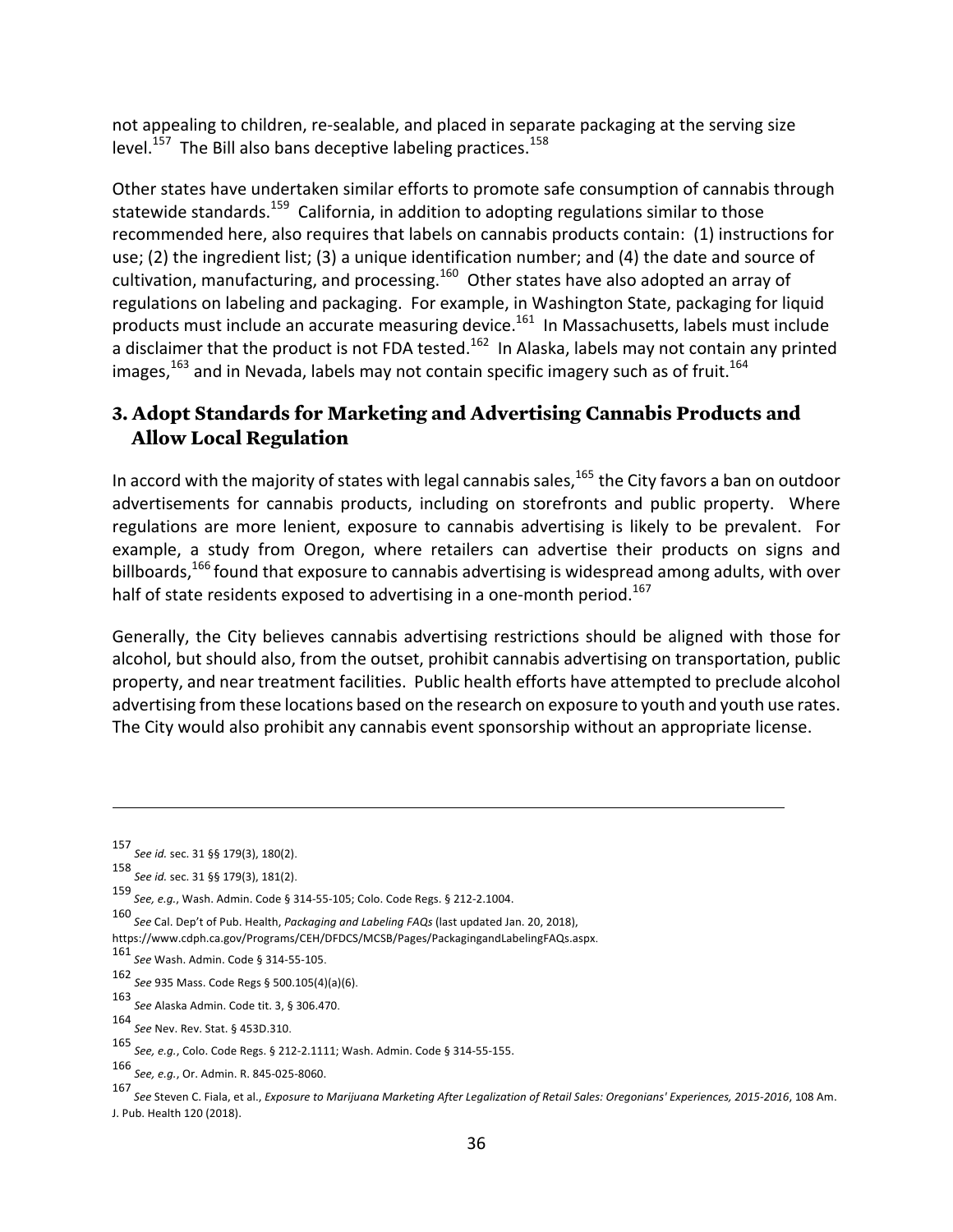Additionally, clear display of accurate health and safety information in all marketing and advertisement materials should be required. Many jurisdictions with legal sales have regulations prohibiting false or misleading claims about cannabis products.<sup>168</sup> For example, Colorado law bans language "that asserts its products are safe because they are regulated by the State Licensing Authority,"<sup>169</sup> and allows municipalities to add additional language restrictions.<sup>170</sup>

Localities should be allowed to enact additional regulatory standards for marketing and advertising, including online and electronic marketing and advertising. Many localities in states with legalization require, for example, that advertisements include warning statements about potential health and safety risks and prohibit content that specifically targets or would appeal to people under 21.<sup>171</sup> California is one such state, requiring that before any "direct, individualized communication or dialogue" by a cannabis business, the business must confirm that the individual is 21 years or older through user confirmation, birth date disclosure, or another method.<sup>172</sup>

The 2018 Proposed Bill prohibits interior or exterior signage for cannabis advertising purposes, $^{173}$ but is silent with respect to the authority of a locality to enact additional regulatory standards for marketing and advertising.

#### **4. Require a Traceable Seed-to-Sale Tracking System, with Information Sharing Between State and Local Regulators**

The City would support creation and enforcement of an efficient and traceable supply chain for legal cannabis that could be used across New York State. Without a traceable tracking system, cannabis products will move between localities and illicit markets, $174$  promoting illegality and tax evasion, eroding product safety, and weakening the provision of banking services. A system to track cannabis products and the associated cash flows, from planting to sale to consumer, will be essential to regulate legalized cannabis. The Proposed Bill mandates such a seed-to-sale system, generally following the approach taken in other states.<sup>175</sup>

<u> 1989 - Jan Samuel Barbara, martxa a shekara tsa 1989 - An tsa 1989 - An tsa 1989 - An tsa 1989 - An tsa 198</u>

173 *See* S. 3040-C, sec. 31 §§ 175(4), 177(7). 

<sup>168&</sup>lt;br>See, e.g., Alaska Admin. Code tit. 3, § 306.360(b)(1); Cal. Bus. & Prof. Code § 26151(d); Colo. Code Regs. §§ 212-2.1001-1–212.1115; Or. Rev. Stat. § 475B.605. 

<sup>169</sup> Colo. Code Regs. § 212-2.1109.

<sup>170</sup> *See id.* § 212-2.1111(A).

<sup>171&</sup>lt;br>*See, e.g.,* Alaska Admin. Code tit. 3, § 306.360; Cal. Bus. & Prof. Code § 26151(c); Colo. Code Regs. §§ 212-2.1001-1–212-2.1115; Or. Rev. Stat. § 475B.605.

<sup>172</sup> Cal. Bus. & Prof. Code § 26151(c).

<sup>174&</sup>lt;br>For example, a California Department of Food and Agriculture report in 2017 concluded that all but 2.5 million of the 13.5 million pounds of cannabis produced in 2016 left California. See Patrick McGreevy, As The Top Pot-Producing State in the Nation, California Could Be on Thin Ice *With the Federal Government*, L.A. Times (Oct. 1, 2017), http://www.latimes.com/politics/la-pol-ca-marijuana-surplus-export-20171001story.html. 

<sup>175</sup> *See* S. 3040-C, sec. 31 § 182.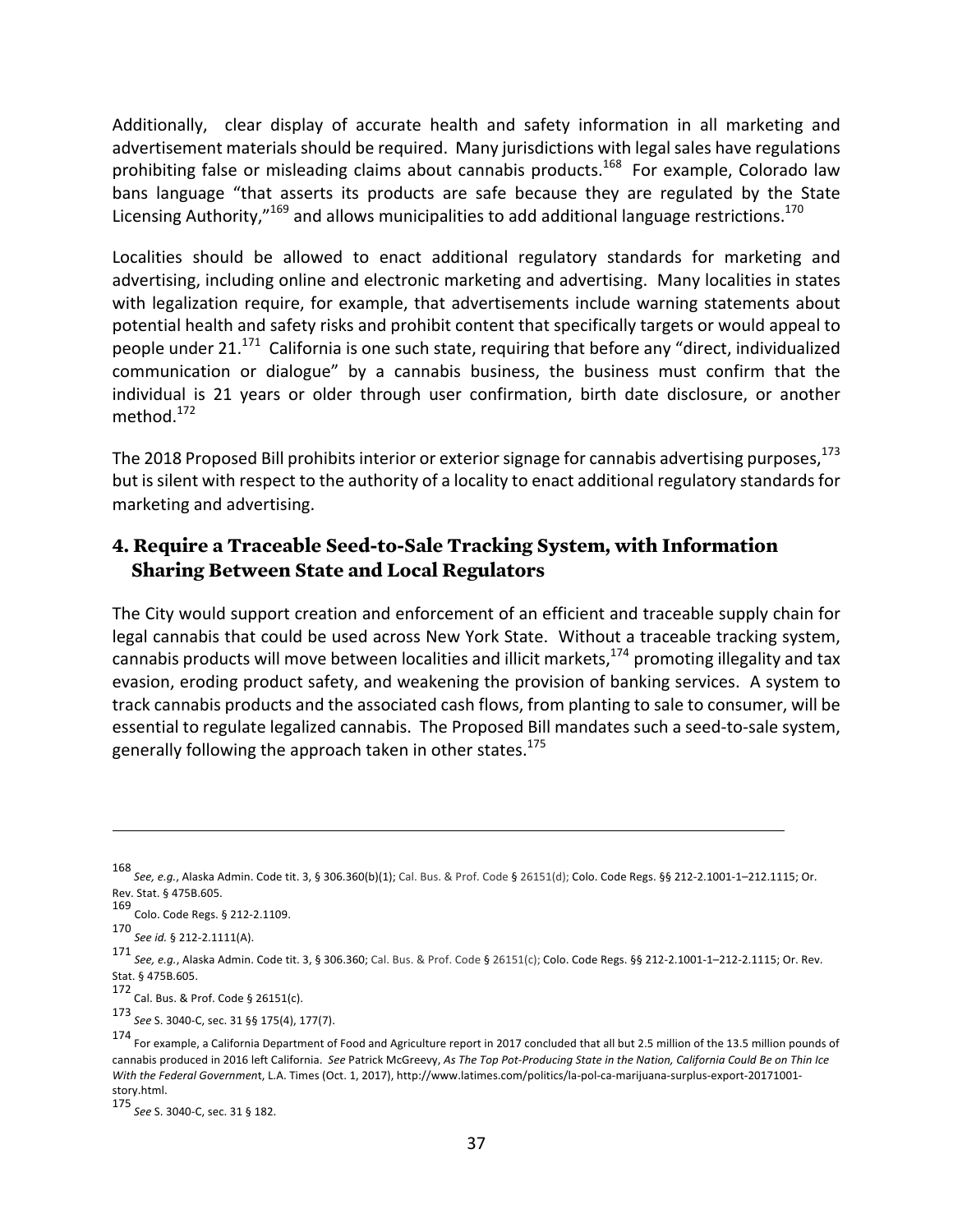A seed-to-sale system is a regulatory compliance tool which allows—or requires—each member of the supply chain to report all mandated activities to a central government database, including whenever cannabis is planted, tested, sold, or destroyed.<sup>176</sup> The movement of cannabis through the legal supply chain can be monitored electronically or input by the cannabis-related business manually; however, a key aspect of seed-to-sale systems is linking of the database to tags or other identifiers on the physical product.<sup>177</sup>

Once a tag has been assigned to a plant, it is then possible to track the specific plant (and its evolution into another product), to ensure payment of taxes due and transfer only to other legally authorized individuals or entities.<sup>178</sup> Information collected by a seed-to-sale system can be linked to a state's licensing, law enforcement, tax, and banking regulatory systems. Information can also be uploaded by a cannabis-related business and used for its own purposes (e.g., inventory analysis or point-of-sale systems) or shared with banks and other counterparties.<sup>179</sup> The seedto-sale system also allows for product recalls or other measures should contaminants or safety hazards be identified. 

In states with legal adult-use cannabis, seed-to-sale systems are mandated by statute and developed through regulation, and the systems are universally implemented by outside vendors.<sup>180</sup> Nearly all the states with legalized cannabis regimes allow seed-to-sale system information to be used by cannabis-related businesses for their own purposes,  $^{181}$  and some states require shipping manifests to be generated from seed-to-sale systems,  $^{182}$  which encourages businesses to maintain proper recordkeeping practices. States vary in the explicitly authorized (and permissible) uses of seed-to-sale data, ranging from inspections to broader

<sup>176&</sup>lt;br>See Ben Curren, Seed-to-Sale Tracking and Compliance: If Coffee Was Regulated Like Cannabis, Forbes (Aug. 13, 2018) [Ben Curren, Seed-to-Sale Tracking and Compliance: If Coffee Was regulated Like Cannabis], https://www.forbes.com/sites/bencurren/2018/08/13/seed-to-saletracking-and-compliance-if-coffee-was-regulated-like-cannabis/#61a4385253d7; see also Larry Alton, *How Seed to Sale Systems Are* Revolutionizing the Cannabis Industry, Huffington Post (Aug. 3, 2017) [Larry Alton, *How Seed to Sale Systems Are Revolutionizing the Cannabis Industry*], https://www.huffingtonpost.com/entry/how-seed-to-sale-systems-are-revolutionizing-the-

cannabis\_us\_59724910e4b06b511b02c312 (explaining benefits of a seed to sale tracking system).

<sup>177</sup> Id.; see generally Debby Goldsberry, *Tracking Troubles: Is Seed-to-Sale Tracking Helping or Hurting the Industry?, Cannabis Dispensary (June* 19, 2018), http://www.cannabisdispensarymag.com/article/tracking-troubles/; Catherine Goldberg, *Everything You Need to Know About Seed* to Sale Technology, Green Market Report (Sept. 15, 2017) [Catherine Goldberg, *Everything You Need to Know About Seed to Sale Technology*], https://www.greenmarketreport.com/everything-you-need-to-know-about-seed-to-sale-technology/. 

<sup>178&</sup>lt;br>*See* Ben Curren, Seed-to-Sale Tracking and Compliance: If Coffee Was Regulated Like Cannabis; Larry Alton, How Seed to Sale Systems Are *Revolutionizing the Cannabis Industry* (explaining the benefits of a seed to sale tracking system); Catherine Goldberg, *Everything You Need to Know About Seed to Sale Technology.*

<sup>179</sup> *See generally id.* 

<sup>180&</sup>lt;br>See Catherine Goldberg, *Everything You Need to Know About Seed to Sale Technology*.

<sup>181&</sup>lt;br>For example, Alaska permits cannabis-related businesses to use approved third-party applications to manage their interactions with the State-mandated system. See State of Alaska Alcohol & Marijuana Control, *AMCO/Validated Integrator List*, https://docs.wixstatic.com/ugd/b7d3d1\_76801fe5add9463c92984ba2599185d2.pdf. 

<sup>182&</sup>lt;br>For example, California law mandates the creation of "an electronic database containing the electronic shipping manifests to facilitate the administration of the track and trace program." Cal. Bus. & Prof. Code § 26067(b)(1).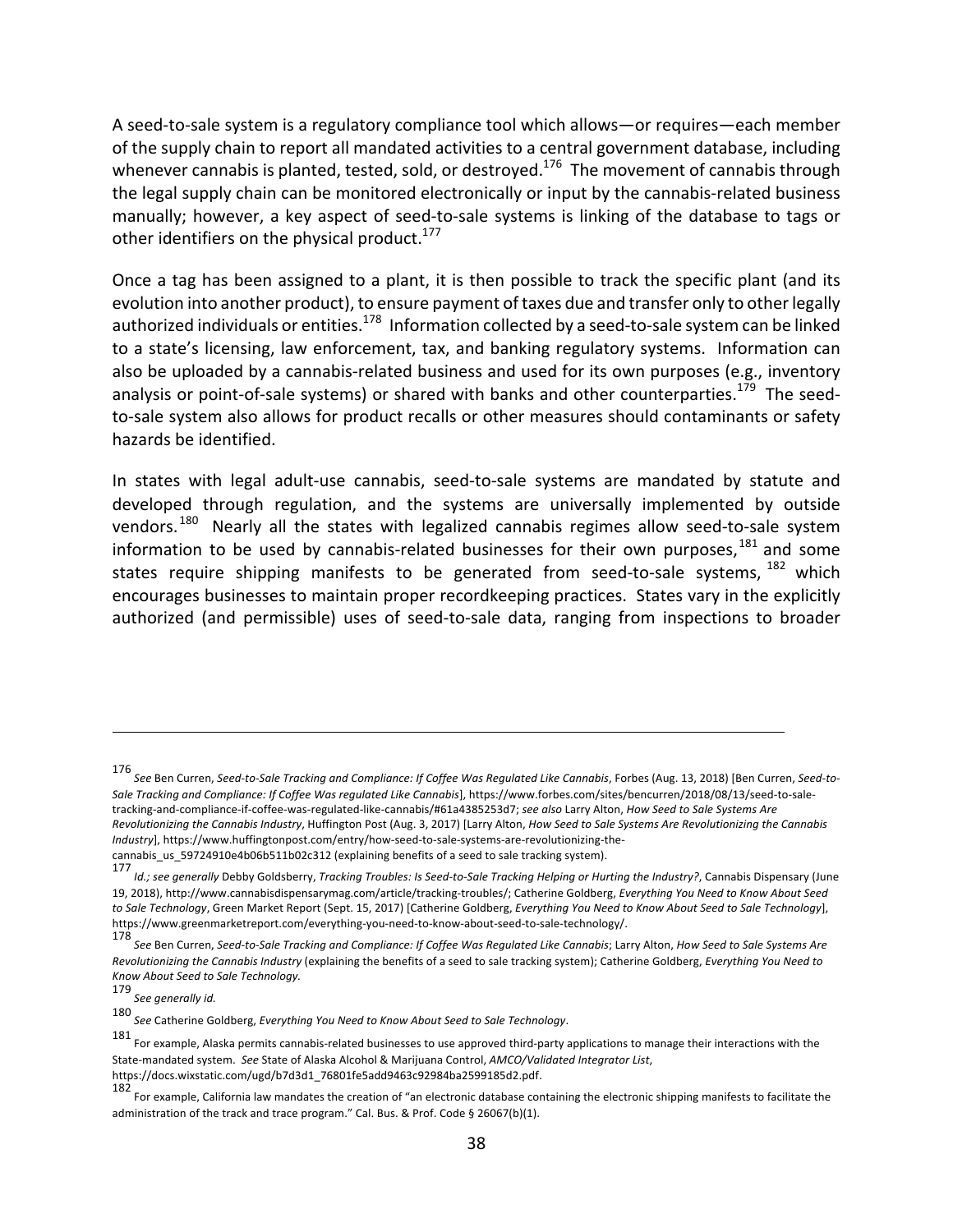information sharing with other government authorities and financial institutions at the request or with permission of individual cannabis-related businesses.<sup>183</sup>

Implementation of a statewide stable and secure seed-to-sale system, including use of the most advanced tags and tracking systems to improve automation and accuracy, would be in the interest of New York City. The City recommends the seed-to-sale system be developed in consultation with State banking authorities, State and City tax authorities, and representatives of local governmental cannabis-regulating authorities to determine the ideal information to collect and track. The State's experience with its existing medical cannabis seed-to-sale system will be valuable.<sup>184</sup> The City requests that information from the seed-to-sale system be shared with both State and local regulatory and licensing authorities,  $^{185}$  and that it may be shared with cannabis-related business counterparties.

State and local taxation authorities will find data stored on the seed-to-sale system useful in conducting audits and verifying receipts. Banks seeking to comply with federal banking guidance, State banking regulations, and know-your-customer requirements can each use seed-to-sale data to verify that their client cannabis-related businesses are in compliance with State and local laws. And banking regulators can use the data as well to confirm banks are meeting their obligations.

To facilitate information sharing, the City would support creation of a portal aggregating the seed-to-sale system and other data on cannabis-related businesses from regulators at all levels, which can be accessed by regulators as well as financial institutions<sup>186</sup> with which individual cannabis-related businesses are banking, and with such access for banks either mandated by law or highly encouraged.<sup>187</sup>

If cannabis-related businesses are required to share their uploaded seed-to-sale information and other books and records with banks when entering and continuing a banking relationship, robust provisions for privacy and controlled use of the information will need to be developed as well.<sup>188</sup>

<sup>183&</sup>lt;br>California permits state and local law enforcement agencies to access the seed-to-sale system data. *See* Cal. Bus. & Prof. Code § 26067(b)(7). 

<sup>184&</sup>lt;br>That system is currently administered by BioTrackTHC. *See generally* BioTrackTHC, *New York Seed to Sale Traceability Knowledge Center*, https://www.biotrack.com/new-york/. 

<sup>185&</sup>lt;br>For example, California permits state and local law enforcement agencies to access the seed-to-sale system data. See Cal. Bus. & Prof. Code § 26067(b)(7).

<sup>186&</sup>lt;br>Consideration should be given to whether portal access should be granted mandatorily with a bank doing business with a given cannabisrelated business, by explicit permission granted by the cannabis-related business, and if licensing authorities may condition licenses on information sharing waivers, in line with Oregon's House Bill 4094 and California's contemplated Cannabis Authority. See H.R. 4094-B, 78th Leg. Assemb., 2016 Reg. Sess., § 2 (Or. 2016); Cal. State Ass'n of Ctys., *California Cannabis Authority*, http://www.counties.org/sites/main/files/fileattachments/california\_cannabis\_authority\_cca.pdf. 

<sup>187&</sup>lt;br>The Washington State Liquor and Cannabis Board will share the file of a licensed cannabis-related business with a financial institution that signs an appropriate waiver form, and the Department of Financial Institutions encourages banks to make such a request of their cannabisrelated business clients. See Letter from Randy Simmons, Deputy Dir. Wash. State Liquor Control Bd. to Wash. State Fin. Instit. (Oct. 16, 2014), https://dfi.wa.gov/documents/banks/liquor-control-board-letter.pdf. 

<sup>188&</sup>lt;br>A California State Treasurer's report lays out an expansive vision for information sharing, advising the State and local governments to create: "an online portal aggregating data on cannabis businesses from local government units and all 11 state agencies with cannabis regulatory or data-collection responsibilities. The portal should be designed with financial institution compliance needs in mind and provide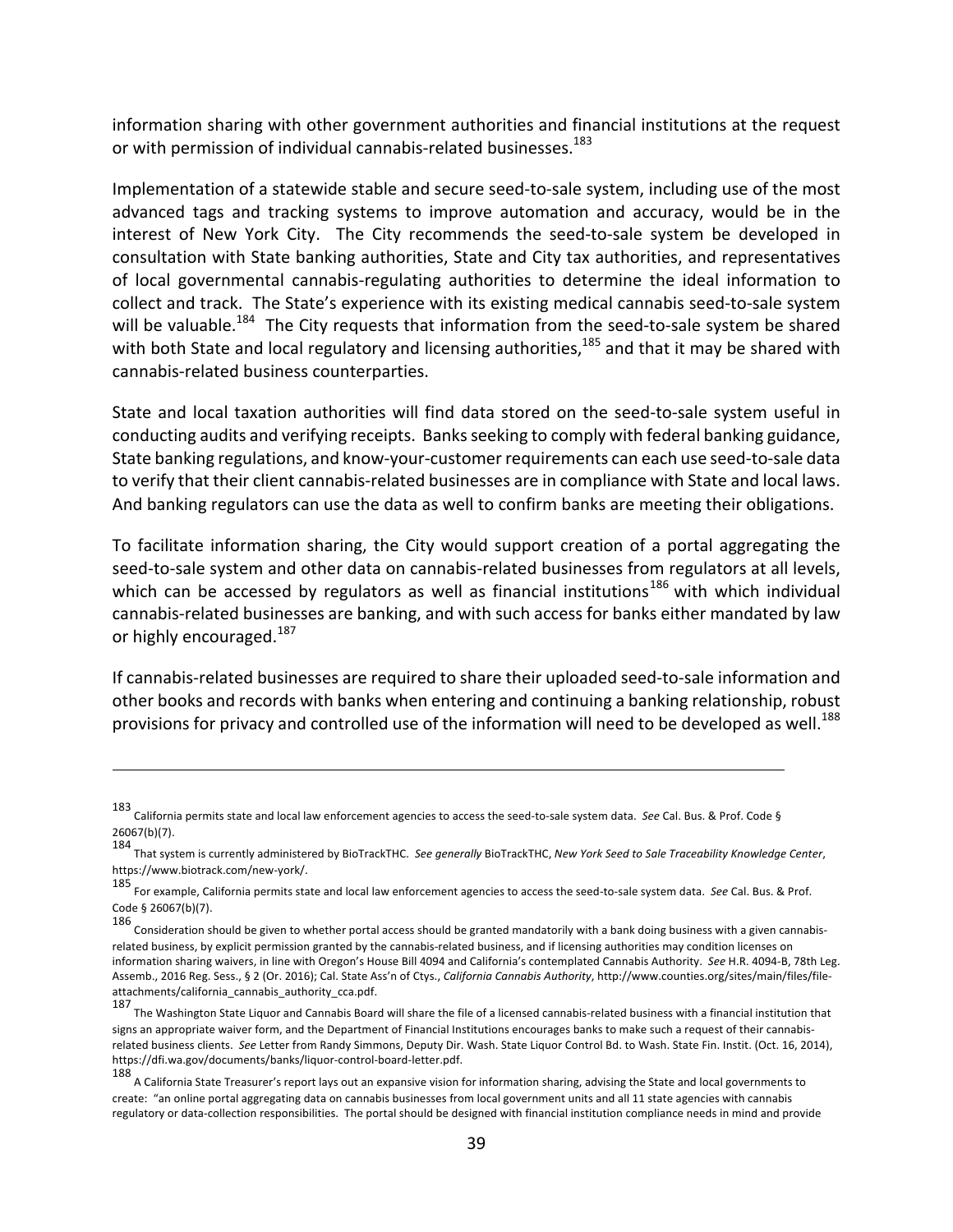An adequate number of analysts will be needed to convert the data entered into the system into actionable information, both for law enforcement purposes as well as to produce useful information for the public.<sup>189</sup>

#### **5. Establish an Electronic Licensing Management System, with Coordination at the State and Local Levels**

The City strongly suggests that all license applications and supporting documentation—in both State and municipal licensing systems—be managed electronically.

Electronic management would ease administrative burdens on the government and business owners. In particular, it would facilitate data sharing and analytics by allowing service providers, particularly banking, accounting, and legal professionals, to better conduct customer due diligence. Electronic management would also facilitate monitoring by law enforcement and licensing officials and allow government authorities to study more easily metrics such as demand for licenses by category and demographics of market participants.<sup>190</sup> In addition, information collected by the seed-to-sale system can be more easily linked to the State's and City's existing licensing, law enforcement, tax, or banking regulatory systems if the systems are electronically managed.<sup>191</sup>

Because protecting the privacy of all individuals operating in the legal cannabis industry will be important, particularly in an environment of continued federal prohibition, any regulatory record-keeping system (electronic or otherwise) must take special care to appropriately retain but keep confidential, through anonymization or other technical means, all personal identifying information. 

material to help institutions fulfill their know-your-customer responsibilities. The data should include licensing and regulatory information, data on key personnel, product lists, sources of supply, financial records including major transactions, ongoing regulatory activity including citations for violations, adverse comments, and evidence of suspicious or illegal activities, provided such material is not restricted by disclosure rules or other agreements." John Chiang, Cal. State Treasurer, *Banking Access Strategies for Cannabis-Related Businesses: A Report from the* State Treasurer's Cannabis Banking Working Group 17 (2017), https://www.treasurer.ca.gov/cbwg/resources/reports/110717-cannabisreport.pdf. 

<sup>189&</sup>lt;br>For example, Washington State has a "Marijuana Dashboard," which updates regularly with information drawn from the State's tracking system and other sources. The system is also open to developers to copy and use the underlying data for their own visualizations or research. See Wash. State Liquor & Cannabis Bd., Marijuana Dashboard, https://data.lcb.wa.gov/stories/s/WSLCB-Marijuana-Dashboard/hbnp-ia6v/.

<sup>190&</sup>lt;br>Any applicants for preferential equity licensing programs could self-report their or their employee/subcontractor's criminal justice history to indicate that they meet application criteria. Massachusetts follows this practice. Discussion with Shaleen Title, Comm'r, Mass. Cannabis Control Comm'n. 

<sup>191&</sup>lt;br>*See* S. 3040-C, sec. 31 § 182.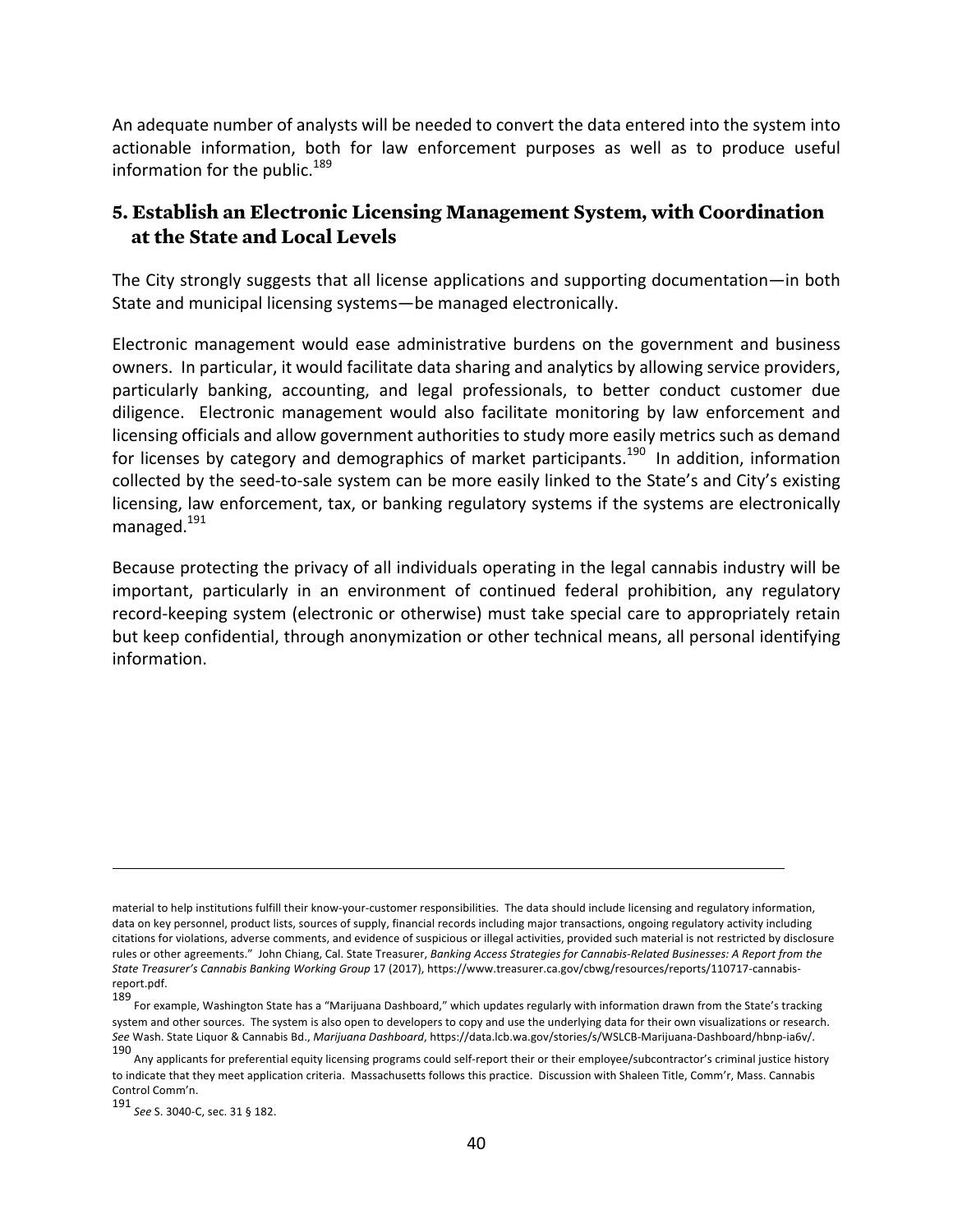# **IV. Recommendations to License and Regulate the Commercial Cannabis Industry to Promote Economic Opportunity and Public Health and Safety**

# **1. Establish a Dual Licensing Structure with Both State and Municipal Authority**

Special care must be taken in crafting State law and launching and regulating this new industry to ensure economic opportunities for small community-based businesses, not for corporate conglomerates. The City hopes to be empowered to create its own cannabis regulatory authorities to conduct licensing and other activities, with staffing and interagency coordination determined in the local legislative and rulemaking processes.

Specifically, the City seeks co-authority with a designated State entity to issue and revoke licenses, as well as the ability to create additional license categories that specifically address local needs. The City's approach to regulating the concentration of retail cannabis outlets will likely differ from less dense locales with more car-centric cultures. In addition, especially given the significant number of people with cannabis-related law enforcement histories, the City will wish to designate certain tiers or initial amounts of licenses to specific "equity" applicants. The City prefers maximum local authority, with coordination between the State and City governments, to to approach these issues most appropriately for local communities.

This is consistent with the approach taken in Colorado<sup>192</sup> and Massachusetts,<sup>193</sup> which each grant local government bodies co-equal licensing authority.

California has also embraced a co-licensing model that allows a degree of local control. California applicants must first obtain local authorization or demonstrate compliance with local ordinances before obtaining a state license.<sup>194</sup> In addition, state licensing authorities are explicitly prohibited from approving a license application if approval would violate the provisions of any local ordinance or regulation.<sup>195</sup> The California legislation created a state oversight committee to advise local licensing authorities, and requires that committee members include "persons who work directly with racially, ethnically, and economically diverse populations." <sup>196</sup> Finally, California gives local jurisdictions explicit power to establish additional standards, requirements, and regulations with respect to, among other subjects, "worker protections."  $197$  Using the abundant control entrusted to local jurisdictions, cities across California have been able to

<u> 1989 - Andrea San Andrew Maria (h. 1989).</u><br>1900 - Andrew Maria (h. 1980).

<sup>192</sup> *See* Colo. Rev. Stat. § 44-12-301. 

<sup>193&</sup>lt;br>*See* Mass. Gen. Laws ch. 94G, § 3.

<sup>194</sup> *See* Cal. Bus. & Prof. Code §§ 26032(a)(2), 26055(d), (g)(2), 26200. 

<sup>195</sup> *See* Cal. Bus. & Prof. Code § 26055(d). 

<sup>196</sup> Cal. Bus. & Prof. Code § 26014. 

<sup>197</sup> *Id.* § 26201.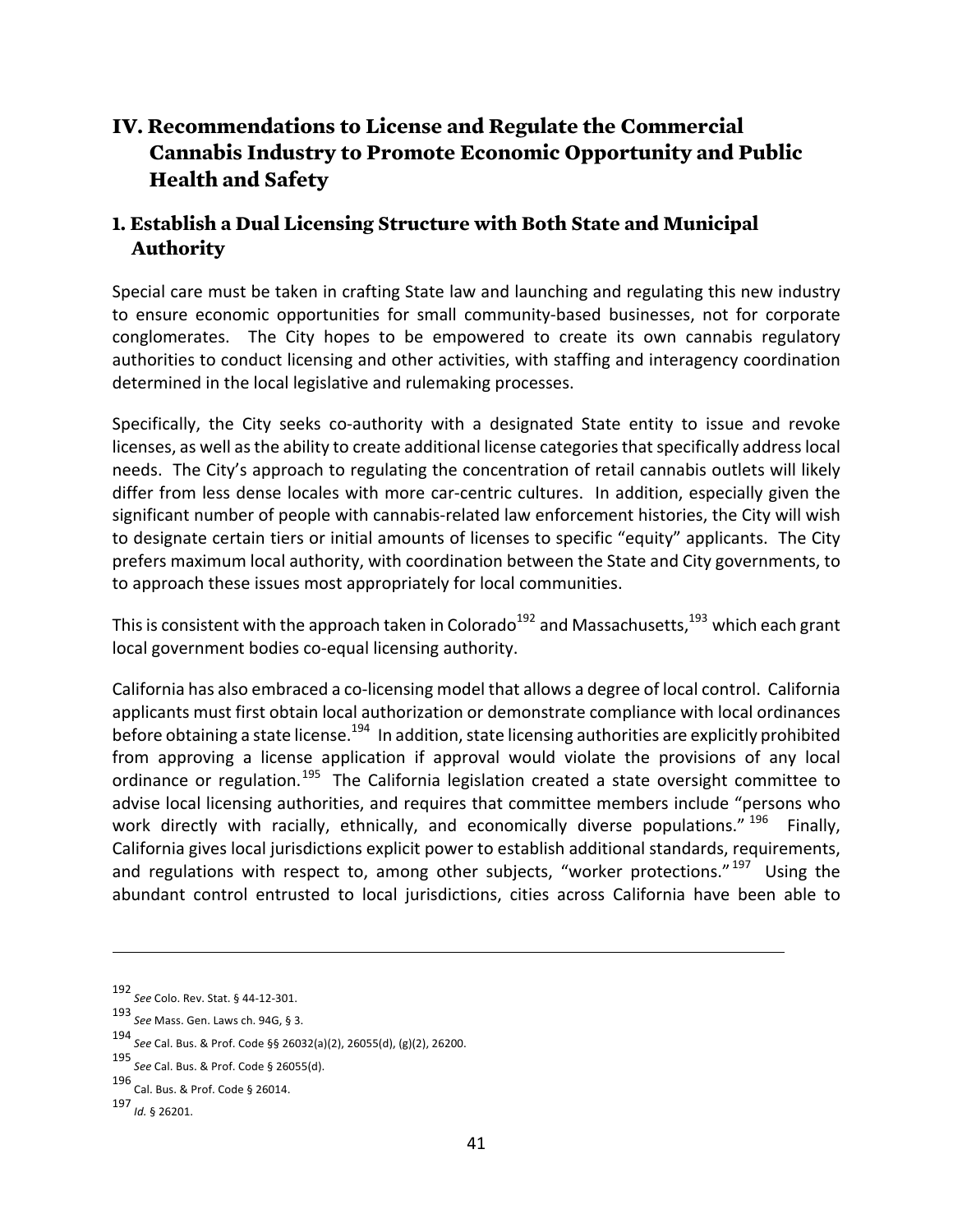implement innovative programs that promote business diversity within their borders and are sensitive to particular local conditions and history.<sup>198</sup>

The 2018 Proposed Bill currently vests all licensing authority in a Bureau of Cannabis Policy in a structure similar to that of the New York State Liquor Authority.<sup>199</sup> Municipalities would receive 30 days' notice of license applications, and could comment to the Bureau, but would not have the ability either to block or grant a license.<sup>200</sup> The Bureau would also have authority to "limit the total amount of [cannabis] produced in New York based on the demand for [cannabis] and [cannabis] products and in an effort to reduce illicit [cannabis] markets."<sup>201</sup> While such centralization of authority in a State body would promote certainty and uniformity with respect to basic criteria such as age limits, the City believes involvement from municipal officials is critical to navigate the many fundamentally local issues pertaining to licensing.<sup>202</sup>

#### **2. Give Local Governments Ample Authority to Promote Equity in Licensing— Which the City Would Use to Promote Economic Opportunities**

The City places heavy weight on ensuring that a legalized cannabis scheme prioritizes economic opportunities for those most disadvantaged by criminalization and discrimination and keeps corporate cannabis from seizing the market. A cornerstone of any legalization scheme must be advancing this goal.

The 2018 Proposed Bill provides for the State to implement "a social equity plan and actively promote racial, ethnic, and geographic diversity" in its licensing practices, including to ensure inclusion of "minority-owned" and "women-owned" businesses.<sup>203</sup>

The City will strive to secure authority to make licensing determinations and implement equity programs tailored to advance the goals expressed in the State's bill and address the priorities and needs of its communities.

Accordingly, the the City seeks broad discretion to enact amnesty and preferential equity licensing programs similar to those in Massachusetts, San Francisco, Oakland, and Los Angeles. Amnesty programs, such as San Francisco's, make licenses available to individuals who may have

<u> 1989 - Jan Samuel Barbara, martxa a shekara tsa 1989 - An tsa 1989 - An tsa 1989 - An tsa 1989 - An tsa 198</u>

203<br>S. 3040-C, sec. 31 § 190.

<sup>198&</sup>lt;br>See, e.g., San Francisco Office of Cannabis, *Equity Program*, https://officeofcannabis.sfgov.org/equity; City of Oakland, *Become an Equity* Applicant or Incubator, http://www2.oaklandnet.com/government/o/CityAdministration/cannabis-permits/OAK068455; L.A., Cal. Municipal Code, ch. X art. 4, § 104.20.

<sup>199</sup> *See* S. 3040-C, sec. 31 § 166. 

<sup>200</sup> In New York City, the Community Board established under Section 2800 of the City Charter, with jurisdiction over the area in which the premises will be located, will be considered the local body to which the Proposed Bill would require notification of intent to file an application for a license. See id. sec. 31 § 185.2(B).

<sup>201</sup> *Id.* sec. 31 § 167.4. 

<sup>202</sup> *See* Manhattan Dist. Att'y, *May 2018 Report*, at 28-29.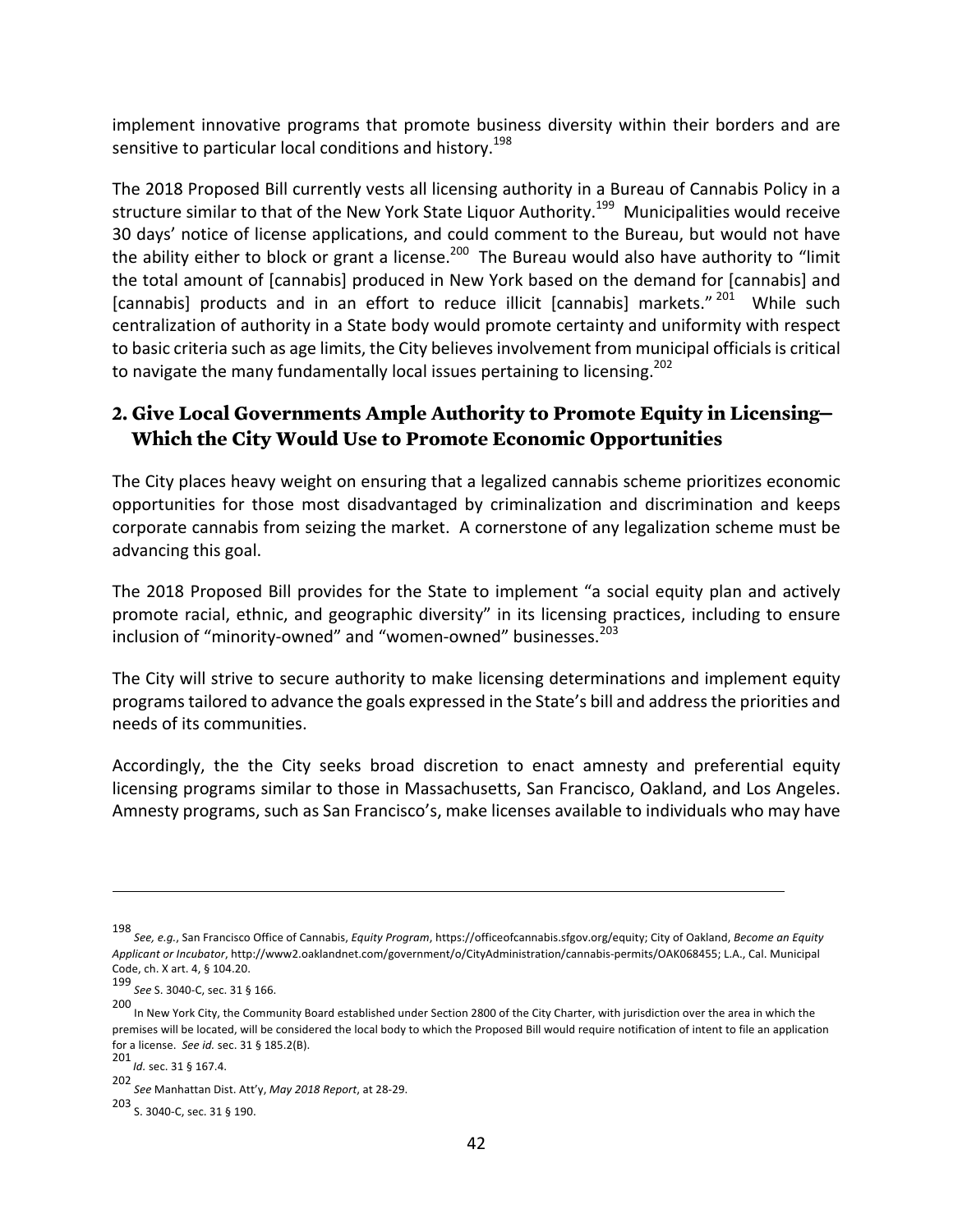previously been selling cannabis illegally.<sup>204</sup> More broadly, equity licensing programs create preferences for applicants who meet certain criteria, such as having a cannabis-related conviction in the past, having an immediate family member with a cannabis-related conviction, being of lowincome, or residing in a disproportionately affected neighborhood.<sup>205</sup>

Local control is also essential to ensure that equity licensing applicants obtain the small business support they need upon receipt of their licenses. Under one program, Oakland reserved half of its cannabis permits for city residents earning less than 80% of the average city income who had either lived in a specified high-crime zone for a prescribed period or been convicted of a cannabis crime in Oakland after 1996.<sup>206</sup> Oakland also moved non-equity applicants to the front of the permit line if they "incubated" equity applicants by providing them with 1,000 square feet of free business space for three years. $207$ 

Any equity licensing program would also incorporate feedback and input from impacted communities. Lacking such initiatives, other states, such as Maryland, have already faced criticism after national conglomerates quickly moved into the state's medical cannabis market and outcompeted local residents.<sup>208</sup>

To further guarantee the effectiveness of equity programs, New York City will commit to supporting the development of equity applicants and ensuring the application process is straightforward, while collecting necessary information to prevent fraud. Another important step will be to provide support to equity applicants after the concession of licenses. Towards this

<u> 1989 - Andrea San Andrew Maria (h. 1989).</u><br>1900 - Andrew Maria (h. 1980).

For example, in Oakland, CA, half of the available cannabis business licenses are reserved for neighborhoods with disproportionate rates of drug arrests, and applicants for these licenses must have lived in the neighborhood for at least 10 years over a 20 year period and (i) must earn less than 80% of Oakland AMI or anyone who meets the income requirement or (ii) must have been convicted of a cannabis-related crime since 1996 (when medical use was decriminalized). See Pavithra Mohan, Is the Cannabis Industry Repeating Silicon Valley's Worst Mistakes?, Fast Company (Dec. 18, 2017), https://www.fastcompany.com/40495250/is-the-cannabis-industry-repeating-silicon-valleys-worst-mistakes; Oakland City Ordinance No. 13478, § 5.81.060 (2018), http://www2.oaklandnet.com/oakca1/groups/cityadministrator/documents/agenda/ oak070202.pdf. 

San Francisco has included in the definition of equity applicants those who (i) satisfy household income restrictions and have an arrest from 1971-2016 for a cannabis-related offense; (ii) have a parent, sibling, or child with a cannabis-related arrest from 1971-2016; (iii) lost housing in San Francisco after 1995 through eviction, foreclosure, or subsidy cancellation; (iv) attended school in San Francisco for five years since 1971; and/or (v) lived in San Francisco census tracts where at least 17% of households are at or below federal poverty level for five years since 1971. San Francisco also waives permit fees for equity applicants and provides three years of incubator support. Sacramento waives fees for similar equity applicants. See Cal. Bureau of Cannabis Control, Overview of California Cannabis Equity Programs (Feb. 2018), https://bcc.ca.gov/ about\_us/meetings/materials/20180301\_equ\_overview.pdf. 

Massachusetts recommends race-neutral criteria for priority review and accounting for gentrification whenever residency is a factor in eligibility. For a full list of the Massachusetts equity applicant requirements, see Mass. Cannabis Control Comm'n, Guidance for Equity *Provisions*, https://mass-cannabis-control.com/wp-content/uploads/2018/04/FINAL-Social-Provisions-Guidance-1PGR-1.pdf.

206 *See* Oakland, Cal. Municipal Code ch. 5.81, 5.81.060(A), 5.81.060(D). 

207 *See id.* ch. 5.80.045(D). 

208<br>See Doug Donovan, National Firms Are Starting to Snap Up Maryland's Medical Marijuana Licenses. Regulators Want to Prevent That, Balt. Sun (July 26, 2018), http://www.baltimoresun.com/news/maryland/politics/bs-md-maryland-marijuana-dispensaries-20180718-story.html.

<sup>204&</sup>lt;br>According to the San Francisco Cannabis Office, this category of businesses is referred to as "Existing Cannabis Businesses" in official San Francisco Cannabis Office materials, and the term "amnesty" has been used informally in outreach efforts.

<sup>205&</sup>lt;br>Other criteria may include past criminal conviction in general, residency in historically over-policed neighborhoods, a certain number of years in the City public school system, and/or owning a business with at least 51% verified minority or impacted community participation.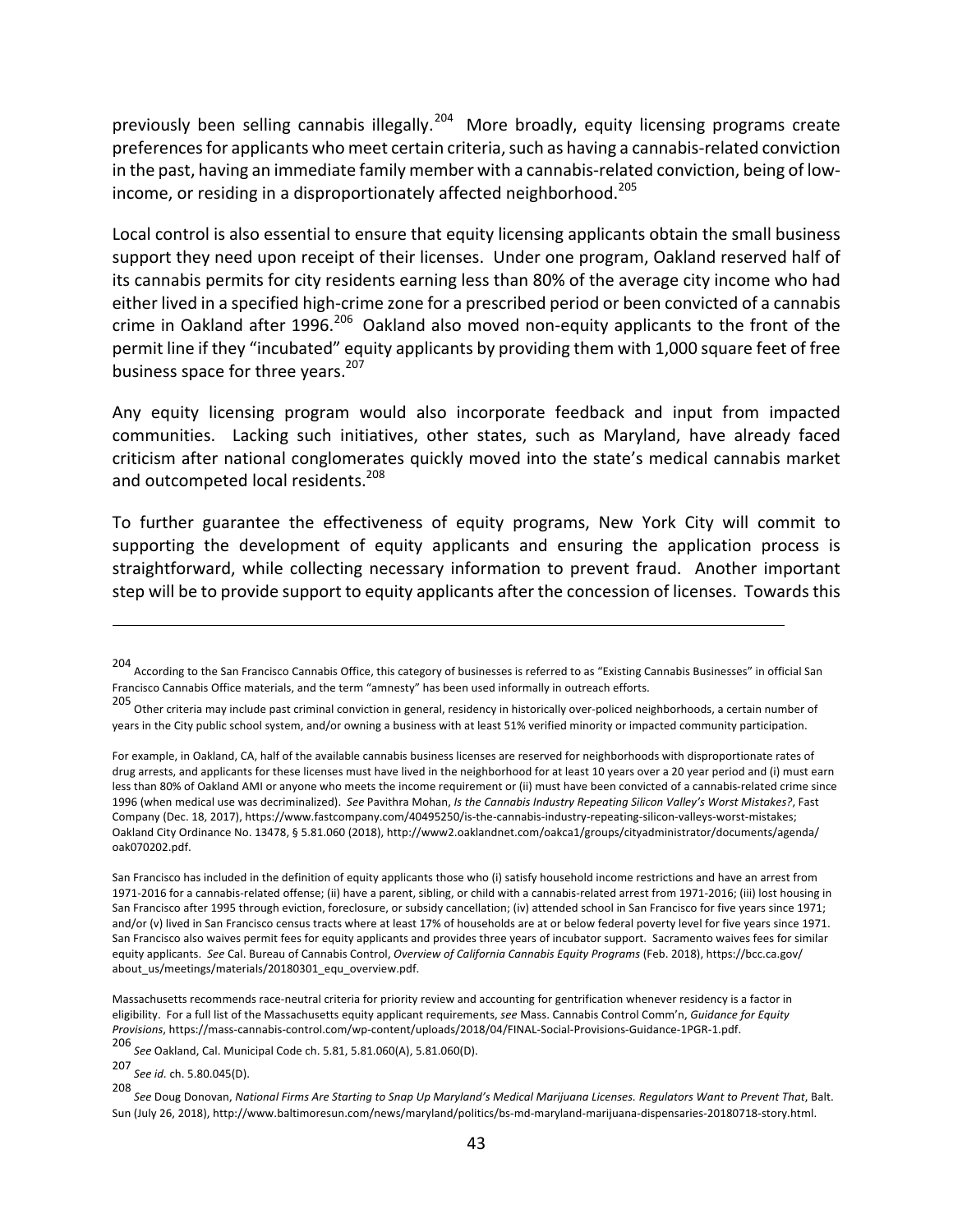end, the City embraces the language in the 2018 Proposed Bill that would establish an incubator program to provide direct support to equity applicants in the form of counseling services, education, small businesses coaching, and compliance assistance.<sup>209</sup>

A final consideration in developing any equity program is the protection of privacy in administering screening for equity eligibility. At the same time, to encourage community participation, eligibility criteria must be clear to the public. There should be a sufficient period before legalization "goes live" to allow the City, with community input, to develop and put in place programs advancing equity participation, so that the cannabis market does not become quickly dominated by large, well-resourced enterprises.

In alignment with equity licensing regulations, the City could create safeguards to prevent licensing regulations and zoning policies from producing inequitable distribution of adult-use cannabis businesses, with respect to every type of license, and protect City residents of color from experiencing disproportionate policing and exposure to advertising and community quality of life issues, as has been the case with density of alcohol sales sites in the City. This could be done through setting neighborhood license caps for each license type and, as part of an equity program, incentivizing businesses to locate in low outlet density areas, for example. The City's plans for locating cannabis outlets must account for the health and safety of area residents.

The City might also instate a policy that allows non-equity applicants to gain priority to licenses if they provide a percentage of their profits to a City-directed fund for economic opportunity investments and make commitments to such equity measures as providing free space to equity applicants; participating in a joint venture or subcontracting partnership with an equity applicant; and committing to a hiring plan that provides meaningful and well-paying workforce opportunities to low-income populations, those with prior cannabis-related offenses, or those who qualify through the Small Business Services Workforce Career Center.<sup>210</sup>

#### **3. Establish a Tiered and Capped Licensing System**

The City recommends that a system of tiers be developed for producers, processers, and retailers based on the volume of goods processed or sold, using the current New York State craft beverage structure as a model.<sup>211</sup> At the same time, after studying the appropriate levels and mechanism, a caps should be determined by City and/or State governments on the number of nursery, producer, and retail licenses.

Creating different license types based on multiple variables allows the regulatory authority to better control the development of the market so as to encourage small business success and

<sup>209</sup> *See* S. 3040-C, sec. 31 § 190(4). 

<sup>210&</sup>lt;br>For more information, see City of New York, *New York Works: A Jobs Plan for All New Yorkers*, https://newyorkworks.cityofnewyork.us/ overview. 

<sup>211</sup> See N.Y. State Liquor Authority, *Definition of License Classes*, https://sla.ny.gov/get-license (license classes include a "microbrewery" license, for businesses producing up to 60,000 barrels of beer per year, and a "restaurant-brewer" or "brew pub" license, for establishments producing up to 5,000 barrels per year).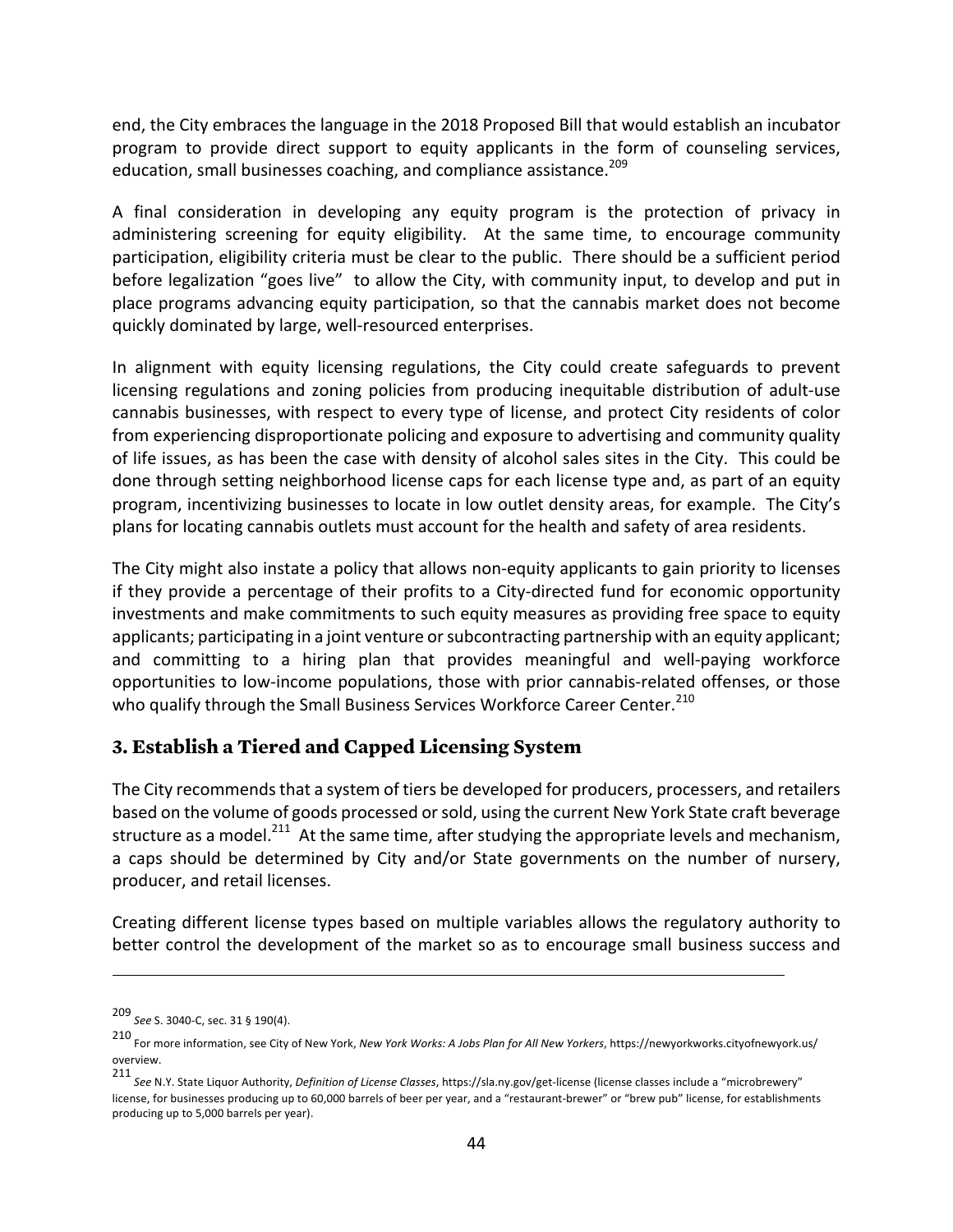equity of opportunity. For example, workforce development and technical assistance programs could be targeted to licenses in smaller tiers.

Other jurisdictions have taken similar approaches. California's legislation called for a minimum of twenty license types, with tiers for cultivators and manufacturers based on output, lighting, and whether growth takes place indoors or outdoors.<sup>212</sup> Massachusetts similarly created eleven tiers for cannabis cultivators based on canopy size and tied some retail licenses to specified cultivation tiers. $^{213}$ 

The City, in partnership with non-profit and community development organizations, could target some of its existing small business support programs (for example, access to capital financing, "starting a business" courses, and similar trainings and offerings)<sup>214</sup> to help equity program applicants obtain low volume production and distribution licenses, thereby diversifying the cannabis industry while supporting social justice policy goals.

Similarly, capping the number of available licenses for nurseries, producers (the most soughtafter), and retail establishments should help prevent over-saturation and product leakage into the illicit market. Anticipating the reality that the illicit cannabis market may persist only underscores the importance of enacting policies that encourage market participants to produce, distribute, and sell cannabis only through legal channels.<sup>215</sup>

States without caps have experienced oversupply problems.  $216$  Oregon, a relatively low population state that did not set a cap on the number of production licenses,<sup>217</sup> saw the cannabis production rate saturate its domestic market.<sup>218</sup> The Oregon State Police estimate that the state may be producing over one million pounds of cannabis per year above what its residents are consuming.<sup>219</sup> This likely contributes to illegal export of Oregon-grown cannabis to states where cannabis remains illegal. Colorado and Washington State are also experiencing over-saturation in their retail markets.<sup>220</sup> Washington saw a 63% increase in the number of plants started in 2017

<u> 1989 - Jan Samuel Barbara, martxa a shekara tsa 1989 - An tsa 1989 - An tsa 1989 - An tsa 1989 - An tsa 198</u>

http://www.chicagotribune.com/news/nationworld/ct-marijuana-oregon-cautionary-tale-20180531-story.html. 217

*see* Or. Rev. Stat. §§ 475B.070, 475B.074, 475B.075, 475B.085.

218<br>See Or. State Police, *A Baseline Evaluation of Cannabis Enforcement Priorities in Oregon* 9 (Jan. 2017), https://mass-cannabiscontrol.com/wpcontent/uploads/2017/12/A-Baseline-Evaluation-of-Cannabis-Enforcement-Priorities-in-Oregon\_.pdf. 219<br>*See id.* 

220<br>*See How Many Dispensaries are in Denver, Colorado?,* My 420 Tours (Feb. 28, 2018), https://my420tours.com/many-dispensaries-denvercolorado; Wilson Criscione, Industry Experts Say Washington Grew Too Much Cannabis, and It Could Be a Serious Problem, Inlander (Aug. 16, 2018) [Wilson Criscione, *Industry Experts Say Washington Grew Too Much Cannabis, and It Could Be a Serious Problem*], https://www.inlander.com/spokane/industry-experts-say-washington-grew-too-much-cannabis-and-it-could-be-a-seriousproblem/Content?oid=11473656. 

<sup>212</sup> *See* Cal. Bus. & Prof. Code § 26050. 

<sup>213</sup> *See* 935 Mass. Code. Regs. 500.105(d).

<sup>214&</sup>lt;br>See N.Y.C. Bus., *Business Services,* https://www1.nyc.gov/nycbusiness/topicpage/support-for-businesses.

<sup>215&</sup>lt;br>See Manhattan Dist. Att'y, *May 2018 Report*, at 3.

<sup>216</sup> See id. at 16 (citing interviews with the Denver District Attorney's Office and the Denver Police Dept. (Mar. 19, 2018), the Boulder County District Attorney's Office and the Boulder Police Dept. (Mar. 20, 2018), and U.S. Attorney for the Dist. of Colo. Robert Troyer (Mar. 30, 2018); see also Gillian Flaccus, *Glut of Marijuana in Oregon is Cautionary Tale, Experts Say, Chi. Trib. (May 31, 2018),*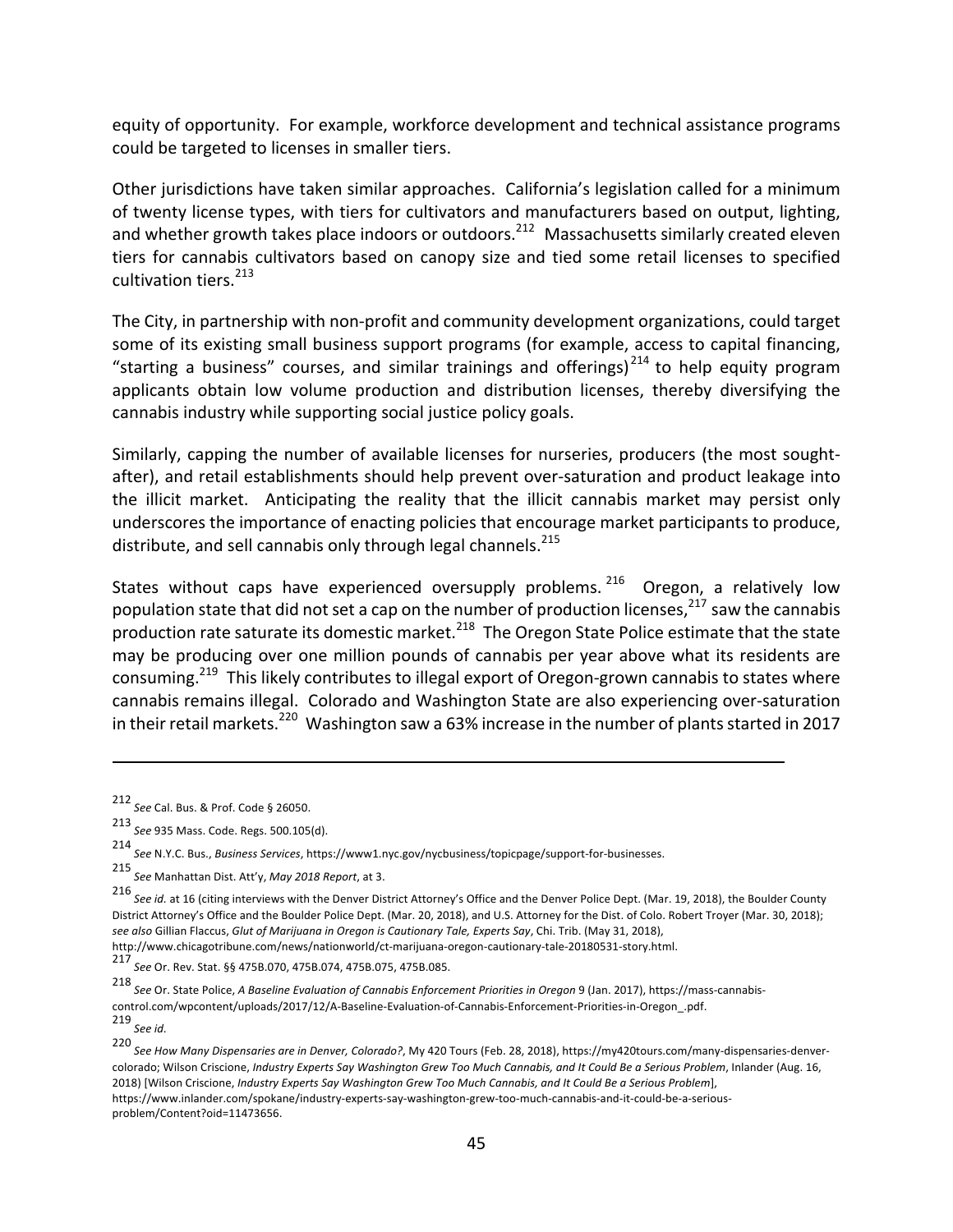as compared to 2016, continuing an upward trend since legalization.<sup>221</sup> In contrast, retail volumes, taking into account price decline, were up less than 20%. $^{222}$ 

To avoid over-supply problems such as those experienced in Oregon, Colorado, and Washington State, New York should consider establishing caps at different points in the supply chain. Comprehensive analyses will be needed to determine an approach to license caps that encourages applications and market participation, with the goal of reaching an equilibrium of supply and demand that brings participants out of the illicit market and prevents gluts in the marketplace. 

# **4. Localities Should Control Whether to Permit and Regulate On-Site Consumption Establishments**

Similar to most other legalized states,  $223$  New York City seeks the power to enact a legal structure that grants licenses for on-site consumption establishments. The flexibility to approve and regulate consumption locations will be particularly important in the City, where residents living in NYCHA housing and other buildings that prohibit smoking could have no lawful place to smoke cannabis and could face loss of housing for use in their homes.<sup>224</sup> For a municipality like New York City, access to legal, regulated on-site consumption sites is thus a matter of fairness and equity. Permitting designated on-site consumption establishments would also allow legal consumption by adult tourists and visitors to the City.

The City therefore aims to obtain the flexibility to explore regulatory approaches to commercial distribution and sale that allow greater control over access to cannabis, like governmentcontrolled sales systems or non-profit membership clubs. The City wants the responsibility to oversee the licensing process, with authority to enact regulations that address the density and distribution of businesses throughout their jurisdiction, hours of operation, and concurrent sales of food or beverages. The City would also seek to regulate ventilation and filtration to protect residents of buildings above and adjacent to on-site consumption spaces from second-hand smoke. 

<sup>221</sup> *See* Wilson Criscione, *Industry Experts Say Washington Grew Too Much Cannabis, and It Could Be a Serious Problem*. 

<sup>222&</sup>lt;br>*See id.* 

<sup>223&</sup>lt;br>Alaska, California, Colorado, Maine, Massachusetts, Michigan, and Nevada permit some form of on-site consumption establishment.

<sup>224&</sup>lt;br>The Department of Housing and Urban Development prohibits the use of cannabis products in all multifamily assisted properties, including those in states that have decriminalized or legalized cannabis. See Benjamin T. Metcalf, U.S. Dep't of Hous. & Urban Dev., Memorandum on Use of Marijuana in Multifamily Assisted Properties (Dec. 29, 2014),

https://www.hud.gov/sites/documents/USEOFMARIJINMFASSISTPROPTY.pdf. All New Yorkers are prohibited from smoking or vaping in most public areas by the City's Smoke Free-Air Act, which includes "common areas" of residences with three or more units. Although smoking inside one's apartment is not prohibited by the Act, Local Law 127 passed in New York City in 2017 requires multifamily residential buildings to adopt a smoking policy, which may prohibit smoking in non-exempt units. See N.Y.C. Dep't of Health & Mental Hygiene, Disclosure of Policies on *Smoking in Residential Buildings: What You Need to Know* (last updated June 2018),

https://www1.nyc.gov/assets/doh/downloads/pdf/smoke/smoking-disclosure-guide-policy-residential.pdf.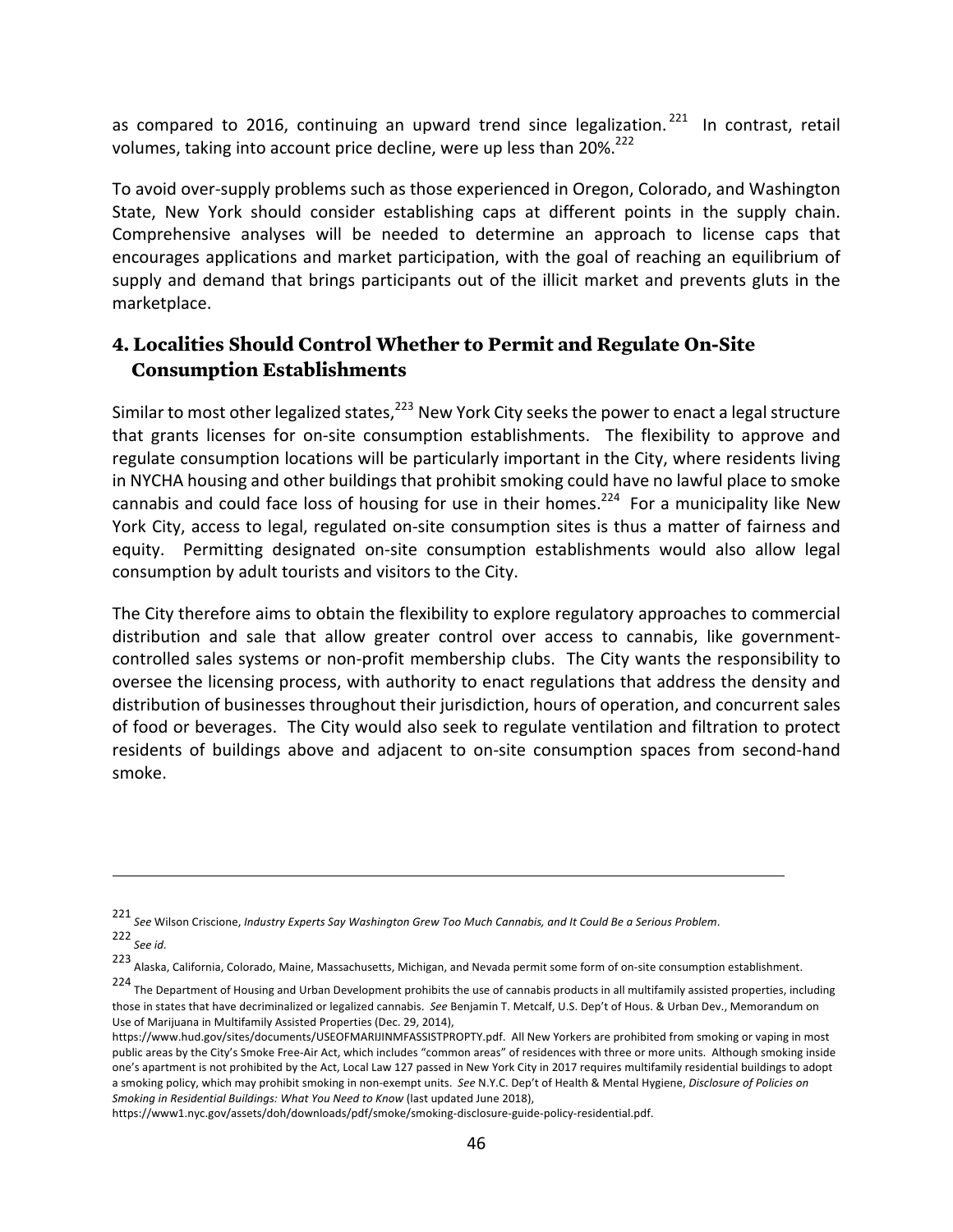# **5. Localities Should Control Whether to Permit and Regulate Licensed Delivery Businesses**

The City is pursuing securing the authority to prohibit or permit and regulate licenses to deliver cannabis products to consumers.<sup>225</sup> In urban areas like New York City, residents are generally accustomed to delivery of products and services. This culture has existed for decades, predating the advent of internet and smartphone application-based delivery services. Moreover, cannabis delivery to consumers in the illicit market already occurs. Accordingly, following adult-use cannabis legalization, a high demand for cannabis product delivery will likely persist. Moreover, providing for home delivery services can mitigate concerns about consumers driving under the influence of cannabis. Indeed, a licensed, carefully regulated delivery system may be the best approach to safely address demand.

Cannabis delivery service poses serious concerns, however, and New York City would need to undertake careful consideration and study before formally authorizing this step. A key concern, as with the delivery of alcohol products, is limiting sales only to adults over the legal consumption age and preventing delivery to minors. The City would need to explore a number of restrictions to address this and other issues. For example, cannabis delivery transactions would need to be highly regulated to ensure minors would be unable to place orders or accept delivery, potentially with mandatory customer identity checks online at time of purchase and again at time of delivery. To mitigate concerns about over-consumption, the City might consider restricting same-day delivery. Additionally, delivery licensees might be limited to working with appropriately licensed dispensaries. In keeping with the proposed general prohibition on vertical integration, discussed below, most types of delivery licensees might be permitted to hold licenses only in other consumer-facing cannabis businesses (i.e., retail dispensaries).

Given the unique needs of communities across the State—including, for example, New York City's density and consumer patterns—the City hopes to have the ultimate authority over delivery licenses, ranging from prohibiting delivery entirely to setting stringent license requirements and limits. 

# **6. Prohibit Vertical Integration, with Certain Exceptions, To Promote Equity Opportunities**

The City supports largely prohibiting vertical integration of cannabis businesses, with an exception for microbusinesses. Vertical integration refers to the ability of businesses to own and control each stage of the supply chain, which may otherwise be owned by different, specialized businesses. In this context, vertical integration relates to the ability of a business to own and control multiple stages in the cannabis industry, from seed cultivation to consumer retail.

<sup>225&</sup>lt;br>California, Maine, Nevada, and Oregon permit locales to license home delivery services.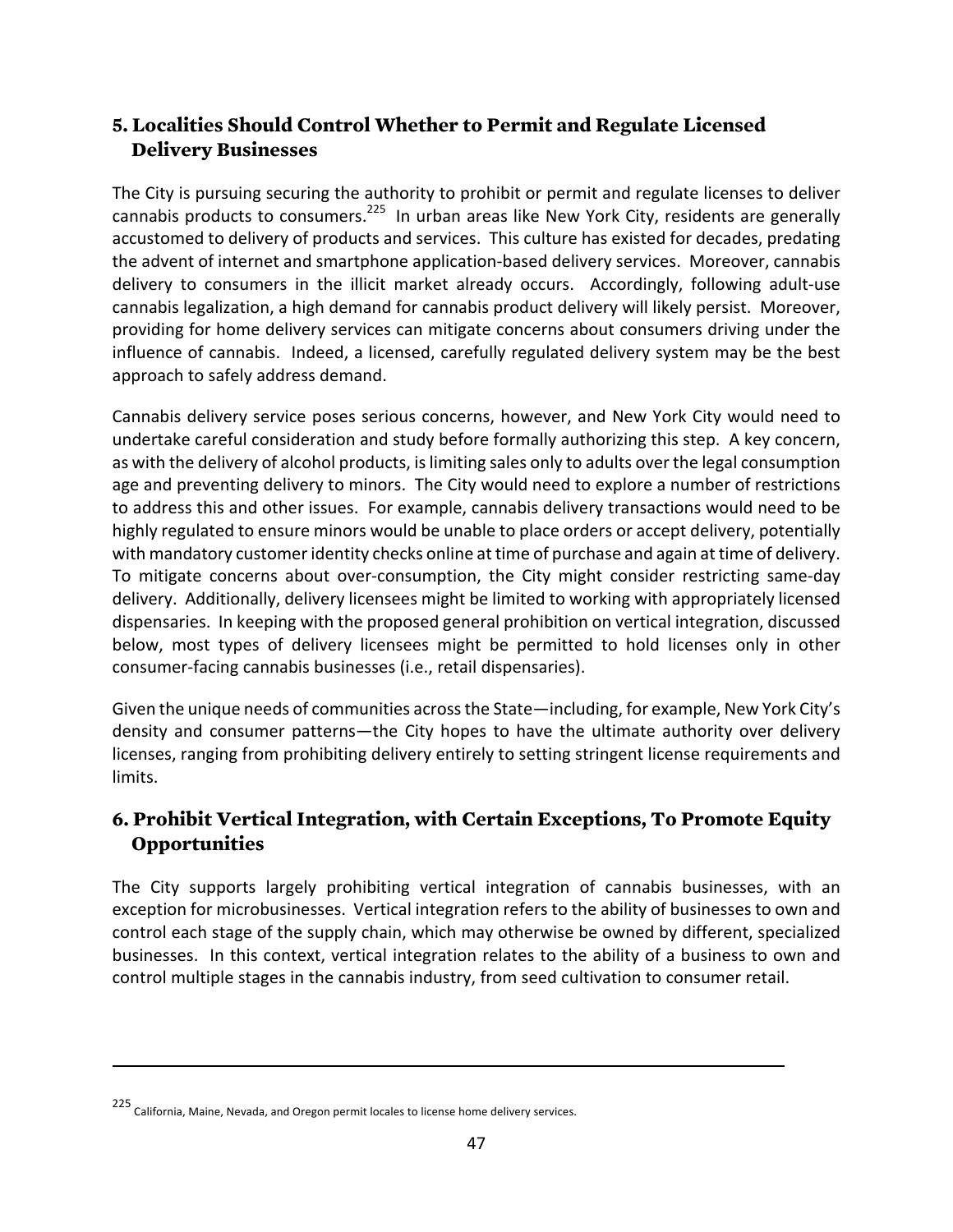The basic purpose of the proposed vertical integration restriction is to create a barrier between consumer-facing licensees and more business-to-business licensees operating in parts of the supply chain that require greater capital investment. Cultivation and processing, as well as distribution, often require significant capital investment and economies of scale. Producers and processors could be permitted to hold limited licenses in other categories, to allow such companies to control the product from seed to manufactured product.

But to curb well-capitalized "upstream" cannabis businesses from dominating access and communications with consumers, with the exception of microbusinesses, ownership of retail and delivery licenses should be prohibited by any other licensee type. Restricting vertical integration will thus allow small businesses to compete and increase consumer choice by preventing conglomeration and domination of the industry by large businesses.<sup>226</sup>

Carving out an exception for microbusinesses will curtail adverse effects that a prohibition on vertical integration may have on artisanal producers. Significantly, the microbusiness exception also increases opportunities for equitable participation in the cannabis industry. It creates an opportunity for targeted outreach to promote microbusiness licenses for specific groups of applicants, which further promotes access to economic opportunity. Microbusinesses should be permitted to cultivate, process, and sell cannabis in a retail capacity. As a microbusiness might replicate the business model of a microbrewery, the State legislation's definition of "microbusiness" should also permit locally-licensed consumption of cannabis. Given the flexibility that should be permitted for microbusinesses to vertically integrate, localities will need the leeway over time to adjust the production caps or overall availability of microbusiness licenses to respond to changes in the marketplace.

Other jurisdictions that have legalized adult-use cannabis have struggled with how and to what extent multiple licenses and vertical integration should be allowed, suggesting that this area should be given careful consideration by the State. In California, where vertical integration is largely unrestricted, industry stakeholders have voiced concerns that the lack of constraints could harm competition and that large, integrated firms would crowd out small businesses and entrepreneurs.<sup>227</sup> In Washington, integration between retailers and cultivators or processors is prohibited, but integration between cultivators and processors is permitted.<sup>228</sup> Washington initially limited producers to one license, but amended those rules in 2017 to allow a producer to hold up to three licenses.<sup>229</sup> Small farmers have complained that the rule change has allowed

https://www.law360.com/articles/1001419/balancing-vertical-integration-in-calif-s-cannabis-industry. 

<u> 1989 - Andrea San Andrew Maria (h. 1989).</u><br>1900 - Andrew Maria (h. 1980).

<sup>226&</sup>lt;br>*See generally J*olene Hansen, *The Pros and Cons of Vertical Integration,* Cannabis Bus. Times (Sept. 21, 2017), http://www.cannabisbusinesstimes.com/article/the-pros-and-cons-of-vertical-integration. 

<sup>227&</sup>lt;br>*See* Georgina Moreno, Balancing Vertical Integration in Calif.'s Cannabis Industry, Law360 (Jan. 12, 2018),

<sup>228</sup> *See id.* 

<sup>229&</sup>lt;br>*See* Bart Schaneman, *Washington State Rule Change Expands Business Options for Marijuana Cultivators, Marijuana Bus. Daily (Aug. 17,* 2017), https://mjbizdaily.com/washington-state-marijuana-growers-can-multiple-licenses-spurring-potential-mergers/.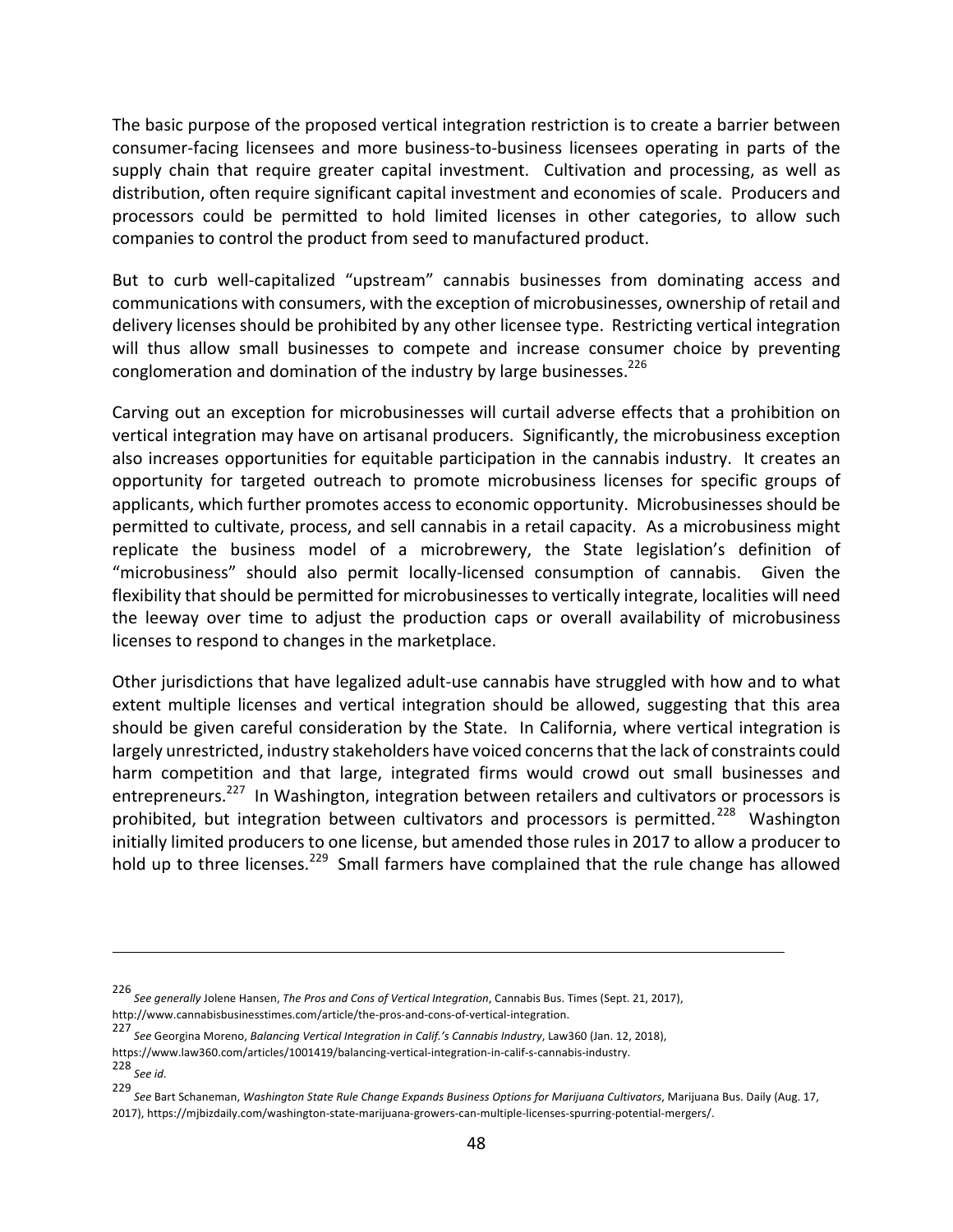large commercial producers to expand at the expense of small businesses, contributing to problems with oversupply and price depression.<sup>230</sup>

In Colorado, however, regulatory authorities encouraged vertical integration for its economic and administrative benefits. Following legalization, an implementation task force recommended, and the Colorado legislature approved, a mandatory vertically integrated structure in an effort to reduce the complexity of the market, limit diversion to the illicit market, and ease the tasks faced by regulatory enforcers in the industry's early days.<sup>231</sup> Cannabis dispensaries, both retail and medical, were required to cultivate 70% of the products they sold.<sup>232</sup> A counterpoint to these benefits, however, is that vertical integration, coupled with availability of less costly real estate for new businesses, has meant that lower income communities have been disproportionately impacted by cannabis concentration. $^{233}$ 

While vertical integration carries the administrative benefits inherent to a more concentrated industry, ultimately equity and community impact concerns and the desire to curb the creation of "Big Cannabis" akin to "Big Tobacco" outweigh any benefits of vertical integration. Accordingly, the City supports an approach that impedes vertical integration and, simultaneously, facilitates a robust microbusiness environment, both of which will expand economic opportunities for disenfranchised individuals and communities.

#### **7. Set Initial License Terms to Allow Time for a Start-Up Process**

The City recommends initial license terms that accommodate the growth and change inevitable in the early years of the new adult-use cannabis industry. Given the capital and multiple regulatory approvals required to open cannabis businesses (e.g., building and fire permits), licensees should be given additional time to launch their businesses following initial approvals, before being required to apply for renewals. Licensees should be permitted to retain their licenses for a period of at least two years following initial approval. At a minimum, the renewal process should be relaxed in the first five years post-legalization to permit licensees to more easily renew and retain their licenses, even if their businesses have undergone substantial changes. Following an initial ramp-up period, license periods can be shortened to one or two years, which is standard for most business licenses in New York City.

This measure can be coupled with creation of the tiered licensing system discussed earlier, and a special set of licenses to benefit equity applicants. The tiered structure generally allows for smaller and larger businesses to have access to the market on similar timeframes. There may, however, still be applicants, particularly equity applicants, who may face added start-up

<sup>230&</sup>lt;br>See Wilson Criscione, Industry Experts Say Washington Grew Too Much Cannabis, and It Could Be a Serious Problem.

<sup>231</sup> See John Hudak, Ctr. for Effective Pub. Mgmt. at Brookings, *Colorado's Rollout of Legal Marijuana is Succeeding* 9 (July 31, 2014), https://www.brookings.edu/wp-content/uploads/2016/06/CEPMMJCOv2.pdf. 

<sup>232</sup> *See id.* at 9-10*.* 

<sup>233&</sup>lt;br>*See* David Migoya, *Denver's Pot Businesses Mostly in Low-Income, Minority Neighborhoods, Denver Post (Jan. 23, 2017),* https://www.denverpost.com/2016/01/02/denvers-pot-businesses-mostly-in-low-income-minority-neighborhoods/.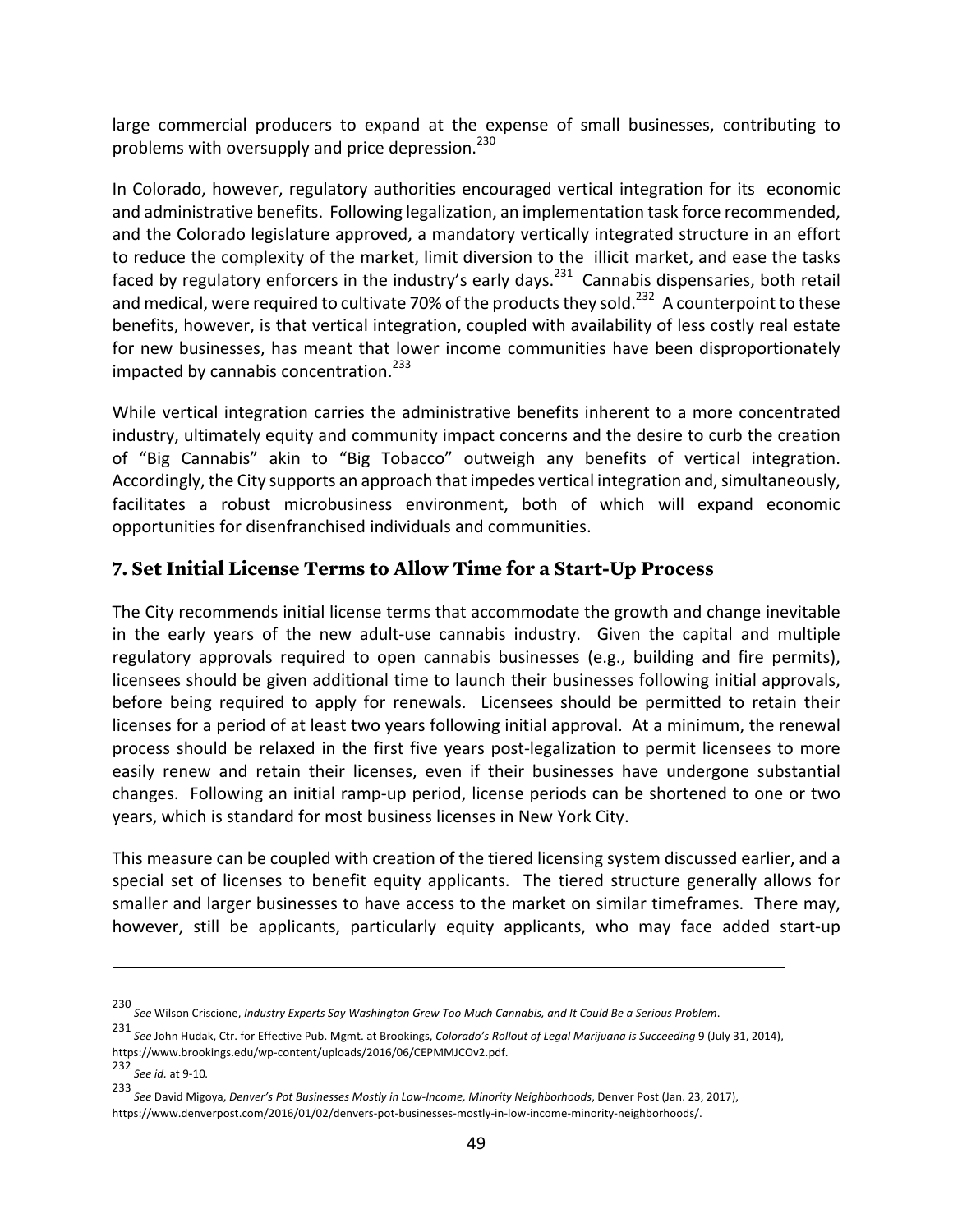challenges, such as securing a loan or space lease. To address this, two-phase licenses for equity applicants can offer staged licensing pending full satisfaction of all requirements. This allows small businesses that otherwise lack the resources to submit complete applications in the same timeframe as larger businesses not to be disadvantaged. For example, in California, where permanent regulations were still being developed after the passage of cannabis legalization, this issue was addressed by provision of temporary licenses to pre-existing cannabis businesses or current medical cannabis businesses. $^{234}$ 

#### **8. Allow Limited Liability Companies to Apply for Licenses**

The City proposes granting limited liability companies ("LLCs") the ability to apply for licenses to avoid statutory ambiguity and confusion. LLCs offer a more flexible form of ownership that can benefit smaller, individual-owned enterprises.

The City recommends the establishment of reporting standards, with appropriate background checks of relevant owners and shareholders to establish individual accountability and traceability. New York State's existing rules that govern entities seeking liquor licenses from the State Liquor Authority provide a model.<sup>235</sup>

#### **9. Allow Cooperatives to Participate as Licensees**

In addition to licensing LLCs, the City encourages permitting the formation and licensing of cooperatives upon meeting certain special requirements. Cooperatives are more informal arrangements that may encourage individuals to band together and grow their own crops while splitting costs and profits, thereby lowering barriers to entry and infusing more high-quality and specialty products into the market.<sup>236</sup> Washington State and Massachusetts specifically allow craft cannabis cooperatives to participate in the industry.<sup>237</sup> As with LLCs, reporting standards and appropriate background check requirements should be considered.

# **10. Designate License Types for Researchers, Service Workers, and Limited-Purpose Events**

The 2018 Proposed Bill currently provides for nine types of licenses, which are fairly comprehensive: (i) a cannabis nursery license, (ii) a cannabis producer license, (iii) a cannabis processor license, (iv) a cannabis distributor license, (v) a cannabis retailer license, (vi) a cannabis

<u> 1989 - Andrea San Andrew Maria (h. 1989).</u><br>1900 - Andrew Maria (h. 1980).

<sup>234</sup> *See* San Francisco Office of Cannabis, https://officeofcannabis.sfgov.org. 

<sup>235&</sup>lt;br>*See* N.Y. State Liquor Authority, *Frequently Asked Questions,* https://www.sla.ny.gov/get-license.

<sup>236&</sup>lt;br>*See* Shira Schoenberg, *Massachusetts Farmers Hope to Keep Marijuana Business Local,* Mass Live (Oct. 8, 2017),

https://www.masslive.com/politics/index.ssf/2017/10/massachusetts\_farmers\_hope\_to.html.

<sup>237&</sup>lt;br>See Mass. Gen. Laws ch. 94G, § 4; *see also* Mass. Cannabis Control Comm'n, *Guidance on Types of Marijuana Establishment Licenses*, https://mass-cannabis-control.com/wp-content/uploads/2018/04/Guidance-License-Types.pdf; Wash. State Liquor & Cannabis Bd., *Marijuana Licensing*, https://lcb.wa.gov/mjlicense/marijuana-licensing.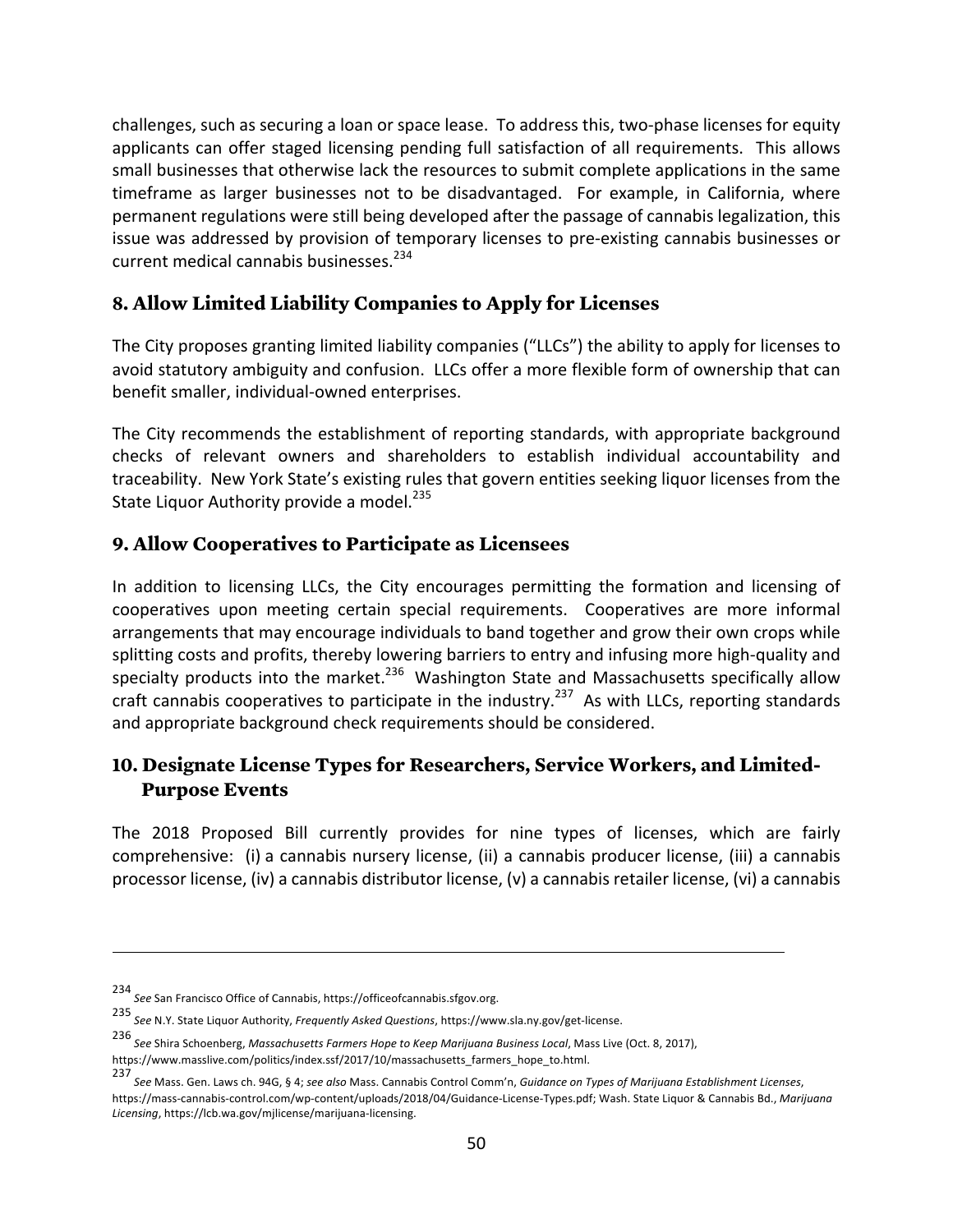microbusiness license, (vii) a cannabis on-site consumption license, (viii) a cannabis delivery license, and (ix) a cannabis testing license. $^{238}$ 

The 2018 Proposed Bill also authorizes a contemplated Bureau of Marihuana Policy to create additional license categories as needed.<sup>239</sup> The City suggests creation of several additional license categories at the outset in order to ensure that the commercial industry has the support structure to develop and grow successfully and responsibly, specifically for research, individuals working in the legal cannabis industry, and industry events.

First, the City recommends consideration of creating a cannabis research license category that grants the holder the ability to produce, process, and possess cannabis for limited research purposes and not for sale. Because cannabis remains a Schedule I substance under federal law.<sup>240</sup> institutions studying its health impacts and medicinal benefits often struggle to conduct reliable and rigorous research.<sup>241</sup> In 2016, Washington State created a research license category to help address that  $gap.<sup>242</sup>$  Massachusetts also allows specially designated cannabis research facilities to cultivate, purchase, or otherwise acquire cannabis for research purposes,  $243$  and Oregon allows private and public entities to apply for research certification through the State's cannabis licensing authority.<sup>244</sup> Permitting and regulating cannabis-related research would allow New York State to occupy a leading position in the field of cannabis research and provide critical data on the public health and social impacts of cannabis, as the types of products and uses of cannabis evolve in a legalized context.

Second, the City advises review of a license for individuals working in the legal cannabis industry, akin to licenses in the food service industry for food handlers.<sup>245</sup> Colorado issues occupational licenses to staff who work in or have access to restricted areas of licensed cannabis facilities.<sup>246</sup> These licenses would help establish any necessary safety and training standards for workers in the industry—including occupational safety regarding exposure and food handling (for edibles) and a knowledge base for consumer education. Additionally, these licenses could also facilitate the creation of any equity preference for employees with a prior history of justice involvement

<sup>238</sup> *See* S. 3040-C, sec. 31 § 169. 

<sup>239&</sup>lt;br>See S. 3040-C, sec. 31 § 169(10).

<sup>240&</sup>lt;br>*See* U.S. Drug Enf't Admin., *Drug Scheduling*, https://www.dea.gov/drug-scheduling.

<sup>241&</sup>lt;br>*See* Robert Gebelhoff, Good Science on Marijuana Is So Hard to Find, Wash. Post (Mar. 15, 2017),

https://www.washingtonpost.com/news/in-theory/wp/2017/03/15/good-science-on-marijuana-is-so-hard-to-find; Eric Killelea, Why Is It So Hard to Study Pot?, Rolling Stone (Feb. 8, 2018), https://www.rollingstone.com/culture/culture-features/why-is-it-so-hard-to-study-pot-124767. 

<sup>242&</sup>lt;br>See Wash. Admin. Code § 314-55-073; *see also* Melissa Santos, *Washington's Plans for Pot Research Going Forward, Despite Federal Rules,* News Trib. (Aug. 21, 2016), https://www.thenewstribune.com/news/politics-government/article96791752.html.

<sup>243&</sup>lt;br>See Mass. Cannabis Control Comm'n, *Guidance on Types of Marijuana Establishment Licenses,* https://mass-cannabis-control.com/wpcontent/uploads/2018/04/Guidance-License-Types.pdf. 

<sup>244</sup> *See* Or. Rev. Stat. § 475B.286. 

<sup>245</sup> *See* N.Y.C. Dep't of Health & Mental Hygiene, *Food Protection Certificate*, https://www1.nyc.gov/nycbusiness/description/food-protectioncertificate. 

<sup>246</sup> *See* Colo. Rev. Stat. § 44-12-401(1)(e).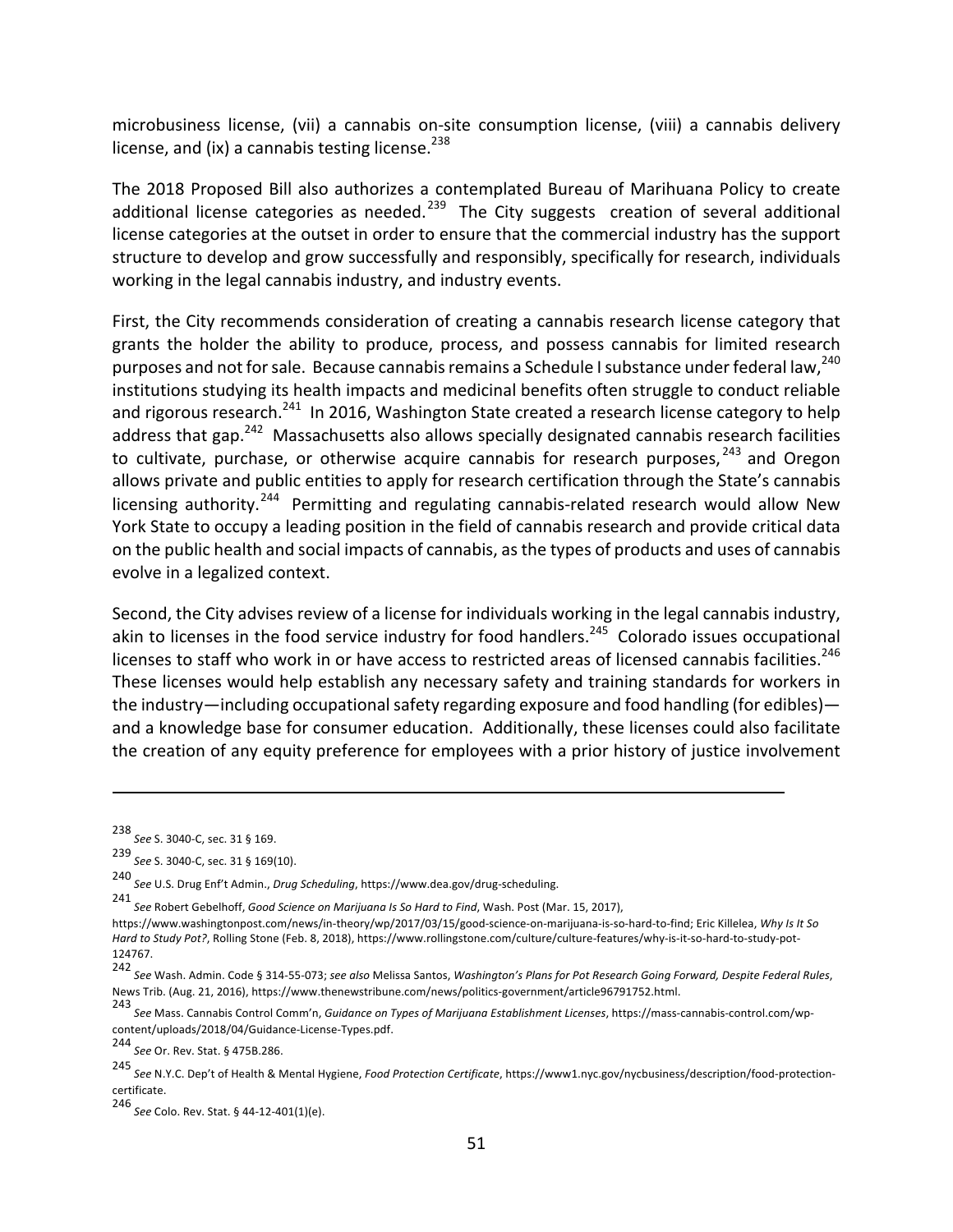with cannabis. Additional training on de-escalation might also be useful, given the psychoactive nature of cannabis products and the associated impacts on behavior that might occur for consumers. 

Third, the City suggests an additional license category for purposes of industry events, especially trade shows and conferences, as California has done.<sup>247</sup> Special restrictions should be placed on this license type to limit the potential for an event to become a massive consumption vehicle, rather than a place to conduct business, which was the impetus behind California's temporary event license.<sup>248</sup>

#### **11. Allow Only Sole-Purpose Cannabis Businesses**

The City supports a model where all cannabis retail businesses are sole-purpose cannabis businesses, so that only businesses with a cannabis license could sell cannabis, and those businesses would be restricted in their ability to sell other products. Thus, restaurants and stores would not be able to acquire an additional license to begin selling or serving cannabis as one of their products. Similarly, processors and distributors would not be able to acquire a cannabis license as an additional license. This would mean that no existing food processor or food or convenience store could sell cannabis products (smokable or consumable).

Many City establishments already sell CBD products, which are legal in New York State, as CBD is minimally psychoactive and believed not to carry significant health risks.<sup>249</sup> However, consumable cannabis products that contain both CBD and THC (the psychoactive component in cannabis) pose more significant public health concerns.<sup>250</sup>

Given the presence of the psychoactive compound THC in cannabis products, it is important to limit, to the greatest extent possible, any mixing of cannabis and products that contain other intoxicants, especially alcohol. Thus, establishments that sell alcohol should not be permitted to sell cannabis products. Cannabis establishments may be permitted to sell food and non-alcoholic beverages, with proper regulations. It is important to note, however, that these restrictions need not apply to businesses selling CBD-only products (though, of course, there should be basic regulations of CBD-only products in keeping with any food or drug).

<sup>247&</sup>lt;br>See Cal. Bureau of Cannabis Control, *Cannabis Event Fact Sheet,* https://www.bcc.ca.gov/about\_us/documents/18-003\_cannabis\_factsheet.pdf. 

<sup>248&</sup>lt;br>*See id.* 

<sup>249&</sup>lt;br>World Health Org., Expert Comm. on Drug Dependence, Cannabidiol (CBD) Pre-Review Report, Agenda Item 5.2 5, 7 (Nov. 2017), http://www.who.int/medicines/access/controlled-substances/5.2 CBD.pdf (noting that CBD "is generally well tolerated with a good safety profile" and "exhibits no effects indicative of any abuse or dependence potential," and that there is no substantive evidence that CBD is likely to cause THC-like psychoactive effects).

<sup>250&</sup>lt;br>THC, unlike CBD, is psychoactive, and the onset of its effects are delayed when it is ingested compared to when it is inhaled, which can lead to over-consumption. Daniel G. Barrus et al., Tasty THC: Promises and Challenges of Cannabis Edibles, Methods Rep. RTI Press 3, 7-8 (2016), https://www.ncbi.nlm.nih.gov/pmc/articles/PMC5260817 (noting that the delayed onset of effects from consuming edible cannabis products containing THC can cause both experienced and inexperienced users to over-consume or overdose).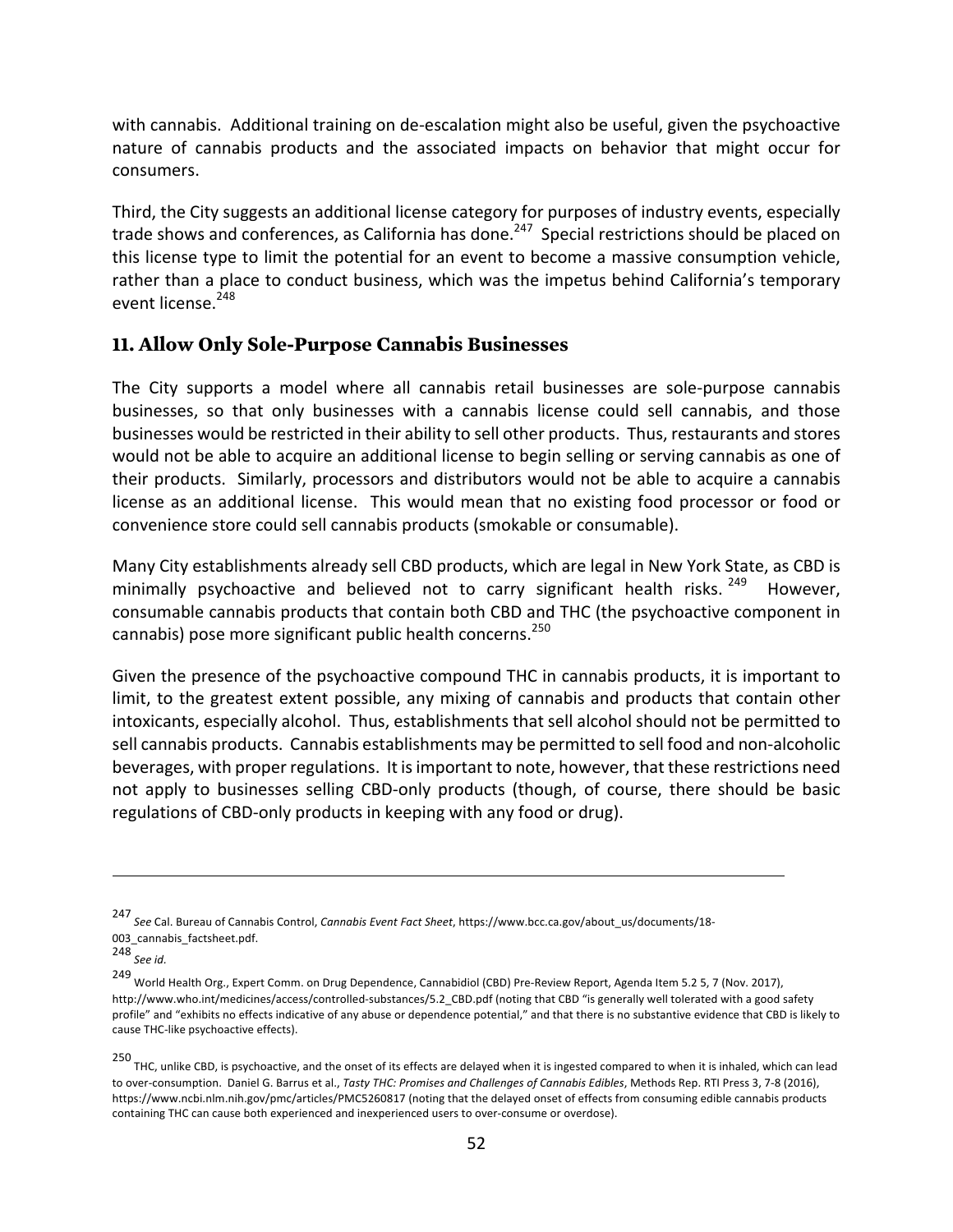Washington and Colorado have adopted restricted cannabis sale models.<sup>251</sup> Given the need for consumer education around cannabis products and the intoxicating nature of the product, there is a strong public health rationale to maintain a single-purpose cannabis business structure in New York as well. Indeed, this policy is particularly important in New York City's environment, where a highly competitive real estate market creates a risk that uneven concentrations of cannabis activity will occur in the retail context. Allowing non-sole-purpose cannabis businesses may also indirectly incentivize the growth of unregulated non-traditional services or sustain demand for the illegal market.

It is important that localities be given the authority to regulate the goods that cannabis businesses may sell as well as the businesses that may hold cannabis licenses.

#### **12. Give No Preferential Treatment to Existing Registered Organizations for Medical Cannabis**

Legislation should not give preferential treatment to existing medical cannabis registered organizations in the new licensing scheme. Additionally, existing registered organizations should be independently regulated. Requirements for adult-use and medical cannabis businesses should align so as to prevent business owners from seeking a license with lower barriers or  $costs.<sup>252</sup>$ 

Decades of legalized medical cannabis has led to a well-developed and well-capitalized medical market populated by very large entities.<sup>253</sup> Of course, this existing structure could be a market force behind ancillary businesses (i.e., legal and manufacturing assistance) that will need to transition to supporting both medical and adult-use cannabis industries.

On the other hand, it is important to mitigate the advantages that existing registered organizations hold so that they do not dominate the nascent adult-use cannabis industry. Given the capital required to launch and operate cultivation, processing, and manufacturing businesses, $254$  existing medical cannabis companies will be the most likely source of available cannabis products in the early period of legalization. For example, in Massachusetts, all thirty of

<sup>251</sup> *See* Wash. Admin. Code § 314-55-079 ("A marijuana retailer license allows the licensee to sell only usable marijuana, marijuana concentrates, marijuana-infused products, and marijuana paraphernalia at retail in retail outlets to persons twenty-one vears of age and older."); see also Wash. State Liquor & Cannabis Bd., Frequently Asked Questions on Marijuana, https://lcb.wa.gov/mjlicense/marijuanalicensing; Colo. Rev. Stat. § 44-12-402 ("A licensed retail marijuana store may only sell retail marijuana, retail marijuana products, marijuana accessories, non-consumable products such as apparel, and marijuana related products such as childproof packaging containers . . . .").

<sup>252</sup> Discussion with Jim Burack, Marijuana Enf't Div., Denver, Colo. (Oct. 2018). 

<sup>253&</sup>lt;br>See, e.g., Nick Meyers, Sowing Success: Harvest of Arizona Aims to Be the Largest U.S. Cannabis Company, Phx. New Times (Sept. 14, 2018), https://www.phoenixnewtimes.com/news/harvest-of-arizona-cannabismedical-marijuana-dispensary-10823477 (discussing the scale and experience advantages of early-adopting medical cannabis companies); Marcia Heroux Pounds, Pot Business: Toronto Medical Marijuana Company to Open U.S. Headquarters in Fort Lauderdale, Sun Sentinel (Sept. 10, 2018) (discussing the "deep pockets" and technical, capital, and branding expertise of the "emerging corporate cannabis industry," which has its roots in the medical cannabis market).

<sup>254&</sup>lt;br>*See Jack Kaskey, As Pot Prices Plunge, Growers Scramble to Cut Their Costs,* Bloomberg (Jan. 17, 2017),

https://www.bloomberg.com/news/articles/2017-01-17/as-pot-prices-plunge-growers-scramble-to-cut-productioncosts; Lester Black, Legal Weed Isn't the Boon Small Businesses Thought It Would Be, FiveThirtyEight (Dec. 29, 2017), https://fivethirtyeight.com/features/legal-weedisnt-the-boon-small-businesses-thought-it-would-be.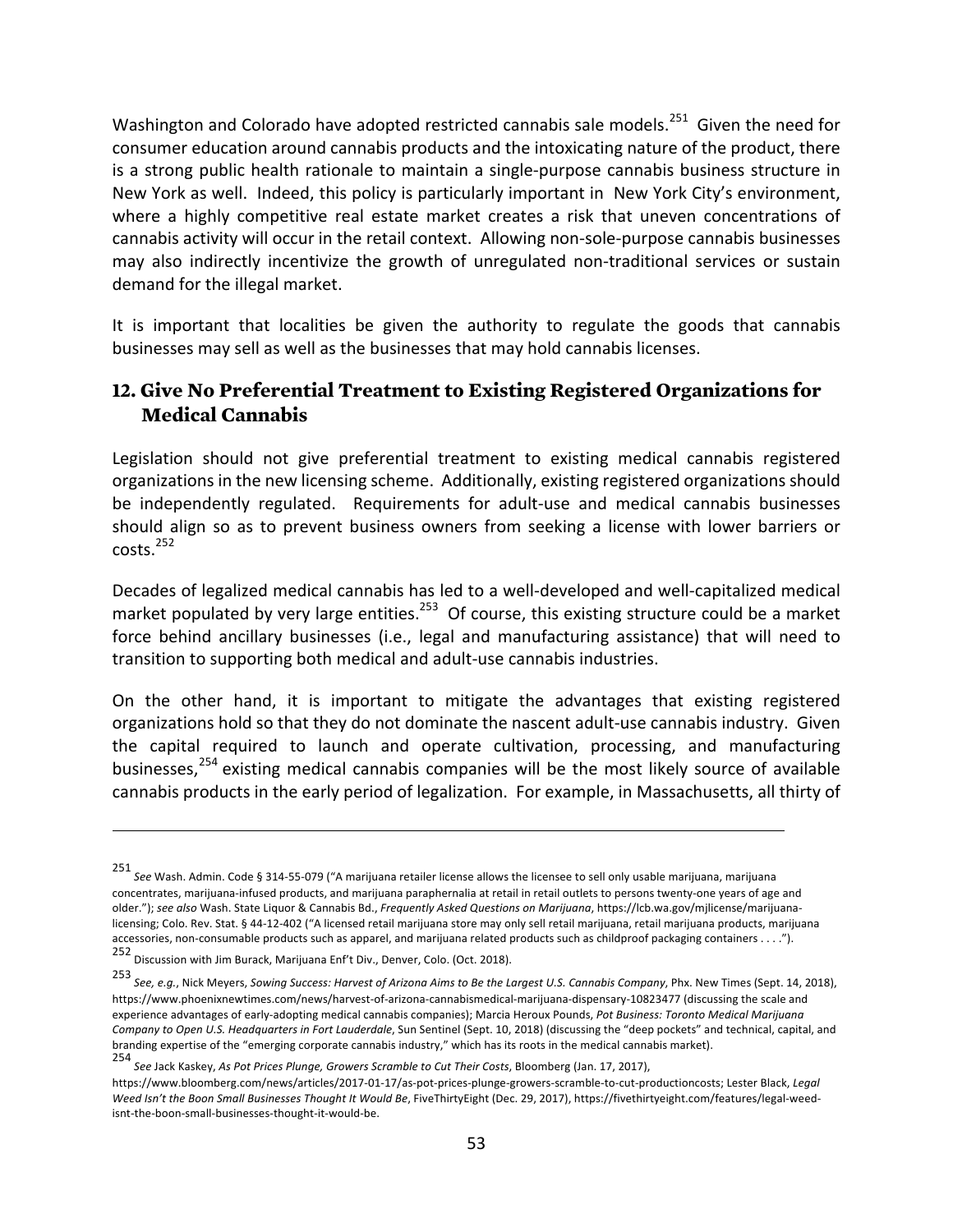the state's initial "provisional" licenses went to medical businesses, which were already positioned to apply. They had the capital, were familiar with the application process, and were already in compliance with medical cannabis regulations.<sup>255</sup>

Means to prevent market dominance by medical cannabis companies include a tiered license system that allocates a number of licenses to small businesses. Another measure may be to permit targeted business support and assistance to licensees operating on smaller tiers. Moreover, the transition from medical to adult-use cannabis production will require major changes to a medical cannabis company's business model. This adaptation may naturally reduce the advantages that existing medical cannabis businesses hold for entry into the adult-use cannabis industry, particularly in New York State, which has a restricted medical cannabis industry. 256

#### **13. Applicants with Prior Drug-Related Convictions Should Be Eligible for Licenses**

Legalization should provide that individuals with prior drug-related convictions will not be barred from obtaining a cannabis license solely on that basis. Furthermore, previously illegal businesses—whether or not formally convicted—should not be penalized when applying for support services and technical assistance.

California legislation provides that applicants cannot be denied a license solely on the basis of a prior conviction related to a controlled substance, and such a conviction may not be considered substantially related to grounds for denial of a license.  $257$  This type of provision in State legislation would signify an enormous step forward in correcting the negative impact of drugrelated offenses, as well as a recognition of the often inequitable conditions under which such offenses occur and are enforced. With respect to prior convictions not related to controlled substances, licenses may be denied on the basis of such convictions when related to owning and operating a business, such as for fraud or tax evasion.

Additionally, NYC would benefit from the flexibility to provide agency and nonprofit support towards the unique needs of individuals affected by prior cannabis-related arrests and convictions.258 

<sup>255</sup> Discussion with Mass. Cannabis Control Comm'n (Oct. 2018).

<sup>256&</sup>lt;br>Medical cannabis is distributed in New York State through five "Registered Organizations," designated by the State Department of Health, that are permitted to be involved in all phases of production and distribution, from cultivation to retail sales. Additionally, medical cannabis can only be sold in capsule, liquid, or oil form. See Geoffrey A. Mort & Desiree Gustafson, New York's Medical Marijuana Law Comes of Age, N.Y. L. J. (Apr. 3, 2018), https://www.law.com/newyorklawjournal/2018/04/03/new-yorks-medical-marijuana-law-comes-of-age. Because of the differences between the existing medical regime and the proposed adult-use regime—which would limit vertical integration and allows a much broader range of products—existing medical cannabis businesses may struggle to easily adapt to the adult-use market.

<sup>257&</sup>lt;br>*See* Adult Use of Marijuana Act, 2016 Cal. Legis. Serv. Prop. 64, sec. 6, § 26057(b)(5).

<sup>258&</sup>lt;br>For example, the Los Angeles County Working Group recommended requiring that cannabis businesses adopt CBAs and elements including percentage contribution to community organizations, serving as an incubator to an equity applicant, community clean-ups, and other support options. See L.A. Cty. Advisory Working Grp. on Cannabis Regulation, *Recommendations Report*, 13, 48, 214-216 (Oct. 2017), http://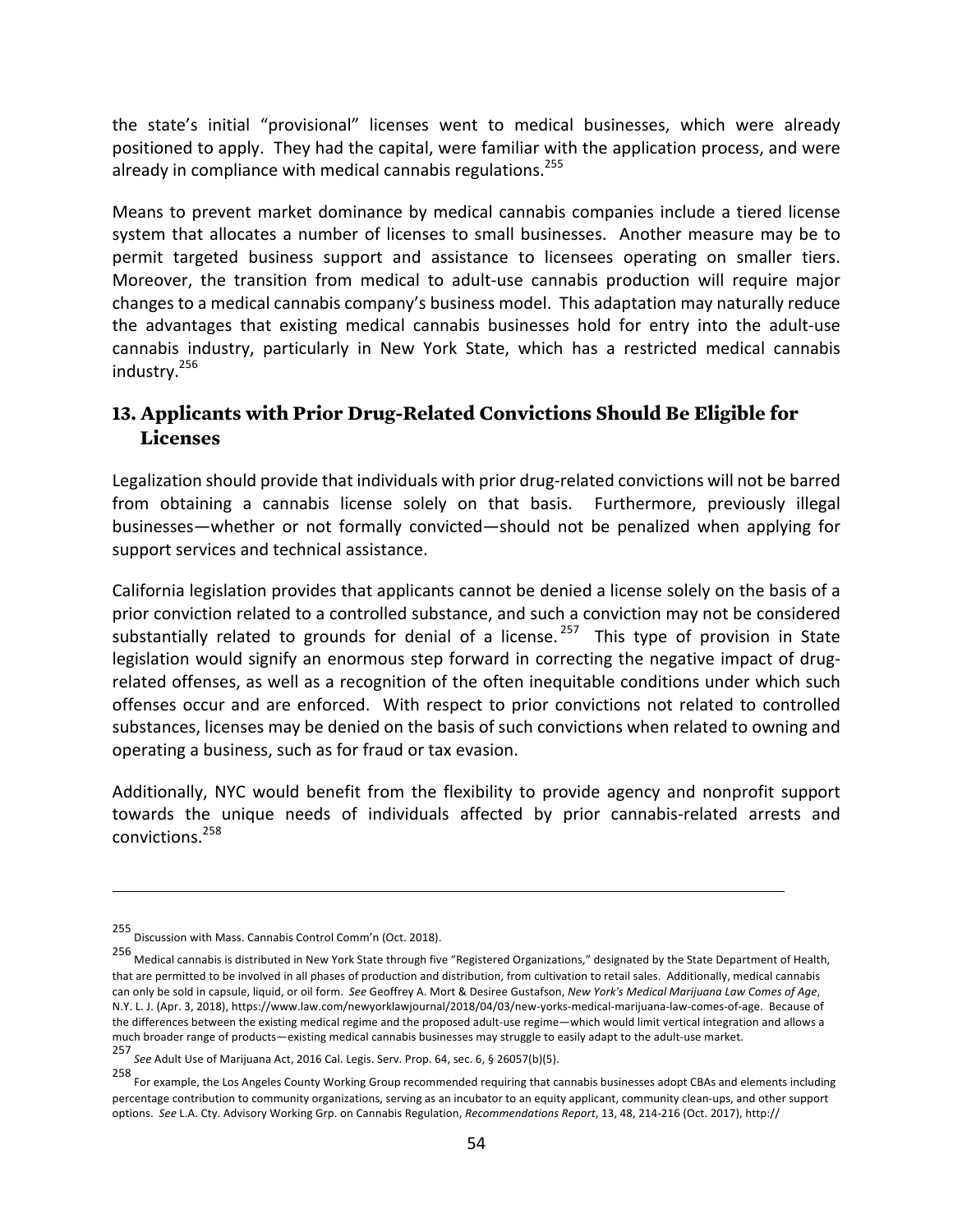#### **14. Provide Targeted Workforce Development**

The City will seek authorization and funding necessary for the recruitment and training needed to sustain the new industry and support the City's equity goals for creating employment opportunities for those disparately impacted by cannabis criminalization.

The City needs to be prepared to help with the challenges of supporting new jobs that come with any new industry—for owners and employees alike—as well as the more novel challenges unique to the cannabis industry, such as protecting workers within a federally prohibited industry and training them for the new and unique skills required when working with cannabis. Jobs directly created by the new industry will include cultivation, distribution, and retail operations. Further, workers at all levels in existing related professions will require supplemental training to transition to the cannabis industry.

In addition to compliance training, workers will require industry-specific safety training given the biological and chemical hazards of the industry. For example, Colorado provided training on federal OSHA requirements, state regulations, and a best practice guide to ensure worker safety.<sup>259</sup> Workers may also require de-escalation training for defusing conflict situations (as a result of increased security and possible burglary risks).

Further, certain existing industries may move into the cannabis space for indirect employment opportunities.<sup>260</sup> Scientists and chemists will be needed to conduct product safety tests. Attorneys will be needed for questions of compliance. Public relations professionals and advertisers will be needed to assist the public face of the industry. Other industries affected include manufacturing, construction and design, distribution, and trucking and delivery. All of these industries will need accurate information to assist them in compliance in a new regulatory environment. Health care workers and substance use counselors may also need training to better understand new challenges. $^{261}$ 

In order to promote equity, the City will seek State support to incentivize owners to hire a certain percentage of employees from target populations. The program could provide incentives for business applicants who provide hiring plans for hiring, training, and advancing minority and

cannabis.lacounty.gov/wp-content/uploads/2017/10/2017-10-24-FINAL-AWG-Recommendations-Report.pdf. Great Barrington, Massachusetts also levied a 3% tax and required cannabis shop owners to make a \$10,000 donation to a local nonprofit dedicated to educating the population on cannabis. See Zoe Chevalier, *Recreational Marijuana: A Business Boon for States?*, U.S. News & World Rep. (Aug. 1, 2018), https:// www.usnews.com/news/best-states/articles/2018-08-01/the-legalization-of-recreational-marijuana-an-economic-opportunity-for-states. In Maryland, stakeholders proposed that businesses make a financial contribution to programs for individuals with prior criminal justice system involvement for cannabis-related offenses. See Rushern Baker, Let's Talk About Economic Justice Before We Legalize Marijuana, Phila. Trib. (June 26, 2018), http://www.phillytrib.com/commentary/columns/let-s-talk-about-economic-justice-before-we-legalizemarijuana/article\_96127b7a-1e11-5e04-9347-79ec6d90caf9.html. 

<sup>259&</sup>lt;br>See N.Y. Dep't of Health, *Assessment of the Potential Impact of Regulated Marijuana in New York State,* at 25.

<sup>260&</sup>lt;br>*See Christopher Gavin, Want a Job in Massachusetts's Marijuana Industry? Here's What to Know, Bos. Globe (July 17, 2018),* https://www.boston.com/news/local-news/2018/07/17/marijuana-jobs-massachusetts. 

<sup>261&</sup>lt;br>*See* N.Y. Dep't of Health, Assessment of the Potential Impact of Regulated Marijuana in New York State, at 22.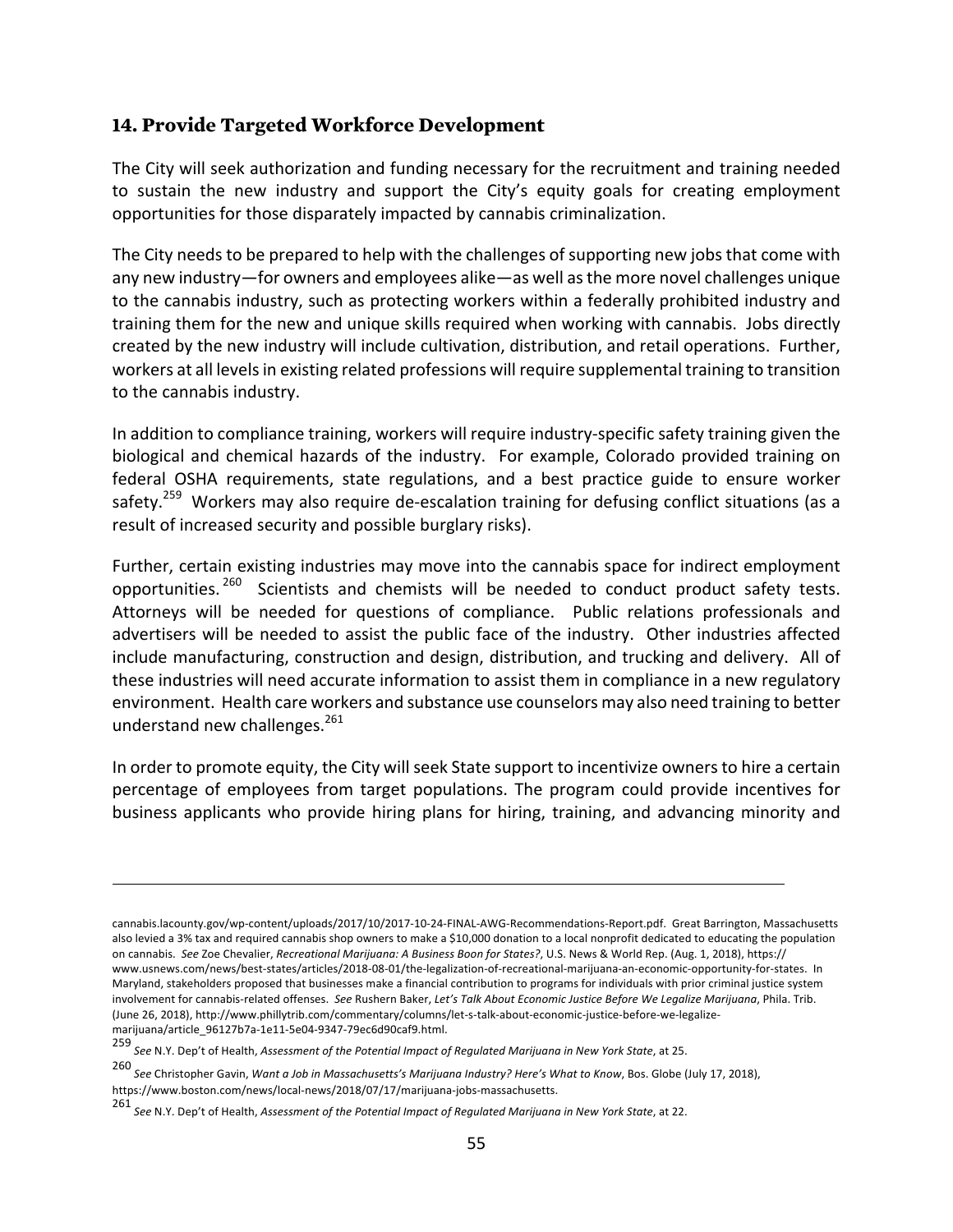women applicants as well as incentives for businesses to provide living wages above the minimum wage.

Other municipalities have explored similar models. For example, in Long Beach, California, all cannabis businesses, regardless of application type, must ensure that 40% of employees are either low-income or have had convictions for cannabis-related crime.<sup>262</sup> The Los Angeles advisory working group recommended 30% local hiring for cannabis businesses.<sup>263</sup>

# **V. Recommendations to Afford Local Governments Authority over Land Use Determinations**

#### **1. Localities Should Have Authority to Determine Cannabis Use and Area Restrictions**

Legislation should allow localities to adopt the same basic restrictions for cannabis businesses that already exist for alcohol and tobacco businesses, including distances from schools, playgrounds, and places of worship. Localities would benefit from maximum authority to set their own goals with regard to where licensees may locate. New York City will need the ability to regulate these various restrictions through local legislative and land use processes, especially given the City's density.

Other states explicitly vest the ability to decide these issues with local legislative bodies. Nevada specifies that a locality may adopt and enforce its own cannabis control measures pertaining to zoning and land use for cannabis establishments.<sup>264</sup> Similarly, Washington allows municipalities to adopt laws and regulations, including zoning legislation, to govern location of cannabis operations in their cities, so long as the limits imposed are consistent with the overarching legislative scheme and the State Liquor Control Board's cannabis-specific regulations. <sup>265</sup> Massachusetts and Oregon also require prospective licensees to demonstrate to the state licensing authority compliance with local zoning rules.<sup>266</sup>

The activities associated with the legal cannabis industry generally fit within the existing zoning use groups; major structural changes to the basic zoning system are unnecessary to accommodate most cannabis-related activities.<sup>267</sup> Such activities as retailing, warehousing and

<sup>262&</sup>lt;br>See Chris Haire, *Long Beach's pioneering marijuana social-equity program aims to tackle racial, economic injustice, Press Telegram (June 22,* 2018), https://www.presstelegram.com/2018/06/22/long-beachs-pioneering-marijuana-social-equity-program-aims-to-tackle-racial-economiciniustice/.

<sup>263</sup> *See* L.A. Cty. Advisory Working Grp. on Cannabis Regulation, *Recommendations Report* 4 (Oct. 2017), http://cannabis.lacounty.gov/wpcontent/uploads/2017/10/2017-10-24-FINAL-AWG-Recommendations-Report.pdf. 

<sup>264</sup> *See* Nev. Rev. Stat. § 453D.400. 

<sup>265&</sup>lt;br>See Wash. Initiative I-502, sec. 6.

<sup>266&</sup>lt;br>*See* Medicinal and Adult-Use Cannabis Regulation and Safety Act, S. 94-B, sec. 61, § 26070.5 (Cal. 2017); 935 Mass. Code Regs. 500.101(1); Or. Rev. Stat. § 475B.063. 

<sup>267</sup> *See* New York City Planning, *The Zoning Resolution*, https://www1.nyc.gov/site/planning/zoning/access-text.page.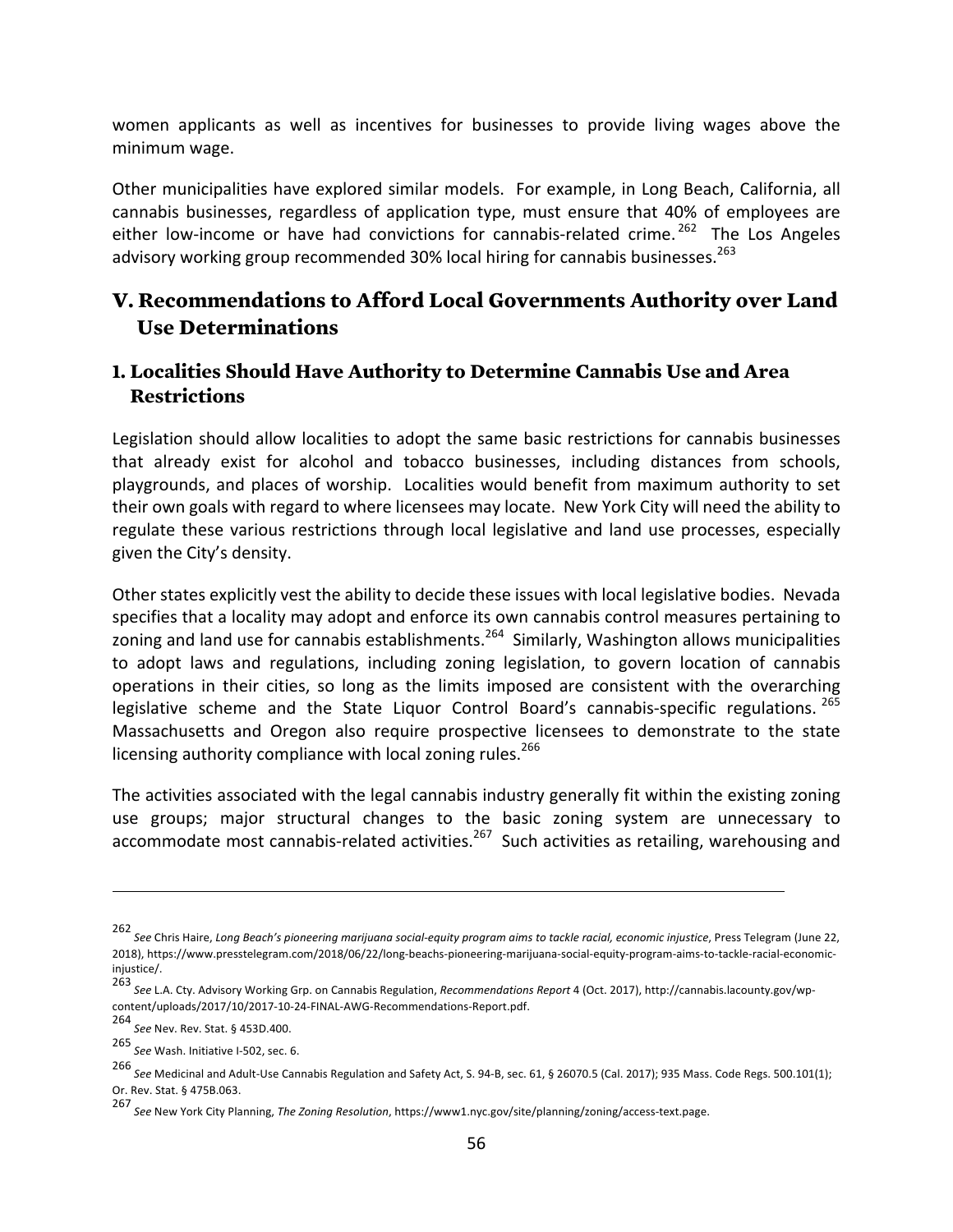distribution, testing, and cultivation are allowed broadly in areas where such activities are considered appropriate for other agricultural products.<sup>268</sup>

To the extent that limitations on the location or number of establishments conducting these activities must be designated, this should occur through regulation of licenses to conduct these business activities. Land use limitations, including distance from schools, parks, or places of worship, as well as limits on presence in multi-use buildings or proximity to residential populations, would be best addressed by local governmental bodies.

# **2. Local Authority to Set Restrictions on Cannabis Business Density**

New York City should have the authority to impose other location restrictions as appropriate, including placing density limits within defined geographic areas (i.e., community districts), and restrictions on the number of stores per City block ("blockface" restrictions).

Such restrictions are important as they relate to consumer-facing cannabis businesses, namely retail and on-site consumption licensees, and also to production businesses bordering residential areas. The Task Force seeks to prevent over-concentrations of cannabis outlets in the City and ensure that the location of these businesses takes into account broader commercial storefront activity on City streetscapes, for reasons related to public health and local economic competition. Given the competitive and scarce nature of the New York City real estate market, concentrations of cannabis businesses would likely develop without proactive and intentional density restrictions. 

The New York State Liquor Authority includes some of these restrictions in its regulations for liquor license applicants, but because of general waiver provisions, concentrations of either onsite or retail licenses are at levels that would likely be problematic for legal cannabis, particularly given public health concerns.<sup>269</sup>

In New York City, community board review can offer a meaningful process to solicit input from the local community on decisions about the location and operation of such facilities, with decision-making authority vested in the City to determine density criteria for licensee locations and approve on-site consumption licenses.

268 *See id.* 

<sup>269&</sup>lt;br>See N.Y. Alco. Bev. Cont. Law.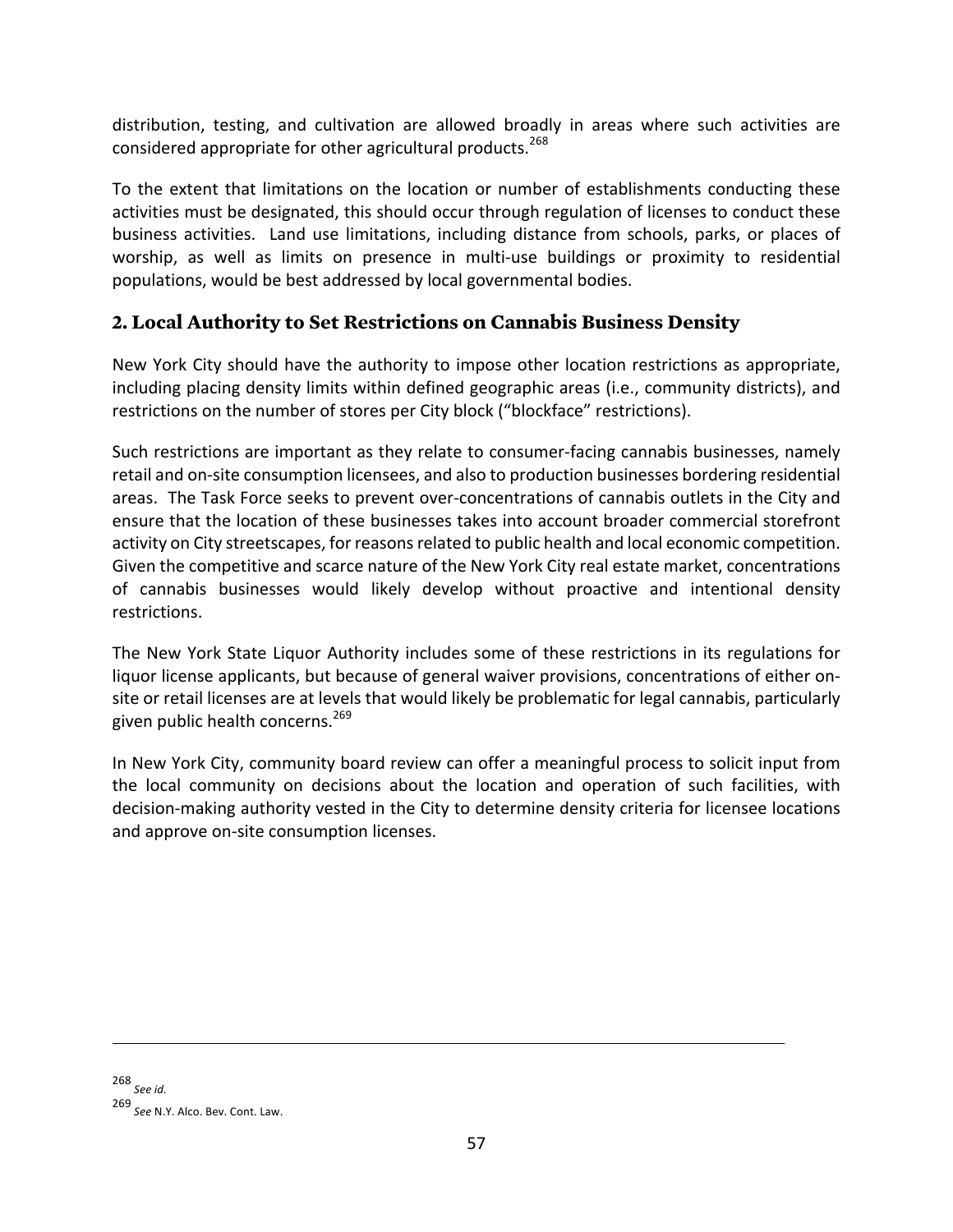# **VI. Recommendations to Support Access to Financial Resources and Services**

# **1. To Reduce Barriers to Entry for Small Business Owners, Legislation Should Expressly Provide that Banking and Professional Services for Cannabis-Related Businesses Do Not Violate State Law**

Providing financial services to cannabis businesses is complex and uncertain due to current federal restrictions, reducing the willingness of financial institutions to provide critically needed banking services to cannabis-related businesses.<sup>270</sup> This has, in turn, resulted in cannabis-related businesses having to operate mostly in cash,  $271$  thereby becoming more vulnerable to criminality—both as targets and as actors—in areas including tax and regulatory evasion<sup>272</sup> and robbery.<sup>273</sup> Additionally, the lack of traditional banking services exacerbates the racial and socioeconomic disparities in accessing reliable forms of financing and capital.<sup>274</sup>

For these reasons, it is imperative that the City and State work with financial institutions and cannabis-related businesses to provide access to banking and other financial services. New York City, the world leader in capital for banking and financial services, has the opportunity to provide leadership in cannabis-related business banking as well.

Federal and state regulators maintain overlapping oversight and legal authority over banks.<sup>275</sup> The federal Controlled Substances Act makes it a crime to conspire to manufacture, distribute, or dispense cannabis, including offering aid as an accessory after the fact.<sup>276</sup> The Money Laundering Control Act makes it a crime to conduct a financial transaction involving the proceeds of certain specified illegal activity (including cannabis production and sales), knowing that the transaction intends to conceal the illegal activity from reporting under state or federal law.<sup>277</sup>

<u> 1989 - Andrea San Andrew Maria (h. 1989).</u><br>1900 - Andrew Maria (h. 1980).

276 *See* 21 U.S.C. § 801 *et seq*. 

<sup>270&</sup>lt;br>*See* The Economist, *Most Banks Won't Touch America's Legal Pot Industry* (Apr. 20, 2018), https://www.economist.com/graphicdetail/2018/04/20/most-banks-wont-touch-americas-legal-pot-industry. 

<sup>271&</sup>lt;br>See, e.g., Jeremy Berke, Marijuana Startups Handling Millions of Dollars Are Forced to Hide Cash and Use Secure Vaults Because They're *Shut Out of the Banking System*, Business Insider (Sept. 4, 2018), https://www.businessinsider.com/marijuana-startups-shut-out-bankingsystem-2018-8. 

<sup>272&</sup>lt;br>*See, e.g.*, Press Release, U.S. Attorney's Office for the N. Dist. of Cal., North Bay Marijuana Distributor Pleads Guilty to Tax Fraud (May 25, 2018), https://www.justice.gov/usao-ndca/pr/north-bay-marijuana-distributor-pleads-guilty-tax-fraud ("Woods deposited more than \$1 million into numerous bank accounts under his control in amounts less than \$10,000. Combined, Woods failed to report more than \$1.1 million in gross receipts from his marijuana distribution business, which resulted in a tax loss of \$466,707 to the United States").

<sup>273&</sup>lt;br>*See, e.g.*, Chris Kudailis, *Las Vegas Marijuana Dispensary Shutters After Robbery*, Las Vegas Sun (June 30, 2018),

https://lasvegassun.com/news/2018/jun/30/las-vegas-marijuana-dispensary-shutters-after-robb/ (noting seven dispensary robberies in the Las Vegas area over 18 months).

<sup>274&</sup>lt;br>*See* Tracy Jarrett, *Six Reasons African Americans Aren't Breaking Into Cannabis Industry,* NBC News (Apr. 19, 2015),

https://www.nbcnews.com/news/nbcblk/6-reasons-african-americans-cant-break-cannabis-industry-n344486; see also Tracy Jan & Fenit Nirrapil, Battling the Racial Roadblocks to Joining the Legalized Marijuana Trade, Wash. Post (June 2, 2017),

https://www.washingtonpost.com/business/economy/battling-the-racial-roadblocks-to-joining-the-legalized-marijuanatrade/2017/06/02/7321de02-416f-11e7-9869-bac8b446820a\_story.html?noredirect=on&utm\_term=.7d54e243c52f. 

<sup>275&</sup>lt;br>*See J*ulie Anderson Hill, *Banks, Marijuana and Federalism,* 65 Case Western Reserve L. Rev. 597, 605-07 (2015).

<sup>277</sup> *See* 18 U.S.C. §§ 1956, 1957.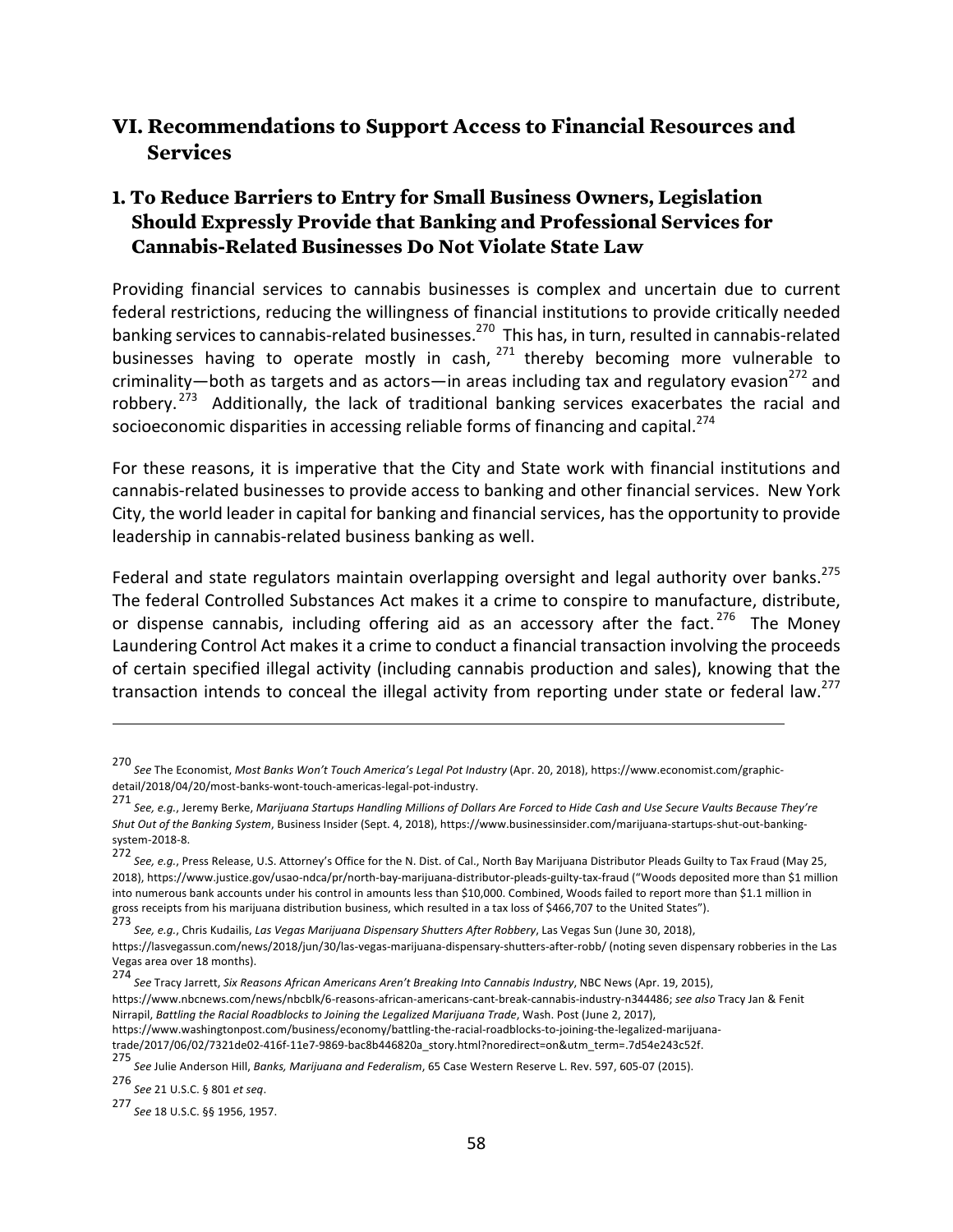Other laws, including the Bank Secrecy Act, $^{278}$  require banks to implement compliance programs to prevent money laundering and require filing of Suspicious Activity Reports ("SARs") with the Department of the Treasury's Financial Crimes Enforcement Network ("FinCEN") for, very generally,<sup>279</sup> any transaction that involves more than \$10,000 in cash or is more than \$5,000 and appears to derive from illegal activities or evade federal law.<sup>280</sup>

Even though former Attorney General Sessions directed local U.S. Attorneys to follow general Department of Justice guidance regarding the decision to prosecute cannabis-related crimes,  $^{281}$ the guidance from the Treasury's Financial Crimes Enforcement Network ("FinCEN Guidance") still remains in effect. The FinCEN Guidance<sup>282</sup> provides that a bank may give services to cannabis-related businesses, consistent with the bank's obligations under the Bank Secrecy Act.<sup>283</sup> To do so, a bank must conduct due diligence on the cannabis-related customer, and file one of three new types of SARs with FinCEN as well as issue currency transaction reports ("CTRs") consistent with the law.<sup>284</sup> A "Marijuana Limited SAR" indicates the customer does not violate state law or the priorities of the Cole Memo.<sup>285</sup> A "Marijuana Priority SAR" indicates a violation of state law or the Cole Memo.<sup>286</sup> And a "Marijuana Termination SAR" indicates the bank needed to terminate the banking relationship with a cannabis-related business in order to maintain an effective anti-money laundering compliance program.<sup>287</sup> The FinCEN Guidance offers a list of "red-flags" which could trigger a "Priority" or "Termination" SAR.<sup>288</sup>

The impact of rescission of the Cole Memo on the FinCEN Guidance has created uncertainty.<sup>289</sup> The FinCEN Guidance explicitly references the Cole Memo,  $290$  making it difficult to know for certain if continuing to follow the FinCEN Guidance has any effect, and if following the guidance would (at least in practice) immunize a bank from federal investigation or prosecution for

<u> 1989 - Jan Samuel Barbara, martxa a shekara tsa 1989 - An tsa 1989 - An tsa 1989 - An tsa 1989 - An tsa 198</u>

283 *See id.* at 2-3. 

284 *See id.* at 6.

285 *Id.* at 3-4. 

286<br>*Id.* at 4.

287 *Id.* at 4-5. 

288<br>*Id.* at 5-7.

<sup>278</sup> *See* 31 U.S.C. § 5311 *et seq*. 

<sup>279&</sup>lt;br>The specific requirements can be found in 31 C.F.R. § 1020.320.

<sup>280&</sup>lt;br>*See J*ulie Anderson Hill, *Banks, Marijuana and Federalism,* 65 Case Western Reserve L. Rev. 597, 613-17 (2015).

<sup>281</sup> See Jefferson B. Sessions, III, Attorney Gen., Memorandum for All United States Attorneys: Marijuana Enforcement (Jan. 4, 2018), https://www.justice.gov/opa/press-release/file/1022196/download. 

<sup>282&</sup>lt;br>See U.S. Dep't of the Treasury, Fin. Crimes Enf't Network, *Guidance: BSA Expectations Regarding Marijuana Related Businesses* (Feb. 14, 2014), https://www.fincen.gov/sites/default/files/shared/FIN-2014-G001.pdf.

<sup>289</sup> A letter from the Department of the Treasury in response to congressional inquiries on the impact of the Cole Memo rescission stated only "... we will notify the financial sector and supervisory authorities of any changes [to come as a result of the rescission]", deferring the issue to a later date. Letter from Drew Maloney, Assistant Sec'y for Legislative Affairs, U.S. Dep't of the Treasury, to U.S. Rep. Denny Heck (Jan. 31, 2018), https://dennyheck.house.gov/sites/dennyheck.house.gov/files/documents/Treasury%20Response%201.31.18 Heck.pdf.

<sup>290&</sup>lt;br>See, e.g., "As part of its customer due diligence, a financial institution should consider whether a marijuana-related business implicates one of the Cole Memo priorities or violates state law." U.S. Dep't of the Treasury, Fin. Crimes Enf't Network, *Guidance: BSA Expectations Regarding Marijuana Related Businesses* 3 (Feb. 14, 2014), https://www.fincen.gov/sites/default/files/shared/FIN-2014-G001.pdf.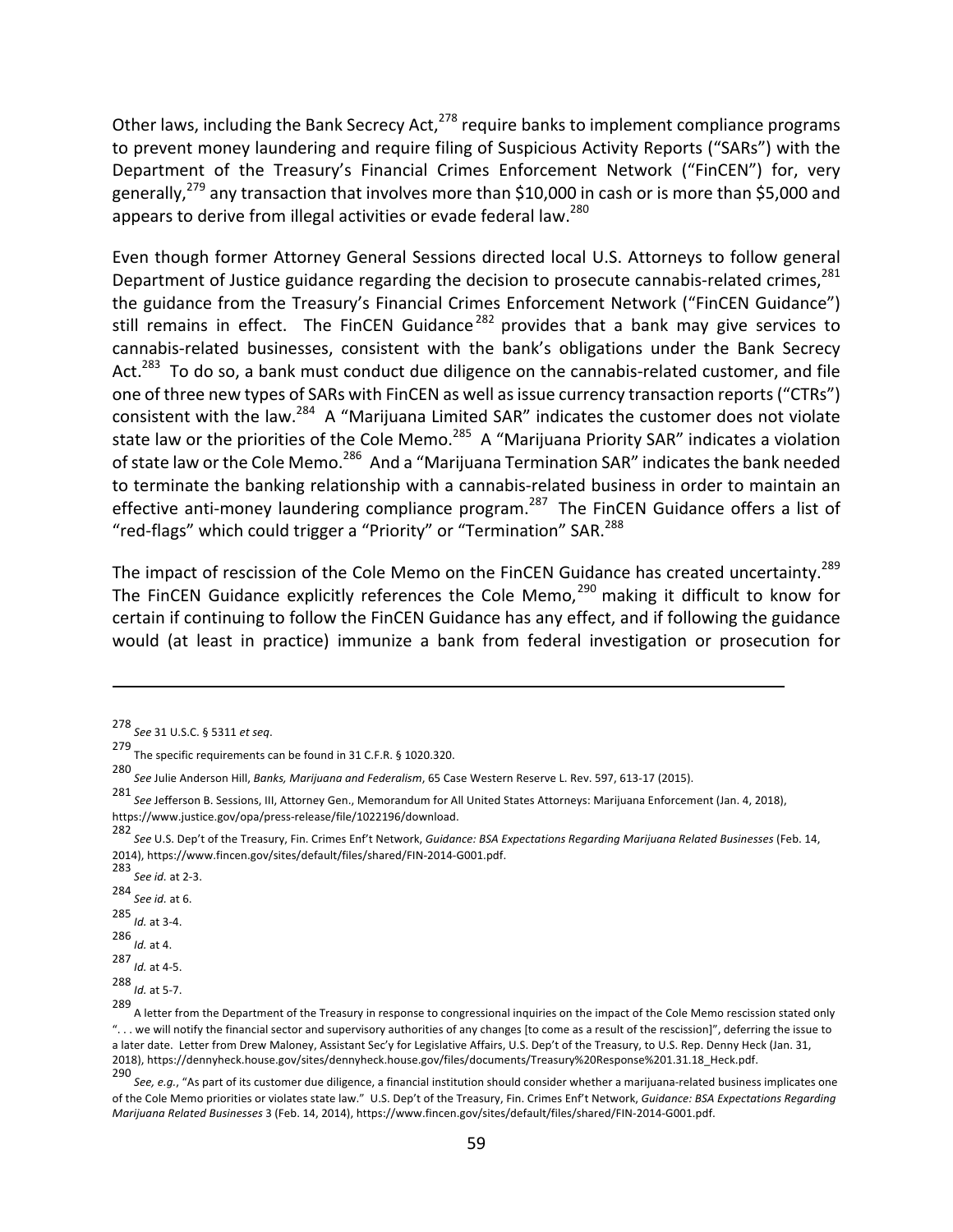cannabis banking.<sup>291</sup> However, testimony from Department of the Treasury officials, including Treasury Secretary Mnuchin, indicates the FinCEN guidance remains in effect.<sup>292</sup>

As a result of the federal laws and shifting enforcement landscape, banks are extremely cautious in doing business with cannabis-related businesses, in many cases refusing entirely.<sup>293</sup> Still, according to FinCEN statistics, as of June 2018, some 441 depository institutions were actively banking cannabis-related businesses in the United States.<sup>294</sup> While one front for reform and increased certainty has been a push on the federal level to legalize banking for cannabis-related businesses,  $295$  another front has been efforts by some states to ease their own regulatory burdens on banks to further facilitate cannabis-related business banking.<sup>296</sup>

<u> 1989 - Jan Samuel Barbara, martxa a shekara tsa 1989 - An tsa 1989 - An tsa 1989 - An tsa 1989 - An tsa 198</u>

294<br>See FinCEN, *Marijuana Banking Update* 2 (June 2018), https://www.fincen.gov/sites/default/files/shared/3rd%20Q%20MJ%20Stats.pdf.

<sup>291&</sup>lt;br>Complying with the FinCEN guidance should avoid complications with the Department of the Treasury, as FinCEN is a component of that department. 

<sup>292&</sup>lt;br>At a February 6, 2018 meeting of the U.S. House of Representatives Financial Services Committee, Secretary Mnuchin stated "[t]he intent is not to take [the FinCEN Guidance] down without a replacement that can deal with the current situation." Tom Angell, Trump Treasury *Secretary Wants Marijuana Money in Banks*, Forbes (Feb. 6, 2018), https://www.forbes.com/sites/tomangell/2018/02/06/trump-treasurysecretary-wants-marijuana-money-in-banks/#6163a2753a53. 

<sup>293&</sup>lt;br>See, e.g., Nick Lindsey, Cannabis Testing Lab in Alaska Shut Down Due to Banking Regulations, High Times (Apr. 2, 2018), https://hightimes.com/news/cannabis-testing-lab-alaska-shut-down-banking-regulations/ (recounting Wells Fargo threatening a landlord's mortgage until the landlord agreed to evict a state-legal cannabis testing laboratory). Nonetheless, there is evidence—at least prior to Sessions's action in January 2018—that major banks are actually doing some business with cannabis-related enterprises, despite their denials and occasional shutdowns: "[t]he analysis found that out of 84 applicants to operate medical marijuana dispensaries in Massachusetts, 29 reported having access to funds in at least one account at [a major bank]." Kevin Wack, *Big Banks Worked with Pot Industry, Despite Denials, Records Show, Am. Banker (Jan. 11, 2017), https://www.americanbanker.com/news/big-banks-worked-with-pot-industry-despite-denials*records-show. 

<sup>295&</sup>lt;br>The most recent attempt was the SAFE Act of 2017, H.R. 2215, 115th Cong. (2017), https://www.congress.gov/bill/115th-congress/senatebill/1152, which failed to pass out of the House Appropriations Committee in January 2018. As summarized by the Congressional Research Service, the law would have: "prohibit[ed] a federal banking regulator from (1) terminating or limiting the deposit insurance or share insurance of a depository institution solely because the institution provides financial services to a legitimate marijuana-related business; (2) prohibiting or otherwise discouraging a depository institution from offering financial services to such a business; (3) recommending, incentivizing, or encouraging a depository institution not to offer financial services to an account holder solely because the account holder is affiliated with such a business; or (4) taking any adverse or corrective supervisory action on a loan made to a person solely because the person either owns such a business or owns real estate or equipment leased or sold to such a business." As specified by the bill, a depository institution shall not, under federal law, be liable or subject to forfeiture for "providing a loan or other financial services" to a legitimate marijuana-related business. Id. A letter from nineteen state Attorneys General to Congressional leadership, urging passage of the bill, described the "need for Congressional Action to get the cash generated by [the cannabis] industry into the regulated banking sector even more urgent" following rescission of the Cole memo. Letter from Nineteen State Attorneys General to Congressional Leadership at 2 (Jan. 16, 2018), https://oag.ca.gov/system/files/attachments/press\_releases/Final%20Banking%20Letter%20to%20Congress.pdf. 

<sup>296&</sup>lt;br>For example, Oregon law provides that a financial institution providing customary financial services to a state-licensed cannabis-related business is "exempt from any criminal law of this state an element of which may be proven by substantiating that a person provides financial services customarily provided by financial institutions . . . to a person who possesses, delivers or manufactures marijuana or marijuana derived products," decriminalizing banking for cannabis-related businesses. H.R. 4094-B, 78th Leg. Assemb., 2016 Reg. Sess., § 2 (Or. 2016).

A few states have gone the other way. See, e.g., Anthony C. Kaye, Banking and Marijuana, Redux: Utah Department of Financial Institutions Commissioner Declares Opposite Position to New York's Encouragement of Banking Services for Marijuana Businesses Licensed Under State Law, Ballard Spahr LLP Money Laundering Watch Blog (Aug. 21, 2018), https://www.moneylaunderingwatchblog.com/2018/08/banking-andmarijuana-redux-utah-department-of-financial-institutions-commissioner-declares-opposite-position-to-new-yorks-encouragement-of-bankingservices-for-marijuana-businesses-license/ (noting that Utah's Commissioner of the Division of Financial Services indicated that "if any examination conducted by UDFI identifies evidence of cannabis-related banking activities, UDFI will cite the conduct as an apparent violation of federal law").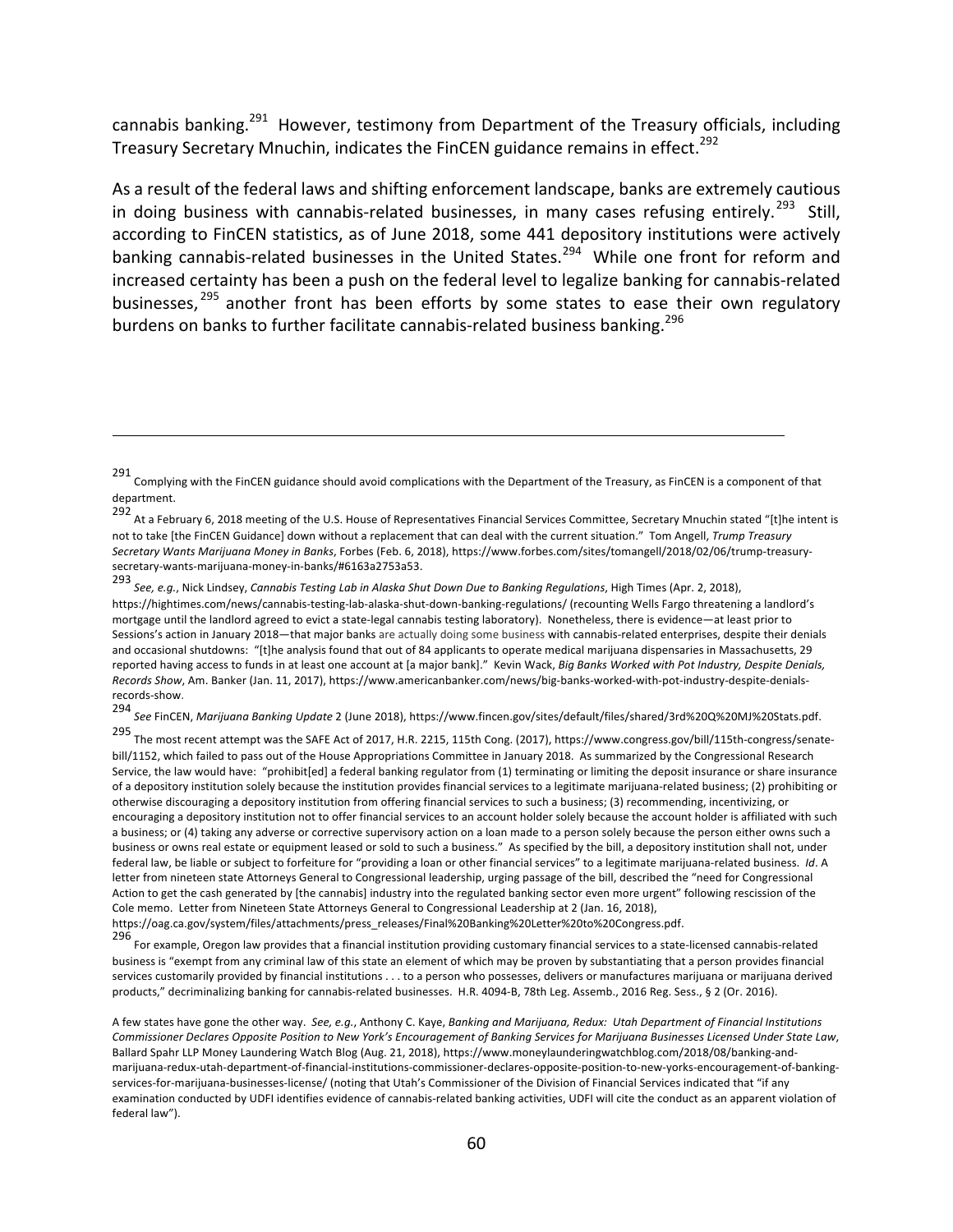Adopting explicit protections for banking institutions and professional service providers would help alleviate concerns arising from uncertainty at the federal level about provision of services to cannabis-related businesses.<sup>297</sup>

In a manner similar to Washington's law,<sup>298</sup> legislation should provide that offering banking services to cannabis-related businesses is not a state-level crime.

Legislation should similarly include provisions giving comfort to accountants, lawyers, and other professional service providers that rendering services to cannabis-related businesses does not violate applicable licensing or professional requirements.<sup>299</sup>

# **2. The State Department of Finance Should Expand Guidance on Banking Services for Cannabis-Related Businesses**

States have issued guidance to enable and encourage financial institutions to provide financial services to cannabis-related businesses.<sup>300</sup> Similarly, the State Department of Financial Services should build on guidance encouraging banking institutions to provide financial services to medical cannabis businesses issued in 2018.<sup>301</sup> The guidance declared that the Department of Financial Services would not impose regulatory actions on any bank "solely for establishing a banking relationship with a medical [cannabis]-related business that operates a compliant business in New York,"<sup>302</sup> if the institution (i) complies with the 2014 FinCEN Guidance for financial institutions providing financial services to cannabis-related businesses, (ii) complies with guidance and priorities set forth in the Cole Memo (despite the Memo's rescission), and (iii) evaluates the risks associated with offering products and services and its ability to effectively manage those risks. The Department of Financial Services should expand this guidance to adultuse cannabis-related businesses simultaneously with State legislation legalizing cannabis,

<sup>297&</sup>lt;br>A model provision can be found in Oregon's House Bill 4094. S*ee* H.R. 4094-B, 78th Leg. Assemb., 2016 Reg. Sess., § 2 (Or. 2016) (providing that a financial institution providing customary financial services to a State-licensed cannabis-related business is "exempt from any criminal law of this state an element of which may be proven by substantiating that a person provides financial services customarily provided by financial institutions . . . to a person who possesses, delivers or manufactures marijuana or marijuana derived products," decriminalizing banking for cannabis-related businesses).

<sup>298&</sup>lt;br>See S. 5928, 65th Leg., 2018 Reg. Sess. (Wash. 2018) (providing that a financial institution "does not commit a crime [under any Washington law] solely by virtue of receiving deposits, extending credit, conducting funds transfers, transporting cash or other financial instruments, or providing other financial services for" a cannabis-related business authorized under Washington Law).

<sup>299&</sup>lt;br>See S. 5928, 65th Leg., 2018 Reg. Sess. (Wash. 2018) (decriminalizing the provision of accounting services to cannabis-related businesses for certified public accountants and their firms); David C. Spellman, 2018 Washington State Comfort Legislation for the Financial Industry and Accountants Dealing with Licensed Marijuana Businesses, The Pipeline, Lane Powell PC Cannabis Law Blog (Apr. 12, 2018), https://www.cannabislawadvisor.com/2018/04/12/2018-washington-state-comfort-legislation-financial-industry-accountants-dealing-licensedmarijuana-businesses/#\_ftnref2. 

<sup>300&</sup>lt;br>For example, the Massachusetts Department of Banking has stated that "adherence to [FinCEN] guidelines and recommendations will satisfy the requirements of the Division of Banks for institutions under its supervisory jurisdiction." Mass. Div. of Banks, Banking for Marijuana *Related Businesses in Massachusetts* (Mar. 27, 2018), https://www.mass.gov/news/banking-for-marijuana-related-businesses-inmassachusetts. 

<sup>301&</sup>lt;br>See Maria T. Vullo, N.Y. State Superintendent of Fin. Serv., *Guidance on Provision of Financial Service to Medical Marijuana and Industrial* Hemp-Related Business in New York State (July 3, 2018) [Maria T. Vullo, Guidance on Provision of Financial Service to Medical Marijuana and *Industrial Hemp-Related Business in New York State*], 

https://www.governor.ny.gov/sites/governor.ny.gov/files/atoms/files/New\_York\_Online\_Lending\_Survey\_Report.pdf. 302 *Id.* at 9.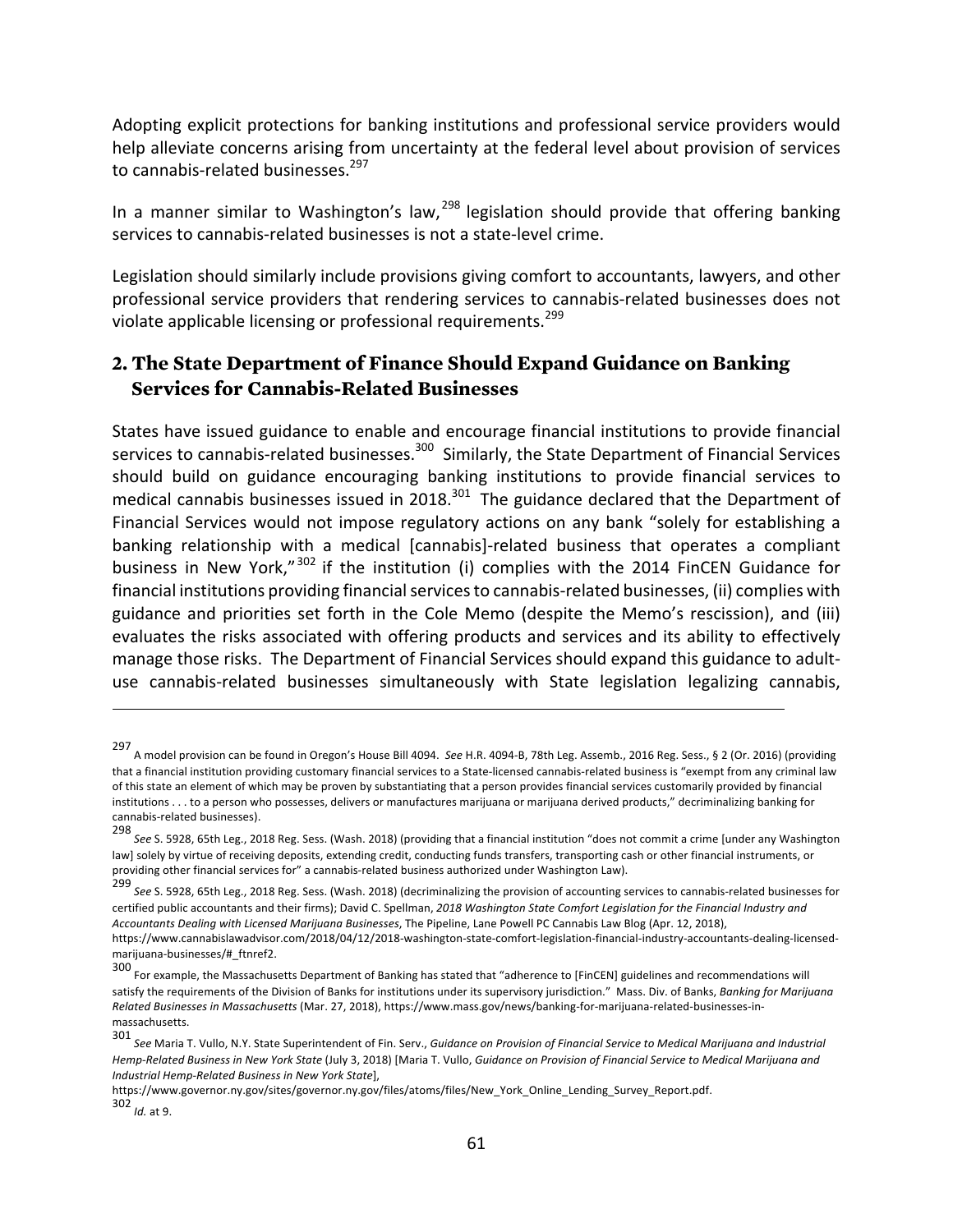including the development of robust exam procedures<sup>303</sup> and other guidance and technical assistance for banks entering the cannabis space.

# **3. The State Should Provide, and Permit Localities to Provide, Technical Assistance with Banking Services and Access to Capital Services, Including a Loan Fund, to Promote Economic Opportunity**

Regulations should provide for and permit localities to provide technical assistance and access to capital services for easing compliance with federal and State guidelines, with a focus on smallsized cannabis-related businesses and businesses owned by equity applicants, such as Minority and Women-Owned Businesses and cannabis-related businesses affiliated with those previously arrested, convicted, or incarcerated for use, possession, or sale of cannabis. Locally-administered equity initiatives in partnership with community nonprofits will most effectively allow local jurisdictions to reach communities most in need of historical redress.

Given that new businesses will need assistance navigating the regulatory regime, localities will benefit from the flexibility to provide other programs that promote equity by enabling small businesses to open. For examples, localities could consider instituting programs that provide technical assistance to cannabis-related businesses seeking banking and other financial services, as well as programs that allow City agencies and community nonprofits to provide legal and technical support for small businesses, including guidance related to issues of federal illegality (such as access to capital and tax consequences), safety standards, compliance, quality control, inspections, meeting licensing requirements, and pathways from the illicit market to the legal market for previously illegal businesses.

To promote racial, ethnic, and gender diversity in the cannabis industry, State supported loans will be important. In addition, localities should be allowed to leverage a revolving loan fund through public-private partnerships or by partnering with credit unions to implement a co-op model to fill the need for banking services. A fund of at least \$10 million will be needed to make real the promise of equitable access to the burgeoning industry. Such a loan fund would support equity entrants to the field.

# **4. Foster City-State Regulatory Information Sharing**

It is imperative that the City and State engage in information sharing and utilization of standardized forms by cannabis control authorities on the State and local levels, including by the New York State Department of Financial Services and any other applicable State regulators, to facilitate streamlined compliance requirements and enforcement.

<u> 1989 - Andrea San Andrew Maria (h. 1989).</u><br>1900 - Andrew Maria (h. 1980).

<sup>303&</sup>lt;br>See Wash. Dep't of Fin. Inst., *Providing Banking Services to Marijuana Related Businesses under I-502* (June 23, 2014), http://www.dfi.wa.gov/documents/banks/marijuana-faqs.pdf.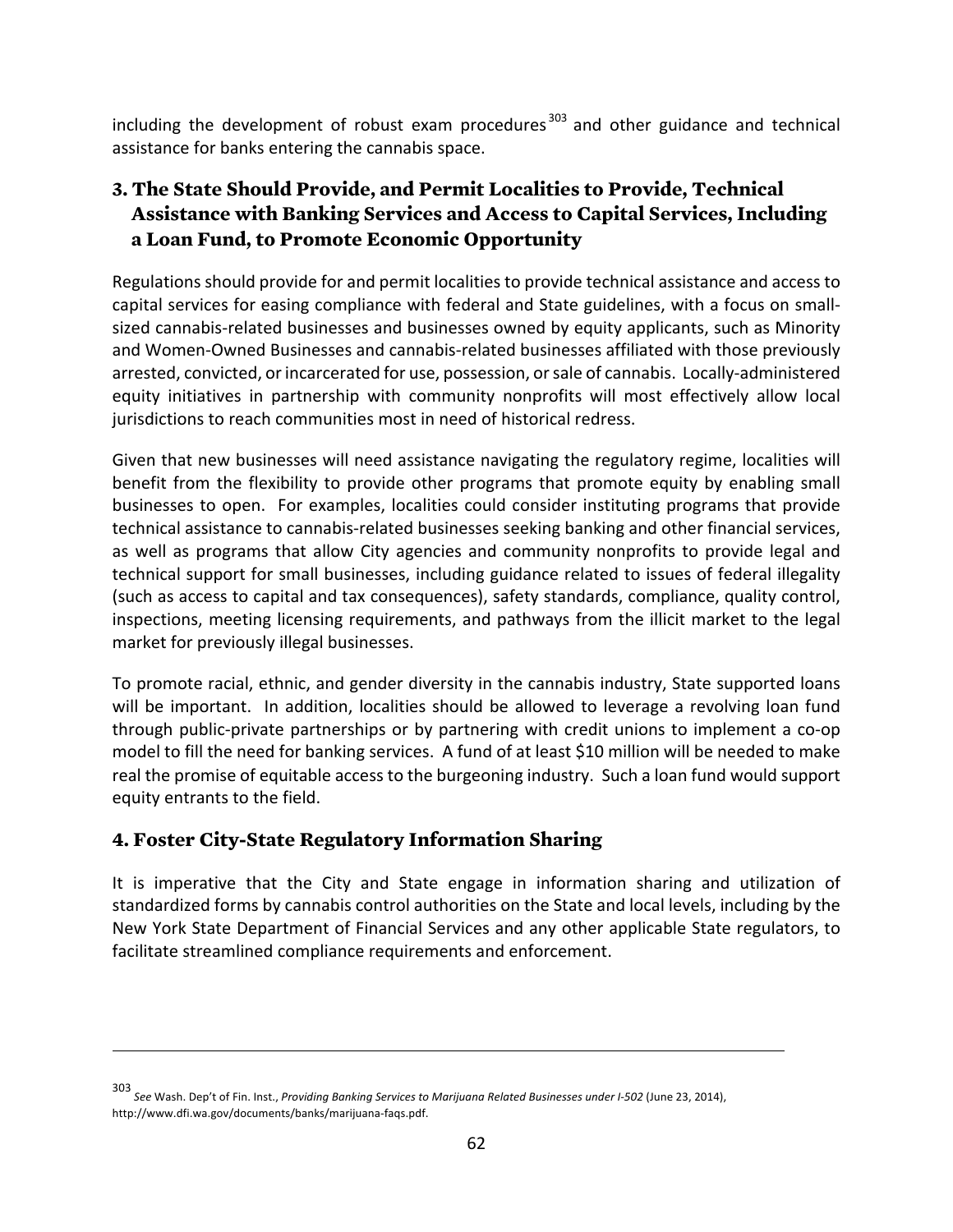#### **5. Conduct a Feasibility Study with Respect to Financial Services for Cannabis Businesses**

A feasibility study should be conducted on whether to establish a State-chartered financial institution that provides financial services to cannabis-related business. The study should also evaluate how the State can ease the process for incorporation of private banks or credit unions with a cannabis-related business focus.

While some states have considered licensing or establishing state-chartered banking institutions for the provision of banking services to cannabis-related businesses.<sup>304</sup> others have been deterred by significant obstacles, including lack of protection for state banks from federal law enforcement.<sup>305</sup> Still others have attempted to establish close-looped systems, which would allow for cannabis-related businesses to transact business within the state and for financial institutions to provide financial services in a contained banking system.<sup>306</sup> Similarly, Colorado permits the establishment of cannabis financial services cooperatives, known as "cannabis credit co-ops," which restrict membership to licensed cannabis-related businesses that can interact only with other co-ops and their members.<sup>307</sup> However, as exemplified by Fourth Corner Credit Union, a state-chartered credit union based in Colorado,  $308$  due to uncertainty at the federal level regarding enforcement and problems with administration and funding, states have recognized the significant limitations to these plans and continue to evaluate their feasibility. $^{309}$ 

<sup>304&</sup>lt;br>See, e.g., H.R. 376, 30th Leg., Reg. Sess. (Al. 2017); Cal. Senate Comm. on Banking and Fin. Inst., *Analysis of Financial Institutions: Cannabis S.B. 930*, *2017-2018 Reg. Sess.* (2018) (proposing the creation of a state-chartered banks to provide services to cannabis-related businesses). 

<sup>305&</sup>lt;br>*See, e.g., California Decides Against State-Chartered Banking for Marijuana Industry,* Marijuana Bus. Daily (Aug. 17, 2018), https://mjbizdaily.com/california-decides-against-state-chartered-banks-to-help-marijuana-industry (noting that California decided not to pursue its plan to establish a State-chartered banking institution for cannabis-related businesses).

<sup>306</sup> See H.R. 376, 30th Leg., Reg. Sess. (Al. 2017); *see also* Cal. Senate Comm. on Banking and Fin. Inst., *Analysis of Financial Institutions: Cannabis S.B. 930*, *2017-2018 Reg. Sess.* (04/16/18–Senate Banking And Financial Institutions), https://leginfo.legislature.ca.gov/faces/billAnalysisClient.xhtml?bill\_id=201720180SB930#. 

<sup>307&</sup>lt;br>See H.R. 14-1398, 69th Gen. Assemb., Reg. Sess. (Colo. 2014) (enacting the Marijuana Financial Services Cooperatives Act). A co-op is empowered to behave like an ordinary credit union, but membership is restricted to licensed cannabis-related businesses, and a co-op can only interact with other co-ops and their own members. The co-ops are exempted under Colorado law from compliance with certain federal laws, allowing them to operate legally under Colorado law regardless of their federal status. See Colo. Legislative Council Staff, Marijuana Legislation *2014*, https://leg.colorado.gov/sites/default/files/14\_marijuanalegis.pdf. 

<sup>308</sup> Fourth Corner Credit Union ("FCCU") was formed in 2014 under Colorado's co-op law, and applied for two key federal programs: a Federal Reserve Master Account (essentially a bank account for banks, allowing FCCU to make transfers to other banks within the Fed's system) and deposit insurance under the federal National Credit Union Administration. See Nathaniel Popper, Banking for Pot Industry Hits a Roadblock, N.Y. Times (July 30, 2015), https://www.nytimes.com/2015/07/31/business/dealbook/federal-reserve-denies-credit-union-for-cannabis.html. Initially denied access to both federal programs, FCCU brought suit, including an appeal (and reversal) on the Master Account issue before the Tenth Circuit. See Board of Governors of the Federal Reserve System Amicus Br. in Supp. of Def.-Appellants, *Fourth Corner Credit Union v. Fed.* Res. Bank of Kansas City, No. 16-1016 (10th Cir. June 27, 2016). FCCU recently was granted a conditional approval by the Federal Reserve Bank of Kansas City, which required the credit union to not service dispensaries, but to provide banking services for cannabis-linked businesses, such as accountants, landlords, and lawyers. However, litigation regarding the deposit insurance continues. Lalita Clozel, Fed Banks Marijuana-Focused Credit Union, Wall St. J. (Feb. 5, 2018), https://www.wsj.com/articles/fed-backs-marijuana-focused-credit-union-1517870188.

<sup>309&</sup>lt;br>See John Chiang, Cal. State Treasurer, *Banking Access Strategies for Cannabis-Related Businesses: A Report from the State Treasurer's* Cannabis Banking Working Group 18-19 (2017), https://www.treasurer.ca.gov/cbwg/resources/reports/110717-cannabis-report.pdf.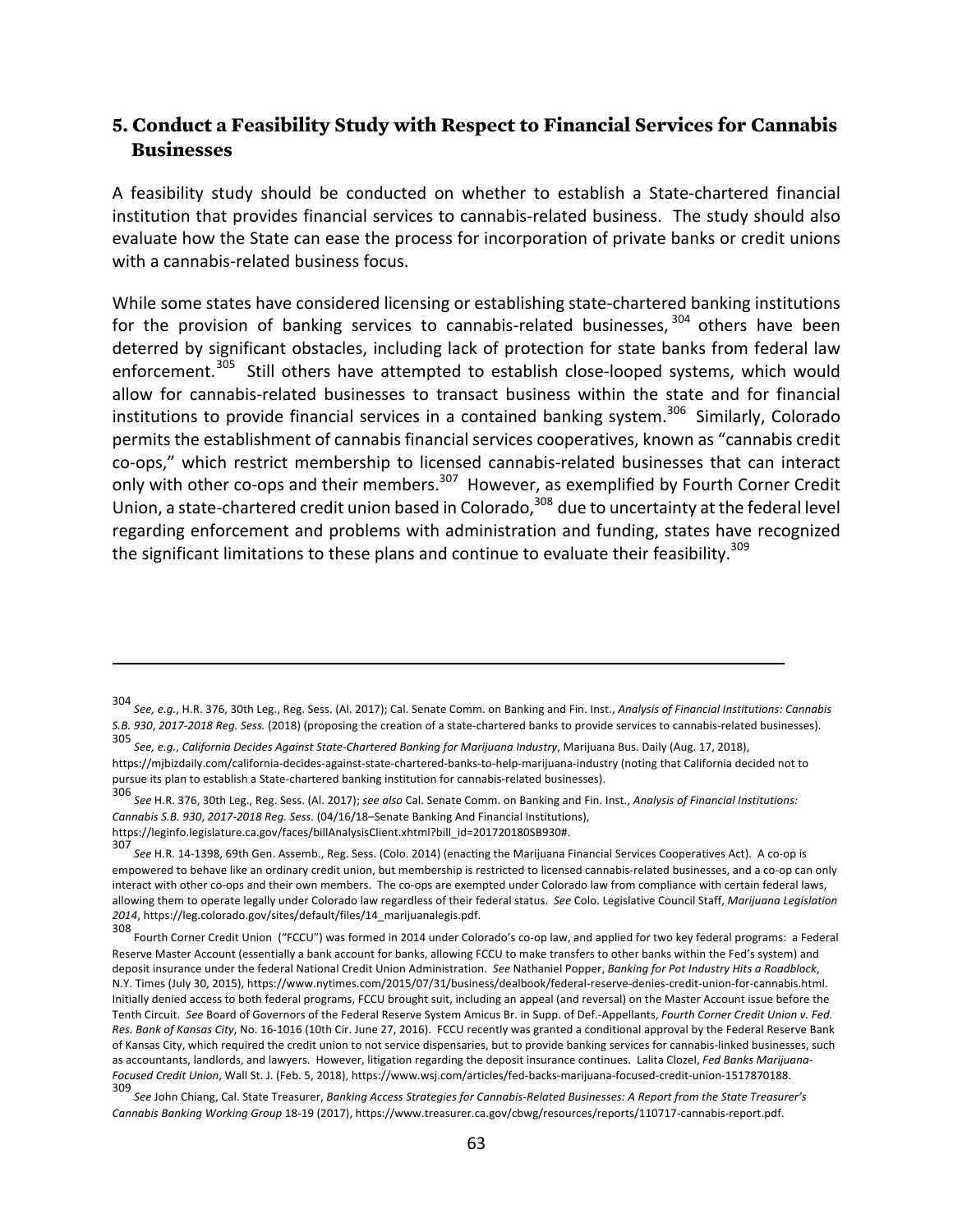A feasibility study can evaluate the issue as well as other possible approaches to New York State involvement with facilitating banking services for cannabis businesses. $310$ 

#### **6. Eliminate a Surety Bond Requirement**

The legislation should eliminate any surety bond requirement. A surety bond is costly to maintain and a particularly challenging requirement in the cannabis industry because insurers are less willing to issue bonds given the federal cannabis ban. Other jurisdictions have faced similar challenges and have either removed the requirement altogether or created a flat bond. For example, Colorado removed its initial requirement to obtain a surety bond $311$  after many surety bond companies decided not to issue bonds out of concern with being charged with federal racketeering laws under the RICO Act.<sup>312</sup> On the other hand, California requires a flat bond of \$5,000 payable to the State.<sup>313</sup> In February 2018, Continental Heritage Insurance Company became California's first approved insurer to offer surety bonds to legal cannabis businesses.<sup>314</sup> Likewise, Oklahoma is considering a flat \$50,000 bond for medical cultivation operations.<sup>315</sup>

Surety bonds also create practical challenges, even if an insurer is willing to issue them. A retail licensee could not reasonably know the anticipated tax obligation of the cultivator. Indeed, a retailer and a cultivator may not even be in direct contact if there is a long supply chain. It is also unclear what the surety bond will be used to insure and whether, should there be a violation, the State regulators will file against the retailer or the cultivator. These factors pose a significant challenge for a retailer who would be tasked with determining the proper amount to bond. This uncertainty makes it difficult for a retailer to adequately plan for permitting and licensing costs. It also makes it difficult for a retailer to ensure its compliance with law.

Therefore, surety bond requirements should be eliminated to minimize unforeseen costs for small businesses and not exacerbate the obstacles to creating new businesses.

<sup>310&</sup>lt;br>For example, Hawaii has partnered with private sector actors, CanPay for transactions and Safe Harbor Private Banking, to set up accounts, to provide certain banking services to cannabis-related businesses. See PRNewswire, Safe Harbor and CanPay Launch Statewide Cannabis Banking in Hawaii (Sept. 13, 2017), https://www.prnewswire.com/news-releases/safe-harbor-and-canpay-launch-statewide-cannabis-bankingin-hawaii-300518656.html. 

<sup>311&</sup>lt;br>See Act Repealing Bonding Requirement Marijuana Businesses, H.R. 16-1041, 71st Gen. Assemb., Reg. Sess. (Colo. 2016).

<sup>312&</sup>lt;br>See Lucinda Honeycutt, *Changes to the Colorado Marijuana Business Make it Easier to Participate,* Huffington Post (Apr. 17, 2017), https://www.huffingtonpost.com/lucinda-watrous/changes-to-the-colorado-m\_b\_9711040.html. 

<sup>313&</sup>lt;br>See Cal. Bureau of Cannabis Control, *Commercial Cannabis Licensee Bond Form* (Apr. 2018), https://cannabis.ca.gov/2018/04/16/bureauof-cannabis-control-commercial-cannabis-licensee-bond-form; Cal. Bureau of Cannabis Control, *Commercial Cannabis Licensee Bond* (Apr. 2018), https://www.bcc.ca.gov/clear/licensee\_bond.pdf. 

<sup>314&</sup>lt;br>See Press Release, Cont'l Heritage, California Approves Continental Heritage Cannabis Surety Program (Feb. 21, 2018), https://continentalheritage.com/california-department-of-insurance-approves-continental-heritage-insurance-company-cannabis-suretyprogram/. 

<sup>315&</sup>lt;br>*See* Title 310 Oklahoma State Department of Health, Chapter 681 Medical Marijuana Control Program § 310:681-5-3(e)(9) (June 26, 2018) (Working Draft version 1.5), http://omma.ok.gov/Websites/ddeer/images/REVISED.MMR.WorkingDraft.JE06262018.pdf.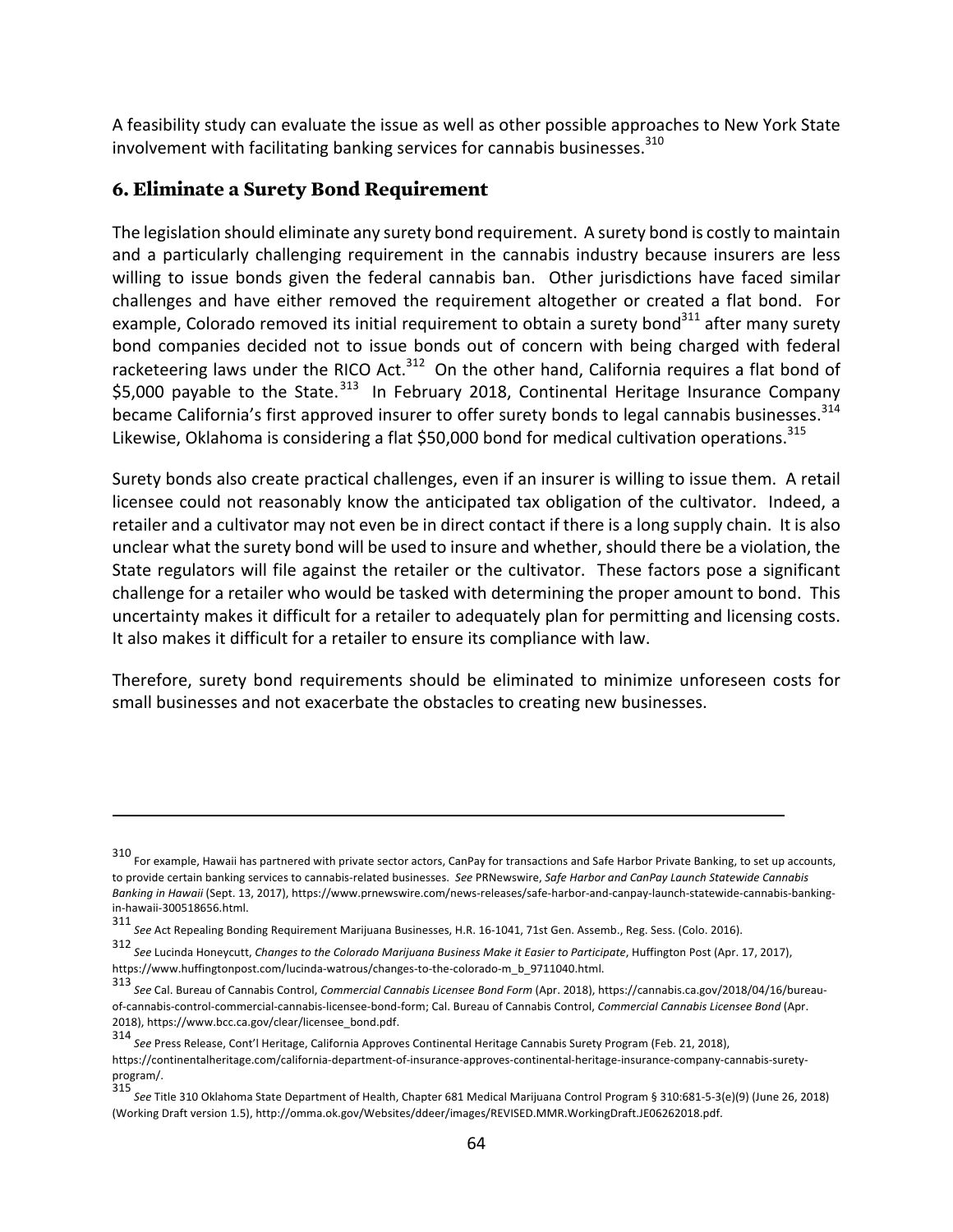# **VII. Recommendations for Tax-Related Policy and Revenue Use**

#### **1. Local Authorities Should Have Authority to Impose a Sales Tax on Adult-Use Cannabis**

The tax framework for legal cannabis-related activity should focus on key goals of legalization: creating a viable legal market that supplants the illicit market, promoting only safe cannabis use among of-age individuals, and building economic opportunities for disadvantaged communities.

Towards these ends, the City would seek authority to establish an option for an add-on local sales tax on retail sales of adult-use cannabis appropriate relative to State tax levels. New York needs to be sensitive that the total tax burden imposed on cannabis activity not raise legal cannabis prices to a level that incentivizes illicit market or illegal cross-border sales. These tax rates should be competitive with surrounding jurisdictions in order to discourage trafficking or reduce market opportunities for New York City businesses. But the total tax levy adopted should establish balance between New York State and New York City taxes to ensure fair distribution of revenues and that revenue streams are available for needed cannabis-related programs at the local level.

The enforcement needs of the City, with its high population density and proximity to New Jersey and Connecticut, which are considering legalization, $316$  are likely to be significant, as will be the resources required for locally funded cannabis-related health, economic opportunity, and other public services in New York City.

No additional local excise tax on cannabis transactions should be added as a funding source, however, even though City excise taxes are currently imposed on cigarette and alcohol sales in the City.<sup>317</sup> A sales tax is preferred to an excise tax because of the relative simplicity of administration, enforcement, and collection, although the possible high percentage of taxes that will be paid in cash due to the limited financial services available to cannabis vendors will create challenges. The sales tax infrastructure is already in place.<sup>318</sup> All retail vendors are required to file sales tax returns under existing law, $319$  and therefore the additional burden on the vendor and the State will be modest. The sales tax would be administered and enforced by New York

<sup>316&</sup>lt;br>See Sandra Gomez-Aceves, *Connecticut Legislative Committee Passes Recreational Marijuana Bill,* Hartford Courant (Apr. 5, 2018), http://www.courant.com/politics/hc-pol-marijuana-legislation-hits-committee-deadline-20180405-story.html. 

New Jersey has recently introduced a revised bill to legalize adult use of cannabis. See New Jersey Cannabis Regulatory and Expungement Aid Modernization Act, S. 2703, 218th Leg. (N.J. 2018). The New Jersey bill provides for a tax "at the rate of 5.375 percent upon the receipts from the retail sale of cannabis items by a cannabis retailer to retail customers who are 21 years of age or older." Id. § 18(a). Under the bill, the tax will escalate over time: "To encourage early participation in and development of marijuana establishments and to undermine the illegal marketplace, the tax shall escalate as follows: in year one following the enactment [this bill], the excise tax shall be 10 percent; in year two, the tax shall be 15 percent; in year three, the tax rate shall be 20 percent; and in year four and beyond, the tax shall be 25 percent." Id.

<sup>317</sup> Large localities are regularly granted different status and authorities. *See, e.g.*, N.Y. Tax. Law § 1301 (authority to impose local income taxes). 

<sup>318&</sup>lt;br>See, e.g., N.Y. Tax Law §§ 1250; 1105, 1111. The 2018 Proposed Bill contemplates using this infrastructure. *See* S. 3040-C, sec. 33 §§ 447-A, 449. 

<sup>319</sup> *See generally* N.Y. Tax Law §§ 1105-1107.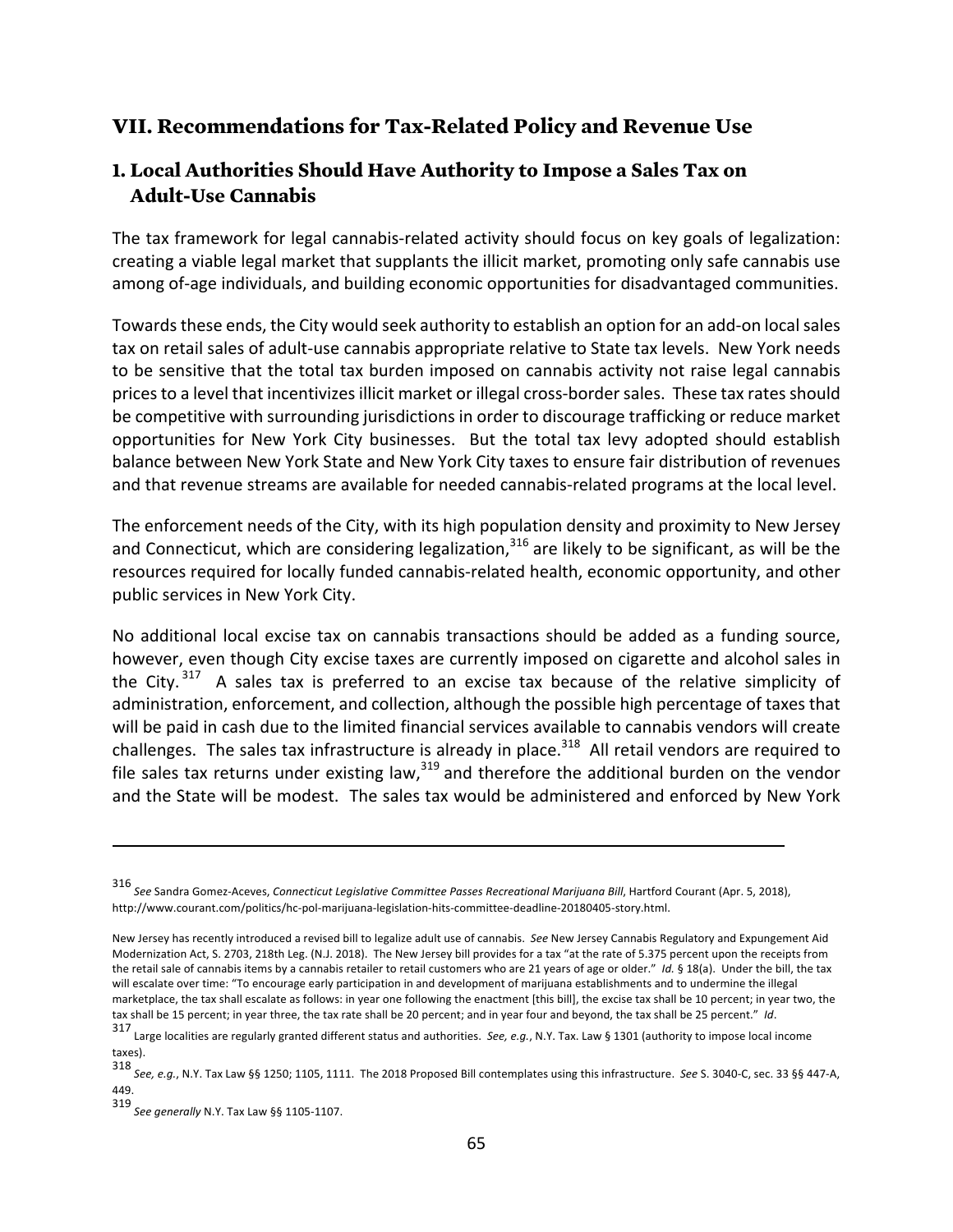State (as is the currently imposed 8.875% aggregate New York State/New York City sales tax).<sup>320</sup> although the City should have a role in New York tax-related and licensing enforcement, which should be bolstered in the cannabis context with access for local agencies to relevant seed-tosale system data.

An excise tax could be "upstreamed" to distributors, potentially decreasing the number of business entities the tax authorities would have to monitor. However, a local excise in addition to a local sales tax would be more complex to administer and enforce and could have unwanted tax cascading effects—the excise tax could become part of the sales tax base. Distributors could be located outside the taxing locality, making enforcement (even with seed–to-sale system access) more difficult for local regulators. Given the large agricultural land or grow house spaces required for cannabis cultivation, in the medium- and long-term, cannabis production and processing will likely take place primarily outside of New York City. There are administrative advantages to focusing on taxing at the retail level where vendors are located, or for delivered cannabis where the consumer is located.

For either a sales or excise tax, an ad valorem tax on consumption is preferred, and would be in addition to the current City sales and use tax imposed on most retail sales of tangible goods to consumers within New York City. This transaction value-based approach follows that adopted in several other states and major cities. A consumption tax based on potency or other unit of measure would require monitoring and enforcement of an additional testing regime.<sup>321</sup>

#### **2. Establish Mechanisms to Study and Set Tax Rates**

Mechanisms, such as a State-local advisory body, will be necessart to allow for biennial reviews, reports, and possible adjustment of tax rates on the basis of shifting market conditions, demand elasticity, and changing cross-border legalization and taxation regimes.

The most efficient tax rate is presently unknown. Demand for alcohol and tobacco have been shown to be moderately elastic to price—and therefore tax rates.  $322$  In Washington and Colorado, the states with the most mature adult-use markets, tax revenues began relatively low as the market developed. This may have been driven by the initial need to resolve regulatory and enforcement issues, and the transition of cannabis business out of the illicit markets with

<sup>320</sup> *See generally id*. 

<sup>321&</sup>lt;br>*See* Richard Phillips, Inst. on Taxation and Econ. Policy*, Issues with Taxing Marijuana at the State Level* 3 (2015), https://itep.org/wpcontent/uploads/marijuanaissuesreport.pdf. 

However, at cultivation it is appropriate to assess a unit tax per plant, or by weight of raw plant material. For example, Alaska currently charges a \$50 per ounce tax, see id., and California has a \$9.25 per ounce tax on flower and a \$2.75 per ounce tax on leaves, see Cal. Dep't of Tax and Fee Admin., Tax Guide for Cannabis Business: Cannabis Cultivation Tax, http://www.cdtfa.ca.gov/industry/cannabis.htm#Cultivators.

<sup>322</sup> See Matthew C. Farrelly, et. al., *The Consequences of High Cigarette Excise Taxes for Low-Income Smoker*, 7 PLOS ONE E43838 (2012); Scott Drenkard, Tax Found., *Fiscal Fact Sheet No.* 565: Cigarette Taxes and Smuggling by State, 2015 (Nov. 2017), https://taxfoundation.org/cigarette-tax-cigarette-smuggling-2015/.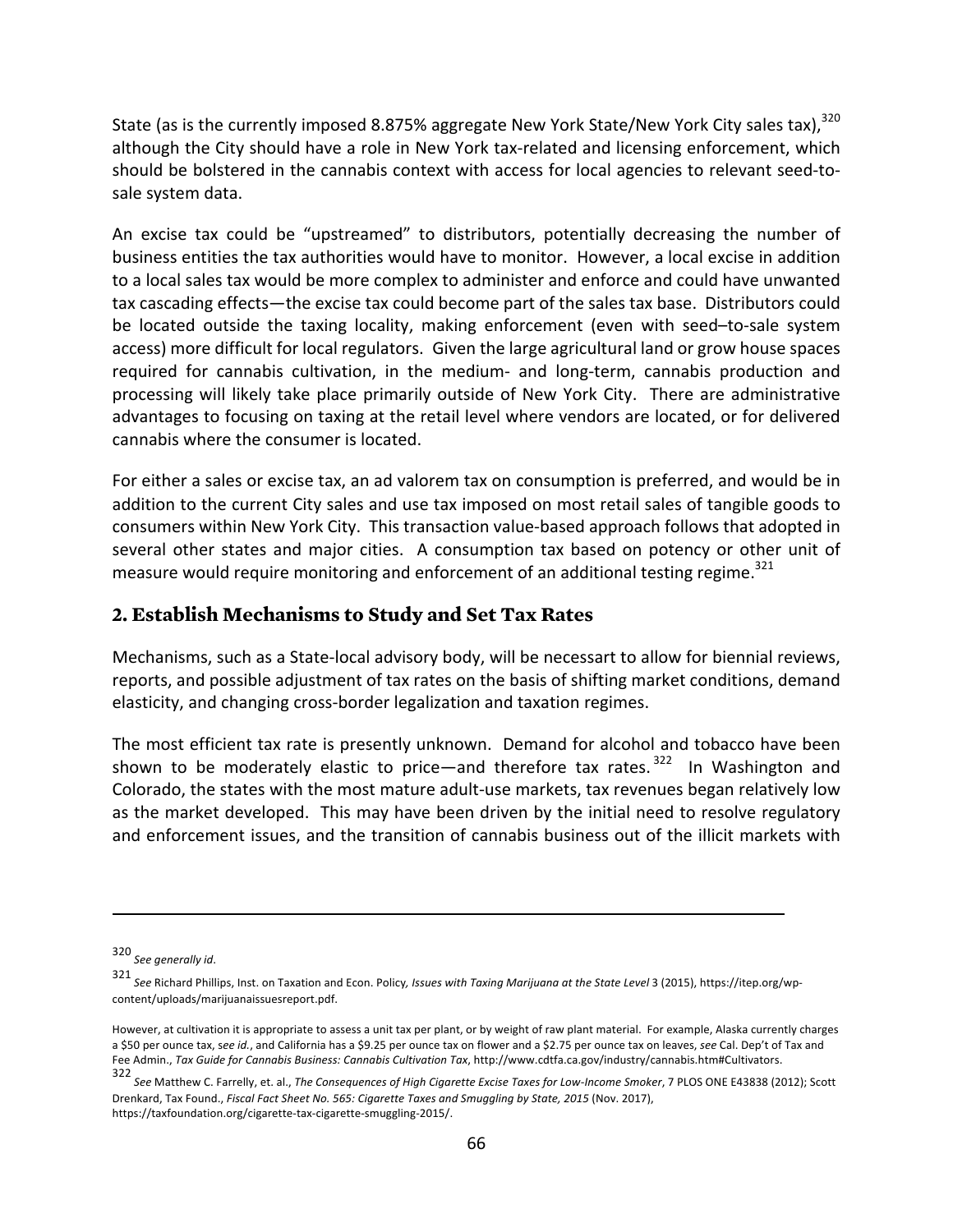adjustment of tax rates.  $323$  However, New York should be aware that, as happened in Washington,  $324$  as the legal market develops, cannabis prices can decline, and there is no consensus on predictions of long-term cannabis consumption rates or how declining prices may affect consumption.<sup>325</sup>

## **3. Provide State and City-level Deductions of Business Expenses for Cannabis-related Businesses**

The City recommends that State and City-level deductions of business expenses for cannabisrelated business be provided, notwithstanding the non-deductibility of those expenses for federal tax purposes.

Given that cannabis-related businesses are unable to deduct ordinary and necessary business expenses from their federal taxable income,  $326$  and federal taxable income is the starting point for determining taxable income for New York State and City business income tax purposes,  $327$  a considerable additional economic burden will be placed on cannabis-related businesses as compared to other legal businesses operating in New York. In line with legislation in several other states, especially for medical cannabis businesses,  $328$  the 2018 Proposed Bill permits the deduction of ordinary and necessary business expenses for State tax purposes.<sup>329</sup>

The Task Force endorses this provision, and recommends that legalization legislation permit cannabis-related businesses to deduct ordinary and necessary business expenses for New York City tax purposes as well.

<sup>323&</sup>lt;br>See Joseph Henchman & Morgan Scarboro, Tax Found., *Special Report No. 231: Marijuana Legalization and Taxes: Lessons for Other States from Colorado and Washington* (May 2016), https://taxfoundation.org/marijuana-taxes-lessons-colorado-washington/. 

<sup>324&</sup>lt;br>See BDS Analytics, *Marijuana Prices in Seattle and Washington: Fall 2017 Update (Jan. 24, 2018), https://potguide.com/pot-guide*marijuana-news/article/marijuana-prices-in-seattle-and-washington-fall-2017-update/ (reporting a 77% drop in the pre-tax price per gram of flower from July 2014 to October 2017).

<sup>325</sup> See Richard Phillips, Inst. on Taxation and Econ. Policy*, Issues with Taxing Marijuana at the State Level* 3 (2015), https://itep.org/wpcontent/uploads/marijuanaissuesreport.pdf. 

<sup>326&</sup>lt;br>Section § 280E of the Internal Revenue Code, 26 U.S.C. § 280E, prohibits a business that engages in trafficking in any substance on the list, such as cannabis (21 U.S.C. § 812, Schedule I (c)(10)), from reducing gross income by any deductions or credits, including state and local taxes. normally available under the Internal Revenue Code.

<sup>327&</sup>lt;br>*See* N.Y. State Dep't of Tax. and Fin., *Definitions for Article 9-A Corporations* (last updated Mar. 14, 2018), https://www.tax.ny.gov/bus/ct/def\_art9a.htm#eni. 

<sup>328&</sup>lt;br>See, e.g., H.R. 13-1042, Gen. Assemb., Reg. Sess. (Colo. 2013) (enacted) (permitting medical cannabis business to deduct business expense from business income tax for State tax purposes). But see Mike Maharrey, *California Governor Vetoes Bill to Allow Marijuana Business Owners* to Deduct Expenses from State Taxes, Tenth Amendment Ctr. (Sept. 24, 2018), https://blog.tenthamendmentcenter.com/2018/09/californiagovernor-vetoes-bill-to-allow-marijuana-business-owners-to-deduct-expenses-from-state-taxes/ (California governor vetoed the bill to allow marijuana business owners to deduct business expenses from state taxes).

<sup>329</sup> *See* S. 3040-C, sec. 33 § 447-B.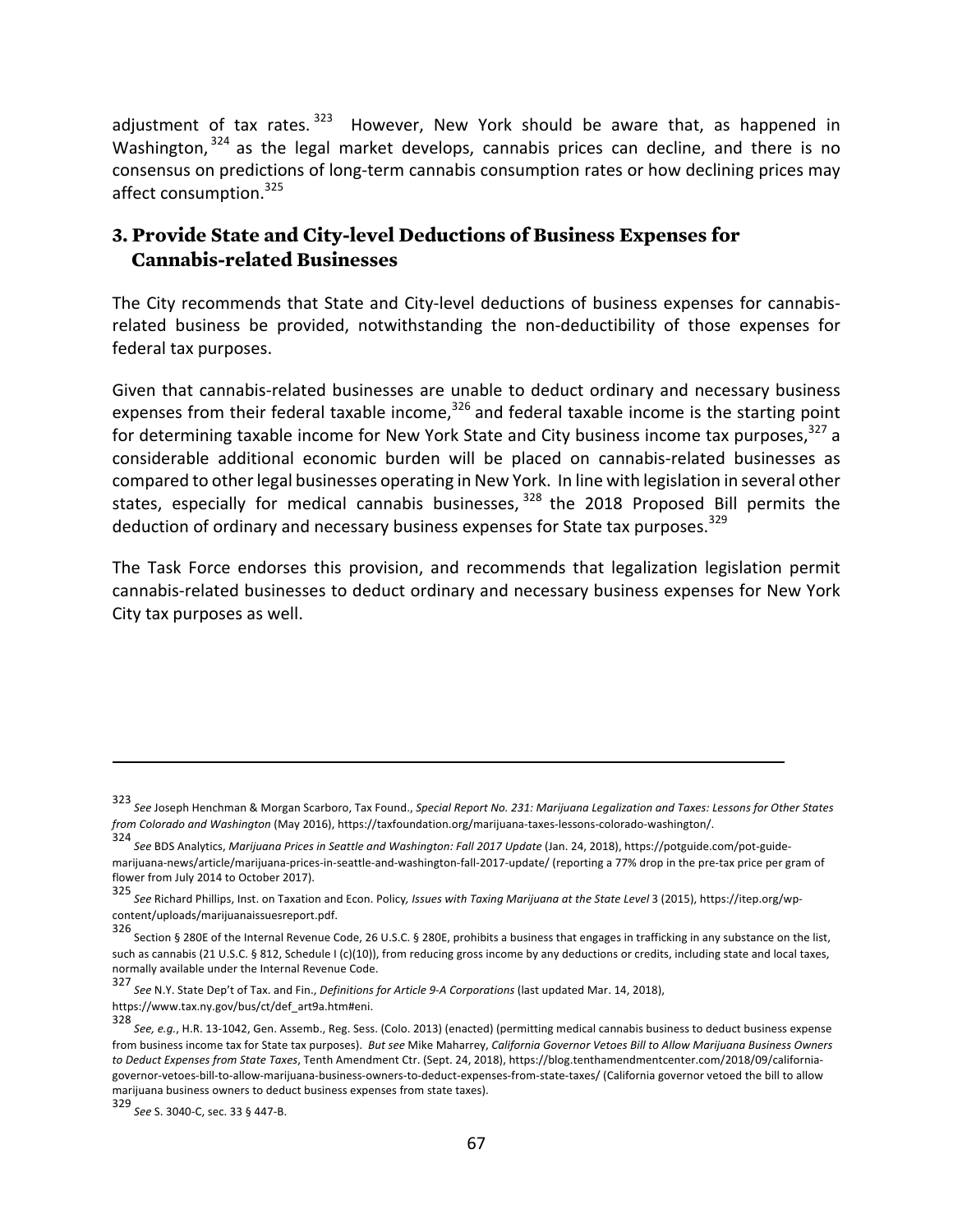#### **4. Maintain Current Tax Treatment of Medical Use Cannabis Under the Compassionate Care Act**

The City proposes that the Compassionate Care Act, $^{330}$  which regulates medical cannabis in New York, including with respect to taxation, remain unchanged by adult-use legalization.

New York generally has not subjected prescription medicine to sales taxation.<sup>331</sup> In 2014, the Compassionate Care Act established a medical cannabis program, which includes an excise tax of 7% on the sale of medical cannabis by registered organizations to certified patients or caregivers<sup>332</sup> and exempts medical cannabis sales from sales tax.<sup>333</sup> The 2018 Proposed Bill proposes to exempt medical cannabis from the contemplated tax regime on adult-use cannabis and leave the medical excise tax in place. $334$ 

The medical cannabis market created by the Compassionate Care Act should not be modified, at least through the initial adult-use legalization period, consistent with other states that have legalized adult-use and medical cannabis programs.<sup>335</sup> The effects of the new adult-use market in concert with the existing medical use business are difficult to predict and should be studied as they unfold. The Compassionate Care Act expires in 2021 and can be renewed or revised, at that time, to adjust to market changes resulting from legalization of adult-use cannabis.

<sup>330&</sup>lt;br>*See* A. 6357-E, 2013-2014 Reg. Sess., Gen. Assemb. (N.Y. 2013); N.Y. Pub. Health Law § 3360 *et. seq.* 

<sup>331&</sup>lt;br>*See* N.Y. State Dep't of Tax. & Fin., *Publication 840: A Guide to Sales Tax for Drugstores and Pharmacies 7 (Aug. 1998),* https://www.tax.ny.gov/pdf/publications/sales/pub840.pdf 

<sup>(&</sup>quot;Sales of drugs and medicines are exempt from sales tax if the drug or medicine is intended for use, internally or externally, in the diagnosis, cure, mitigation, treatment, or prevention of illnesses or diseases in human beings.").

<sup>332&</sup>lt;br>*See* A. 6357-E § 4; N.Y. Tax Law § 490 *et. seq.; see also* N.Y. Dep't of Tax. & Fin.*, Excise Tax On Medical Marijuana* (last updated July 18, 2018), https://www.tax.ny.gov/pubs\_and\_bulls/tax\_types/med\_marijuana\_tax.htm. The excise tax is allocated to the "Medical Marihuana Trust Fund" held in joint custody by the State comptroller and the commissioner of taxation and finance. See A. 6357-E § 4. New York State then allocates 22.5% of the excise tax revenue to counties where the medical cannabis was manufactured and another 22.5% to counties where the medical cannabis was sold. See id. In addition, 5% of the revenue is transferred to the Office of Alcoholism and Substance Abuse and another 5% is transferred to the Division of Criminal Justice Services. *See* N.Y. State Fin. Law § 89-H. In FY 2018, New York State collected nearly \$2 million in medical cannabis excise taxes. See N.Y. State Div. of the Budget, FY 2019 Enacted Budget Financial Plan 77 (May 2018), https://www.budget.ny.gov/pubs/archive/fy19/enac/fy19enacFP.pdf. New York City received approximately \$150,000 in FY 2018. See N.Y.C. Mayor's Office of Mgmt. & Budget, *The City of New York Executive Budget Fiscal Year 2019: Message of the Mayor* (Apr. 2018), https://www1.nyc.gov/assets/omb/downloads/pdf/mm4-18.pdf. 

<sup>333</sup> *See* A. 6357-E § 4; N.Y. Tax Law § 490 *et. seq.*

<sup>334&</sup>lt;br>*See* S. 3040-C, sec. 33 § 446(1) (excluding "Medical Marihuana Activities provided for in Title Five-A of Article 33 of the Public Health Law").

<sup>335&</sup>lt;br>For example, in Colorado, medical cannabis is not subject to the State Retail Marijuana Excise Tax but is subject to the Colorado sales tax of 2.9%. Adult-use cannabis is subject only to the 15% State excise tax but not the regular sales tax of 2.9%. See Colo. Dep't of Revenue, Sales 93: Sales Tax on Marijuana (July 2017), https://www.colorado.gov/pacific/sites/default/files/Sales93.pdf. In Massachusetts, prescription cannabis sales are provided with an exemption from the excise tax and the sales tax. See 830 Mass. Code Regs. § 64N.1.1. Washington State exempts medical cannabis from the State sales tax but still charges the 37% excise tax. See Wash. State Dep't of Revenue, Special Notice: Sales and Use Tax Exemptions for Marijuana Retailers with a Medical Endorsement (May 2016),

https://dor.wa.gov/sites/default/files/legacy/Docs/Pubs/SpecialNotices/2016/sn\_16\_med\_endorsement.pdf.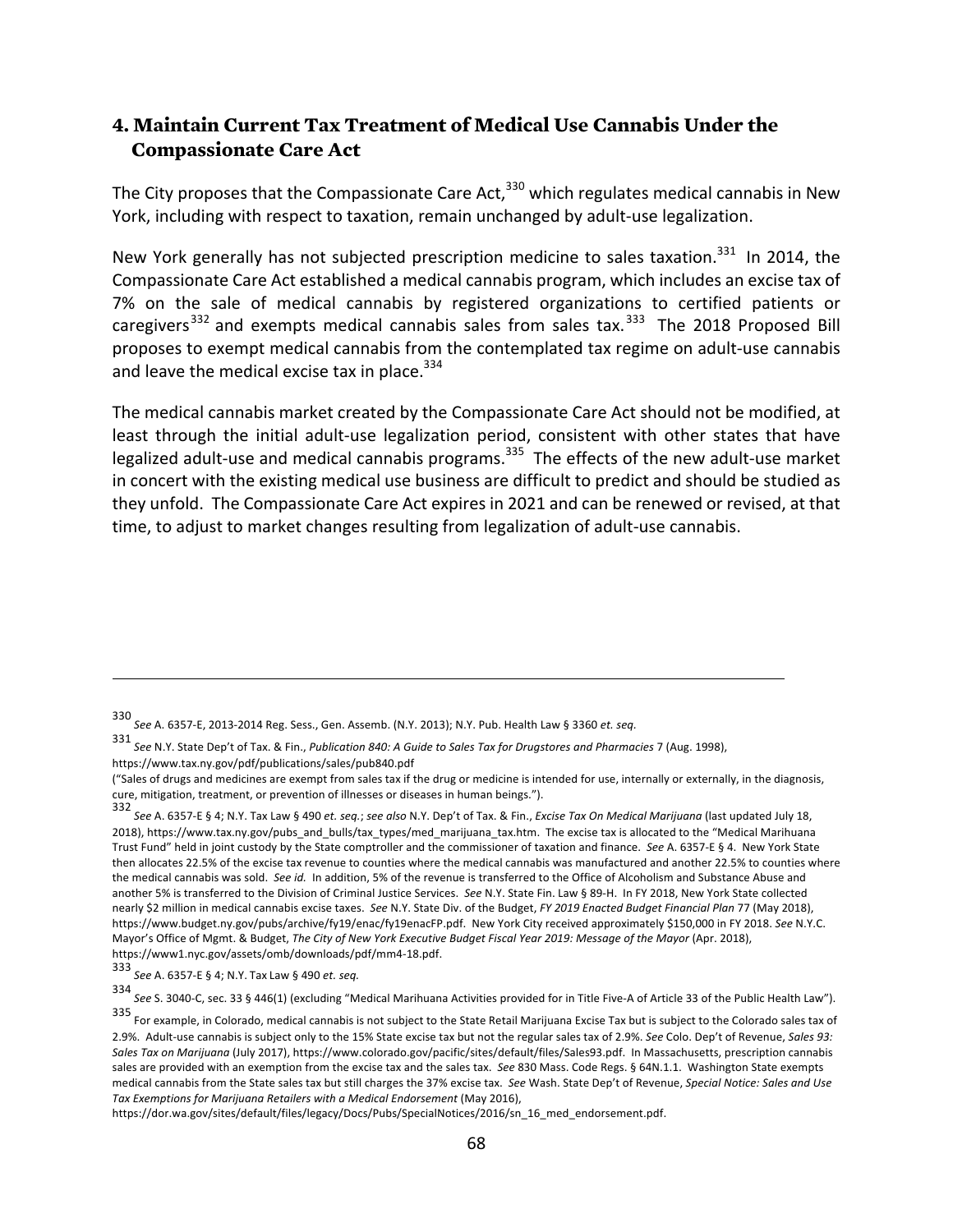### **5. New York City Tax Revenues Should Be Deposited and Directed Through the City**

The City will pursue legislative authority to allocate cannabis tax revenues in the City's general fund to be used to properly regulate and provide necessary cannabis education, public health, technical assistance and access to capital services, other equity initiatives, and safety and enforcement programs.

### **6. State Tax Revenues Should Be Fairly Distributed to Local Governments, Which Can Promote Local Priorities**

The City recommends that tax revenues collected at the State level and allocated for spending in local communities be fairly distributed among local governments, and disbursed in line with local priorities. Therefore, should a fund similar to the New York State Community Grants Reinvestment Fund as suggested in the Proposed 2018 Bill be established, $336$  New York City programs should receive a fair share of the funds and City authorities should have input into project-selection process for City programs.

The City requests that revenue generated from State adult-use cannabis taxes be allocated to assist localities in the array of expenditures that will be needed to administer legalization, ensure equity opportunities, and mitigate against risks. These will include, among others: 

- $\circ$  developing licensing programs, regulations governing cannabis consumption in public places, and regulations for home and commercial cultivation;
- $\circ$  enhancing public safety and enforcement resources needed to respond to the demands of legalized cannabis;
- $\circ$  developing and implementing youth education campaigns focusing on the risks associated with cannabis use and abuse for adolescents, including potential adverse health consequences, limits on educational attainment, and exposure to the criminal justice system;
- $\circ$  developing and distributing guidance around best practices for the integration of cannabis in locally-funded primary care, psychiatric, pain management, and substance use treatment settings;

<sup>336&</sup>lt;br>See S. 3040-C, sec. 32 § 99-HH. As currently drafted, the New York State Community Grants Reinvestment Fund will be awarded by an Executive Steering Committee to community-based nonprofits for the purpose of reinvesting in communities disproportionately affected by past federal and state drug policies. The grants are to be used to support job placement; job skills services; adult education; mental health treatment; substance use disorder treatment; system navigation services; legal services to address barriers to reentry; and linkages to medical care, women's health services, and other community-based supportive services. The Executive Steering Committee will consist of 13 members from the Office of Children and Family Services, with representatives from other executive departments, as well as appointees of the majority and minority leaders of the Senate and Assembly, the Comptroller, and representatives of local government and community-based organizations appointed by the Attorney General.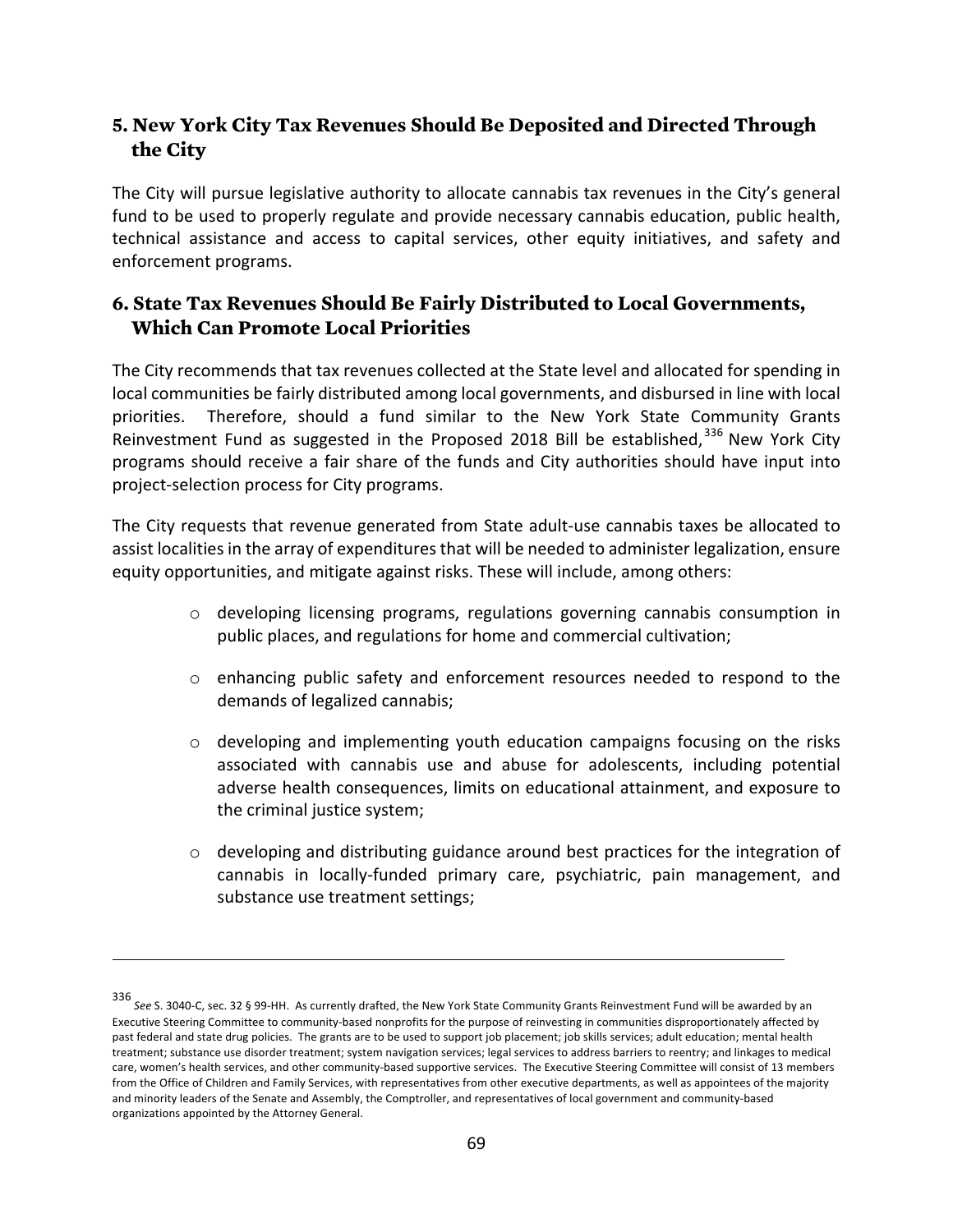- $\circ$  disbursing targeted aid to licensees and potential employees operating on smaller tiers, including workforce development and technical assistance programs;
- $\circ$  other business supportive services, potentially including access to capital and compliance and application assistance;
- o workforce development training and recruitment for disparately impacted communities, including those formerly involved with the criminal justice system;
- $\circ$  developing a cannabis dashboard similar to that provided by Washington State;<sup>337</sup> and
- $\circ$  reinvestment in communities disproportionately impacted by cannabis criminalization.

In general, the Task Force recommends that funding be made available to support cannabis business owners, including equity applicants and small business owners, and workers impacted by decriminalization, both those serving in newly created occupations and existing occupations impacted by decriminalization, as well as for other community reinvestment goals. These services should be prioritized for target populations and developed with community input. Some resources may be provided by non-equity applicants, potentially in the form of workforce development commitments, in-kind donations, and linkage fees, and used for the benefit of target populations.

Such a community reinvestment program would provide workforce development training, business support for equity applicants and small businesses, and cross-pollination of best practices between non-equity and equity applicants.

The New York City cannabis market will simultaneously provide new business and workforce opportunities, as well as a new industry with attendant regulatory, legal, financial, and resource challenges, particularly for new entrepreneurs. The City should therefore provide small business owners and jobseekers with capacity building and technical assistance, as well as regulatory, capital, and legal resources to meet these complex needs. These resources will ensure that the City has meaningfully and realistically supported our shared goal in creating opportunities for new entrepreneurs and workforce training for new occupational categories.

# **Conclusion**

Legalization of adult-use cannabis will place the State and the City at a crossroads, with challenges and opportunities ahead. We can best navigate a legalized environment through a

<sup>337&</sup>lt;br>See Wash. State Liquor & Cannabis Bd., *Marijuana Dashboard,* https://data.lcb.wa.gov/stories/s/WSLCB-Marijuana-Dashboard/hbnp-ia6v/.